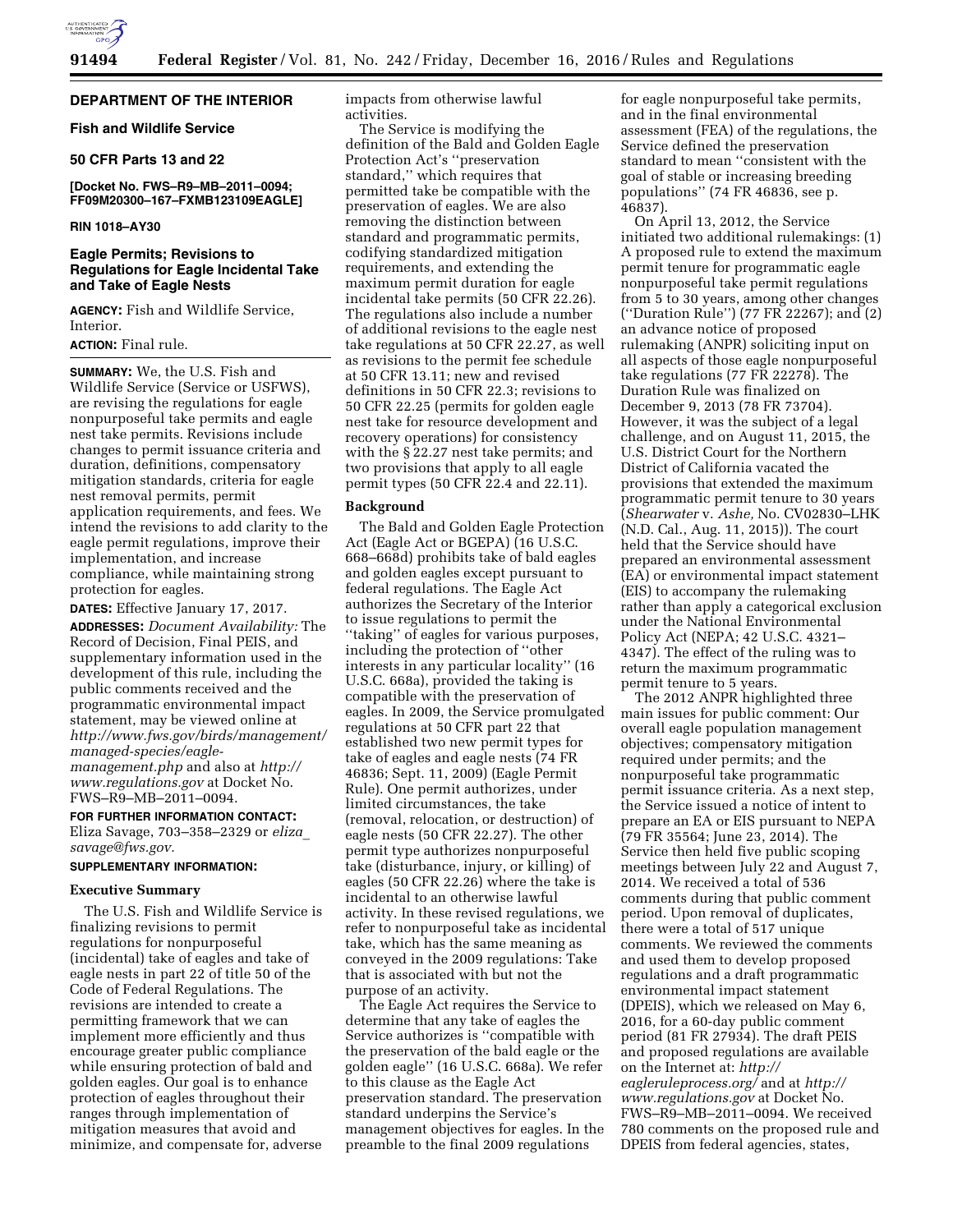tribes, nongovernmental organizations, industry associations, individual companies, and members of the public. These comments were the basis for several changes, discussed below, that we made to the proposed action in this rule.

In accordance with NEPA requirements (40 CFR 1506.6(b)), we announce the availability of the Record of Decision (ROD) for the Service's final PEIS for the eagle rule revisions and management objectives. The ROD is the final step in the NEPA process for the eagle rule revision process, which includes revisions to the regulations governing permits for incidental take of eagles and take of eagle nests. The ROD describes the Service's decision; identifies the other alternatives considered, including the environmentally preferable alternative; explains the Service's plans for mitigation; and states what factors, including considerations of national policy, we considered in making the decision. The ROD and final PEIS are available at *[http://www.fws.gov/birds/](http://www.fws.gov/birds/management/managed-species/eagle-management.php) [management/managed-species/eagle](http://www.fws.gov/birds/management/managed-species/eagle-management.php)[management.php](http://www.fws.gov/birds/management/managed-species/eagle-management.php)* and also at *[http://](http://www.regulations.gov) [www.regulations.gov](http://www.regulations.gov)* at Docket No. FWS–R9–MB–2011–0094.

Bald eagle populations have continued to increase throughout the United States, which effectively increases the potential need for permits for activities that may disturb, injure, or kill bald eagles. There has also been significant expansion within many sectors of the U.S. energy industry, particularly wind energy operations, and much more interest in permitting new long-term operations than was anticipated when the 2009 regulations were promulgated. At the same time, golden eagle populations are potentially declining, heightening the challenge of permitting incidental take of this species for otherwise lawful activities. The 2009 permit regulations have not provided an optimal framework for authorizing incidental take under these circumstances, particularly for incidental take resulting from long-term, ongoing activities. Difficulties in establishing new permit regulations are to be expected and the Service contemplated that changes to the permit regulations would be necessary based on experience gained through implementing the new permit framework. One of these challenges has been a general perception that the 2009 permitting framework did not provide enough flexibility to issue eagle take permits in a timely manner. Indeed, only one programmatic permit has been issued to date. When projects go forward without permit authorization,

the opportunity to obtain benefits to eagles in the form of required conservation measures is lost and project operators put themselves at risk of violating the law.

Under the management approach established with the 2009 eagle permit regulations and final EA (FEA), permitted take of bald eagles has been capped at 5 percent of estimated annual productivity (*i.e.,* successful reproduction) of the population. Because the Service lacked data in 2009 to show that golden eagle populations could sustain any additional unmitigated mortality, the Service set take limits for that species at zero. This decision has meant that any new authorized take of golden eagles must be at least equally offset by compensatory mitigation (specific conservation actions to replace or offset project-induced mortality or disturbance by reducing take elsewhere).

In the FEA for the 2009 regulations and in the preamble to those regulations, the Service adopted a policy of not issuing take permits for golden eagles east of the 100th meridian. At the time, the Service determined there were not sufficient data to ensure that golden eagle populations were stable or increasing such that permitting take would not result in a decline in breeding pairs in this region. However, after further analysis, the Service has determined that some take can be permitted with implementation of compensatory mitigation. Rather than providing an increased level of protection for golden eagles, this policy has meant that activities that take golden eagles in the east continue to proliferate without implementation of conservation measures and mitigation to address impacts to golden eagles that would be required as the result of the permitting process.

Since 2009, Service and U.S. Geological Survey (USGS) scientists have undertaken considerable research and monitoring to improve the Service's ability to track compliance with eagle management objectives and reduce uncertainty. Of particular significance, the Service has updated population estimates for both species of eagle and quantified uncertainty in those estimates. For the bald eagle, the Service now estimates substantially higher populations than were estimated in 2009, and allowable take limits will likely increase considerably across most of the country as a result (see further discussion below under *Status of Eagle Populations*). For golden eagles, recent research indicates that the population in the coterminous western United States

might be declining towards a lower equilibrium. Additionally, the Service now has a much better understanding of the seasonal, annual, and age-related movement patterns of golden eagles. These data are incorporated into the updated management framework.

Through implementing the 2009 permit regulations, the Service has identified several provisions that could be improved for the benefit of both eagles and people, including the regulated community. One issue that has hampered efficient permit administration (of both eagle nonpurposeful take permits and eagle nest take permits) is the difficulty inherent in applying the standard that take must be reduced to the point where it is unavoidable, which the current regulations require for programmatic permits. Additionally, a lack of specificity in the regulations as to when compensatory mitigation is required can lead to inconsistencies in what is required of permittees.

The 5-year maximum duration for programmatic permits appears to have been a primary factor discouraging many project proponents from seeking eagle take permits. Many activities that incidentally take eagles due to ongoing operations have lifetimes that far exceed 5 years. We need to issue permits that align better, both in duration and the scale of conservation measures, with the longer-term duration of industrial activities, such as electricity distribution and energy production. Extending the maximum permit duration is consistent with other Federal permitting for development and infrastructure projects.

Encouraging more proponents of activities that incidentally take eagles to apply for permits is a critically important means of reducing incidental take. The intent of these regulations is not to encourage construction and operation of projects that take eagles (an eagle incidental take permit only authorizes take of eagles; it is not a prerequisite or an authorization to construct and operate projects that will result in eagles being taken). Instead, we are strongly encouraging such projects to seek authorization for eagle take and thereby implement conservation measures that reduce incidental take and benefit eagles. Unpermitted activities have taken and will continue to take eagles with or without this permit program. In fact, the Service's recent analysis of causes of death of golden eagles shows that, 56 years after enactment of the Eagle Act, unpermitted human-caused mortality is still the leading cause of death of golden eagles in the United States, and risks causing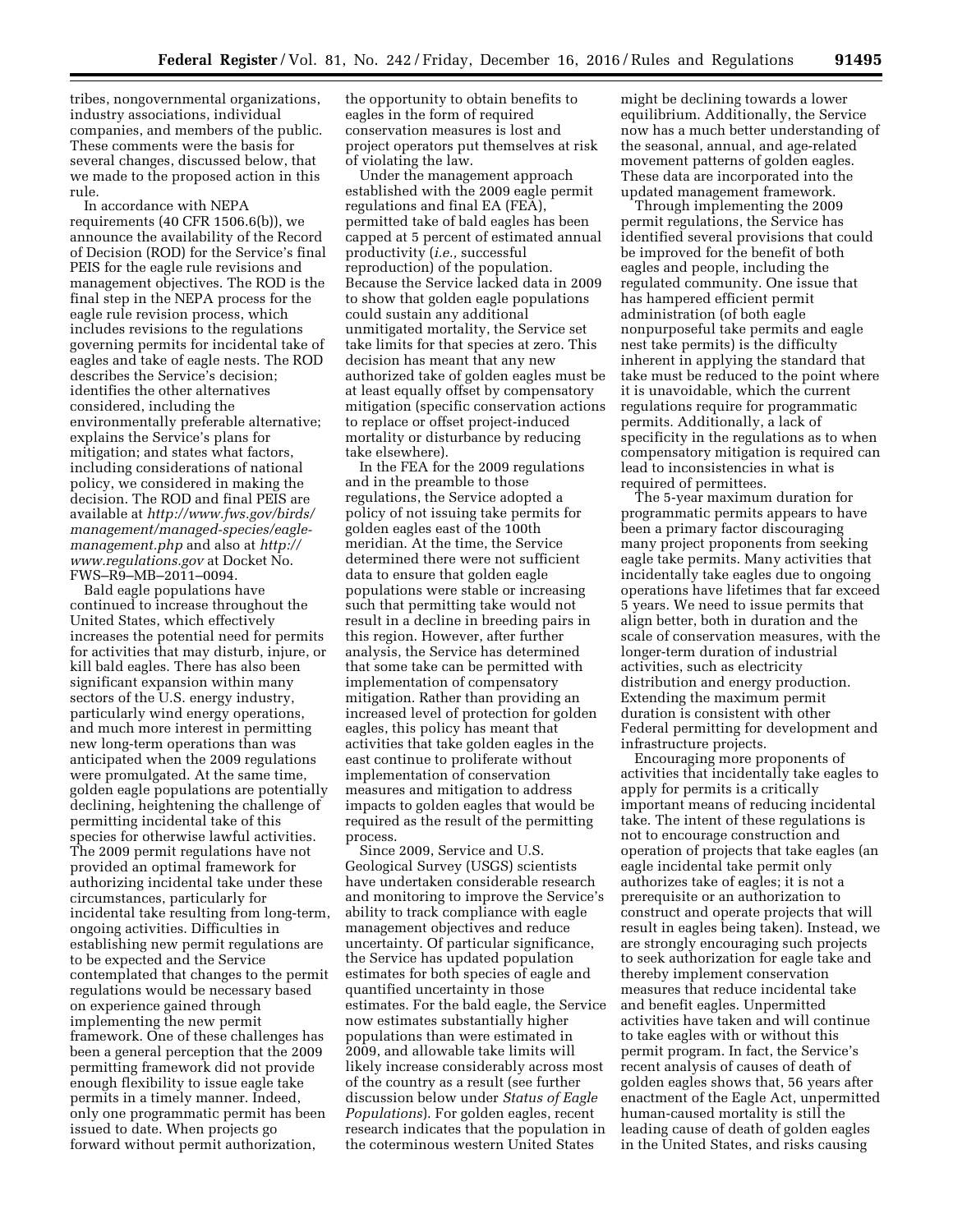population declines for this species. Our provided and explained in more detail goal is to reduce the number of unauthorized activities through enforcement where appropriate and by implementing an efficient regulatory framework that encourages proponents of activities that incidentally take eagles to seek and obtain legal authorization.

The Service has successfully pursued enforcement actions against project proponents that incidentally take eagles and will continue to do so, but enforcement alone is an inefficient means to manage and conserve eagles nationwide and is constrained by our limited law enforcement resources. Therefore, our primary means of conserving and protecting eagles is to ensure that our incidental take permit regulations encourage more proponents to seek and obtain permits for activities that otherwise would continue to take eagles without implementing the conservation measures that are critical to eagle conservation nationally, regionally, and locally.

# *Status of Eagle Populations*

The Service is updating its management objectives for eagles established by the 2009 eagle permit regulations and FEA. Management objectives direct strategic management and monitoring actions and ultimately determine what level of permitted eagle take we can allow. The Service recently completed a status report on bald and golden eagles: ''Bald and Golden Eagles: Status, trends, and estimation of sustainable take rates in the United States'' (''Status Report'') (USFWS, 2016). The Status Report, which is available at *[http://eagleruleprocess.org,](http://eagleruleprocess.org)*  estimates population sizes, productivity, and survival rates for both species; analyzes the effects of unauthorized take of golden eagles; provides recommended take limits for both species and metrics for converting take in the form of disturbance to debits from the take limits; analyzes the cumulative effects of permitting take of up to 5% of local area populations (the population in the vicinity of a particular project or activity); and recommends a schedule of population surveys to regularly update population size estimates for both species. The Status Report is essentially a compilation of the most current research on the population status and trends of bald and golden eagles and serves as the biological basis for the revised regulatory management framework in these regulation revisions and the preferred alternative in the programmatic EIS (PEIS). The following discussion pertaining to the status of bald and golden eagle populations summarizes some of the information

in the Status Report, available at *[http://](http://eagleruleprocess.org)  [eagleruleprocess.org.](http://eagleruleprocess.org)* 

The Service has estimated the population size for the bald eagle in the coterminous United States using a population model in conjunction with estimates of the number of occupied nesting territories in 2009. That population size estimate is 72,434, and, when combined with a previous estimate of population size for Alaska (70,544), is 143,000. We derive our conservative estimate for the population size by using the 20th quantile of the population size estimate distribution (the 20th quantile is the point on the probability distribution where there is only a 20% chance of the estimate being lower than the true population size). The 20th quantile represented 126,000 bald eagles for the United States in 2009. This number represents an increase from our population size estimate for the coterminous United States in 2007 (the year data were gathered to support delisting under the Endangered Species Act of 1973, as amended (ESA; 16 U.S.C. 1531 *et seq.*)), which was 69,000. We attribute the difference to improved monitoring and estimation efforts, as well as increases in bald eagle numbers. Both the population model and Breeding Bird Survey (BBS) estimates indicate bald eagle populations are continuing to increase throughout the coterminous United States.

We estimated future bald eagle populations using a conservative assumption that the number of suitable bald eagle nesting territories will not increase above the 2009 estimate. Given limitations of the data on Alaskan eagles and evidence from the BBS that bald eagle populations are growing more slowly there, we did not model projections for Alaska and assumed that Alaska's bald eagle population will remain stable (though demographic rates suggested continued growth is possible). With these constraints, our model forecasts that the number of bald eagles in the coterminous United States outside the Southwest will continue to increase until populations reach an equilibrium at about 228,000 (20th quantile = 197,000) individuals. The model predicts that bald eagles in the Southwest will also continue to increase from the 2009 population estimate of 650 until reaching an equilibrium at about 1,800 (20th quantile = 1,400) individuals. Again, these numbers are based on assumptions that underlying demographic rates and other environmental factors remain unchanged, and the predictions do not take into account forecasted changes in

climate nor how such changes may affect bald eagle population vital rates and population size. These projections also assume food and other factors will not become limiting.

We estimated the total population size for the golden eagle in the coterminous United States and Alaska was 39,000 (20th quantile = 34,000) in 2009, and 41,500 (20th quantile = 35,000) in 2014, updated from 40,000 in the draft PEIS based on comments we received from the Alaska Department of Fish and Game. However, although the golden eagle population trend estimate based on current surveys is stable, an estimate from a population model similar to that used for the bald eagle suggests the population in the western United States might be declining toward a lower equilibrium size of about 26,000 individuals.

Using unbiased cause-of-mortality data for a sample of 386 satellite-tagged golden eagles in the period 1997–2013, the Service estimated contemporary agespecific survival rates with and without current levels of anthropogenic mortality. Anthropogenic factors were responsible for about 56% of satellitetagged golden eagle mortality, with the highest rates of anthropogenic mortality among adults (63%). We estimated the maximum rate of population growth for the golden eagle in the coterminous United States in the absence of existing anthropogenic mortality was 10.9% (20th quantile = 9.7%). Sustainable take (the number of eagles that can be removed from the population while still achieving a stable population compared to the 2009 baseline) of golden eagles under those conditions would be 2,000 individuals (20th quantile = 1,600). The available information suggests ongoing levels of human-caused mortality likely exceed this value, perhaps considerably. This information supports the finding from the population model that golden eagle populations may be declining to a new, lower level.

For much more detailed information about the current population status and trends, see the Status Report available at: *[http://eagleruleprocess.org.](http://eagleruleprocess.org)* 

# **Description of the Rulemaking**

#### *Preservation Standard*

The Eagle Act requires that any authorized take of eagles be ''compatible with the preservation'' of bald eagles and golden eagles. The Service defined this preservation standard in the preamble to the 2009 regulations to mean ''consistent with the goal of stable or increasing breeding populations.'' We are incorporating a modified definition of that standard into the regulations. We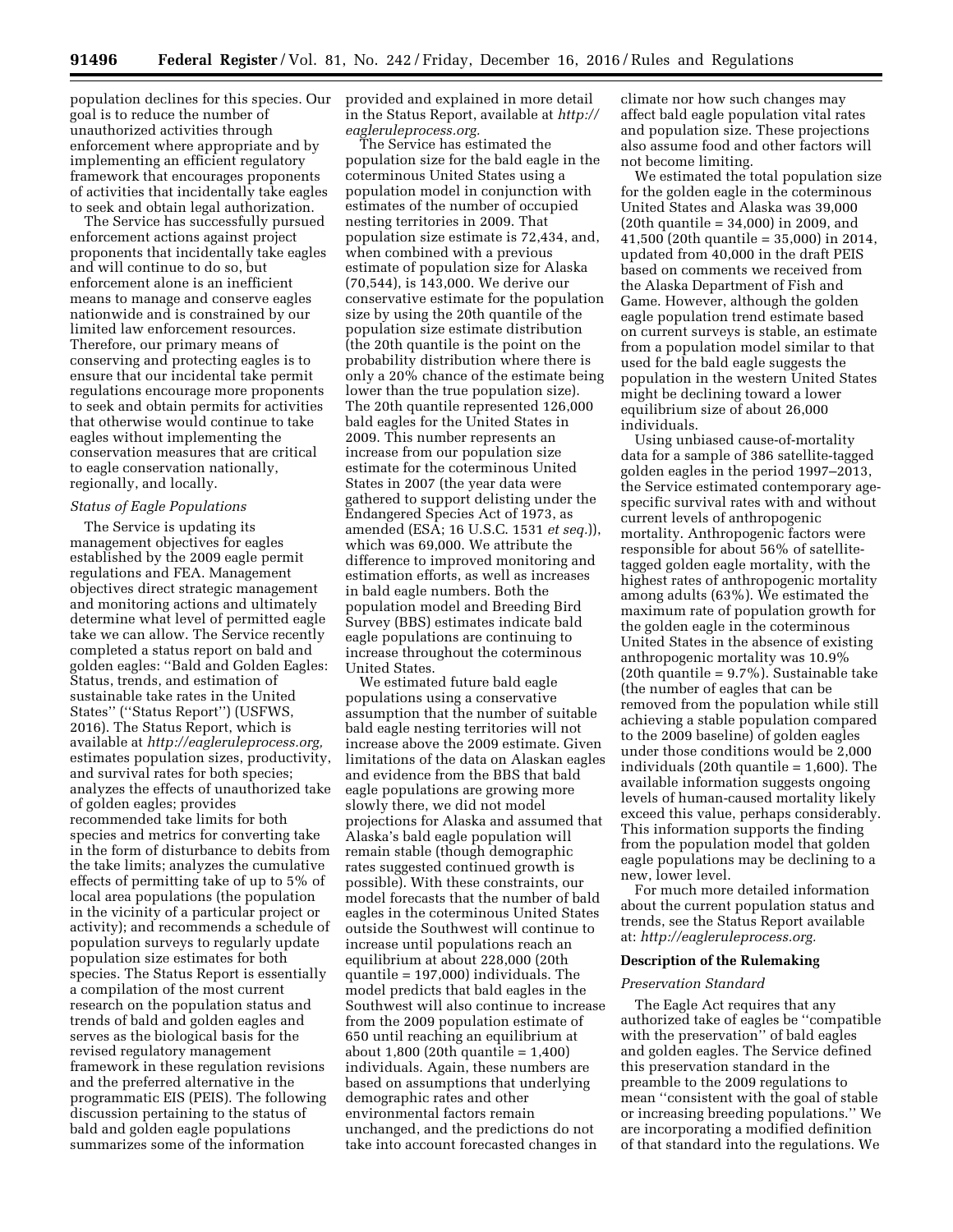now define the preservation standard to mean ''consistent with the goals of maintaining stable or increasing breeding populations in all eagle management units and the persistence of local populations throughout the geographic range of each species.'' The timeframe the Service used for modeling and assessing eagle population demographics is 100 years (at least eight generations) for both eagle species relative to the 2009 baseline. ''Eagle management unit'' is defined as ''a geographically bounded region within which permitted take is regulated to meet the management goal of maintaining stable or increasing breeding populations of bald or golden eagles.''

The eagle management objective embodied in the revised definition of the preservation standard is consistent with Presidential, Department of the Interior, and Fish and Wildlife Service mitigation policies that aim to achieve a net benefit, or at a minimum, no net loss, of natural resources. (*See* the Service's mitigation policy (501 FW 2); Secretary's Order 3330, entitled ''Improving Mitigation Policies and Practices of the Department of the Interior'' (October 31, 2013); the Departmental Manual Chapter on Implementing Mitigation at the Landscape-scale (600 DM 6 (October 23, 2015)); and the Presidential Memorandum on Mitigating Impacts on Natural Resources from Development and Encouraging Related Private Investment (November 3, 2015)).

During the scoping period for the PEIS, the Service sought and received public comment on how the preservation standard should be defined and applied. We considered adoption of a purely qualitative preservation standard such as ''to not meaningfully impair the bald or golden eagle's continued existence.'' However, a qualitative approach alone contains no standards for assessment, which could lead to inconsistent implementation between Service regions. Inconsistent implementation across Regions is a bigger concern with eagles than for many ESA-listed species because the range of both bald and golden eagles extends throughout the continental United States. Additional drawbacks to adopting a qualitative approach are that it is less compatible with formal adaptive management and does not provide a mechanism to assess cumulative impacts. Also, considerable quantitative information is available on eagle populations unlike many ESAlisted species, and to ignore these data or to independently reassess them for each permit is inconsistent with the

Service's commitment to use the best available information and practice the best science. For these reasons, the Service has elected not to adopt a qualitative preservation standard.

We elected to retain the quantitative approach because it is explicit, allows less room for subjective interpretation, and can be consistently implemented throughout the country and across the types of activities that require permits. Our approach, including the underlying population model, is consistent with other wildlife management programs, including the North American Waterfowl Management Plan and management of marine mammals under the Marine Mammal Protection Act (16 U.S.C. 1361 *et seq.*).

The revised preservation standard— ''consistent with the goals of maintaining stable or increasing breeding populations in all eagle management units and the persistence of local populations throughout the geographic range of both species'' seeks to ensure the persistence of bald and golden eagle populations over the long term with sufficient distribution to be resilient and adaptable to environmental conditions, stressors, and likely future altered environments, and to better align with State and tribal interests in local eagle population management. To meet this objective in a scientifically rigorous manner, the Service manages eagles at two scales: (1) Eagle management units (EMUs), which are regional populations of eagles over which the Service strives to meet the objective of population stability or growth, relative to population size in the baseline year of 2009, over 100 years; and (2) local area populations, which are finer-scale areas defined by eagle dispersal criteria that are specific to each permitted action and over which the Service seeks to ensure take does not cause the extirpation of either eagle species. The Service used modern scientific methods to estimate the take rate (the proportion of the population that can be removed annually) that can be authorized for each species of eagle in each EMU while meeting our management objectives. These estimates are in the form of probability distributions that account for scientific uncertainty in both the modeling process and in the biological data used in the models. For the liberal PEIS alternatives, the Service used the median of model estimates for important parameters (*e.g.,* population size, take rate) to calculate take limits (the number of eagles that can be removed annually at the EMU- and, separately, the LAP-scale and still meet the management objective); this

approach shares the risk posed by uncertainty equally between being under-protective of eagles and being unnecessarily over-restrictive on activities that might take eagles. For the conservative PEIS alternatives, the Service used values that allocated risk in an 80:20 ratio in favor of being overprotective of eagles. By defining the eagle preservation standard in this way, and analyzing the effects of take within those take limits in the PEIS, the analytical burden for each permit decision is greatly reduced, allowing the Service to make informed permitting decisions at an expedited rate.

The regulatory revisions in this final rule are based on the amended definition of the preservation standard and the adoption of a relatively conservative approach to estimating population values and sustainable take rates based on the best available data and the Service's level of risk tolerance in the face of uncertainty. This relatively conservative approach is described below, and also in much more detail, along with alternative approaches and the scientific and technical information that underpins their analyses, in the Status Report and the PEIS.

We estimate there are about 143,000 bald eagles in the United States (including Alaska), and that populations continue to increase. Given their continued population growth above the 2009 baseline, and considering the updated demographic data compiled by the Service and presented in the Status Report, we have determined there is considerable capacity for sustainable take of bald eagles. Under the management approach we are adopting, the sustainable annual take limit (without compensatory mitigation) would be 3,742 bald eagles in the coterminous United States. Initially, the Service proposed to set unmitigated take limits of only 500 bald eagles annually in Alaska because our population data there are less rigorous than elsewhere in the United States. However, in response to compelling comments from the Alaska Department of Fish and Game (see Response to Public Comments, below, for more details), we have revised the sustainable take rate for Alaska to 3,776, based on the sustainable take rate of 6% under the preferred alternative in the PEIS. The Service does not expect authorized take under the revised sustainable take limits to approach the new take limit in Alaska or nationwide. In fact, there is nothing in the revised regulations that will increase take, though we hope more ongoing unpermitted take will be captured under permits in the future.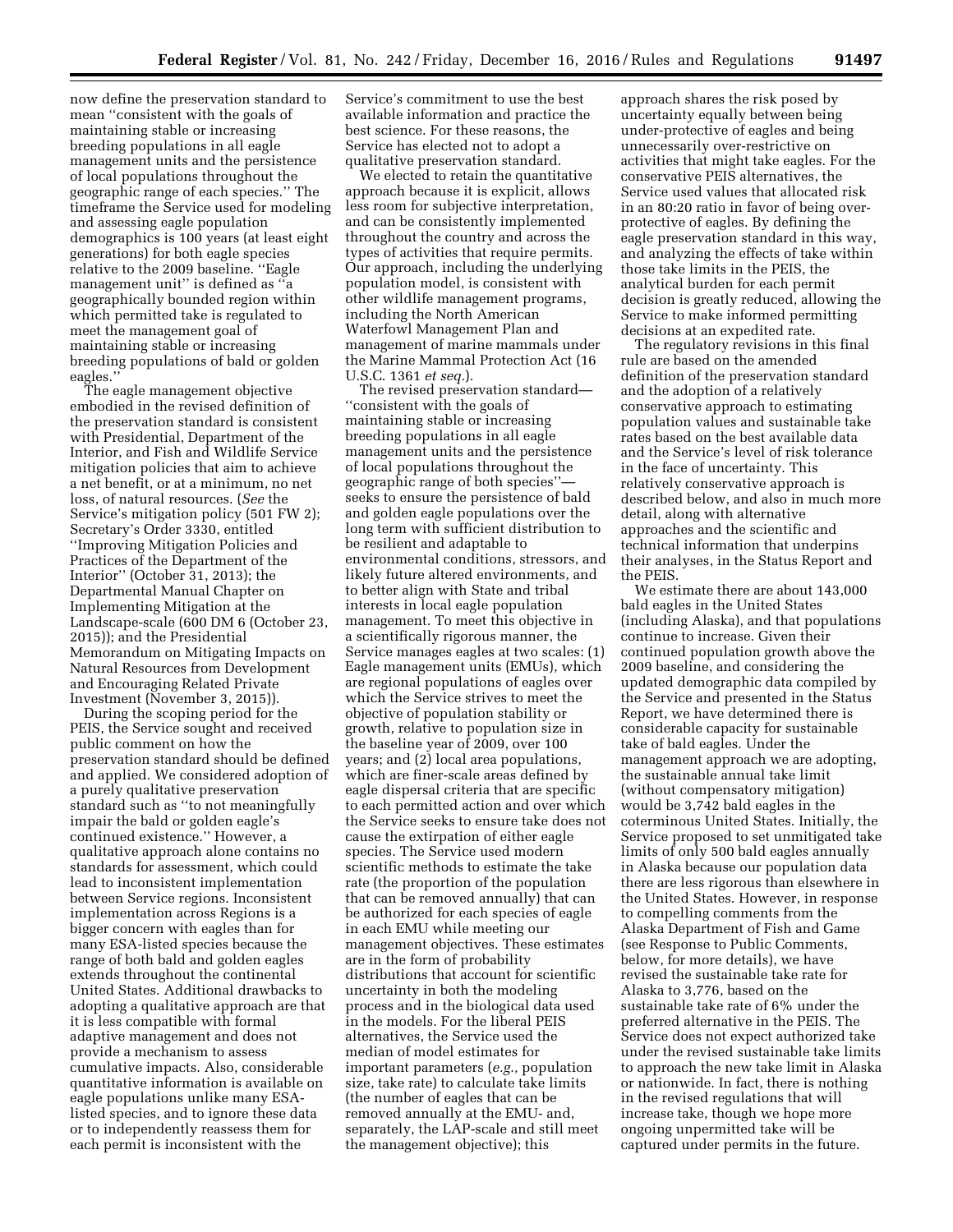We estimate golden eagles currently number about 40,000 individuals in the United States (including Alaska), and populations have been relatively stable around that size since the mid-1960s. We estimate the carrying capacity of golden eagles nationwide to be 73,000. We also have data indicating that population size is limited by high levels of anthropogenic mortality (*i.e.,*  populations could be larger were it not for ongoing high levels of unpermitted take), and that adding additional mortality will likely cause populations to decline to a lower level. As a consequence, there is no opportunity for authorizing additional unmitigated take of this species without changing the population objective to a level lower than the 2009 baseline. Under our proposed management framework, we would operate under the conservative assumption that there is no sustainable take, and take limits would be zero, without compensatory mitigation to offset the take. However, even using the median values, rather than the 20th quantile used in our preferred, conservative approach, take of golden eagles nationwide would still be set at zero, requiring that all authorized take be offset by compensatory mitigation.

We are realigning EMUs to better reflect regional populations and migration patterns of both species. The Service and its partner agencies manage for migratory birds based on specific migratory route paths within North America (Atlantic, Mississippi, Central, and Pacific). Based on those route paths, State and Federal agencies developed the four administrative flyways that are used to administer migratory bird resources. Both bald and golden eagles move over great distances seasonally and across years. There is a welldescribed annual seasonal migration of both species of eagles from northern regions southward in winter. An annual northward migration of bald eagles from southern regions in spring is welldocumented, and a similar northward migration of golden eagles that winter in southern regions has been recently discovered. The adoption of the administrative flyways as EMUs better aligns with seasonal movement patterns of both species and better addresses geographic patterns of risk given those seasonal movement patterns.

We are aware of preliminary data on golden eagles tracked with satellite telemetry that indicate a flyway configuration for EMUs may not capture movement patterns of resident golden eagles as well as finer-scale landscape mapping systems. The results of that study were intended to be completed and included in the Status Report, but

the work was not completed in time. In its place the Service conducted an analysis of banding data, and those results are reported in the Status Report. Neither analysis is ideal because the distribution of deployed bands and satellite tags has not been random. While the banding data have the advantage of much larger sample sizes, the satellite-tag data have the advantage of much more precise tracking of a smaller number of individuals. The Service will consider the information from the satellite telemetry study in future re-assessments of eagle status and management objectives.

In the approach we are now adopting, we will use the flyways as the EMUs for both species—with some modifications. The banding data recovery records indicate that banded eagles of both species were recovered more frequently in the same flyway EMU than in the same 2009 EMU. Given the relatively small size of the eastern golden eagle population and uncertainty about the distribution of that population across the two eastern flyways, we are combining the Mississippi and Atlantic Flyways into one management unit for golden eagles. For bald eagles, data indicate the Pacific Flyway should be split into three management units: Alaska, Pacific flyway north of 40 degrees N latitude to the Canadian border, and Pacific flyway south of 40 degrees N latitude to the Mexican border. See the PEIS for maps of the current and proposed EMUs. To monitor eagle populations in the future and assess whether different take thresholds are appropriate, our plan, assuming we have sufficient appropriated funding, is to conduct surveys on a 6-year rotation: One set of paired summer–winter golden eagle surveys in the first and second and fourth and fifth years of each assessment period, and to conduct bald eagle surveys in years three and six.

EMU take limits are increased accordingly because the flyway management units are fewer and larger than the EMUs currently in use (for bald eagles; golden eagle take limits would be zero in all management units, unless offset). Each flyway unit covers several current EMUs. In some ways, increasing the EMU size could be less protective of eagle populations at more local scales. However, any potential decreased protection of local eagle populations caused by increasing the size of the EMUs is more than compensated for by two provisions designed to increase protection of eagles at more local scales. First, as noted earlier, we modify the preservation standard of the Eagle Act to include the goal of maintaining the

persistence of local populations throughout the geographic range of both species, and codify the new definition in the regulations at 50 CFR 22.3. The definition reads: ''*Compatible with the preservation of the bald eagle or the golden eagle* means consistent with the goals of maintaining stable or increasing breeding populations in all eagle management units and the persistence of local populations throughout the geographic range of each species.''

These revised regulations also enhance protection of eagles at the local scale by incorporating a local area population (LAP) cumulative effects analysis into the permit issuance criteria. The LAP analysis, which is detailed in Appendix F of the Eagle Conservation Plan Guidance, Module 1—Land-based Wind Energy (ECPG) (USFWS 2013), involves compiling information on permitted anthropogenic mortality of eagles within a specified distance (derived from each eagle species' natal dispersal distance) of the permitted activities' boundary. If permitted eagle take exceeds 1% of the estimated population size of either species within the LAP area, additional take is a concern. If take exceeds 5% of the estimated population size within the LAP area, additional take is considered inadvisable unless the permitted activity will actually result in a lowering of take levels (*e.g.,* permitting a repowered wind project that, in its repowered form, will take fewer eagles than before repowering).

We derive the size of the LAP by multiplying the estimated eagle density at the eagle management unit scale, as set in the 2009 Final Environmental Assessment on the Eagle Take Rule, by the size of the LAP area. We acknowledge that this approach is somewhat simplistic for at least two reasons. First, as described previously, the eagle density estimates come from nesting or late-summer population surveys and do not account for seasonal movements of eagles that occur through migration and dispersal. Second, this approach assumes that eagle density is uniform across the EMU, which is not the case. In most cases, the first simplification leads to an underestimate of true density, particularly in core wintering areas during the non-breeding months, and as such serves as an added buffer against overharvest of local nesting eagles. Assuming uniform density leads to greater relative protection of areas with higher than average eagle density within an EMU, and less relative protection in areas of lower density. Ideally, over time and with better information on resource selection and factors accounting for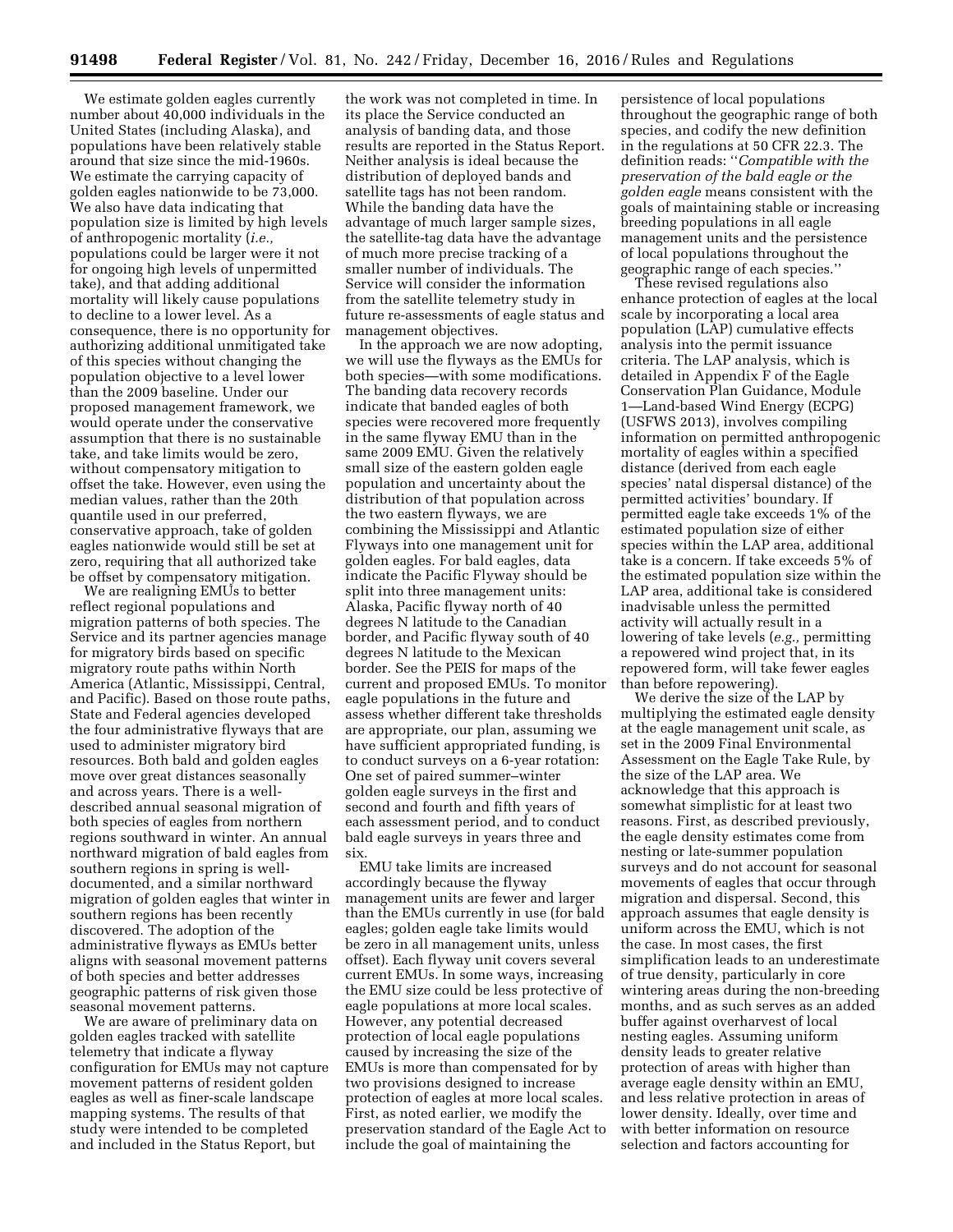variation in density, as well as improved knowledge of seasonal changes in eagle density and population-specific movement patterns, the LAP analysis can be improved to more realistically account for the true LAP impacted by projects under consideration. For now, however, LAP take thresholds allow the Service to authorize limited take of eagles while favoring eagle conservation in the face of the uncertainty.

Since publication of the ECPG, the Service has updated natal dispersal distances (the linear distance between a bird's location of origin and its first breeding or potential breeding location) for both eagle species that are used to calculate LAPs. Those distances are currently 86 miles for bald eagles and 109 miles for golden eagles. These could change in the future if additional data indicate the need for adjustment. The LAP cumulative effects analysis is described in more detail in the Status Report.

Prior to this rulemaking, the LAP cumulative effects analysis has been used as guidance. Under these revised regulations, the LAP analysis is required as part of our review of each permit application. In order to issue a permit, we must find that cumulative authorized take does not exceed 5% of the LAP, or we must demonstrate why allowing take to exceed that limit is still compatible with the preservation of eagles. One situation where we may issue a permit that would result in authorized take above 5% of the LAP is if a project is already in operation and the permit conditions would result in a reduction of take, or if compensatory mitigation offsets impacts to eagles within the LAP. Unpermitted levels of eagle take within the LAP, if known, would also be considered in assessing the potential effects of the permit on the LAP.

Incorporation of the LAP 5% limit on authorized take into the regulations will facilitate individual permit decisions; instead of needing to evaluate under an independent NEPA analysis each project in the context of other authorized take within the LAP, along with the level of unauthorized take which is difficult or impossible to precisely determine—we have already analyzed the effects of authorizing take of up to 5% of the LAP in the PEIS for these regulations, along with a qualitative analysis of unauthorized take, and determined that it is compatible with the preservation of eagles.

The primary aim of requiring this LAP analysis is to prevent significant declines in, or extirpation of, local

nesting populations. However, there is also increasing evidence of a strong tendency in both species of eagle to return to non-breeding areas (wintering areas, migration routes, and staging areas) (McIntyre et al. 2008; Mojica et al. 2008). The LAP take limits also provide protection from permitting cumulatively high levels of take of eagles that winter or migrate through the LAP area.

The take authorized within the LAP take limits is in addition to an average background rate of anthropogenic mortality (ongoing human-caused eagle mortality, most of which is not currently permitted.) For golden eagles, background anthropogenic mortality is about 10% (see the Status Report). Thus, total anthropogenic mortality for a LAP experiencing the maximum permitted take rate of 5% averages about 15%. We do not have similar mortality information for bald eagles. While we do not know exactly what level of unauthorized anthropogenic take of bald eagles is occurring, we are reasonably certain that the take we authorize for bald eagles will also be over and above a level of preexisting ongoing unpermitted take. The level of ongoing unauthorized take of bald eagles may be similar to that of golden eagles; however, bald eagles have a maximum potential growth rate about twice that of golden eagles and thus are more resilient to take. As part of the LAP analysis for both species, Service biologists would consider any available information on unpermitted take occurring within the LAP area. While evidence of excessive unpermitted take does not necessarily preclude the Service from issuing a permit, it would be taken into consideration in evaluating whether to issue the permit and is likely to entail additional environmental analysis to determine whether issuance of the permit is compatible with the preservation of eagles.

The Service considered developing specific eagle population size goals (other than the 2009 baseline) for each EMU and then using those targets to inform permit decisions within the EMUs. However, that approach is not feasible at this time given the technical and logistical complexities of working with state agencies and tribes to set population objectives at this scale within the timeframe of this action, and the lack of fine-scale information on eagle populations that would be necessary.

For disturbance to have the potential of a population effect, it has to result in a loss of potential productivity. In 2009, the Service used the EMU-specific mean number of young fledged per occupied

nesting territory for each species per year as the expected loss under nest disturbance permits for each instance of nest disturbance. We use the same approach in this revision, but with updated take values based on the new productivity information for each eagle species (see the Status Report).

# *Nonpurposeful (Incidental) Take Permits (50 CFR 22.26)*

We are changing the name of what we have been calling ''nonpurposeful take permits'' to ''incidental take permits.'' Incidental take is what § 22.26 permits authorize. We originally called them ''nonpurposeful take'' permits in order to avoid confusion with incidental take permits issued under the ESA for endangered and threatened species. However, the term ''nonpurposeful'' also caused confusion because it is not a commonly used word. The meaning of ''incidental'' is better understood. Moreover, now that this permit system is relatively well established, the potential for confusion with the ESA incidental take permit system is much reduced. Because ''nonpurposeful take'' and ''incidental take'' mean the same thing, the change in nomenclature does not in any way affect the circumstances and manner in which these permits will be issued.

In these revised regulations, the types of incidental take permits we can issue under § 22.26 are reduced from two to one. There will no longer be separate categories for standard and programmatic permits. Having two separate categories has sometimes led to confusion because it is not always possible to distinguish between what should be authorized under a programmatic versus a standard permit. Also, the term ''programmatic'' in the sense we have been using it was sometimes misunderstood because it differs from how ''programmatic'' has been typically used in the regulatory arena. ''Programmatic'' in the more traditional sense means ''following or relating to a plan or program.'' While we anticipate sometimes issuing permits to cover the effects of multiple activities within a given program (such as a military installation), our experience so far is that the more complex requests for permits we have had to date have been for single, long-term activities that have the potential to periodically take one or more eagles over the life of the project. To reduce confusion, we eliminate the distinction between standard and programmatic permits. All § 22.26 permits are now simply ''eagle incidental take permits'' or ''incidental take permits.''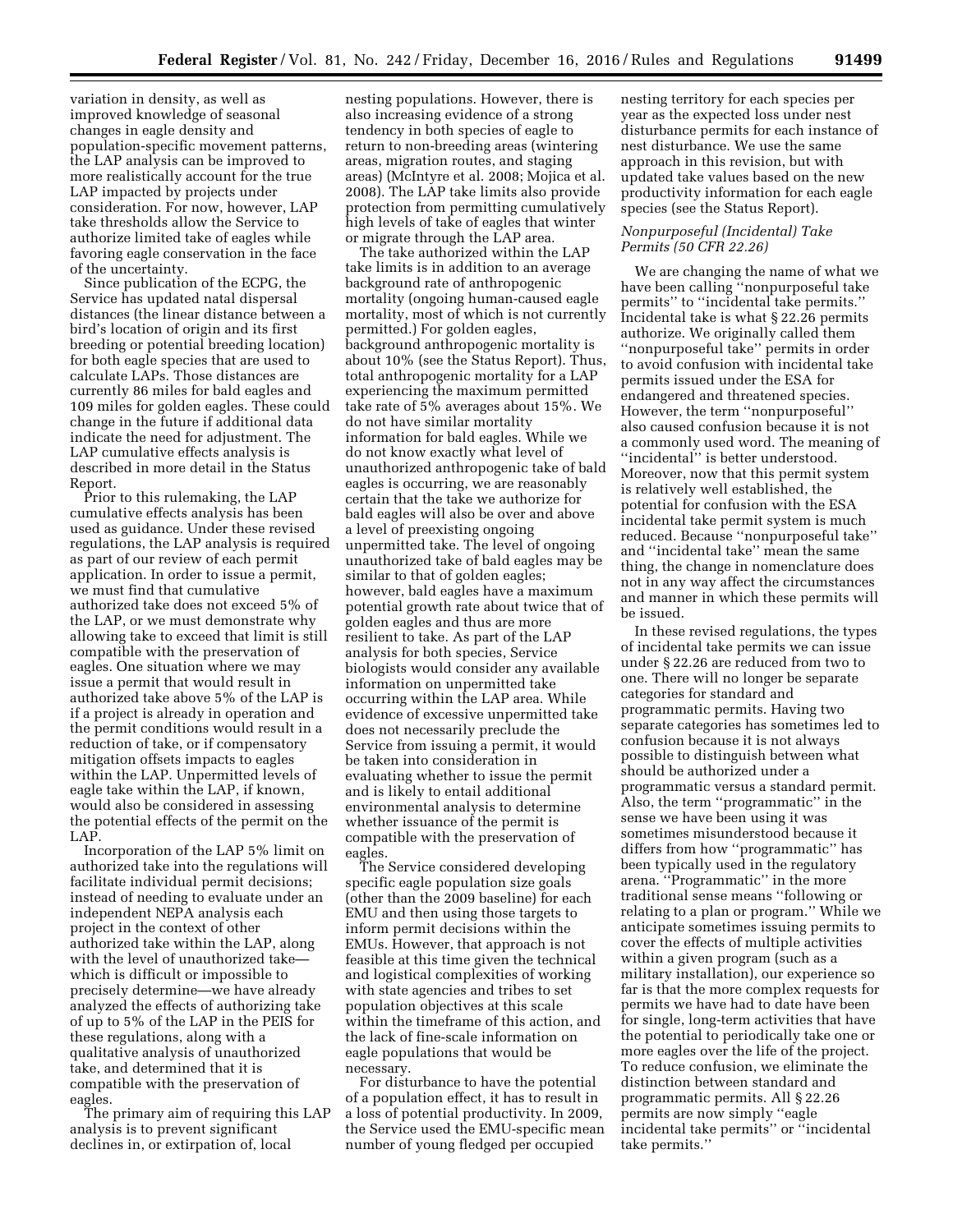Under the 2009 regulations, programmatic permits were contingent on implementation of advanced conservation practices (ACPs) developed in coordination with the Service. ACPs are defined as ''scientifically supportable measures approved by the Service that represent the best available techniques to reduce eagle disturbance and ongoing mortalities to a level where remaining take is unavoidable.'' In contrast, we have required that applicants for standard permits under the current regulations reduce potential take to a level where it is ''*practicably*  unavoidable'' [emphasis added]. Thus, programmatic permit applicants were subject to a higher standard, at least theoretically. In reality, the term ''unavoidable'' is more ambiguous than it seems in theory; there is no clear distinction in practice between ''practicably unavoidable'' and ''unavoidable.'' Thus the revised regulations apply the ''practicability standard'' to all § 22.26 permits.

We are revising the definition of ''practicable'' by adopting the definition from the Service's proposed mitigation policy (*see* 81 FR 12380; Mar. 8, 2016), slightly modified for specific application to eagle permits. The new definition reads: ''*Practicable* means available and capable of being done after taking into consideration existing technology, logistics, and cost in light of a mitigation measure's beneficial value to eagles and the activity's overall purpose, scope, and scale.'' The revised definition captures the essential elements of the old definition, while promoting a consistent approach to how the Service applies compensatory mitigation requirements across all programs.

Because the concept of ACPs is based on reducing take to the point where it is unavoidable—versus ''practicably unavoidable''—and applied to the category of programmatic permits, the requirement for ACPs is removed from the regulations. As discussed above, all permittees would be required to avoid and minimize impacts to eagles to the maximum degree practicable. Although the ACP requirement no longer applies, the Service will require potential permittees to implement all practicable best management practices and other measures that are reasonably likely to reduce eagle take. Permit applicants that cannot reduce or compensate for take to levels that are compatible with eagle preservation will not qualify for a permit.

We believe a 5-year maximum permit term for permits is unnecessarily burdensome for entities engaged in

long-term actions that have the potential to incidentally take bald or golden eagles over the lifetime of the activity. The 5-year maximum permit duration has had the unintended effect of discouraging proponents of long-term activities from applying for permits, despite the risk of violating the statute. With longer-term permits, the Service has the ability to build more effective adaptive management measures into the permit conditions. This approach will provide a degree of certainty to project proponents because they will have a greater understanding of what measures may be required to remain compliant with the terms and conditions of their permits in the future. This increased level of certainty allows companies to plan accordingly by allocating resources so they are available if needed to implement additional conservation measures to benefit eagles and maintain their permit coverage.

Although killing, injuring, and other forms of take of eagles are illegal without a permit, the Service cannot require any entity to apply for an eagle take permit (except under legal settlement agreements). Some project proponents build and operate without eagle take permits even in areas where they are likely to take eagles. When that occurs, the opportunity to apply avoidance, minimization, and other mitigation measures is lost. We believe that permitting long-term activities that are likely to incidentally take eagles, including working with project proponents to minimize the impacts and secure compensatory mitigation, will enhance eagle conservation in contrast to project proponents avoiding the permitting process altogether because they perceive the process as overly onerous.

Under the revised regulations, the Service will evaluate each long-term permit at no more than 5-year intervals. These evaluations will reassess fatality rates, effectiveness of measures to reduce take, the appropriate level of compensatory mitigation, and eagle population status. Long-term permits are required to include adaptive management provisions that provide for additional or changed mitigation measures under specified conditions, for example, under increasing levels of eagle take. Provided permittees are in compliance with their permit, including adaptive management measures and take levels, 5-year reviews will primarily consist of updating take estimates and related compensatory mitigation for the next 5 years. Conversely, the 5-year review provides an opportunity for the Service to amend the permit to reduce or eliminate

conservation measures or other permit conditions that prove to be ineffective or unnecessary.

Under the proposed regulations, a long-term permittee may also have been required to undertake additional, practicable conservation measures not spelled out in the adaptive management permit conditions, even if the permittee is in compliance with the terms of the permit, if such measures were reasonably likely to reduce risk to eagles based on the best scientific information available. However, these final regulations limit such additional conservation measures to when authorized take levels are exceeded in a manner or to a degree not addressed in the adaptive management conditions of the permit. Based on public comment, the proposed provision appeared likely to disincentivize project proponents from seeking permits. Rather, for a permittee in compliance with permit terms and conditions, conservation and mitigation measures beyond the terms of a permit are voluntary. Take estimates and compensatory mitigation requirements would be adjusted if such measures were implemented. Permit suspension and revocation procedures will remain available for extreme cases if new measures sufficient to meet the preservation standard cannot be negotiated with the permit holder.

The revised regulations require applicants and permittees to use Service-approved protocols for conducting pre-application surveys, fatality predictions, and monitoring under permits, unless waived by the Service. The regulations provide that, if the Service has, through rulemaking procedures, officially issued or endorsed survey, modeling, or other data quality standards for the activity, those are the standards and protocols that must be used (unless the Service waives the requirement for that applicant). Applicants engaged in other activities for which the Service has not adopted official protocols must coordinate with the Service to develop project-specific monitoring and survey protocols. The requirement to use Service-approved protocols will result in more efficient permitting decisions by the Service. Submission of inadequate data, or data gathered using methods the Service cannot verify to be sound, has resulted in significant extra work and time from our staff to assess wind energy project impacts. Specific application of these requirements to wind energy facilities is described below under Survey Requirements for Incidental Take Permits for Wind Energy Facilities.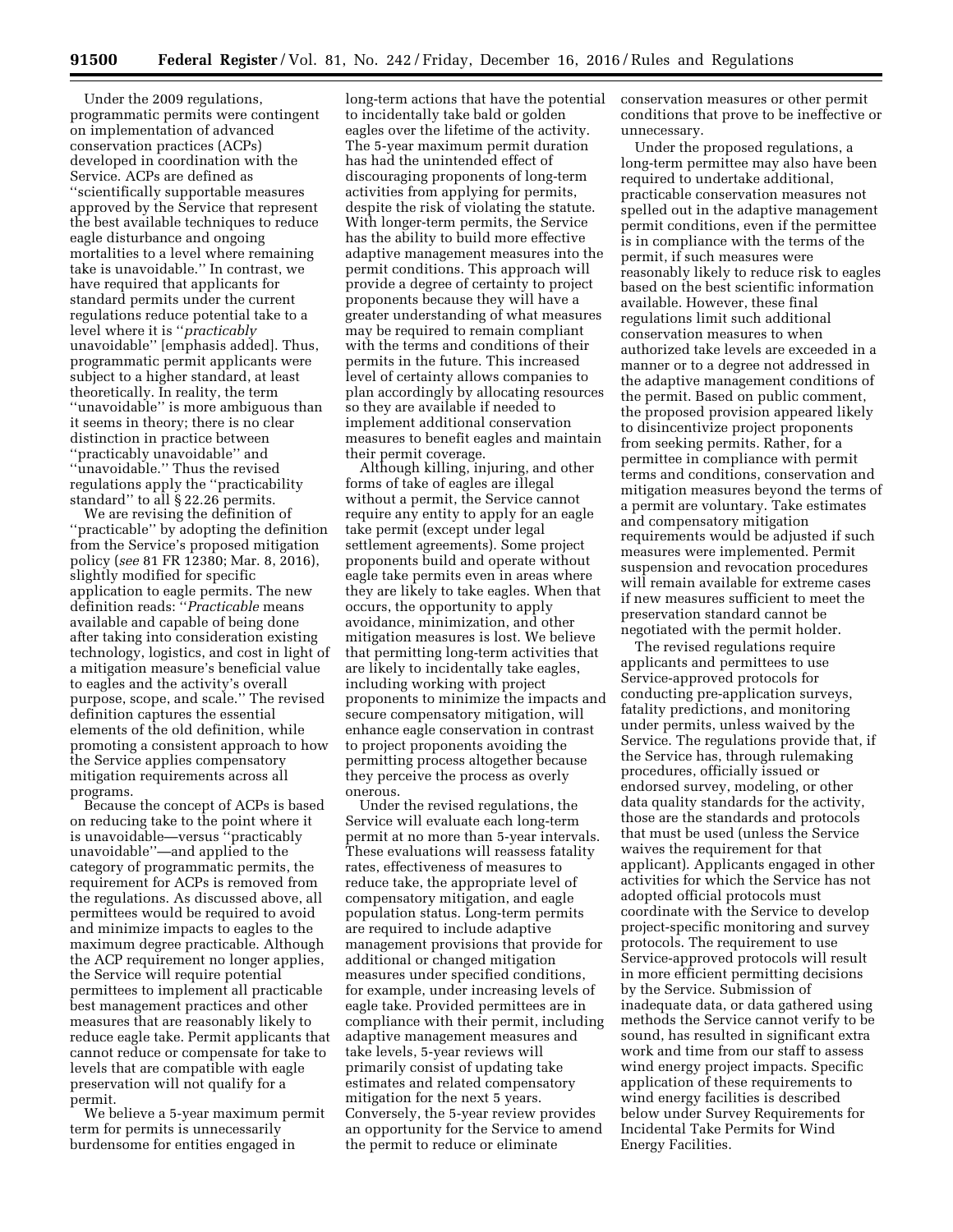While we have not officially issued fatality prediction models or preapplication monitoring protocols for activities other than wind energy generation, or finalized post-permitting monitoring protocols for any single activity, the Service has enough information about eagle behaviors and movements to recommend and approve monitoring protocols for activities other than wind energy generation on a project-specific basis during the permit application process. We encourage project proponents to coordinate with the Service as early as possible in the project planning process to ensure they are aware of any protocols we have recommended and that they use them appropriately. Our goal is to establish additional formalized monitoring protocols for industries other than wind energy in the future.

## **Survey Requirements for Incidental Take Permits for Wind Energy Facilities**

Many of the comments on the proposed rule focused on the subset of prospective incidental take permits that relate to wind energy. These comments were helpful, yet indicated a general lack of understanding of how the Service's proposed approach to manage incidental take at wind facilities under an adaptive management framework is intended to work. For this reason, and because the permitting approach developed for wind facilities provides an example of how the Service intends to implement incidental take permitting for other activities, we have expanded our description of the overall approach here in the preamble to the rule. The Service's emphasis on eagle incidental take permits for wind facilities reflects Administration priorities for expanded wind energy development and a desire to minimize the impacts of that growth on eagles; it does not reflect a belief that wind development poses a disproportionate risk compared to other activities that may incidentally take eagles, nor does it reflect any greater availability of permits to wind companies versus other types of industries that may need eagle incidental take permits.

# *Preconstruction Survey Standards for Wind Energy Facilities*

In the proposed rule, the Service proposed to incorporate by reference Appendices C and D of the ECPG as standards for collection and analysis of data to support eagle incidental take permit applications for wind facilities, and we indicated our intent to develop similar standards for other activities in the future. This proposal was not supported by many commenters for a

range of reasons, but primarily because of a perceived lack of demonstrated scientific credibility in the methods and tools. However, the Service does not agree that abandoning the concept of standardized data collection for permits is a tenable way forward. First, one major objective of this rulemaking is to expedite the permitting process, and our experience has been that the negotiation over and use of disparate methods for initial data collection contribute greatly to the time required to develop and process a permit application. Second, as we explain below, the Service intends to use formal adaptive management to improve the scientific rigor and the performance of the impact-prediction tools used in the eagle permitting program. The Service's adaptive management process requires a minimum level of standardization in the initial input data where those standards exist, and this will result in each permit contributing to and improving the scientific credibility of the permitting process.

For now, the only activity for which we have such standards is wind energy generation. Those standards have been through two rounds of notice and public comment, as well as two rounds of scientific peer review. Rather than incorporate the relevant appendices from the ECPG into the rule by reference, in response to the comments received the Service has instead decided to include minimal pre-construction survey standards for eagle incidental take permits for wind facilities directly in the rule itself. The rule language was developed from the specific recommendations in Appendix C of the ECPG, and represents the minimum level of information and the least sophistication in sampling design that will be acceptable for the Service to evaluate and decide whether to issue an eagle take permit for a wind facility. These standards will ensure that representative eagle exposure data are available with which to predict eagle fatalities consistent with the Service's adaptive management program. The rule allows for deviations from the minimum standards, but only if the applicant consults with the Service early in the project-development process. In most cases both the Service and permit applicant will benefit by using this exception to design surveys that are designed to accommodate variation in eagle abundance over both space and time.

The precision, consistency, and utility of data from point count surveys for eagles can be much improved by incorporating some basic, commonsense sideboards into the survey design

as discussed in the ECPG (Appendix C). These include: (1) Conducting eagle surveys and small bird surveys separately, to avoid overlooking large birds while searching at a much smaller scale for small songbirds; (2) using trained observers that are capable of accurate bird identification and distance estimation; (3) distributing surveys across daylight hours (*e.g.,* morning: Sunrise to 1100 hours; midday: 1101– 1600 hours; evening: 1601 hours to sunset), and by designing surveys to more intensively cover the midday period in areas where eagle flight is more likely at that time of day; and (4) conducting surveys under all weather conditions except when visibility is less than 800 meters (m) horizontally and 200 m vertically.

# *Adaptive Management and Wind Energy Collision Risk Modeling*

An overarching issue with eagle incidental take permits is uncertainty. For wind facilities, there is considerable uncertainty regarding the risk of turbines to eagles, factors associated with that risk, and whether there are tangible ways to reduce the risk. Moreover, in 2009, when the Service established the incidental eagle take regulations, there was no scientifically accepted approach for quantitatively estimating the probability of eagle take at individual wind facilities. This quantitative probability estimation is necessary for the Service to establish a take limit for each permit and to ensure that EMU take limits are not exceeded, or if they are exceeded, that appropriate compensatory mitigation is accomplished. The Service has adopted two key principles for eagle incidental take permitting at wind facilities to address this uncertainty: (1) Use of formal adaptive management; and (2) being risk-averse at the outset with respect to estimating impacts on eagles.

The Department of the Interior has a long history of approaching decisions in situations fraught with uncertainty using adaptive management (Williams et al. 2009). Adaptive management is a process of adaptive learning, whereby: (1) Predictions are made regarding anticipated effects of an activity; (2) data regarding the outcomes of the activity are collected; (3) the predictions are updated to reflect the actual outcomes of the activity; and (4) the updated predictions are used to change the activity, either in the future at the same site or at other places where the same activity is being contemplated. The Service has described its adaptive management framework for eagle incidental take permits for wind energy facilities in the ECPG (Appendix A)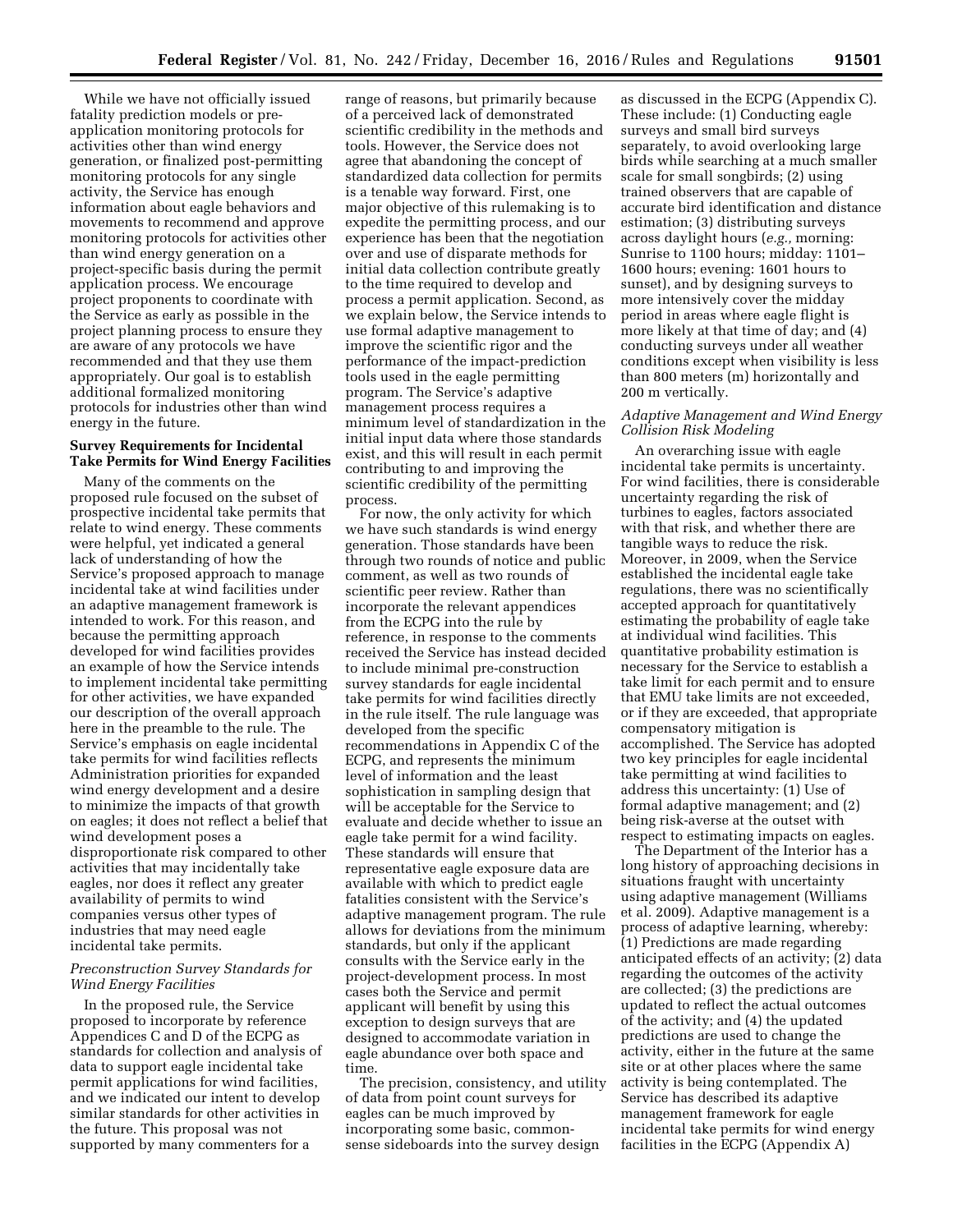(U.S. Fish and Wildlife Service 2013), and the overall framework is intended to account for uncertainty in the effects of wind facility siting, design, and operations on eagles. More broadly than for just wind energy, the adaptive management process is also intended to address uncertainty in compensatory mitigation and the effects of take rates on eagles. With regard to managing risk, the survey, monitoring, and information collection standards for eagle incidental take permits are all designed to provide data that allow for the quantification of uncertainty, primarily by providing estimates in the form of probability distributions. This allows the Service to explicitly describe its risk tolerance (*i.e.,*  being protective of eagles or protective of interests that might take eagles) for each aspect of the permitting process. Together, the adaptive management and risk management processes function as a means for describing how the risk, in the form of uncertainty, is shared between the protected resource and the regulated community.

The part of the Service's adaptive management process for eagle incidental take permits that has generated the greatest debate is the approach and model used to predict eagle fatalities at wind facilities. For that reason, and because this is an excellent example of the Service's philosophy regarding the application of adaptive management to eagle permitting, we describe the fatality prediction process here in some detail. The Service's baseline fatality prediction model, also referred to as a collision risk model (CRM), is thoroughly described in Appendix D of the ECPG and in New, *et al.* (2015). The key points are that the CRM uses: (1) A project-specific estimate of eagle exposure; (2) a project-specific estimate of the amount of hazardous area and time that will be created by the project; and (3) an estimate of the probability that an exposed eagle that enters the hazardous area will be struck and injured or killed by a turbine blade; to generate (4) an annual eagle fatality estimate in the form of a probability distribution. The model assumes a predictable relationship between eagle exposure, hazardous area, and the risk of fatalities—a relationship that existing literature, some commenters, and the Service agree is not straightforward. The ECPG identifies 11 general categories of covariates (variables that help explain variation in the parameter of interest) that the Service believes may affect eagle collision probability to some degree. However, these are not presently incorporated into the CRM because, as pointed out by peer reviewers of the

draft ECPG, scientific support for the role of these factors in collision risk is speculative and not quantifiable at this time. Furthermore, the effects of these factors may be varied across locations.

The CRM uses Bayesian statistics to formally combine existing (prior) data with project-specific data to determine eagle exposure and collision probability (assuming the number and size of turbines to be built, and thus hazardous area, are known). The Service requires eagle incidental take permit applicants to conduct pre-construction eagle use surveys within the footprint of the planned wind facility to generate project-specific data on pre-construction eagle exposure. These pre-construction survey data are formally combined with prior information on eagle exposure nationally to generate a probability distribution for eagle use for the specific project area. In the case of collision probability, however, there are no project-specific data to combine with the prior data until after the project has operated for several years; thus only the prior information is available to be used for the initial collision probability estimate. The Service uses prior information on collision probability from the only wind facilities that had publicly available data on eagle use and post-construction fatalities at the time the ECPG was written in 2013. These post-construction data came from four facilities, did not include information for bald eagles, and some data were from older-style wind turbines that might have different collision probabilities than modern turbines. However, these potential data deficiencies only affect the initial eagle fatality estimates at permitted wind facilities. This is because the Service's adaptive management approach calls for formally combining the prior information with standardized data collected on actual eagle fatalities after the facility becomes operational. These updates would occur no less frequently than once every 5 years at each facility. Such updates will naturally correct for any bias in the initial ''collision-priorbased'' fatality estimate, so that the fatality estimates over most of the life of a wind facility will be heavily weighted towards actual fatality data from the site. Moreover, because the postconstruction fatality information will be collected under standardized protocols required by the terms and conditions of each permit, the data can be combined with data from other permitted wind facilities to update and improve the collision probability prior for the national CRM. Thus, the Service intends to improve the predictive accuracy of

the CRM both at the individual project level and nationally through standardized use as a formal part of its adaptive management process. We could not achieve improved accuracy of the CRM without standardized use of these protocols.

Uncertainty in the project-specific fatality estimates comes from both the prior and project-specific data for eagle exposure, and, initially, from the prior information on collision probability. The Service has made the decision to manage the quantified uncertainty in the CRM estimates in a manner that reduces the risk of underestimating eagle fatalities at wind facilities. The Service views this as important both to ensure the risk to eagles is not underrated, but also to minimize the chance that a permittee will illegally exceed his or her authorized eagle take limit. The median (50th quantile) fatality rate of the CRM-generated probability distribution is the point on the distribution at which there is an equal risk of under- and overestimating eagle fatalities. The Service uses the 80th quantile of the CRM fatality probability distribution to determine the take limit for incidental take permits, which shifts the risk to a 20% chance of underestimating eagle take. Improvements in the precision of the CRM estimates through adaptive management, both at the project level and nationally, should decrease uncertainty and thus shrink the magnitude of the difference between the median fatality rate and the permitted take limit over time. For now, however, the Service acknowledges that its fatality estimates for wind facilities are both higher than what is expected and higher than what is likely to be observed, and that this bias is intentional.

The Service's adaptive management approach for the incidental eagle take permits necessitates the collection of standardized pre- and post-construction data and the use of the CRM, or a model much like it, to generate and update fatality estimates. For this reason, in the proposed rule the Service contemplated codifying its current guidance regarding data collection and fatality predictions in the regulations. There was considerable opposition to this among commenters, with most opponents citing the need to remain flexible so that new information could be incorporated rapidly into the permitting process. In response to these comments, the Service has modified its proposal for the final rule in two substantive ways. First, the final regulations do not incorporate by reference Appendices C and D of the ECPG. However, because the adaptive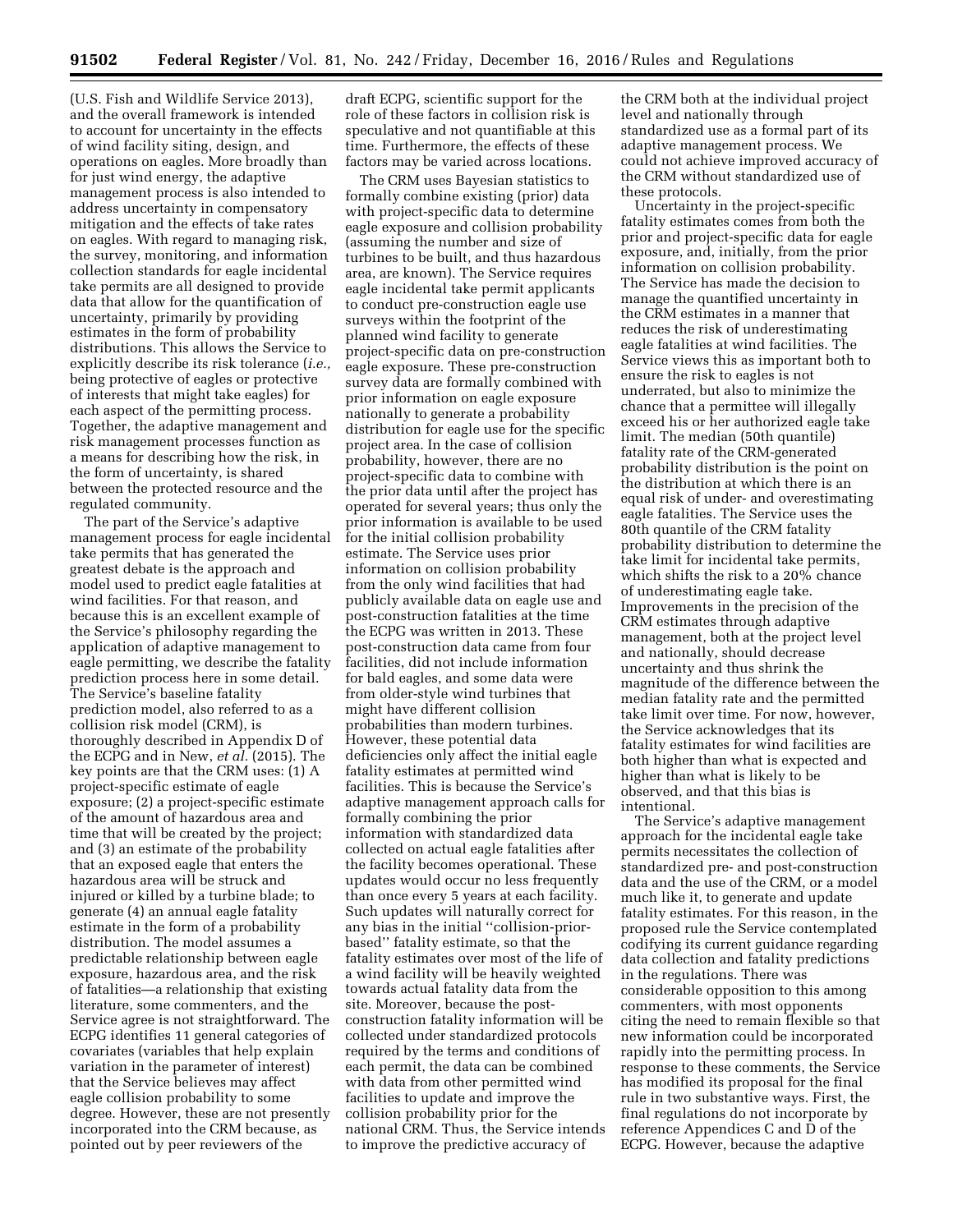management process cannot function credibly without standardized preconstruction site-specific eagle exposure data, the Service has instead incorporated minimum standards for such data directly into the final rule, subject to waiver under exceptional circumstances (see above discussion on pre-construction survey protocols for wind energy facilities). Second, the Service will not require permit applicants to use the CRM to estimate eagle fatalities for their permit applications. Instead, project proponents can use any credible, scientifically peer-reviewed model to generate eagle fatality and associated uncertainty estimates for their permit applications. The Service will then use the standardized project data supplied by the permit applicant and the Service's CRM to generate a predicted number of fatalities for each incidental eagle take permit for a wind facility, and the 80th quantile of the CRM estimate will be the take limit for the permit except under exceptional circumstance. The Service will treat any alternative models used by the permit applicant as candidate models whose performance may be compared formally to that of the CRM as part of the adaptive management process. Any alternative models that, over time, demonstrate better or comparable predictive performance to the CRM could eventually be formally incorporated into the adaptive management process for estimating permit take limits.

The Service intends the adaptive management process to eventually provide: (1) A better understanding of, and ability to quantify, factors associated with eagle collision risk; (2) a more accurate estimate of collision probability for bald eagles, and (3) data suitable for updating the original golden eagle collision and exposure priors (the exposure prior is the average eagle exposure value based on all available previously existing information) for the CRM. However, to date, so few incidental take permits have been issued at wind facilities that no progress has been made in these areas. In particular, the lack of progress towards updating the collision probability prior has generated opposition to the entire eagle incidental take permit adaptive management process. Wind facility operators and their consultants believe the CRM with the original collision prior (the estimated probability, based on all available previously existing information, that an eagle that flies into the hazardous area around wind turbine will collide with a blade) produces fatality estimates that are too large, and

in cases where compensatory mitigation is required (*e.g.,* for take of golden eagles), the mitigation requirements exceed what is necessary. This concern is offset somewhat by the Service's policy that excess mitigation accomplished in the first 5 years of a wind project's operations will be credited towards future year obligations (which, as described briefly above and in more detail below, will be based on CRM estimates that are adjusted after no more than 5 years of operation to include a site-specific collision probability). However, this policy has not appreciably reduced concern about use of the CRM, as expressed by many commenters on the proposed rule. To address this particular concern, within 18 months the Service intends to update the collision prior for the CRM using publicly available data collected at wind facilities operating without incidental eagle take permits. The Service believes that these types of data can be appropriate for such an update, provided the data and protocols under which they were collected can be verified and shown to be appropriate, and that the wind facilities that make their data available are sufficiently representative of a cross section of wind facilities in operation today. The Service is already engaged in a process to update priors and other data for modeling eagle take and plans to revise the CRM and Appendix D of the ECPG through a public process. As part of this process the Service will also consider ways of expediting improvements in the CRM relative to incorporating other covariates associated with eagle risk and a species-specific prior collision probability for bald eagles.

As stated above, the Service intends to maintain its policy of disproportionately sharing risk to avoid underestimating eagle take at individual wind facilities. We believe this is appropriate because the consequences of underestimating eagle take are far greater than the consequences of overestimating take, and not just because of unintended consequences on eagle populations. Avoiding underestimating eagle take significantly reduces uncertainty for permittees. For example, if eagle take at the individual permit level was consistently underestimated, many permittees would exceed their permitted take limits, necessitating permit amendments, additional costly and unplanned afterthe-fact compensatory mitigation actions, and possible enforcement with associated fines. For bald eagles with positive EMU take thresholds, consistently underestimating take could

lead to permitted take exceeding the EMU take limit, which would necessitate retroactively requiring permittees that initially had no compensatory mitigation requirements to implement mitigation after the fact. Further, if LAP take limits were unexpectedly exceeded, NEPA compliance for permits overlapping the affected LAP would have to be reviewed. Although these consequences are most likely if there is a systematic bias in the fatality estimates themselves, even with an unbiased estimator, some of these consequences could be expected with 50% of permits if the Service were to use the median fatality rate as the take limit for individual permits. In contrast, if permitted take is set at a higher percentile of the fatality prediction, the primary consequences are that the permittee is likely to exceed actual compensatory mitigation requirements over the first 5 years of operation (if compensatory mitigation is required). Additionally, the Service would likely routinely debit some take from the EMU and LAP take limits unnecessarily, thereby underestimating available take when considering new permit requests. Both of these issues are at least partially remedied when initial take estimates for projects are adjusted with project-specific fatality data after the first 5 years of operation. At that time, permittees receive credit for any excess compensatory mitigation they have achieved, as described above, and the debits from the EMU and LAP take limits are recalibrated to reflect the updated expectations for future take. These actions are comparatively simple to implement, and do not have the same kind of far-reaching consequences as with underestimates.

#### *Monitoring and Mitigation*

Most permittees will be required to monitor eagle take to assess whether and how much take occurs under the permit. Reported take will be based on surveying and monitoring protocols required by the permit. For permits for disturbance, such monitoring is likely to consist of regular visits to the proximity of the nest site or other important eagleuse area where disturbance is likely to occur to observe whether eagles are using the area.

We agree with the large number of commenters that urged the Service to require third-party monitoring for some permits. As we stated in the preamble to the proposed regulations, we were considering that option. These final regulations require that, for all permits with durations longer than 5 years, monitoring must be conducted by qualified, independent entities report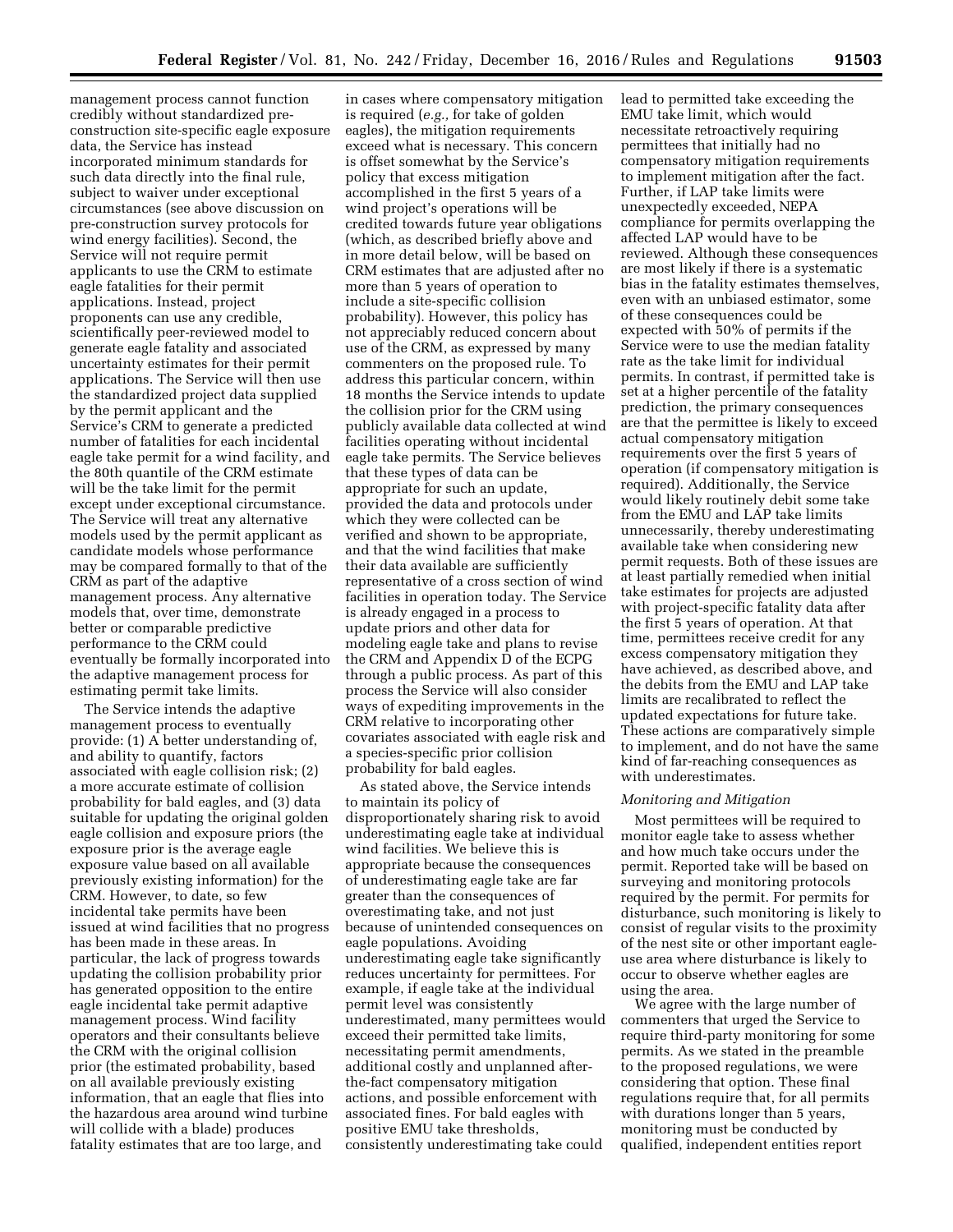directly to the Service. In the case of permits of 5-year durations or shorter, such third-party monitoring may be required on a case-by-case basis. We do not believe there will be significant additional costs imposed by the requirement for third-party monitoring. Most companies already rely on and pay for consultants to conduct project monitoring, presumably because it is more cost-effective than supporting those activities ''in-house.''

We expect that most long-term permits will authorize incidental lethal take rather than disturbance. Those conducting monitoring for permits that authorize eagle mortalities will be required to search for injured and killed eagles and to estimate total take using methods approved by the Service. Permittees will be required to document and report all eagles that are found, the methodologies employed to search for them (including whether or not they were detected as part of a formal survey methodology), and the methods used to estimate the probability of detection.

The Service defines ''mitigation'' to sequentially include: Avoidance, minimization, rectification, reduction over time, and compensation for negative impacts. Under Departmental policy (600 DM 6), ''compensatory mitigation'' means ''to compensate for remaining unavoidable impacts after all appropriate and practicable avoidance and minimization measures have been applied, by replacing or providing substitute resources or environments (*see* 40 CFR 1508.20) through the restoration, establishment, enhancement, or preservation of resources and their values, services, and functions.'' The 2009 eagle regulations lack specificity with regard to when compensatory mitigation will be required, and the preamble discussion of compensatory mitigation was somewhat inconsistent. In reference to nonpurposeful take permits, the preamble to the 2009 regulations contained the following language: ''additional compensatory mitigation will be required only (1) for programmatic take and other multiple take authorizations; (2) for disturbance associated with the permanent loss of a breeding territory or important traditional communal roost site; or (3) as necessary to offset impacts to the local area population. Because permitted take limits are population-based, we have already determined before issuing each individual take permit that the population can withstand that level of take. Therefore, compensatory mitigation for one-time, individual take permits will not typically be necessary for the preservation of eagles'' (74 FR

46836, p. 46844). Regarding the § 22.27 nest take permits, we indicated in the preamble that we would require compensatory mitigation for all permits except those issued for safety emergencies (74 FR 46836, p. 46845).

The Service also addressed compensatory mitigation in the 2009 FEA, which contained the following language: ''For most individual take permits resulting in short-term disturbance, the Service will not require compensatory mitigation. The population-based permitting the Service will propose is based on the level of take that a population can withstand. Therefore, compensatory mitigation for individual permits is not necessary for the preservation of eagles. However, the Service will advocate compensatory mitigation in the cases of nest removal, disturbance or [take resulting in mortality] that will likely incur take over several seasons, result in permanent abandonment of more than a single breeding territory, have largescale impacts, occur at multiple locations, or otherwise contribute to cumulative negative effects'' (USFWS, 2009).

Because the 2009 regulations did not incorporate specific compensatory mitigation provisions, the Service has required compensatory mitigation on a case-by-case basis somewhat inconsistently, particularly for bald eagles, which has at times resulted in differing treatment of, and uncertainty for, permit applicants. Accordingly, this rule includes standardized requirements for compensatory mitigation. In addition to the mitigation requirements set out in this rule, the Service will implement these regulations in a manner consistent with Service, Departmental, and Presidential mitigation policies.

These regulations require compensatory mitigation for any permit authorizing take that would exceed authorized take limits. Compensatory mitigation for this purpose must demonstrate it offsets authorized take by reducing another ongoing form of mortality by an equal or greater amount than the unavoidable mortality, or increasing the eagle population by an equal or greater amount.

Since 2009, take limits for golden eagles have been set at zero throughout the United States. Accordingly, all permits for golden eagle take would exceed the take limits, and so must incorporate compensatory mitigation in order to authorize that take. A permittee would have to compensate for authorized take within the same EMU (except that we would allow for compensatory mitigation of take of Alaskan golden eagles throughout the

migration and wintering range in the interior western United States and northern Mexico).

The best available information indicates that ongoing levels of humancaused mortality of golden eagles likely exceed sustainable take rates, potentially significantly. This means that the golden eagle population is likely in decline and not meeting the Service's preservation goal of a stable or increasing breeding population. As a result, compensatory mitigation for any authorized take of golden eagles that exceeds take thresholds will be designed to offset the authorized take at a 1.2 to 1 mitigation ratio to further an outcome consistent with the preservation of golden eagles as the result of the permit. We believe this baseline mitigation ratio appropriately balances meeting our obligations under the Eagle Act with what is reasonable, fair, and practicable to permittees. Based on the uncertainty in the effectiveness of a particular compensatory mitigation practice and other factors common to mitigation programs, we may require further adjustments to mitigation ratios.

To be compatible with the preservation of eagles, take that would compromise the persistence of local populations of eagles may also require compensatory mitigation. The regulations account for this by generally requiring compensatory mitigation for cumulative authorized take exceeding 5% of the LAP to ensure our eagle preservation standard is being met. An exception would be when the EMU take limit is not exceeded (*i.e.,* currently the case for bald eagles in all EMUs), the permitted take is already occurring, and the permit conditions would result in a reduction of take.

We may also require compensatory mitigation when there is an unusually high level of unauthorized eagle mortality in the LAP (for example, when the Service has information indicating that unauthorized take exceeds 10% of the LAP). We have no data to indicate that ongoing unauthorized take of bald eagles is less than that of golden eagles, and intend to apply the LAP analysis and assessment of any known ongoing unauthorized take to bald eagles as well as golden eagles, as we have been doing while the LAP analysis remains guidance. Although exceeding 5% permitted take of the LAP will have significantly less dramatic effects to local bald eagle populations because of the improved status of bald eagles, states, tribes, and localities have communicated their interest in seeing regulatory safeguards to protect local bald eagles as well as golden eagles. In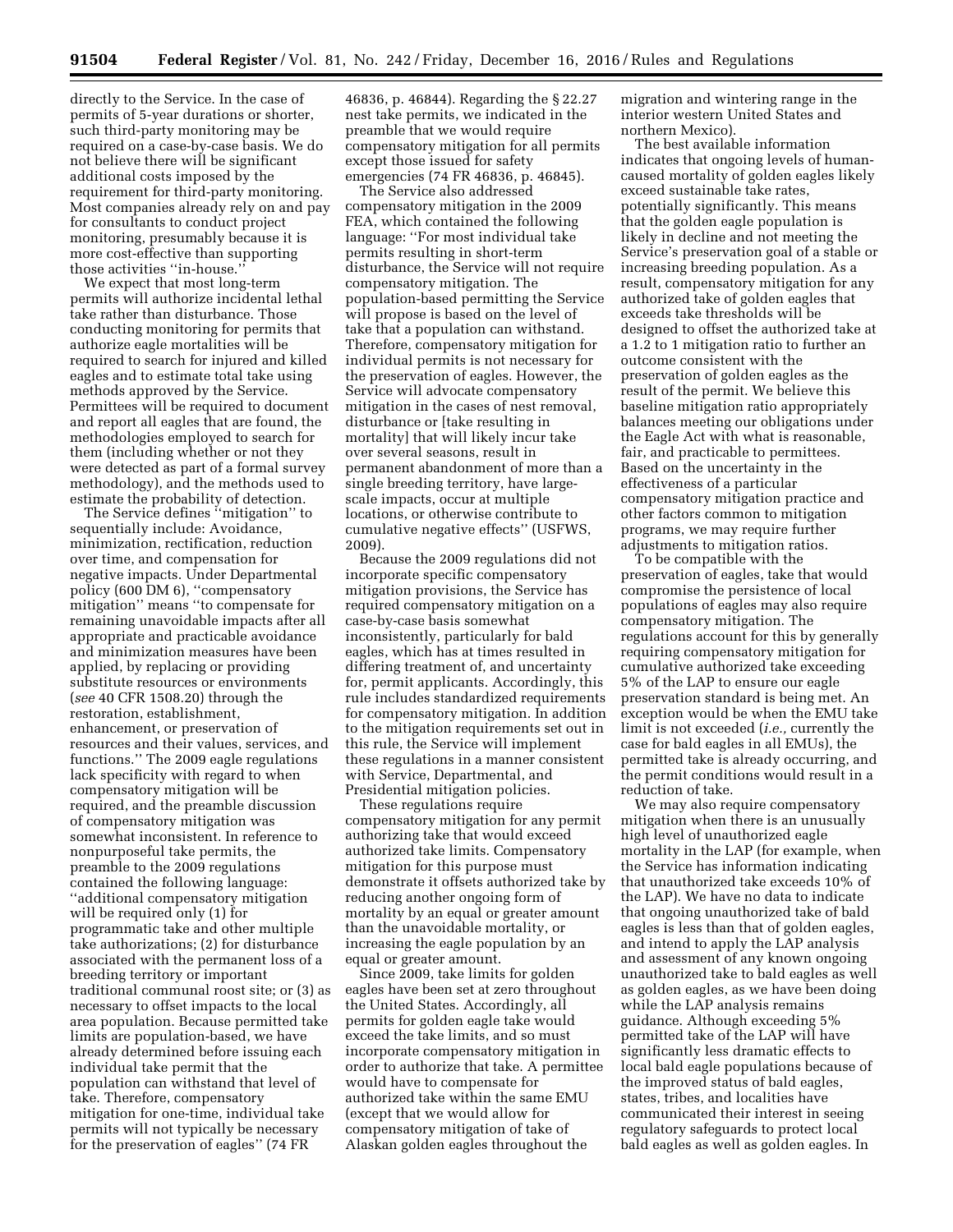the near future, it is unlikely that cumulative authorized take of local area populations of bald eagles will exceed 5% anywhere in the country. The Service will continue to collect data to refine our understanding of cumulative mortality on both eagle species and may adjust take rates in the future. We received comments asserting that it is unfair for the Service to impose a greater than one to one compensatory mitigation ratio for golden eagle take permits because people seeking to comply with the regulations should not be required to address impacts caused by other human activities for which no one is being held accountable. Similar concerns were expressed regarding the consideration of unauthorized take within the LAP when making permitting decisions. Additional commenters asserted that the Service does not adequately enforce the Eagle Act. In response to all of those comments, we wish to clarify that, outside of its permitting programs, the Service is addressing unauthorized take of bald eagles and golden eagles through a variety of means. The Service's Office of Law Enforcement expends considerable time and resources protecting both species. Because golden eagles in particular are experiencing significant amounts of human caused mortality, they are receiving high levels of investigative effort throughout the western United States. These investigations have covered the unlawful killing and trafficking of eagles and their parts, electrocutions of eagles from electrical distribution infrastructure, intentional or incidental poisoning of eagles, eagle mortality due to wind turbine strikes, eagle nest destruction, and a host of other human activities that result in eagle deaths. Investigation and prosecution of these crimes can be very time intensive, with some investigations requiring many hundreds of hours to complete.

Many of these investigations require thorough review of historical information on the activity causing the mortality, investigation of the responsible party's efforts to avoid the eagle deaths, and presentation of investigative results to the Department of Justice (DOJ) for potential prosecution. This is often accomplished through subpoenas, search warrants, field inspections (often in remote areas), evidence collection, interviews, and report writing. For activities involving the intentional killing and trafficking of eagles, the investigative techniques can also include the use of undercover operations to gain evidence and better document the extent of the unlawful

activity. In short, the Service's Office of Law Enforcement places a high priority on protecting bald and golden eagles, and expends considerable effort on education, outreach, and investigations to fulfill this responsibility.

This final rule establishes standards applicable to all compensatory mitigation in accordance with principles and standards set forth in Service and Departmental and Executive Branch policy. Compensatory mitigation is to be used to offset remaining impacts after the application of all practicable avoidance and minimization measures. Compensatory mitigation must be sited within the same eagle management unit where the permitted take will occur unless the Service has reliable data showing that the population affected by the take includes individuals that are reasonably likely to use another EMU during part of their seasonal migration. Compensatory mitigation must be based on the best available science and must use rigorous compliance and effectiveness monitoring and evaluation to make certain that mitigation measures achieve their intended outcomes or that necessary changes are implemented to achieve them.

Compensatory mitigation must provide benefits beyond those that would otherwise have occurred through routine or required practices or actions, or obligations required through other legal authorities or contractual agreements. A compensatory mitigation measure is ''additional'' when the benefits of the measure improve upon the baseline conditions of the impacted eagle species in a manner that is demonstrably new and would not have occurred without the required compensatory mitigation measure. Voluntary actions taken to benefit eagles in anticipation of and prior to issuance of an eagle take permit may be credited towards compensatory mitigation requirements. Such actions must meet all mitigation standards set forth in the rule for compensatory mitigation. Applicants must provide clear evidence that the voluntary action was undertaken to fulfill compensatory mitigation requirements under this rule. The Service will determine whether and how much to credit such actions. Potential applicants intending to take voluntary conservation actions prior to permit application are encouraged to seek technical assistance from the Service.

Compensatory mitigation must be durable and, at a minimum, maintain its intended purpose for as long as the impacts of the authorized take persist. The Service will require that implementation assurances, including

legal, contractual, and financial assurances, be in place when necessary to assure the development, maintenance, and long-term viability of the mitigation measure. Compensatory mitigation must also include mechanisms to account for and address uncertainty and risk of failure of a compensatory mitigation measure. This could be in the form of greater mitigation ratios, the establishment of buffers or reserve accounts, or other mechanisms.

Compensatory mitigation may include conservation banking, in-lieu fee programs, and other third-party mitigation projects or arrangements. In approving compensatory mitigation mechanisms and actions, the Service will ensure the application of equivalent ecological, procedural, and administrative standards for all compensatory mitigation mechanisms. The Service prefers that compensatory mitigation is conducted prior to when the impacts of the action occur. Where compensatory mitigation is required, the applicant must commit to the funding and method that will be used prior to or upon permit issuance. For long-term permits, permittees will be required to provide compensatory mitigation to offset predicted take over each 5-year period. If reliable reported data demonstrate that a given permit holder/ project is causing fewer impacts to eagles than originally permitted (*e.g.,*  actual take of eagles is lower than predicted), permittees can carry forward ''unused'' compensatory mitigation credits to the next 5-year review period.

The Service will develop guidance for different types of compensatory mitigation projects for eagles, for example power pole retrofits to reduce eagle electrocution. Guidance will include methods and standards for determining credits (*i.e.,* how much of the type of mitigation is needed to offset one eagle), mitigation ratios based on uncertainty, temporal loss and related factors, durability assurance requirements, compliance and effectiveness monitoring requirements, and other important implementation considerations. When practical, we will involve stakeholders in the development of such guidance.

## *Additional Revisions*

These regulations include several minor revisions to the prioritization criteria that govern the order in which the Service will prioritize authorization of take if EMU take limits are approached. The priority after safety emergencies for Native American take for religious purposes that depends on take of wild eagles (and as such cannot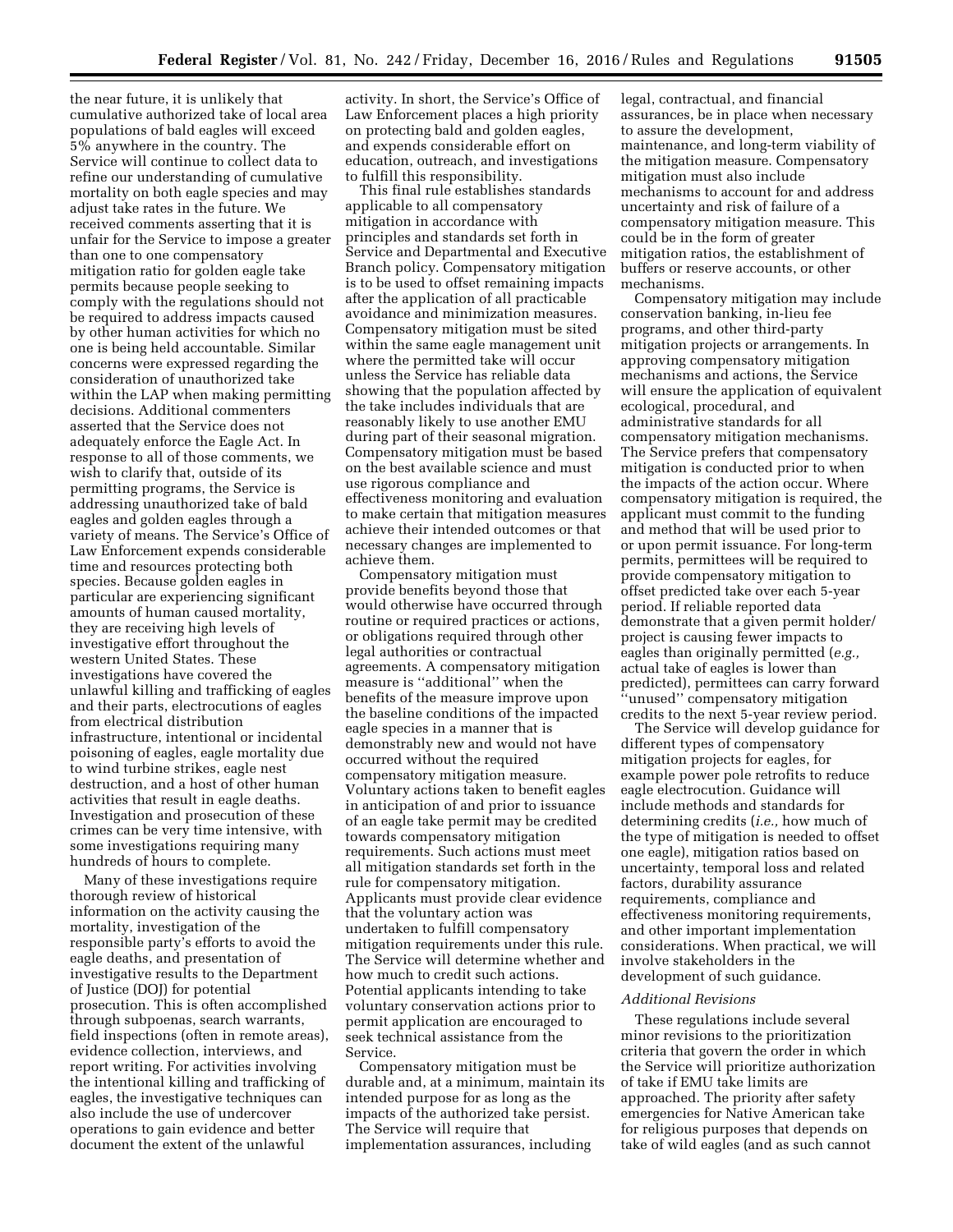be met with eagle parts and/or feathers from another source, such as the National Eagle Repository) is amended so that it applies to *increased* need for take for religious purposes. Historical tribal take for religious use requiring take of eagles from the wild that has been ongoing, but not authorized, generally does not need to be prioritized because it is part of the environmental baseline set in the 2009 FEA. However, increases in historical take levels would not be part of the current baseline. We also are removing the reference to rites and ceremonies because traditional take for religious and cultural purposes may not be limited to, or properly characterized as being part of, specific rites and ceremonies. In addition, we are changing the prioritization order by removing the priority for renewal of programmatic permits, since the regulations would no longer contain a separate category for programmatic permits.

Unauthorized eagle take is prohibited by law. The options available for addressing future eagle take differ from those for addressing past take. Future take may be addressed proactively through a nonpurposeful (incidental) take permit issued under the Eagle Act and the 50 CFR part 22 permit regulations. If such a permit is sought by an applicant and issued by the Service, it will protect the permittee from criminal prosecution or civil law enforcement for any eagle take authorized by the permit.

If enforcement action has been taken to address past eagle take by an applicant, then the Service will consider any pending or completed resolution of that enforcement when evaluating an application and determining whether to issue an eagle incidental take permit. The Service will do so in order to be consistent with the general responsibility criteria set out in 50 CFR part 13 for all permits (whether or not eagle permits) issued under 50 CFR Subchapter B. A permit can be issued without resolving unauthorized past eagle take; however, the applicant continues to be subject to an enforcement action at any time for unpermitted prior take of eagles. Depending on the circumstances of a past take, the U.S. Department of Justice or the Service's Office of Law Enforcement may determine that enforcement is warranted using appropriate enforcement authorities. The Service will take into consideration the nature, circumstances, extent, and gravity of the prohibited acts committed in the violation and with respect to the violator the degree of culpability and cooperation, history of noncompliance,

levels of past take, and efforts to reduce take. The statute of limitations for criminal and civil enforcement actions is five years.

These revised regulations include a provision at § 22.26(f)(7) that requires the Service to determine, before issuing a permit, that issuance of the permit will not interfere with an ongoing civil or criminal action concerning unpermitted past eagle take at the project. One element of civil and criminal cases is establishing that take of eagles is not permitted, requiring coordination between the Service law enforcement and migratory bird programs early in an investigation. Later in the process, court judgments may include a sentencing or probation condition that an eagle take permit be sought, or where settlement negotiations have been successful, the settlement agreement often includes a requirement that a company apply for an eagle take permit. Without such a determination, issuance of a permit might in some cases disrupt the ongoing investigation, prosecution, or negotiation process.

To recoup the cost of processing longer-term permits, which are generally complex due to the need to develop robust adaptive management measures, we will assess a \$36,000 permit application processing fee for eagle incidental take permits of 5 years duration or longer. This fee is the same as the fee we currently require to process programmatic permits. A commercial applicant for an incidental take permit of a duration less than 5 years will pay a \$2,500 permit application processing fee, an increase from the current fee of \$1,000 for programmatic permits and \$500 for standard permits. The amendment fee for those permits would increase from \$150 to \$500. The proposed higher fees for commercial entities would recover a larger portion of the actual cost to the Service, including technical assistance provided to the potential applicant by the Service prior to receiving the actual permit application package. Commercial entities have the opportunity to recoup the costs of doing business by passing those costs on to their customers. The incidental take permit application processing fee for homeowners and other non-commercial entities remains \$500, and the amendment fee for those permits is unchanged at \$150.

We will assess a user fee called an ''administration fee'' every 5 years for long-term permits to cover the cost to the Service of conducting the 5-year evaluation and developing any appropriate modifications to the permit. The proposed rule would have implemented a \$15,000 administration

fee but, based on changes to the rule, and upon subsequent analysis, we have determined that an \$8,000 administration fee more accurately accounts for costs the Service is likely to incur during a ''typical'' 5-year permit review. We will adjust the fee amount in future rulemakings if experience shows that \$8,000 is either too high or too low to accurately account for costs.

We are removing the provisions for transfer of a programmatic permit from a permittee to another entity that were codified at § 22.26(i). Those provisions were unnecessary because § 13.25(b) already provides for transfer of § 22.26 eagle incidental take permits. The Service is reviewing permit applications from, and continuing to provide technical assistance to, applicants with complex projects who are in the process of applying for eagle take permits. To prevent many of them from having to effectively restart the application process due to these revisions to the regulations, we are incorporating a 6 month ''grandfathering'' period wherein applicants (persons and entities who have already submitted applications) and project proponents who are in the process of developing permit applications can choose to apply (or reapply) either under all the provisions of the 2009 regulations or all the provisions of these final regulations.

The 2013 Duration Rule established a definition of ''low-risk'' projects that was subsequently vacated by a federal district court decision (*Shearwater* v. *Ashe,* No. 5:14–cv–02830 LHK (N.D. Cal. Aug. 11, 2015)). After subsequent consideration, we found this definition to be counter-productive. In the Duration Rule, the Service defined ''low-risk'' in a footnote to 50 CFR 13.11(d)(4) as a project or activity that is unlikely to take an eagle over a 30 year period and the applicant for a permit for the project or activity has provided the Service with sufficient data obtained through Service-approved models and/or predictive tools to verify that the take is likely to be less than 0.03 eagles per year (or less than 1 eagle over a 30-year period). In retrospect, that definition would not have proved useful because it would have covered only those projects where take is essentially negligible, and, therefore, the project would likely not require a permit in the first place. We see utility in redefining ''low-risk'' to include projects with a slightly higher probability of taking eagles, but which cumulatively will still be compatible with eagle management objectives. However, despite seeking input from the public and considerable staff effort, we were unable to develop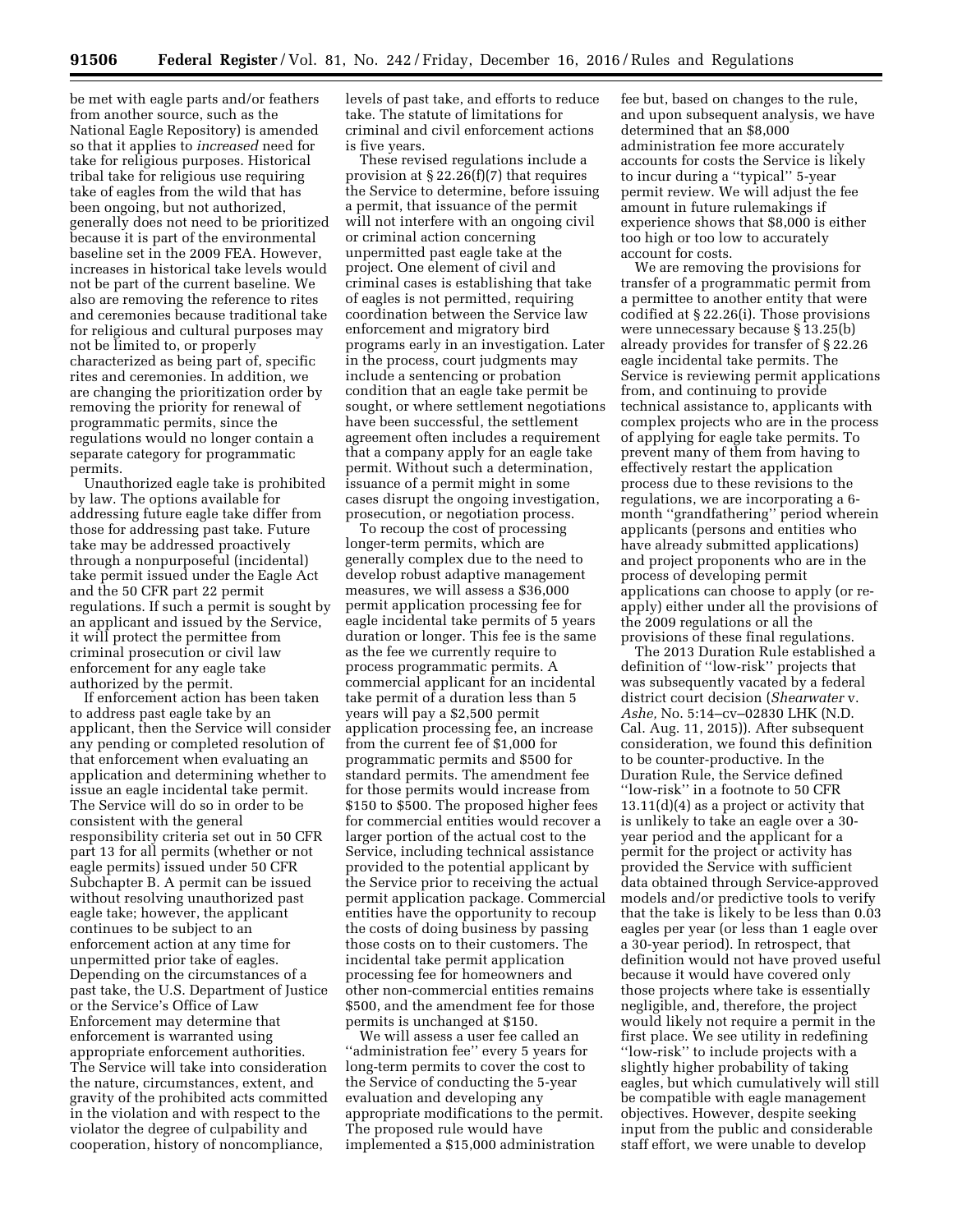a definition of ''low-risk'' that could be consistently applied throughout the United States while achieving our desired goals for a ''low-risk'' category. The Service considered basing the lowrisk category on (1) a flat number of eagles predicted to be taken, (2) a percentage of the local area population (LAP), (3) a hybrid of those two, and (4) the geographic and physical features of the area where the project will be located. Each of these approaches produced conflicting results due to the significant discrepancies that exist between eagle population densities and resilience, habitat variability, and project scales.

Accordingly, we did not propose a revised definition for low-risk projects in the proposed rule. Instead, we again sought comment on how to define ''lowrisk'' or ''low-impact'' take of eagles, and on other approaches for authorizing take, such as a general permit authorization. The proposed rule stated that while comments would be outside the scope of this rulemaking action, we would keep them on file for later consideration in a future rulemaking. Several commenters provided input on this topic, and we will retain those comments to help inform future guidance or rulemaking. We intend to continue the public process to further develop criteria and an approach that minimizes the costs of compliance for the public and the demand for agency resources for projects that will result in no more than minimal individual and cumulative adverse effects on eagles.

## *Eagle Nest Take Permits (50 CFR 22.27)*

Under the 2009 eagle nest take regulations (50 CFR 22.27), the Service can issue permits for removal, relocation, or destruction of eagle nests where (1) necessary to alleviate a safety emergency to people or eagles, (2) necessary to ensure public health and safety, (3) the nest prevents the use of a human-engineered structure, or (4) the activity or mitigation for the activity will provide a net benefit to eagles. Only inactive nests may be taken except in the case of safety emergencies. Inactive nests are defined by the continuous absence of any adult, egg, or dependent young at the nest for at least 10 consecutive days leading up to the time of take.

As with § 22.26 incidental take permits, these rule revisions eliminate the distinction between programmatic and standard permits for § 22.27 nest take permits. The permit fee for removal or destruction of a single nest will remain at \$500. For the same reasons as described above for § 22.26 permits, a commercial applicant for a nest take

permit for a single nest will pay a \$2,500 permit application processing fee, an increase from the current fee of \$500 for standard permits and \$1,000 for programmatic permits. The amendment fee for those permits will increase from \$150 to \$500. For permits to take multiple nests, the fee is \$5,000 versus \$1,000 for programmatic permits, currently. For homeowners and other non-commercial entities, the nest take permit application processing fee and amendment fee will not change.

These revised regulations also revise several definitions applicable to nest take permits to better comport with terms used in scientific literature. Nests that are not currently being used for reproductive purposes are defined as ''alternate nests,'' while nests that are being used are ''in-use nests.'' Some commenters suggested the latter be called ''occupied nests,'' but we believe that term would cause confusion because nests are in use for breeding purposes prior to being physically ''occupied'' by nestlings or an incubating adult. An ''in-use nest'' is defined as ''a bald or golden eagle nest characterized by the presence of one or more eggs, dependent young, or adult eagles on the nest in the past 10 days during the breeding season.'' This definition includes the period when adults are displaying courtship behaviors and are building or adding to the nest in preparation for egg-laying. We define ''alternate nest'' as ''one of potentially several nests within a nesting territory that is not an in-use nest at the current time.'' When there is no in-use nest, all nests in the territory are ''alternate nests.''

We are revising the definition of ''eagle nest'' from ''any readily identifiable structure built, maintained, or used by bald eagles or golden eagles for the purpose of reproduction'' to ''any assemblage of materials built, maintained, or used by bald eagles or golden eagles for the purpose of reproduction.'' The words ''readily identifiable'' were not helpful for clarifying when a structure was or was not a nest since a structure might appear to be just a pile of sticks to one person, or an osprey nest to a second person, but clearly an eagle nest to someone familiar with eagle nests. The confusion caused by the words ''readily identifiable'' sometimes put in jeopardy nests in the early stages of being built, or nests that are used from year to year but are substantially damaged during the non-breeding season by wind or weather.

The revised provision at § 22.27(a)(1)(i) enables us to issue a permit to remove an in-use nest to

prevent a rapidly developing safety emergency situation, instead of waiting until the emergency is exigent. Without this addition, the Service has been faced with having to wait until the fully developed state of emergency had arrived, and the delay has sometimes been to the detriment of the eagles because, while the safety emergency developed, the breeding pair had the opportunity to lay eggs.

The 2009 regulations provide that the Service can issue a nest take permit for an inactive (''alternate'') nest that is built on a human-engineered structure and creates a functional hazard that renders the structure inoperable for its intended use. We are revising this provision to also allow for removal of an in-use nest prior to egg-laying in order to prevent the foreseeable functional hazard from coming to fruition. The revised regulatory language allows nest removal at an earlier stage that may provide eagles an opportunity to re-nest elsewhere while also preventing the nesting eagles from rendering the human-made structure inoperable.

We are removing the requirement that suitable nesting habitat be available in the area nesting population to accommodate displaced eagles for nonemergency nest take. The provision has been problematic because, in many healthy populations of bald eagles, suitable nest sites are all occupied. As part of the permit application review process, the regulations retain consideration of whether alternate nest sites are available to the displaced eagles, but an affirmative finding is not a requirement for issuing a permit.

The Service will consider whether other nests are available in the ''nesting territory,'' rather than in the ''area nesting population.'' We defined ''area nesting population'' in 1982 as ''the number of pairs of golden eagles known to have a resting [sic] attempt during the preceding 12 months within a 10-mile radius of a golden eagle nest.'' In addition to the typo (*i.e.,* ''resting'' instead of ''nesting''), the definition is problematic for bald eagles, not only because it omits reference to bald eagles, but also because a 10-mile radius around a bald eagle nest has no particular biological significance. For both species of eagles, consideration of whether the nesting pair may be able to use a different nest should focus primarily on the pair's nesting territory. In some cases, that determination may require looking beyond any known alternate nests in order to verify that those nests are not actually part of a different pair's nesting territory. However, it will not always require surveys of the area within the 10-mile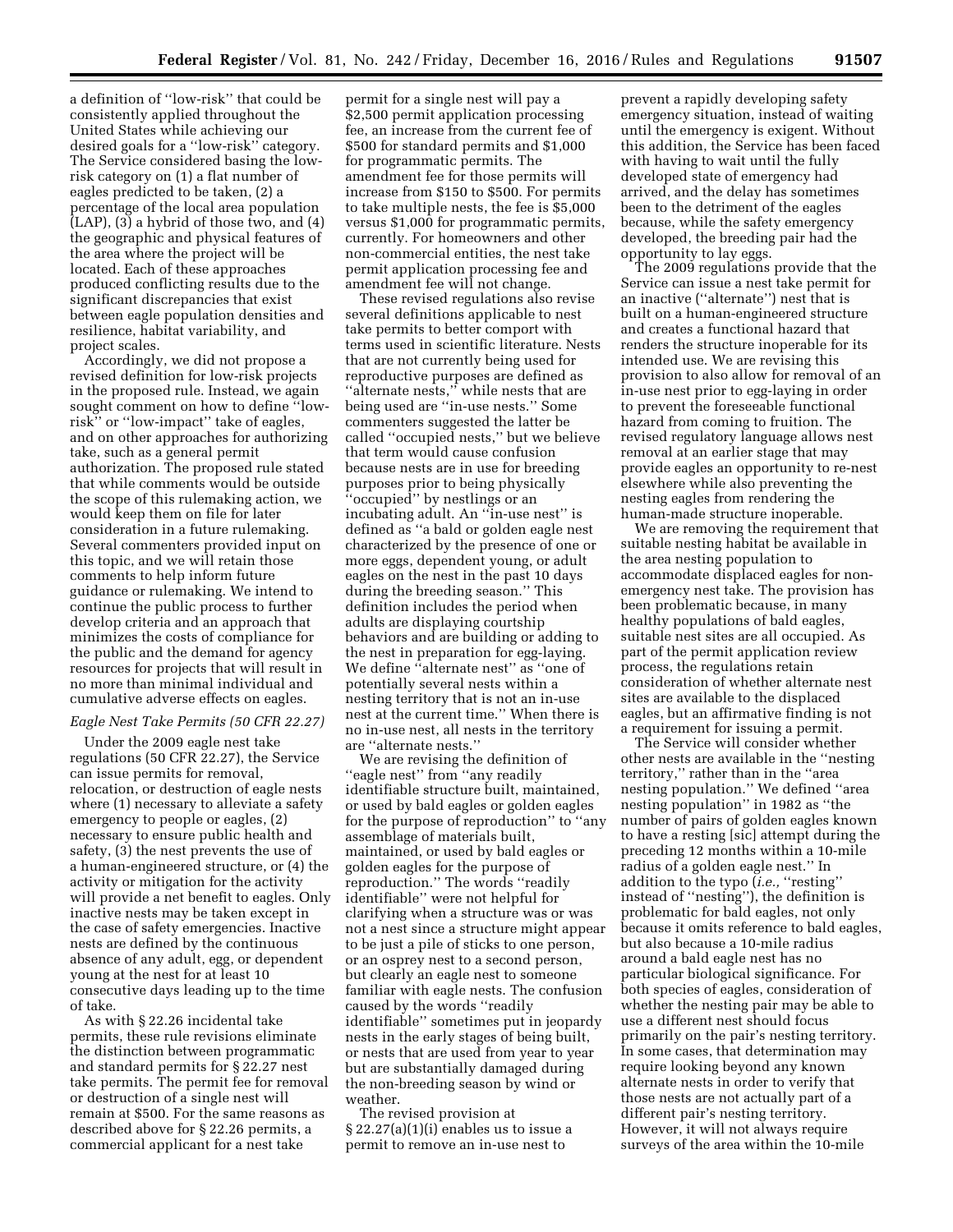radius of the nest. We define ''nesting territory'' as ''the area that contains one or more eagle nests within the home range of a mated pair of eagles, regardless of whether such nests were built by the current resident pair.'' This definition replaces the current definition of ''territory.'' The two definitions are functionally similar, but the new definition of ''nesting territory'' is more in line with terminology used in the biological community.

Under the 2009 regulations, if a nest containing viable eggs or nestlings must be removed, transfer of the nestlings or eggs to a permitted rehabilitator or placement in a foster nest was required. However, there are circumstances when such placement is simply not possible; for example, in Alaska, the closest permitted rehabilitator may be a day's drive or more away. Nests with viable eggs or nestlings can be removed only in safety emergencies, and the requirement for transfer of eggs and nestlings has sometimes meant that the Service could not legally issue a permit necessary to alleviate the safety emergency. To address this problem, we are adding a provision allowing the Service to waive the requirement if such transfer is not feasible or humane. The Service will determine the disposition of the nestlings or eggs on a case-by-case basis in that scenario.

As with the prioritization criteria in § 22.26, these regulations amend the prioritization criteria for nest take permits to remove any priority for allocation of take to renewal of programmatic permits since that permit category is being removed. Also, the prioritization for Native American religious take is amended in the same manner as for § 22.26 incidental take permits (see earlier discussion).

These revised regulations adopt mitigation standards for taking eagles nests under § 22.27 that are similar to those we are adopting for § 22.26. The exception is that permits issued under paragraph (a)(1)(iv) must apply appropriate and practicable compensatory mitigation measures as specified in the permit to provide a net benefit to eagles if the permitted activity itself does not provide a net benefit to eagles. Permits issued under paragraph  $(a)(1)(iv)$  are not limited to situations involving a safety or health issue or an obstruction to a manmade structure; they can be issued to take alternate (currently called ''inactive'') nests for any reason as long as there will be a net benefit to eagles scaled to the effects of the nest removal. If the activity itself has a net benefit, compensatory mitigation would not be required. For example, a nest might be flooded during a riparian

restoration project undertaken to provide improved habitat for eagles. Where the activity itself does not benefit eagles, the net benefit must be through compensatory mitigation.

Several commenters suggested we eliminate the requirement for a ''net benefit'' for permits issued under paragraph (a)(1)(iv). In general, we believe the requirement to provide a net benefit is appropriate, particularly now that we will promote the use of conservation banks, in-lieu fee programs, and other third-party arrangements to carry out the necessary measures to benefit eagles. These types of programs can leverage relatively small amounts of funding to provide significant benefits on the ground. Also, many nests for which permits are sought for removal are lower quality nests, not having been used in some time and degraded, or some new nests in areas of high eagle density. In those cases, the amount of compensatory mitigation may be relatively low. Data show that productivity in highly saturated eagle populations decreases due to nests being built in less than ideal locations in relation to food sources and/or increased competition and fighting among nesting pairs. In such situations, the required net benefit would reflect that lower biological value.

## *Permit Application Fees (50 CFR 13.11)*

The regulations include minor revisions to the permit application processing fee table in 50 CFR 13.11. We are removing the column for Administration Fees because those fees apply only to eagle incidental take permits and not to any other type of Service permit listed in the table. The requirement for administration fees is instead incorporated into § 22.26. The table at § 13.11 also includes the updated fees for incidental take permits for commercial entities, long-term incidental take permits, nest take permits for commercial entities, and nest take permits for multiple nests.

## *Scope of Eagle Regulations (50 CFR 22.11)*

Paragraph § 22.11(c) is revised by replacing ''[Y]ou must obtain a permit under part 21 of this subchapter for any activity that also involves migratory birds other than bald and golden eagles, and a permit under part 17 of this subchapter for any activity that also involves threatened or endangered species other than the bald eagle'' with ''[A] permit under this part authorizes take, possession, and/or transport only under the Bald and Golden Eagle Protection Act and does not provide authorization under the Migratory Bird

Treaty Act (MBTA; 16 U.S.C. 703–712) or the Endangered Species Act for the take, possession, and/or transport of migratory birds or endangered or threatened species other than bald or golden eagles.'' The original language was promulgated prior to the bald eagle being removed from the ESA List of Endangered and Threatened Wildlife as part of a final rule authorizing transport of eagle parts. The original intent of § 22.11(c), as explained in the final rule published in the **Federal Register**, was that a permit holder transporting items that contained not only eagle parts, but also parts of other species protected by the Endangered Species Act or the MBTA, into or out of the country would need to ensure he or she possessed the applicable permits for those protected, non-eagle species in order to legally transport the item (*see* 64 FR 50467; Sept. 17, 1999). However, this provision could be read to limit the Service's discretion to decide the appropriate manner of authorization for activities that affect other protected species outside the context of transportation of items containing eagle parts. For example, § 22.11(c) could be read to preclude the Service from using intra-Service section 7 consultation to analyze and exempt non-jeopardizing ESA take that may result from the Service's issuance of an Eagle Act permit to a project proponent. Thus, we are amending  $\S 22.11(c)$  to ensure it does not limit our discretion to apply the appropriate authorization under the ESA or the MBTA for activities that involve other species protected by those statutes.

# *Golden Eagle Nest Take Permits for Resource Development and Recovery (50 CFR 22.25)*

The regulations include several revisions to the regulations for permits for take of inactive golden eagle nests for resource development and recovery operations. The purpose of these revisions is to incorporate terminology consistent with the § 22.27 eagle nest take permit regulations. Changes to § 22.25 in this rulemaking are limited to those necessary for consistency with § 22.27, with a few additional minor revisions, as explained below.

A new definition, ''alternate nest'' refers to a nest that is not currently being attended by eagles for breeding purposes. Under the 2009 regulations, such a nest was an ''inactive nest,'' the definition for which is removed from the regulations. We are also removing references to the ''area nesting population.'' As with § 22.27 nest take permits (discussed above), the relevant area of consideration is the nesting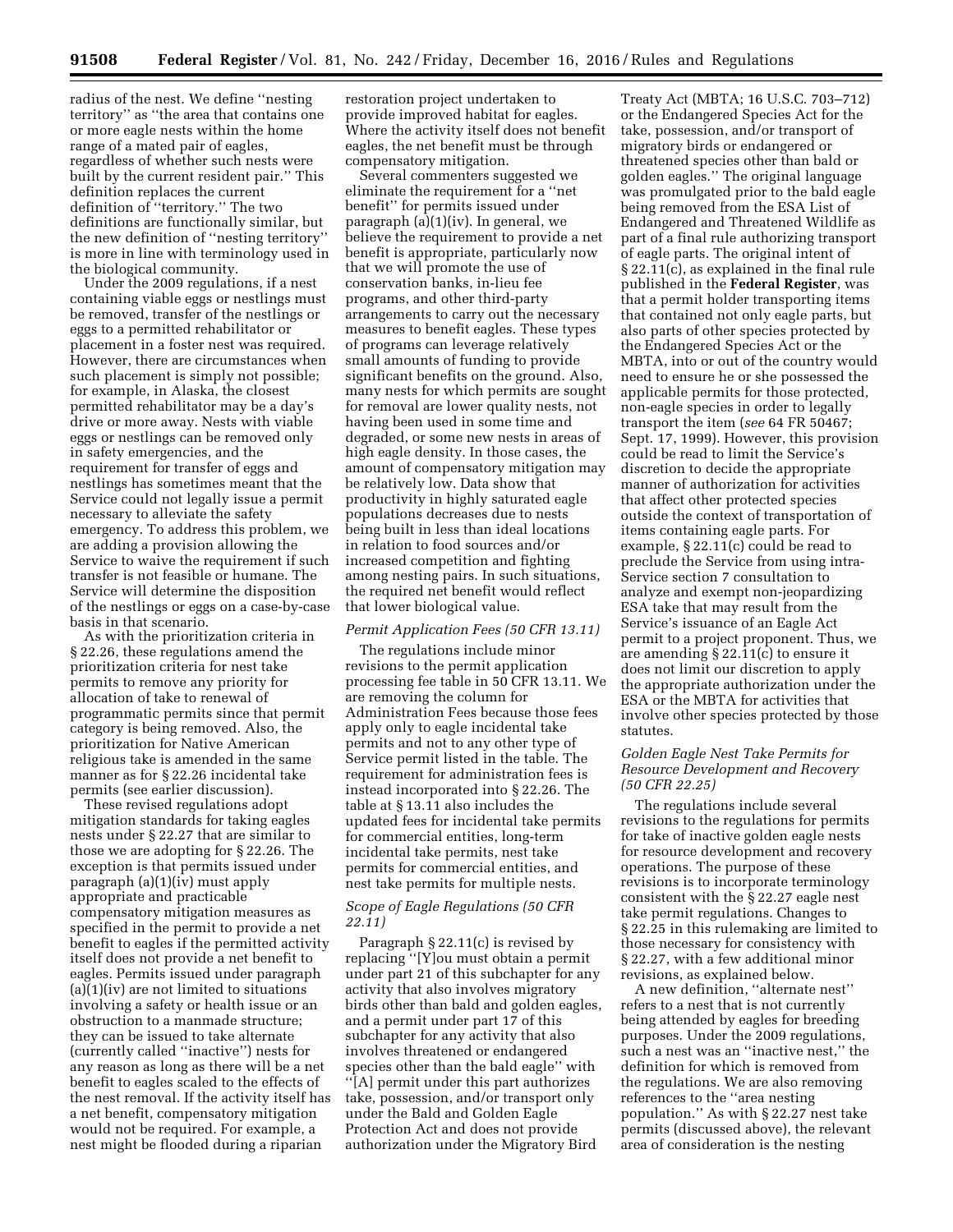territory. Rather than needing to evaluate whether there is suitable nesting habitat available within the area nesting population, the Service will consider whether alternate nests are available within the nesting territory. It may be appropriate in some cases to survey golden eagle nests within the 10 mile radius to determine whether nests assumed to be in the same territory as the one being removed are not actually in a different breeding pair's nesting territory. Loss of a nesting territory does not preclude the Service from issuing a permit, but such loss will be part of our consideration of whether the take is compatible with the preservation standard and what amount of mitigation is necessary.

We add the phrase ''and monitoring'' to paragraph (b)(4) of the § 22.25 permit regulations. We do, as a matter of course, require monitoring as a condition of these permits, so the regulation should be clear that we may require the permittee to monitor effects to eagles from the permitted activity and mitigation measures. Lastly, we replace the word ''feasible'' with ''practicable'' in reference to the mitigation that we will require, consistent with § 22.26, § 22.27, and agency mitigation policy.

## **Response to Public Comments**

The following section contains the substantive public comments we received on the proposed regulation revisions and our responses that explain why we do or do not incorporate the changes suggested by each commenter into this final rule. Comments that pertain to the biological framework and eagle management objectives described in the Status Report and PEIS are not included below, and are instead addressed in Appendix A to the final PEIS. Also not included below are the many comments supporting various provisions of the rulemaking. We also received numerous comments recommending regulatory actions pertaining to permits for eagle depredation, eagle falconry, and eagle propagation. We do not respond to those comments here because they are outside the scope of this rulemaking, but we will consider them if and when we initiate a rulemaking process for those permit types.

## *Rulemaking Process*

*Comment:* Because the proposed rule will have cumulative effects on endangered and threatened species that share habitats with eagles, the Service must engage in section 7 consultation on the entire rule. The Service's assertion that the issuance of an eagle act permit is not the ''direct cause of

habitat degradation,'' and hence such degradation need not be addressed as part of the NEPA process or in section 7 consultation, is legally unsupportable. Since the Eagle Act categorically prohibits the ''take'' of eagles without the Service's permission, a Service authorization of eagle takes that could not otherwise lawfully occur surely is the legal ''cause'' of not only the deaths of eagles and other wildlife from turbine operation, but also the associated habitat degradation due to road and associated infrastructure construction.

*Response:* Section 7 of the ESA requires Federal agencies to consult to ''insure that any action authorized, funded, or carried out'' by them ''is not likely to jeopardize the continued existence of any endangered species or threatened species or result in the destruction or adverse modification of [critical] habitat.'' 16 U.S.C. 1536(a)(2). Intra-Service consultations and conferences consider the effects of the Service's actions on listed, proposed, and candidate species. Our proposed action of issuing regulations regarding take of non-ESA-listed eagles does not authorize, fund, or carry out any activity that may affect—directly or indirectly any ESA-listed species or their critical habitat. *See, e.g., Sierra Club* v. *Bureau of Land Mgmt.,* 786 F.3d 1219 (9th Cir. 2015). Indeed, the Eagle Act does not empower us to authorize, fund or carry out project activities by third parties. The BGEPA empowers us to authorize take of bald and golden eagles. Thus, we have determined that these revisions have no effect on any listed, proposed, or candidate species or their critical habitat. As a result, section 7 consultation is not required on this proposed action. As appropriate, we will conduct project-specific section 7 consultations in the future if our proposed act of issuing a permit for take of eagles may, in and of itself, affect ESA-listed species or critical habitat. Regarding NEPA, we have analyzed the environmental effects of this rulemaking and our eagle permit framework in general in the PEIS associated with this rulemaking.

*Comment:* The Service should have extended or should re-open the public comment period prior to finalization of the regulations to ensure a fully vetted and transparent process as required by NEPA. The 60-day comment period was unreasonably short given the importance of the issue and the magnitude of information provided in the documents.

*Response:* NEPA does not address the public comment periods required for rulemaking. Whether a comment period is long enough to allow for sufficient

opportunity for public input is governed by the Administrative Procedure Act (APA; 5 U.S.C. subchapter II). However, the APA also does not require specific durations for public comment periods or establish a minimum time period for public comment; rather it provides that ''the agency shall give interested persons an opportunity to participate in the rule making through submission of written data, views, or arguments with or without opportunity for oral presentation $\frac{1}{10}$  (5 U.S.C. 553(c)). For example, in *Fleming Cos.* v. *U.S. Dept. of Agric.,* 322 F. Supp. 2d 744, 764 (E.D. Tex. 2004), the court held that a 30-day notice and comment period is sufficient. We believe that 60 days was sufficient to allow for public input by interested parties on these regulations, and the quantity and quality of the substantive comments the Service received bear this out.

*Comment:* Failure to meaningfully consult with Indian tribes on issues affecting their interests can affect the tribes' ability to effectively comment on policy changes. Consultation is still needed to provide the tribes with particularized information about how the rule revisions would affect them and the eagles around their lands. Due to the failure on the part of the Service to consult with tribes prior to proposing the regulations, issuance of the final rule should be delayed until government-to-government consultation is conducted and the tribes have an opportunity to comment following consultation.

*Response:* In September of 2013, the Service sent all federally recognized tribes throughout the United States a letter inviting them to consult with the Service on development of these regulations. The Service then held meetings with all tribes that requested such meetings. We also held a number of regional informational webinars for tribes. In response to tribal comments on the proposed regulations asking for consultation, we reached out to each tribe that asked and met with them to gather their input and hear their concerns. Individual tribes will also have an opportunity to consult on individual permitted projects that may affect tribal interests.

*Comment:* We ask that outstanding items that the Service is unable to address in this revision be acknowledged with a firm commitment by the Service to address the problematic elements of the program under a clearly defined schedule. *Response:* There are some

''outstanding items'' that the Service is likely to address through future guidance and, where necessary and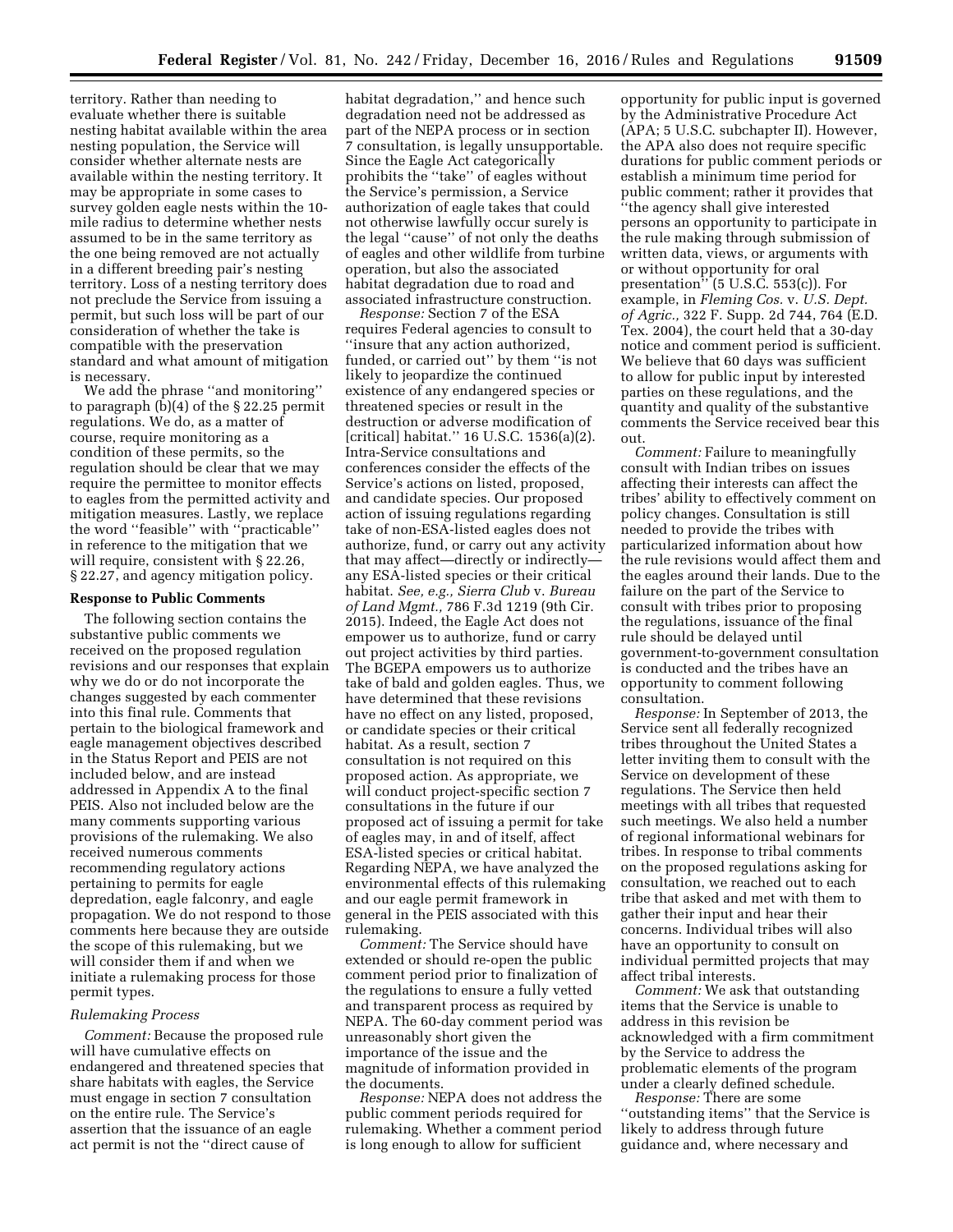appropriate, future rulemakings. Issuing a schedule for when most of these items will be addressed would be an exercise in futility for a number of reasons, including the Service's inability to predict the size of its' future budget and work force, what the priorities under a new Administration might be, and what new information the Service will have that may bear on how we would prioritize the outstanding items to be addressed.

## *Preservation Standard*

*Comment:* The Service should adopt a stepwise approach to analyzing preservation under the modified preservation standard. A stepwise approach would first look at the LAP. If the LAP is healthy, then a project should be deemed to have satisfied the preservation standard and not be required to undertake compensatory mitigation. If the LAP is stressed or undeterminable, then a project could be required to consider populations at the EMU and/or throughout the geographic range of the species, in that order, to determine if and where mitigation is required. A stepwise approach would help ensure a rational relationship between a project's impacts, if any and the required mitigation to offset for those impacts.

*Response:* Eagles move over much larger areas than LAPs, and simply looking at the effects of a project at the local area scale would ignore impacts to migratory and dispersing eagles from outside the LAP area. Moreover, it is not feasible to collect eagle population data at the scale of the local population everywhere permits are sought, meaning the kind of analysis described here would be infeasible over much of the United States. Finally, shifting the focus of compensatory mitigation to the LAP will greatly complicate and artificially constrain implementation of mitigation efforts. Given the current challenges with implementing effective mitigation, we will not further constrain options at this time.

*Comment:* The Service should apply the Eagle Act's preservation standard to only the national and EMU levels for each eagle species. As long as the national and EMU populations stay stable or increase, which they currently are in the absence of [programmatic] eagle permits being issued, the Service's goals for eagles have been met and there should be no need to look at a smaller geographical area.

*Response:* The Service's goals would not be met by allowing local eagle populations to significantly decline or disappear. There is no reason to believe that Congress's intent in enacting the

Eagle Act and including the preservation standard was to preserve bald eagles only in pockets of their range. Moreover, current data, as presented in the Status Report, indicate that golden eagle populations at the national and EMU levels are likely not currently stable or increasing.

*Comment:* Before proceeding with a take permit process using EMUs, the Service should strengthen the biological foundation of eagle demographic organization as a basis for assessing wind energy impacts, or take another approach altogether.

*Response:* There is already an eagle take permitting process in place that has used both the LAP and EMU-based analyses, as described in the final environmental assessment conducted for that rulemaking action and the 2013 Eagle Conservation Plan Guidance. The proposal to shift to use of Flyways rather than Bird Conservation Regions (BCRs) for EMUs (background for which is provided in the Status Report) is based on our experience implementing the 2009 eagle regulations. Data collected under incidental take permits will allow the Service and partners to better assess the performance of the Flyway EMUs in capturing connectivity of eagle-use areas from a risk management perspective, or to determine if another configuration would be preferable.

*Comment:* We are concerned that the preservation standard will result in the mere persistence of the two species without accounting for demographic sustainability. The mere presence of birds alone may not be ecologically sustainable unless there is a demographic preservation standard, the lack of which will potentially create population sinks. It is not apparent within the population models how the cumulative take of eagles affects their demographic preservation. The definition of ''persist'' is ''stable with 2009 as the baseline.'' We think there is room for misinterpretation of this definition. Persistence is related to local populations, and, thus, it may be difficult to link persistence to the 2009 baseline, given that this baseline was calculated at a different spatial scale (*i.e.,* not at the level of local populations). We request further assessment or a better explanation that clarifies how this concept would apply at local populations.

*Response:* The Service's population objective is to maintain stable or increasing populations of both species of eagle at the EMU-scale, while at the same time ensuring the persistence of local populations. It is the EMU component of the objective that has

been analyzed demographically and determined to be consistent with maintaining viable populations; we show in the Status Report that take at the maximum level allowed at the LAPscale will have negative effects on local populations, though our analysis suggests local populations should still persist. Taken together, the two-tiered population objective means that across an EMU, we might well have areas where eagle take is high and local populations decline to lower equilibriums, whereas elsewhere in the EMU eagle populations are not affected substantially by authorized take to the same degree (or are increasing as a result of the application of compensatory mitigation), such that across the whole of the EMU the population, on average, is stable or increasing.

*Comment:* The preservation standard proposed for two species not listed under the ESA generally exceeds federal ESA standards. There was an expectation that the Service would revise the preservation standard used for the two eagles as the standard provides greater protection than is required and contributes to a number of management actions (calibrating population estimates, estimating take, monitoring efforts) that detract from management needs related to numerous other species for which there are legitimate and often urgent conservation concerns.

*Response:* The Service is charged with upholding the Eagle Act by protecting and conserving the two species it covers. In the case of bald eagles, we recognize that there are many other species experiencing significantly greater threats to their populations. However, the Eagle Act requires that we allocate resources to protect bald eagles consistent with congressional purpose stated in the enacting clause of the 1940 Eagle Protection Act: ''by tradition and custom during the life of this Nation, the bald eagle is no longer a mere bird of biological interest but a symbol of the American ideals of freedom.'' And, of course, bald eagles, as well as golden eagles, have special cultural significance to Native American tribes.

Golden eagle populations appear to be well below what their carrying capacity would be were it not for high levels of anthropogenic mortality. We acknowledge that attempting to maintain current numbers of golden eagles is in part a policy choice: The Service could have chosen any reasonable interpretation of Congressional intent, as long as it was consistent with the statutory language and the legislative history behind it. For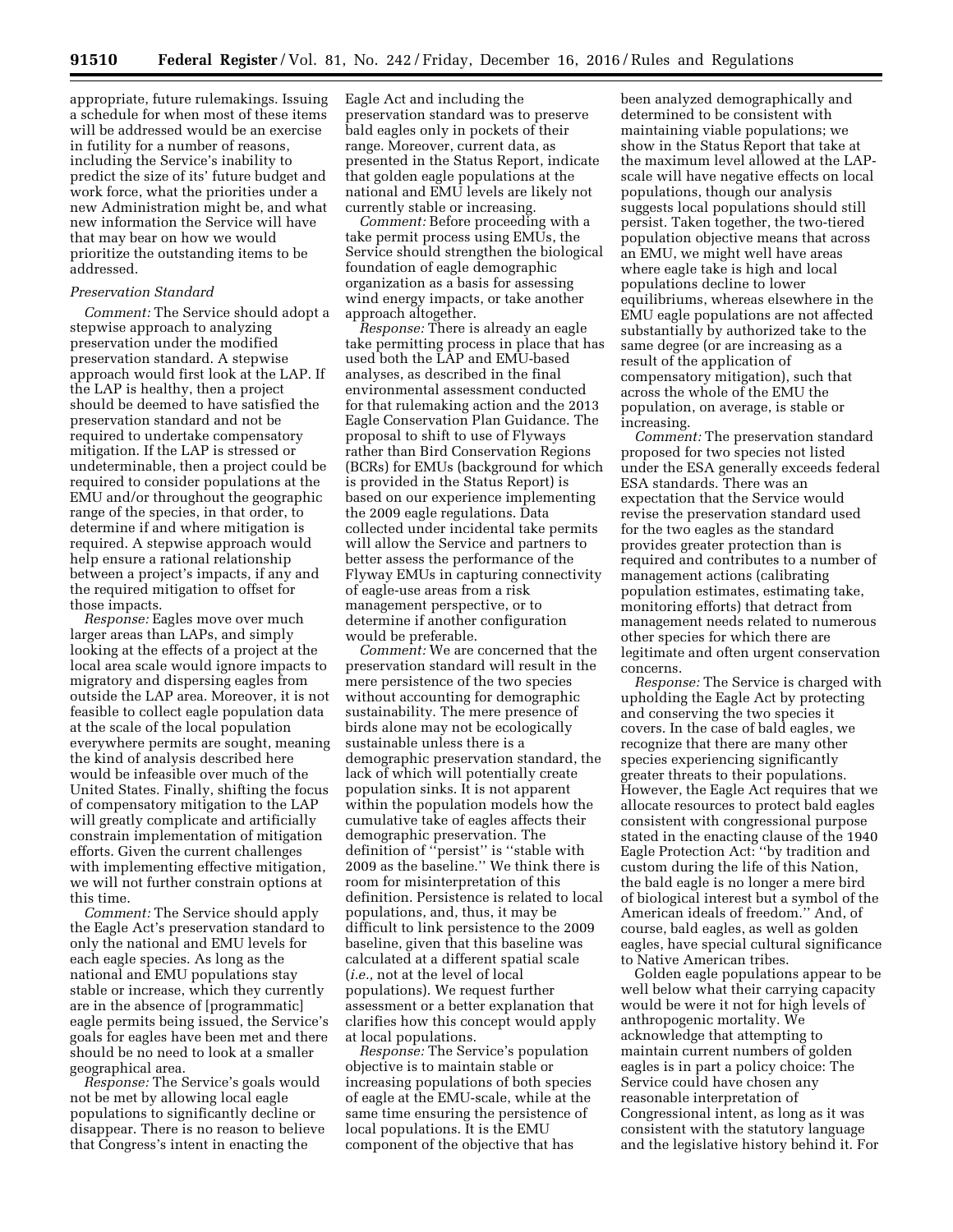example, we could have argued that the preservation standard allows for golden eagle populations to further decline to some new lower level and then preserve golden eagles at that lower population level. We also could have argued that recovery to a much higher population is warranted. However, the policy choice we made is based on what we consider, in our best scientific judgment, to be the most appropriate interpretation of the preservation standard and the overall statutory mandate to conserve and protect both eagle species, which factors in science, legislative history, and the value of golden eagles culturally, symbolically, and ecologically. We considered all these factors in defining ''preservation'' under the Eagle Act so as to protect the golden eagle populations that we have. In short, we believe that is our responsibility and our mandate.

This legislative mandate to protect eagles under the Eagle Act is separate and apart from our mandate to conserve, protect, and recover species under the Endangered Species Act. The purposes and policy goals of both statutes overlap to some extent, but are also different in many ways. As such, it is not appropriate to create parallel species conservation, protection, and recovery standards under each statute or to establish an equivalent standard under the Eagle Act that provides less protection than the Endangered Species Act. Instead, our regulations under each statute protect covered species in different ways, consistent with legislative intent.

*Comment:* The proposed rule inaccurately cites the current definition of the preservation standard as ''consistent with the goal of maintaining stable or increasing breeding populations'' (81 FR 27934, May 6, 2016, p. 27937). But the 2009 rule expressly rejected use of the word ''maintaining,'' which was in the proposed rule, explaining that it could be misapplied to constrain any authorization of take because any take of a bald or golden eagle by some degree results in a population decrease, even if short-term and inconsequential for the long-term preservation of the species. Thus, the word ''maintaining'' would render the Service unable to authorize any take (74 FR 46836, September 11, 2009, pp. 74 FR 46838–46839). Now, the Service proposes to revive the very same word it found would improperly restrict issuance of take permits in 2009.

*Response:* We appreciate this comment, which is accurate. The wording in the 2009 regulations did not contain the word ''maintaining,'' and we are correcting it with reference to the 2009 regulations While we concede that

''maintaining'' could be misinterpreted as noted in the preamble to 2009 regulations, we have built enough of a record by now that our intent should be clear: That the goal is to maintain populations over the long term. For the definition we are codifying in this final rule, we are retaining the word ''maintaining'' because it serves a constructive role in relating the two goals of the revised definition together.

*Comment:* The addition of the term ''persistence'' to the preservation standard is confusing, as it adds another layer of definitions, with the Service stating that ''persist'' is defined as ''stable with 2009 as a baseline.'' At worst, this seems to decrease the current standard and at best, it adds unneeded complexity and confusion. We recommend that the preservation standard keep ''stable or increasing'' as the standard for both EMUs and LAPs, by deleting ''persistence of'' in the proposed definition. The revised preservation standard would read, 'consistent with the goals of maintaining stable or increasing breeding populations in all eagle management units and local populations throughout the geographic range of both species.''

*Response:* We have clarified in the preamble discussion of the preservation standard that we intend the 2009 baseline to apply to regional EMU populations, but not local populations. For one, the LAP analysis requirement helps us ensure the persistence of local populations, but does not measure a fixed local population. The LAP analysis calculates the authorized take within the area of an activity that may take eagles, and uses the average density of eagles in the EMU as an estimate of the number of eagles within a certain distance of the project. Therefore, there are no specific local populations that we could track as increasing or decreasing, even if we had the capacity to obtain data at that fine a scale, which we do not. Because there would be no means of measuring whether theoretically discrete local populations were stable, decreasing, or increasing, we are not adopting the commenter's suggested modification of the standard. Retaining ''persistence'' in the definition helps to clarify our intent in that regard.

*Comment:* The inclusion of a management goal for populations on a more localized scale is appropriate. However, the Service should use consistent terms when referring to this scale by using the term local area population (LAP) in the preservation standard: ''. . . in all eagle management units and persistence of LAPs

throughout the geographic range of both species.''

*Response:* We appreciate the intent behind this recommendation, but a ''LAP'' is not a discrete population, but rather a calculation of the number of eagles within the area of a given project or activity, specifically, the number of eagles estimated to be within the area bounded by the natal dispersal distance for the respective species. See our response to the previous comment for more explanation.

*Comment:* Despite extensive discussion of management objectives in the preamble to the proposed rule, it is unclear how the Service intends to establish its take ''baseline,'' from which permissible future take in any given EMU will be calculated. The Service fails to provide a defensible rationale for establishing a take baseline based on eagle populations as they existed in 2009, or any other point in history.

*Response:* The approach used by the Service to establish the baseline and subsequent take limits is covered extensively in the first 35 pages of the Status Report and in the chapters of the programmatic environmental impact statement (PEIS) on bald and golden eagles. Please refer to these documents.

With respect to the assertion that the Service failed to provide a rationale for its population objective, we disagree and point out that the current management objective is directly derived from and consistent with the determination made with the adoption of the initial nonpurposeful take permit regulations in 2009. We do not doubt that continental populations of both species were at times larger or smaller than they are today, but that is not a compelling reason to set a different and likely unattainable population objective. The Status Report indicates there is a high probability that meeting the objectives the Service proposed for both species will ensure healthy populations at the EMU level for the foreseeable future. Moreover, the commitment to collect and consider new population information regularly as part of the adaptive management process ensures that there will be opportunities to adjust the objectives, take rates, and take limits on a recurring basis.

*Comment:* In the proposed rule, there is no consideration of age and sex of eagles taken under incidental take permits, nor is there regard for the time of year when the impacts will occur or of the status of the population affected. There is no consideration of carrying capacity or of how the loss of specific individuals might have affected other eagles. The proposed rule largely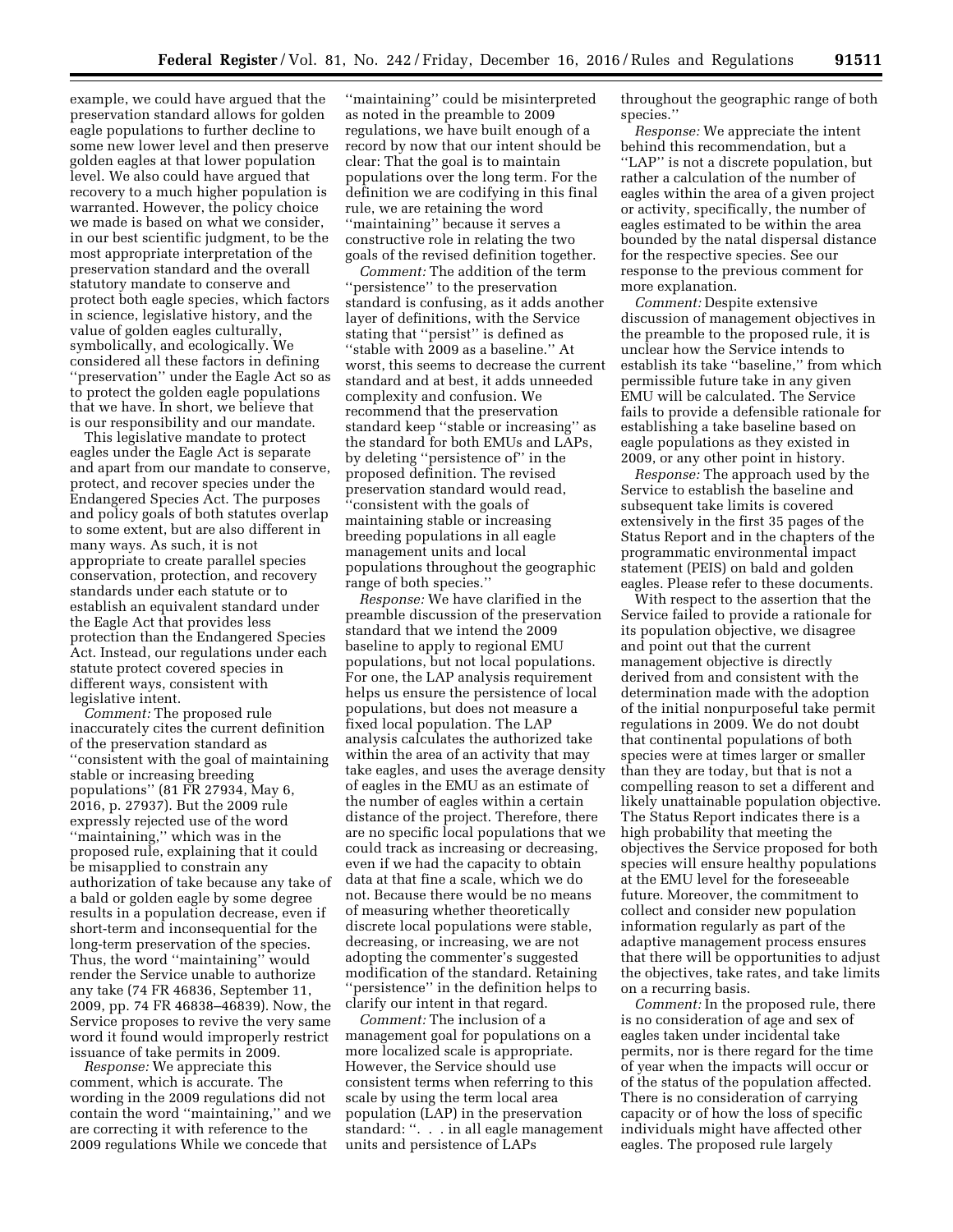ignores the context in which the impacts of incidental take will occur.

*Response:* The Service agrees with this commenter that the population status, age, and (in some circumstances) the sex of eagles killed matters in terms of the scale of population impact; however, we disagree that we have ignored these factors in setting up the permitting program. With regard to spatial variation in status, the Service examined existing demographic data for regional differences in vital rates, and established EMUs and population estimates for EMUs accordingly. With regard to other factors, how or whether the probability of take under various activities varies according to eagle age and sex has not been quantified broadly for either species of eagle. Thus, the Service's models assume that take under incidental take permits will be in proportion to the abundance of exposed age classes and sexes. The Service has established a policy to determine the age and sex of eagles taken under permits, and over time as part of the adaptive management process, and as this information accrues we will evaluate whether risk is disproportionate for any of these groups across the various activities that incidentally take eagles. The Eagle Conservation Plan Guidance (ECPG; U. S. Fish and Wildlife Service 2013) identifies age, in particular, as a factor the Service suspects influences collision risk at wind facilities. The implications of the data collected on the age and sex of eagles taken under permits will be considered by the Service in future updates to the Status Report, and, if warranted, these assessments could lead to other changes in the permit program.

*Comment:* Proposed § 22.3 articulates the preservation standard as ''consistent with the goals of maintaining stable or increasing breeding populations in all eagle management units and persistence of local populations throughout the geographic range of both [eagle] species.'' It is unclear what ''persistence of local populations'' means, and the basis for including local management in a standard intended to manage the take of eagles at a national level is puzzling. At a minimum, the preservation standard articulates a management scale that is internally contradictory.

*Response:* With respect to the relevancy of the LAP scale of eagle management, recent data from satellite tracking studies show that while both bald and golden eagles range widely, there is high philopatry (the tendency of an organism to stay in or return to a particular area) to natal, wintering, and migration stopover areas. Thus, local impacts can have far-reaching effects on

eagle populations. Local populations of eagles also are of great cultural and social importance. The Service received many comments from states, tribes, local governments, and environmental organizations in support of including the persistence of local eagle populations in the management objective for eagles. The Service disagrees that including this scale of management is contradictory. The LAP population size estimate is based on the eagle densities estimates in the surrounding region, and those density estimates are biologically based and derived from actual eagle count data at the finest scale available. As to the LAP area, it is based on the natal dispersal distance of each eagle species, and as such represents the most applicable area over which the effect of an individual incidental take permit should be measured. The Service believes that preservation of local eagle populations accomplishes both important biological and cultural objectives, and that the EMU-scale analysis alone is not sufficient to evaluate and account for local and cumulative effects of an incidental eagle take permit.

*Comment:* Congress intended the Secretary to treat take authorized for scientific and religious purposes differently than take authorized for the protection of wildlife or agricultural or ''other'' purposes. Specifically, while Congress expressly conditioned the Secretary's ability to authorize scientific/religious take to take that is ''compatible with the preservation of the species,'' Congress's subsequent text imposes no similar condition on the Secretary's ability to authorize take for the protection of wildlife, agricultural, or ''other'' interests, except that such take is ''necessary'' to protect the interest at issue. Accordingly, Congress did not intend to limit the Secretary's ability to issue permits for nonscientific, non-religious take only to situations where doing so would be ''compatible with the preservation of the species.'' This conclusion is supported by the legislative history of the Eagle Act, which nowhere suggests that each take authorized for agricultural or ''other'' interests should be conditioned on compatibility with the preservation of the species. To the contrary, one of the express purposes of amending the Eagle Act in 1960 was to provide the Secretary with the authority necessary to issue eagle take permits to accommodate overriding local or commercial interests (see, *e.g.,* Senate Report No. 87–1986, at 85,007–008, 85,011, 85,013 (1960) (explaining Congressional intent to carve out an

exception from the preservation standard where necessary to protect important commercial interests); House Report No. 87–1450, at 72,007, 72,010– 011 (same)). Because the Service proposes to condition all eagle take on the preservation standard that Congress intended to apply only to scientific and religious take, the proposal is inconsistent with law and vulnerable under the APA.

*Response:* The legislative history does not support the commenter's position. The referenced Senate Report states that ''it is expected that thus the conservation purposes of the bill will be preserved, while at the same time any potential economic hardship to limited areas can be obviated.'' Although the Committee was referring to the proposed new authority to allow a state Governor to request a depredation control order, this language supports interpreting the preservation standard to apply to the whole of 16 U.S.C. 668a, or at least to a clause other than the religious and scientific or exhibition purposes clause. The testimony also refers to both religious take and control to protect agricultural interests. In neither context does the testimony reference the preservation standard as limiting that authorization, and as such it provides no indication Congress intended that the two exceptions be treated differently. As noted by the commenter, the House Report is similar.

The crux of the issue is that the statutory language authorizes the Secretary to permit the take of eagles for the protection of ''other interests in any particular locality''; it does not provide a blanket exception to the take prohibition or the Eagle Act's civil or criminal penalties for those interests. This means the Secretary has discretion to apply reasonable conditions to that authorization. Thus, even if the commenter were correct that the preservation standard does not apply on the face of the statute, the Secretary may place restrictions on take necessary to protect the species consistent with the purposes of the statute (which references a preservation standard in at least some contexts).

*Comment:* The Service's population management objectives should be focused on the continued growth of all eagle populations in every extent of their current and historical geographic ranges, and any management strategy should support this tenet or be amended to meet that objective.

*Comment:* The preservation standard should be re-phrased to make the goal of this permitting program to increase eagle populations. The Service should clarify that the relatively arbitrary 2009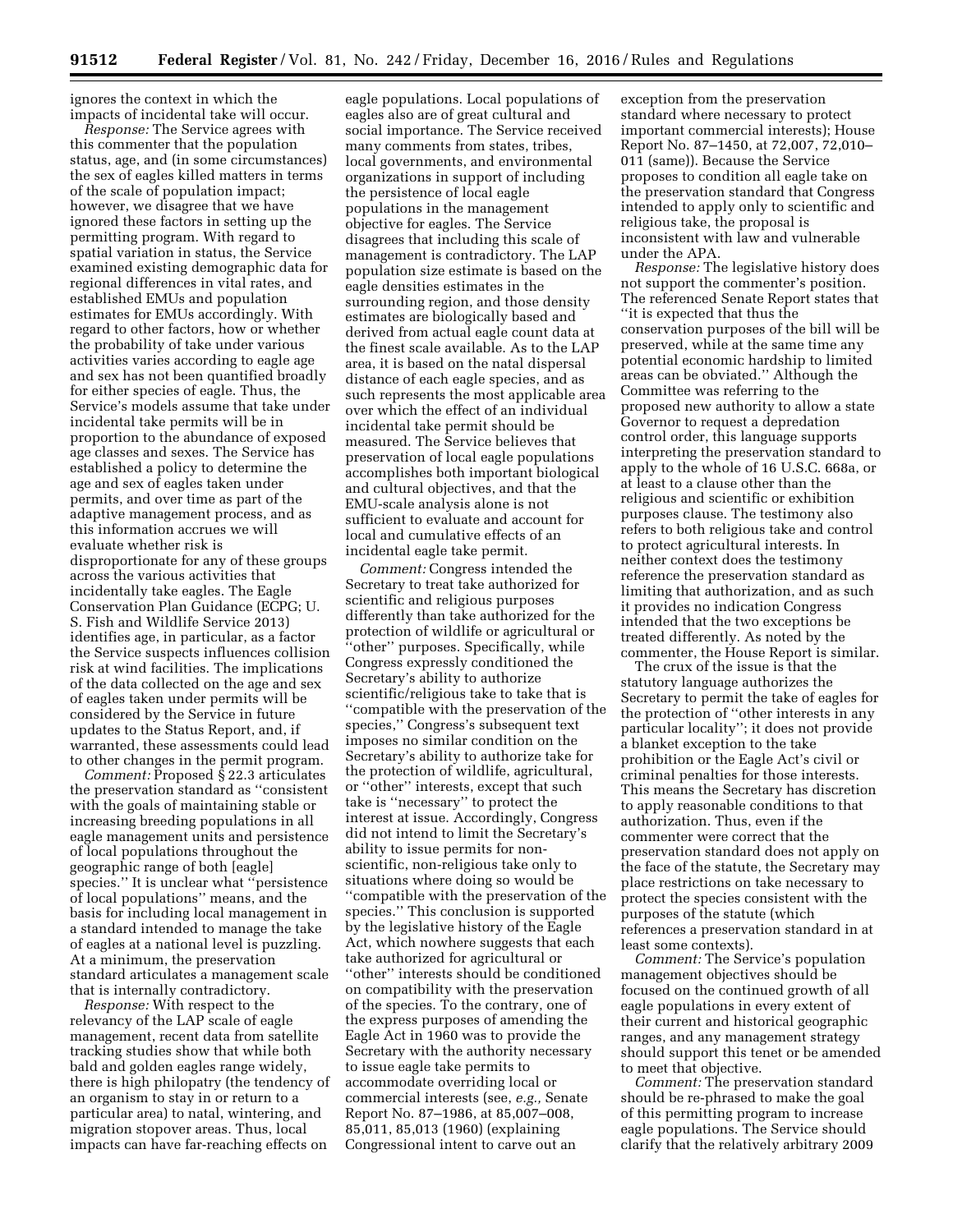baseline represents a minimum ''floor'' for population management. This floor does not represent the Service's aspirational goal but rather a threshold that will trigger additional action should populations fall below it. To this end, we recommend that the Service rephrase the preservation standard under 50 CFR 22.3 as follows: ''Consistent with the goals of increasing breeding populations, or at a minimum maintain stable breeding populations.''

*Response:* We are confident that the management approach we are adopting will allow bald eagle populations to continue to grow for some time in most EMUs. As we describe in the Status Report, we expect bald eagle numbers to eventually stabilize at approximately 228,000 eagles by about 2030. We believe that maintaining current numbers of golden eagles is a worthy and achievable goal for the near term. It is our hope that our management approach may also provide for eventual, modest growth in golden eagle populations to better approximate what carrying capacity would be in the absence of high levels of human-caused sources of mortality. The 1.2 to 1 compensatory mitigation ratio and the reduction of unauthorized take as it comes under the permit requirements to avoid and minimize impacts to eagles are the primary regulatory mechanisms by which these regulations could provide that outcome in the long term.

As the second commenter states, the 2009 baseline does indeed represent a minimum ''floor'' for population management. It is not the Service's aspirational goal. It is a threshold below which our management goal for eagles would not be met. With regard to the specific recommendation that the standard should read ''consistent with the goals of increasing breeding populations, or at a minimum maintain stable breeding populations . . . ,'' we do not agree that it would be good public policy to stipulate a goal of increasing a species' population size without also being specific as to why, by how much, and where, all factors for which the Service lacks any specific objective criteria. The Status Report indicates there is a high probability that meeting the objectives the Service proposed for both species will ensure healthy populations at the EMU level for the foreseeable future. As noted above, we believe bald eagle populations will continue to increase despite some additional authorized take. At present, the Service has not been presented with evidence that suggests stable populations of golden eagles would not satisfy both reasonable biological and societal needs.

*Comment:* The Service proposes to add the clause ''and the persistence of local populations, throughout the geographic range of both species'' to the definition of the preservation standard. This contradicts and undermines the assumptions of the Service's biological opinions issued in support of habitat conservation plans (HCPs) and ESA incidental take permits that cover golden eagles. In approving those HCPs, the Service issued multiple biological opinions concluding that local populations of golden eagles were not critical for the long-term survival of the species.

*Response:* The ESA and the Eagle Act have different conservation standards and purposes. While the ESA has as its bottom line that permitted take must not more than negligibly contribute to the extirpation of a species, the Service interprets the Eagle Act's preservation standard, even prior to the amendments to our regulations being made by this final rule, as intended to maintain sustainable population levels throughout the range of each species. We note that at the time that the HCPs and ESA take permits covering golden eagles were developed, the permits conferred no authorization to take golden eagles under the Eagle Act, but rather included statements that the Service would exercise its enforcement discretion so long as the permittees remained in compliance with the incidental take permits' terms and conditions specific to eagles. Since then, because of revisions we made to our regulations in 2008, ESA incidental take permits that cover eagles, if conditioned in accordance with Eagle Act standards, also convey take authorization under the Eagle Act. In that regulation, we stated the following with respect to existing incidental take permits that included golden eagles as a covered species: ''The statutory and regulatory criteria for issuing those ESA authorizations included minimization, mitigation, or other conservation measures that also satisfied the statutory mandate under [the] Eagle Act that authorized take must be compatible with the preservation of the bald or golden eagle.'' 73 FR 29,075 (May 20, 2008). This means the existing ESA golden eagle incidental take permits are  $\epsilon$ 'grandfat $\check{\rm{hered}}$ '' by the 2008 regulation revision and as such are not contradicted or undermined by these final regulations.

#### *Avoidance and Minimization*

*Comment:* The proposed removal of the ''unavoidable standard'' and replacement with a standard of practicability is too lenient and leaves

unacceptable room for subjective interpretation.

*Response:* The Service views the requirement that programmatic permittees reduce take to the point where any take that occurs is completely unavoidable as just as subjective in practice as a standard requiring reduction of take to the maximum degree practicable. In addition, the practicability standard is clearer, more reasonable, and realistic.

*Comment:* The Service should provide more details regarding how the various considerations in the definition of ''practicable'' will be accounted for, weighted, and implemented in an objective manner.

*Response:* The Service's definition of ''practicable'' in this rule mirrors the definition of that term in Service mitigation policy, as well as other federal agency mitigation policies and regulations. The Service also intends to implement the consideration of practicability with regard to mitigation measures in a manner consistent with these mitigation policies and regulations. The consideration of what is practicable is complex and contextdependent and is described in more detail in the preamble to this rulemaking above. Further details about how practicable considerations are implemented may be detailed in future guidance.

*Comment:* Under the proposed rule, the Service may require additional avoidance and minimization measures if such measures are likely to reduce take and are practicable for the permittee to implement. The Service should not impose such measures on projects unless outlined in the permit conditions, or if take has exceeded anticipated levels. Instead, the Service should include a ''No Surprises'' concept in the final rule that would protect permittees from unforeseen circumstances beyond a permittee's control.

*Response:* We modified the language covering 5-year reviews for this final rule such that additional conservation measures to be implemented based on the review will be limited to those described in the adaptive management plan for the permit, unless the take exceeds the authorized take levels or the permittee is otherwise out of compliance with the permit conditions. The final rule also includes the following language: ''However, with consent of the permittee, the Service may make additional changes to a permit, including additional or modified appropriate and practicable avoidance and/or minimization measures shown to be effective in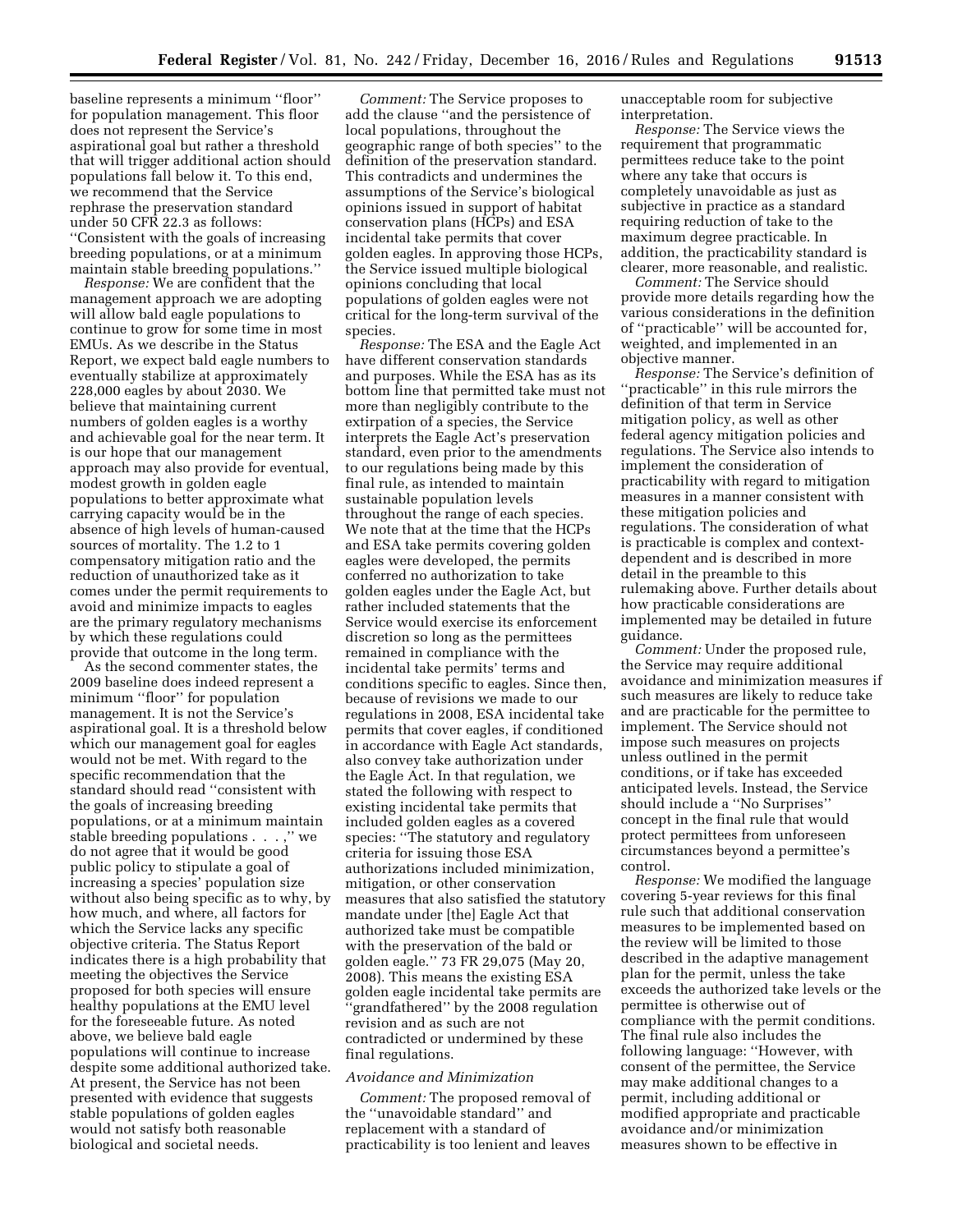reducing risk to eagles'' (50 CFR  $22.26(c)(7)(iv)(D)).$ 

*Comment:* It is inappropriate to consider cost in the definition of ''practicable.'' The Service has the legal authority to require permittees who take eagles to comply with the best available scientifically defensible measures to limit take regardless of cost.

*Response:* The previous definition of practicable included considering cost, as do most definitions of the term in federal policy. If an applicant cannot afford a mitigation measure, or if the cost of a mitigation measure renders a commercial project financially infeasible, then the mitigation measure is not capable of being done by that applicant, and is not practicable. However, the burden of proof is on the applicant to demonstrate a mitigation measure is not practicable.

*Comment:* The Service proposes to revise the definition of the term ''practicable.'' However, the new definition seems to provide ample room for debate and interpretation with project proponents. The Service should define mechanisms to ensure that projects meet this definition and that proponents truly are avoiding take to the greatest extent practicable.

*Response:* We hope to develop future guidance to ensure a consistent, objective approach is taken when evaluating the practicability of mitigation measures. In any case, the previous definition of the term practicable has already provided plenty of room for debate and interpretation. We do not expect our new definition to change that dynamic and that was not our intent.

*Comment:* The Service's proposed definition of practicable is inconsistent with the Service's obligation and authority to permit eagle take only when it is ''compatible with the preservation of the bald eagle or the golden eagle.''

*Response:* Both standards apply. If there are no practicable measures or compensatory mitigation actions that a project proponent can undertake to ensure compatibility with the preservation of eagles, the Service will not issue an incidental eagle take permit.

*Comment:* The Service should add ''project economics and location'' to the definition of ''practicable'' at proposed 50 CFR 22.3 to harmonize the language of the regulations with the intended purpose to establish a workable 'practicability" standard.

*Response:* We do not agree that the addition of ''project economics and location'' is appropriate. Project economics implies that permits are always issued for commercial activities,

but many eagle incidental take permits are issued to homeowners and government agencies. The addition of location is not appropriate because whether a project can be sited elsewhere may be part of the consideration of what is practicable.

*Comment:* Courts have noted that the Service's definition of practicable ''looks to whether the mitigation is rationally related to the level of take under the plan.'' Key language from the existing regulations recognized this rational relationship requirement: ''Practicable means capable of being done after taking into consideration, relative to the magnitude of the impacts to eagles, the following three things: The cost of remedy compared to proponent resources; existing technology; and logistics in light of overall project purposes.'' The Service should ensure that this rational relationship requirement carries over into the new definition of practicable.

*Response:* We agree that the determination of what is practicable must include consideration of the magnitude of the impacts of the activity on eagles. The regulations capture this consideration at 50 CFR 22.26(e)(5) addressing the factors the Service must consider in determining whether to issue a permit, which reads: ''Whether the applicant has proposed all avoidance and minimization measures to reduce the take to the maximum degree practicable relative to the magnitude of the impacts to eagles.''

*Comment:* In the final rule, the Service should provide a more detailed description of elements of an adaptive management program suitable for protection of eagles, to include: Details on the process for development of the plan; opportunities for regulated entities to participate in discussions about adding or removing mitigation measures; mitigation measures that the Service identifies as suitable for the objective of reduced eagle disturbance or mortality; and at 5-year reviews, the process for determining which mitigation measures will be included for a subsequent 5-year period.

*Response:* The elements cited by the commenter as needing more detailed description (*e.g.,* suitable mitigation measures, the process for determining when mitigation measures will be applied) will vary significantly depending on the type of activity that is being permitted and how it affects eagles. For example, mitigation measures and the trigger points for implementing them are likely to be very different for mining operations versus wind energy facilities. The ECPG contains a detailed description of the

process the Service is using for adaptive management under incidental take permits at wind facilities, and we refer this commenter to that document for an example of how adaptive management will be implemented under permits for wind energy facilities.

*Comment:* The Service has apparently not heeded any of the elements of the precautionary principle or the advice of the National Research Council when making decisions about rare or precious resources in the face of high uncertainty.

*Response:* The entire eagle incidental take program has been built around explicitly accounting for uncertainty and then being clear about how that uncertainty is addressed in decisions. Adaptive management is a process of adaptive learning, whereby: (1) Predictions are made regarding anticipated effects of an activity; (2) data regarding the outcomes of the activity are collected; (3) the predictions are updated to reflect the actual outcomes of the activity; and (4) the updated predictions are used to change the activity, either in the future at the same site or at other places where the same activity is being contemplated. The Service has described its adaptive management framework for eagle incidental take permits in the ECPG (Appendix A), and in the preamble to this final rule. The overall framework is intended to account for, and over time to reduce, uncertainty in the effects of wind facility siting, design, and operations on eagles. More broadly than for just wind energy, the adaptive management process is also intended to address uncertainty in compensatory mitigation and the effects of established take rates on eagles. This uncertainty is reduced over time by using information collect on the actual outcomes of the activity to update the predictive models used initially to estimate those effects; over time, the accuracy and precision of the predictive models is improved through these updates. We describe how the risk posed by uncertainty is addressed in the response to other comments, but we reiterate here that in all cases the Service has adopted approaches that are protective of eagles.

*Comment:* Permittees should also be required to conduct research and analysis to test methods to reduce lethal take during their permit life. There should be an expectation that all projects will be required to reduce their lethal takes over time.

*Response:* The adaptive management framework outlined by the Service includes a requirement that permittees monitor eagle take and, on a case-bycase basis, other factors associated with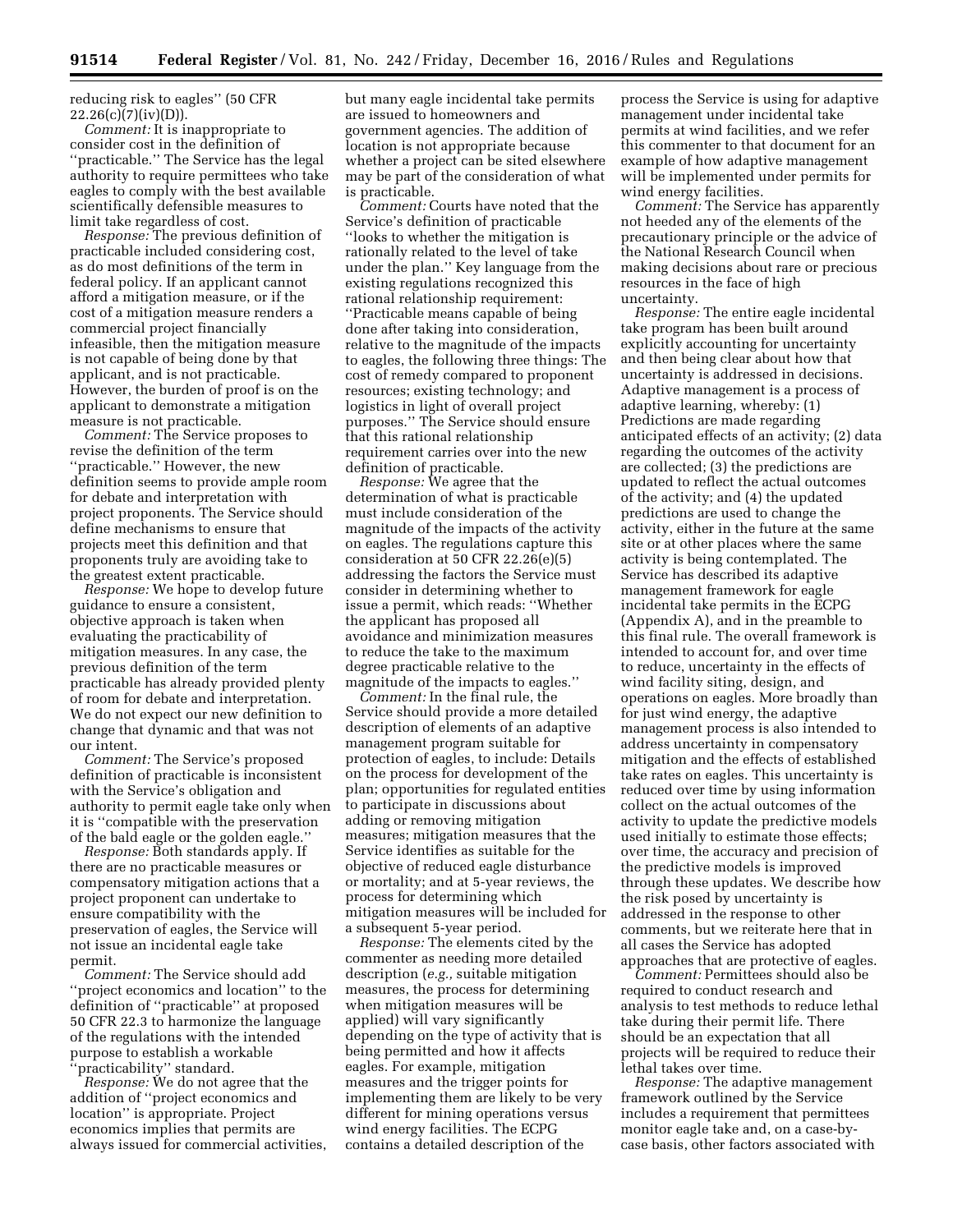that take under their permits. The Service will use this information as part of the adaptive management process outlined in the ECPG to determine or add to existing knowledge of factors associated with eagle mortality under different activities and to evaluate the effectiveness of different avoidance and minimization measures. Through monitoring, 5-year reviews, and the adaptive management process, our goal is to reduce take over time.

*Comment:* A coordinated research program should be instituted to develop new and effective mitigation measures for wind energy facilities.

*Response:* We agree additional research would benefit eagle conservation and the Service's permitting program. The permit program is designed to collect relevant data that can be used to evaluate the effectiveness of minimization, avoidance, and mitigation measures. This adaptive management approach allows for the incorporation of new information and practices over time. This approach is described in detail for eagle take permits for wind facilities in the ECPG.

*Comment:* The Service should retain the requirement for applying advance conservation measures (ACPs) to mitigate eagle take. Experimental ACPs are appropriate where established ACPs are not available.

*Response:* The Service eliminated ACPs from the regulations due to confusion about the standards by which ACPs were to be developed and what it means to reduce take to the point where it is unavoidable. We believe the new language is more consistent with Service policy and is clearer. Applicants must still implement all practicable avoidance and minimization strategies for their activities, and, conditioned on terms and conditions set in the initial permit, testing of experimental measures to reduce eagle take as, for example, described for wind energy facilities in the ECPG as part of the adaptive management process.

*Comment:* Application of minimization strategies should be on a project-by-project basis to determine whether the measure is practicable for that project.

*Response:* All practicable avoidance and minimization measures demonstrated to reduce take levels will be required. There are many considerations in determining whether mitigation measures are practicable for a particular project, including the magnitude of the impact to eagles. For example, if a project poses a relatively low risk of eagle take, imposing expensive monitoring and curtailment

measures is not commensurate with the risk, whereas this strategy may be appropriate at a high risk site.

# *Duration and 5-Year Reviews*

*Comment:* The proposed change from 5-year permits to 30-year permits has the potential to decrease golden eagle population numbers in the Southwest, making it more difficult for tribes who rely on the ceremonial and religious take of golden eagles (as they have for centuries), to secure their own permits for take under the Eagle Act. Even with the prioritization given to tribal take permits, a tribe's ability to engage in longstanding religious and traditional take of golden eagles may nevertheless be constrained if golden eagles are so impacted by wind energy on a local or regional basis as to become unavailable for this purpose.

*Response:* The regulations are designed not only to protect eagles but, in the case of golden eagles, to improve their condition. The management approach we are adopting through this rulemaking is risk-averse with respect to estimating impacts on eagles. Population sizes, sustainable take rates, and, for wind facility permits, eagle fatality estimates for individual projects are all based on scientifically peerreviewed models that are designed to provide data that allow the Service to explicitly select the level of risk with respect to being more versus less protective of eagles. For each aspect of the management and permitting process, we are using values for decision-making that shift the risk in an 80:20 ratio towards being protective of eagles. Thus, the actual eagle population size in each EMU and the true sustainable take rate are both highly likely (80% likely) to be larger than the values used by the Service, so that when they are multiplied together to get the take limit, that value is even more unlikely to exceed the actual sustainable take limit for the EMU. Similarly, the eagle fatality estimates for individual wind projects are unlikely to underestimate the actual take rates, and as a result, authorized take over all wind projects is very unlikely to exceed the EMU take limits. While improvements in the precision of all of these estimates through adaptive management should decrease uncertainty and thus shrink the magnitude of the difference between the expected fatality rate and the permitted take limit over time, as a matter of policy, the difference will always be in favor of protection of eagles. Furthermore, all golden eagle take authorized under this permit regulation will require compensatory mitigation at a 1.2 to 1 ratio, meaning that for every

five incidental takes of golden eagles, six golden eagles will be protected that otherwise would have been lost.

*Comment:* The final rule should clarify that its increased take limits and permit durations apply to all industries. The Service should clarify that permits will be issued to all applicants on an equal basis and that the number of eagle takes authorized and the term of the permit will not depend on the applicant's industry.

*Response:* The increased take limits apply equally to all industry types. The increased permit duration also applies to all types of entities. We will issue permits to all applicants on an equal basis. The number of eagle takes authorized and the term of the permit will depend on the specifics of the individual project and not the applicant's industry.

*Comment:* While the short duration may be a deterrent to industries to applying for permits and participating in a regulation scheme, a 600% increase in duration is too large of a leap. The Service should consider a 15-year initial permit duration, with a renewal option every 5 years. This approach balances the need for a longer, more realistic permitting procedure with the need to closely regulate the potential for loss of life and nests of these eagles, which remain protected species.

*Comment:* Given the rapid changes due to climate change in the region, especially related to water regimens and their impact on habitat and eagle prey populations, it would seem prudent to limit the maximum permit duration to 5 years in order to more rapidly respond to changes in local eagle populations and productivity wrought by climate change. A more conservative, shorterduration permit than 30 years provides opportunities for real-time incorporation of rapidly evolving scientific knowledge, especially regarding population estimates, take thresholds and caps, and evaluation of unforeseen impacts and changes in the population dynamics of eagles.

*Comment:* The rule should be clear that permit duration will be tiered to certainty of risk and expected impacts to eagles, both of which remain extremely uncertain.

*Response:* These final regulations establish a maximum permit duration of 30 years. Permits valid for longer than 5 years can be of any duration between 5 years and 30 years. The Service will consider the degree of uncertainty as to the effects of the permitted activity, sitespecific factors, and other information to determine appropriate durations for individual permits.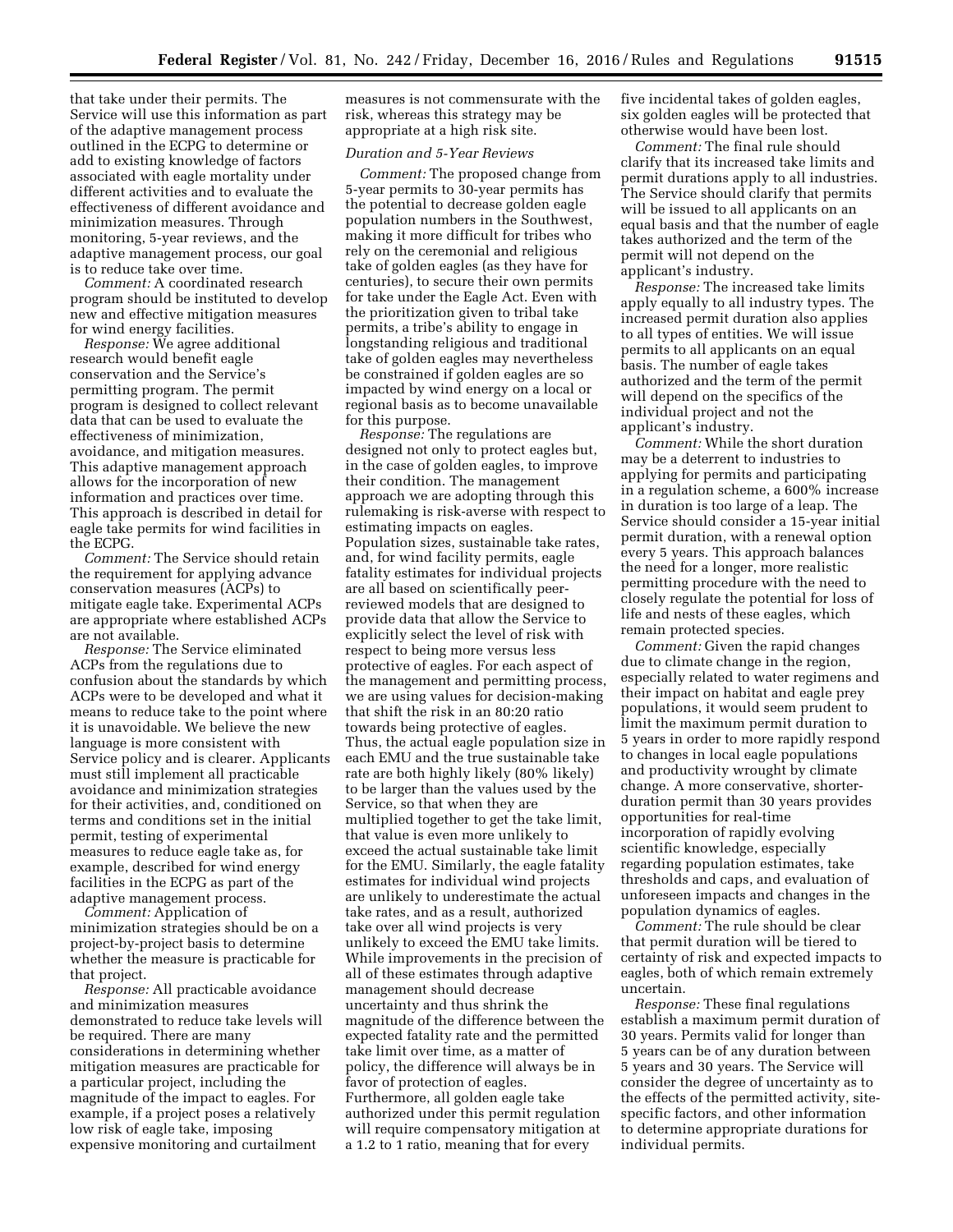*Comment:* The 5-year reviews of longterm permits are unnecessary, especially for projects for which the adaptive management strategy can respond to actual events. Every project that receives a permit under this rule will provide annual reports to the Service, providing the Service the opportunity to regularly review the specific eagle mortality, avoidance, minimization, adaptive management, and mitigation measures addressed in a permit. Formal review periods short of the permit term would invalidate the protections and intent of the 30-year permit.

*Comment:* While the 5-year review periods are appropriate, they would not be necessary for all projects, particularly if a fatality prediction is low. Any indepth review should be reserved for extreme cases where data prove continued operation under current permit conditions would result in population-level impacts.

*Comment:* A wind project 20- to 30 year eagle permit with substantive reviews every 5 years is very difficult to finance and operate commercially. Opening up the eagle permit for substantive reviews every 5 years is a significant financial uncertainty, burdensome to already overly committed Service staff, and a cost for applicants that presents a significant disincentive to seek a permit.

*Response:* The 5-year review is a reasonable and justified provision that appropriately balances the Service's responsibility to ensure the preservation of bald and golden eagles, while also creating benefits to industries seeking long-term permits. In response to the comment that the reviews are unnecessary, particularly for projects for which the adaptive management strategy can respond to actual events, the 5-year review is the mechanism by which we determine whether the adaptive management strategy is able to respond to actual events. Annual reports are important, but eagle presence and exposure to permitted activities varies from year to year, such that it would be imprudent (not to mention impractical) for the Service to react annually to those variable events.

We anticipate that the 5-year reviews will typically benefit permittees because, under the conservative management approach we are taking, the authorized take will usually be higher than the actual take. For golden eagles, this means that excess compensatory mitigation can be credited to the permittee at that point and the excess ''rolled'' into the next 5 year period. Without the 5-year review, most long-term permittees will contribute more compensatory

mitigation than is needed to meet the compensatory mitigation ratio of 1.2 to 1. The typically lower take rate will also mean the Service can adjust the authorized take to a lower amount for permits for both species of eagles, and adjust debits to the EMU and LAP take limits appropriately. Additionally, the 5-year review may demonstrate that some conservation measures or other permit conditions may not be effective or necessary, allowing the Service to reduce or eliminate those requirements.

Even for permits with low fatality predictions, we believe it would be remiss not to review whether eagle take is within the authorized level, and whether there are elements of the adaptive management strategy that should be implemented. That a longterm permit with substantive reviews every 5 years might in some cases be ''very difficult to finance and operate commercially'' is a factor that project proponents will need to consider when siting projects in eagle habitat.

In response to concerns that shorterterm permits are necessary to protect eagles from effects of climate change or other factors that could affect eagle populations, we agree that under the most ideal circumstances for eagles, owners and operators of projects in eagle habitat could be persuaded or, if necessary, be required to revisit and modify any aspect of their operations to benefit eagles. That ideal is simply not realistic, whether the activity is permitted under a 5-, 10-, or 30-year permit. For good or for worse, much of the physical infrastructure that humans establish on the landscape is semipermanent in nature, and projects are as unlikely to be significantly altered at the end of a 5-year eagle take permit term as they are at the 5-year point of a 30 year permit. The situation up until the time of this final rule being issued is that the Service has issued only four permits for ongoing take that may occur over decades. We expect many more projects to seek permits with longer durations because the longer duration is the single biggest change project proponents and operators have attested they need for this permit program to be workable for longer-term activities. Compared to a scenario where activities that take eagles do so with little to no avoidance and minimization measures to protect eagles, and no compensatory mitigation, we anticipate that long-term permits with adaptive management strategies and 5-year reviews will be beneficial to eagle populations.

*Comment:* It may be justifiable for projects that exceed the take authorization specified in the permit to be required to implement additional

measures and seek a permit amendment. However, the permit cannot be reopened for reasons unrelated to the project or outside the permittee's control. These reasons may include unanticipated detrimental changes in the status of the local population due to factors such as non-permitted take (*e.g.,*  shooting, poisoning); disease; or shifting/declining ranges due to climate change, fire, or other environmental factors. The rule must be clear that permittees would not be responsible for implementing additional mitigation or minimization measures due to these circumstances. At a minimum, the rule should establish long-term adaptive management cost caps that can be relied on to ensure project viability.

*Comment:* Given that eagle populations can change significantly over 30 years, the final rule should detail an adaptive management approach that ensures the Service retains the ability to reduce take if eagle populations are negatively influenced during the life of the permit.

*Comment:* The final rule should incorporate clarifying language indicating that the Service retains the ability to revoke a permit for continued excessive take, and it should more clearly define a process by which permits may be revoked.

*Response:* This final rule incorporates modified language to address the adaptive management provisions and the types of actions the Service may take in 5-year reviews. Specifically, more emphasis will be placed on building in a robust suite of adaptive management measures upfront in the permit. If a permittee is in compliance with permit terms and the authorized take under the permit is not exceeded, no other actions will be required. With consent of the permittee, the Service may make additional changes to a permit, including additional or modified, appropriate and practicable avoidance and/or minimization measures that are likely to reduce risk to eagles. If the permittee agrees to undertake such additional measures, appropriate adjustments will be made in fatality predictions, take estimates, and compensatory mitigation.

If authorized take is exceeded, that will generally trigger modifications by the Service. However, whether modifications to permit terms are required will depend on the circumstances. Because the Service will set take authorizations conservatively, we expect actual take to be lower than what was authorized 80% of the time and higher than what was authorized only 20% of the time, at least during the first 5 years, prior to predicted take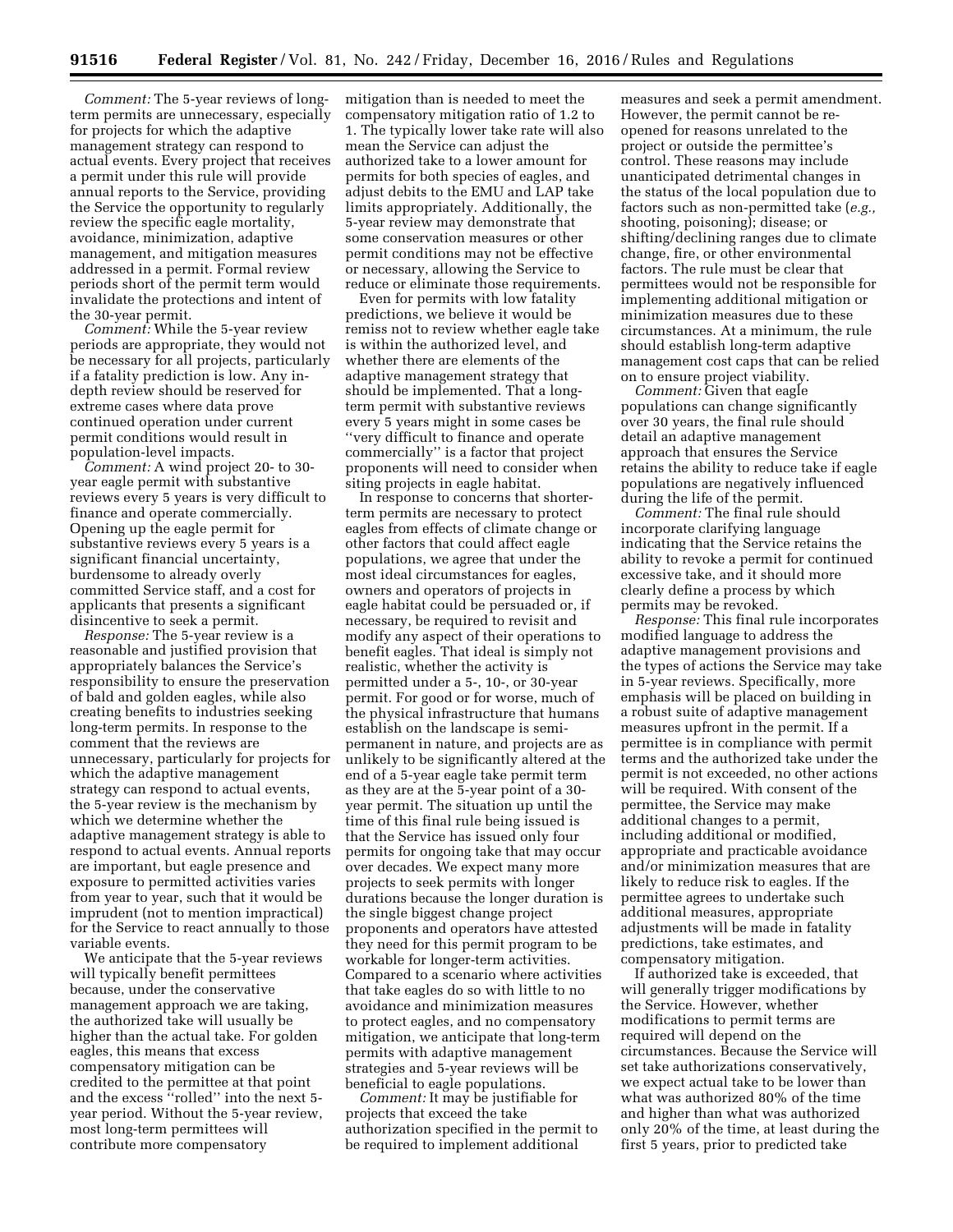being adjusted based on the observed levels of take in the first 5 years. Because 20% of permitted projects are expected to exceed the authorized take levels, the appropriate response when that occurs depends on the circumstances, including how much actual take exceeded authorized take, and what other factors, if any, may have affected the take level.

Permit revocation criteria that apply to all Service permits are found at 50 CFR 13.28. Section 13.28(a)(5) provides that a permit may be revoked if ''the population(s) of the wildlife or plant that is the subject of the permit declines to the extent that continuation of the permitted activity would be detrimental to maintenance or recovery of the affected population.'' Prior to any permit revocation under such conditions, the Service is likely to request that the permittee adopt additional measures to avoid and minimize take of eagles rather than be subject to permit revocation.

*Comment:* The idea of a periodic review of a permit for effectiveness has merit, but is a 5-year period for the 30 year permit the best timeframe? If in the first year or two the actual documented take significantly exceeds the predicted take, should action not be initiated sooner? Or, if actual take is at predicted levels, or lower than predicted, would that create the basis for the permit to move to a 10-year mandatory review period? The use of an arbitrary timeframe versus actual impacts as the trigger for a review raises questions.

*Comment:* If the final rule retains the provision for long-term permits, they should be evaluated at shorter intervals than 5 years. Permits should be automatically reviewed if the number of take exceeds the average annual ''take'' (*e.g.,* a 3-year permit that allots a total take of 10 ''units'' should be reviewed if there are more than 4 ''units'' of take in that year).

*Comment:* The statement that the Service will evaluate each long-term permit at no more than 5-year intervals presents ambiguity that may result in inconsistent administration of the program. The statement implies that the evaluation interval could be conducted at less than 5 years. If a definitive timeframe cannot be established, the final rule should describe when evaluations would occur at less than a 5-year interval.

*Response:* The rationale for the 5-year timeframe for the periodic review is as follows. The observed level of take is likely to vary from year to year. For example, in the first 2 years, there may be no take, but in the third year, perhaps due to environmental factors, estimated

take (based on observed levels of take using approved protocols for monitoring, searching, and estimating take) is three eagles. If no take occurs in years four and five, then take over the 5-year period totals three eagles, which gives the Service and the permittee a reasonable idea of what the average level of take is likely to be. If it happened that three eagles were taken the first year, but none in the next 4 years, the average would be the same: Three eagles over a 5-year period, but it might have appeared after the first year that annual take would be higher because year one had a much higher level of take than the four subsequent years. For that reason, we are unlikely to revisit the permit terms within the 5 year period unless the level of take exceeds anticipated and authorized take levels for the 5-year period.

*Comment:* The final rule should describe, at a minimum: (1) The consequences to, and expectations for, the applicant of unexpected take; (2) the specific additional mitigation measures that may be required; and (3) any relevant ''triggers,'' such as when permits will be reviewed.

*Response:* In general, as noted in our response to the previous comments, the Service will conduct permit reviews for long-term permits every 5 years. As noted above, if authorized take levels for the 5-year period are exceeded, we may need to revisit the permit terms and conditions sooner than in year 5. Individual permits will have different adaptive management measures tailored for the type of activity and site-specific factors spelled out, including when the permittee would need to implement them.

*Comment:* The Service must adopt a process by which the public and concerned conservation organizations will be routinely involved in the ''internal'' 5-year reviews if a 30-year permit is approved. Otherwise, to adhere to the NEPA provisions for public involvement in the permitting process, the Service will need to continue with a 5-year permitting system.

*Response:* There is not a requirement under NEPA to involve the public in a permit renewal process or a 5-year review process unless there is a need to supplement the associated NEPA analysis underpinning the original permit decision. Public involvement would be limited to reviewing a draft supplemental EA/EIS and would not be part of Service's regulatory review procedure set out for the permit itself, whether the action is permit renewal for a 5-year permit or a permit evaluation conducted every 5 years. Accordingly,

there is no difference in public involvement through NEPA between a 5-year review and a 5-year renewal.

*Comment:* The internal review process could eliminate or significantly curtail public and state agency participation, input, and oversight after the permit is initially granted. Language should be included in the rule that expressly allows for public/state agency mortality and other data sharing, input, and review at each 5-year interval.

*Response:* We will coordinate with states and other government agencies (*e.g.,* federal and tribal) that have regulatory oversight over the permitted activity and which could be affected by changes to the federal authorization, when conducting the 5-year reviews. Involving the public would entail public hearings or notice and comment in the **Federal Register**, greatly increasing Service workload and costs, resulting in delays, and generally making the 5-year review unworkable.

*Comment:* The Service should notify all affected tribes when it is conducting a 5-year review of a permit. Upon notice, affected tribes should be invited to consult or provide input on the permit, including a consideration of whether eagle takes under the permit necessitate permit modification.

*Response:* The same factors would trigger consultation at 5-year reviews as for the initial permit issuance, *i.e.,*  whether the action (permit issuance or 5-year review) may affect particular tribes. If, at the beginning of the 5-year review based on information supplied by the permittee, we determine it is not likely any changes will need to be made to the permit, or that any required changes are unlikely to affect particular tribes, then consultation would not be warranted. There may be unusual circumstances when consultation would be appropriate on a 5-year review for a project when changes may affect tribal interests, even when the activity did not need consultation in the first place when initially permitted.

*Comment:* The Service should commit to conduct NEPA reviews at the time it considers issuance of an eagle permit, not at additional 5-year intervals over the life of the permit.

*Response:* Some level of NEPA review (EIS, EA, or categorical exclusion) is always required when a federal agency issues a permit to authorize any otherwise-prohibited activity. We would only need to conduct additional NEPA analysis at the 5-year review stage if the scope or conditions of the authorization substantially change to the point where supplemental NEPA analysis would be required.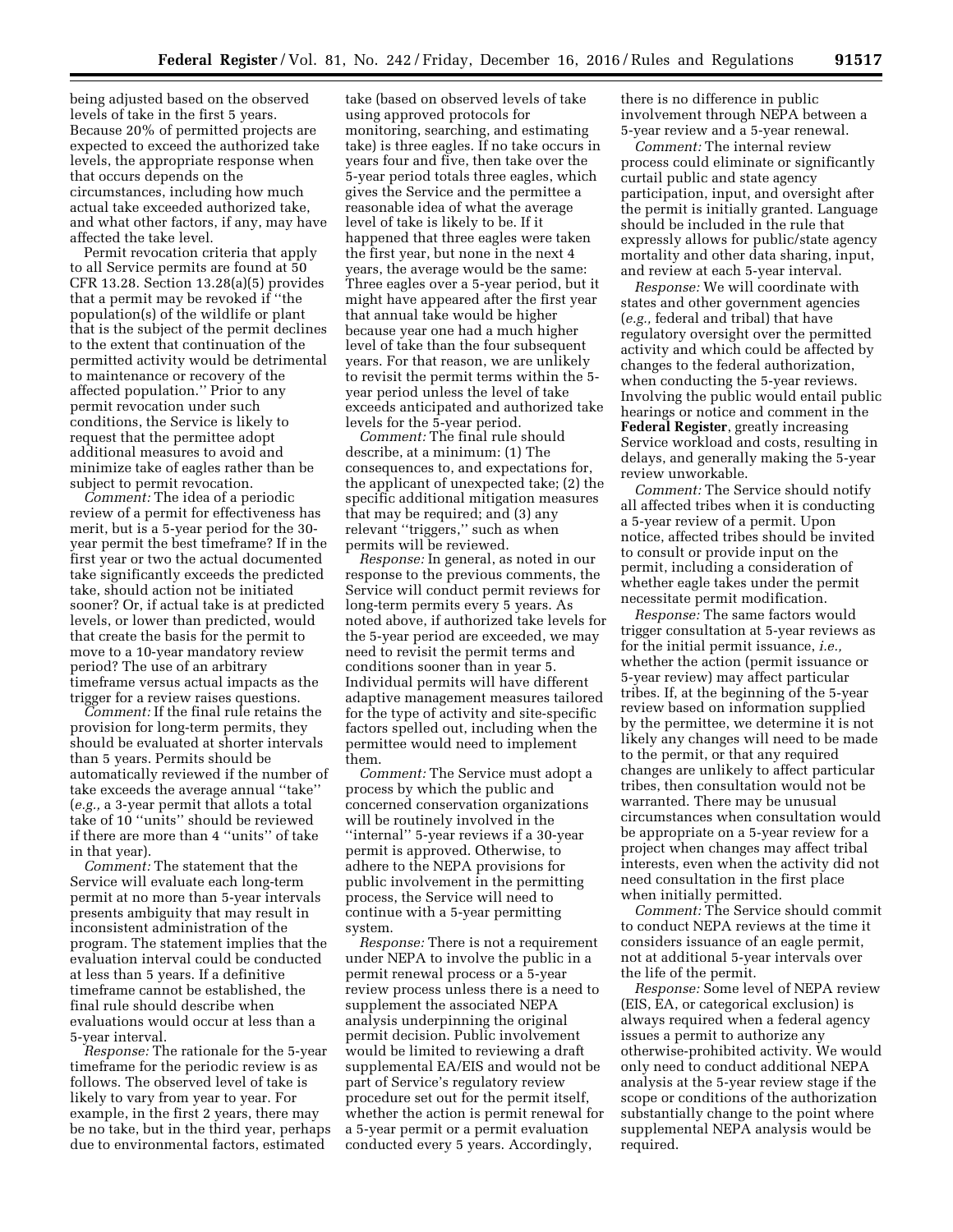*Comment:* The Service has failed to outline how the results of its 5-year review process will be shared with the public at large or interested tribes or how the review process will trigger additional obligations to engage in informed and meaningful tribal consultation about the project under existing laws and policy, including section 106 of the National Historic Preservation Act (NHPA).

*Response:* The Service will continue to make mortality information from the annual reports that each permittee is required to submit under § 22.26(c)(3) available to the public. Neither the 5 year review process nor the original permit-issuance process contains a public-notice requirement. Public participation in the initial permit issuance process is currently, and will remain, limited to any NEPA analysis that is required to accompany permit issuance, if appropriate (for example, public participation would be required for an EIS and is discretionary, consistent with Council on Environmental Quality (CEQ) and Department of the Interior (DOI) NEPA regulations, for an EA; see 40 CFR parts 1500–1508 and 43 CFR part 46, respectively). Similarly, public participation in the 5-year-review process will be limited to any NEPA compliance necessary at that time, which would most likely take the form of supplementation of the original NEPA analysis accompanying permit issuance. NHPA compliance is unlikely to be triggered at the 5-year-review stage unless the Service determines it is necessary to supplement the original permit-issuance NEPA analysis. The Service will continue to engage and consult with federally recognized tribes if the 5-year-review process reveals significant changes in the effects of the permitted activity on eagles or leads to any changes to the permit that may affect those tribes.

*Comment:* A 5-year permit term does not pose any unreasonable hardship to permittees or to the Service. The permittee has the opportunity to renew the permit at the end of the 5-year term, and there is no reason to believe that a permittee who is compliant with applicable law and the permit conditions will be denied renewal. For permittees whose projects are not in compliance with their permit or applicable law, the Service will retain its leverage in ensuring compliance if it has the opportunity to not renew the permit. Once a permit is issued, a permittee will vigorously resist any new measures being imposed on its permit, will argue that additional measures are not worth the cost, and will likely

challenge imposition of costly new measures in court rather than complying with them at the outset. At minimum, the permittee will have significantly more (and the Service less) leverage if the Service is in the position of adding new conditions to an existing permit as opposed to a permit renewal context.

*Response:* We agree that a 5-year permit was not ''an unreasonable hardship'' to permittees and also that there is no reason to believe that a permittee who is compliant with applicable law and the permit conditions will be denied renewal. However, many potential applicants had a different perspective that appears to have dissuaded them from obtaining permit coverage. And, we do not agree with the commenter that we lose leverage under longer-term permits to ensure compliance with permit terms. We also do not agree that long-term permittees are more likely to resist new measures than permittees needing to renew permits for ongoing operations. If anything, long-term permittees would be less likely to resist changes imposed at the 5-year stage because the additional measures will, in many cases, already be part of the adaptive management terms and conditions of long-term permits.

*Comment:* The Service's commitment to engage in a 5-year review process offers little comfort, since little can be done to avoid any unanticipated level of take of eagles after the facility is developed. The Service's assertion that it will ''always retain the ability to suspend and/or revoke the permit'' (presumably should it find that the activity is not compatible with the preservation of the eagle) is not convincing. Practical, financial, and political constraints will make it virtually impossible for the Service to live up to this assertion.

*Response:* The statement that ''little can be done to avoid any unanticipated level of take of eagles after the facility is developed'' is not a good argument for a 5-year permit over a permit of longer duration. How would the Service's failure to renew a 5-year permit for a long-term project have greater effect than our ability to continue to work with longer-term permittees to adapt avoidance and minimization measures and ensure appropriate compensatory mitigation is carried out? The statement that practical, financial, and political constraints will make it virtually impossible for the Service to suspend or revoke long-term permits is purely speculative. We acknowledge that suspension and revocation are options of last resort and that we would prefer, and intend, to work with permittees to

rectify compliance issues prior to taking those steps. Such an approach is not less protective of eagles.

*Comment:* The proposal to extend permit terms to 30 years fails to recognize that subsequent administrations of federal or state governments might pass new laws or regulations within the next 30 years that strengthen protections applicable to eagles or wildlife. In such case, permittees will likely try to resist compliance with new protections by arguing that they have ''grandfathered'' rights under their permits.

*Response:* We cannot predict future laws or regulations that may strengthen (or reduce) protections for bald and golden eagles, and we do not have the resources to monitor every new change in laws and regulations at the state, tribal, and local level. We will continue to rely on our working relationships with state, tribal, and local wildlife agencies to coordinate management and protection of bald and golden eagle populations. We do not enforce or interpret non-federal laws and will continue to rely on state, tribal, and local government entities to notify us of any potential violations for projects authorized under eagle incidental take permits. If we receive notice of a potential violation, we will work with the permittee and the relevant state, tribal, or local government entity with authority to enforce the applicable law or regulation to ensure the authorized project complies with the relevant law or regulation. This may require modification of permit conditions.

*Comment:* The Service continues to rely on the notion that the 5-year maximum permit duration is the ''primary factor'' discouraging permit applications, which is based on anecdotal information. Other sciencebased factors, such as lack of mitigation options and effective risk analysis, have significantly precluded eagle permit issuance.

*Response:* We agree that the 5-year maximum permit duration has not been the only factor discouraging applications from the industrial sector. The lack of compensatory mitigation options has also been the subject of criticism from industry, and we are working with partners to develop metrics that would allow us to be confident that methods other than power line retrofits can be relied on to appropriately offset authorized take of eagles. We are also taking steps to establish third-party mitigation funds and/or banks to facilitate compensatory mitigation requirements. Some potential applicants may be dissatisfied by the requirement for compensatory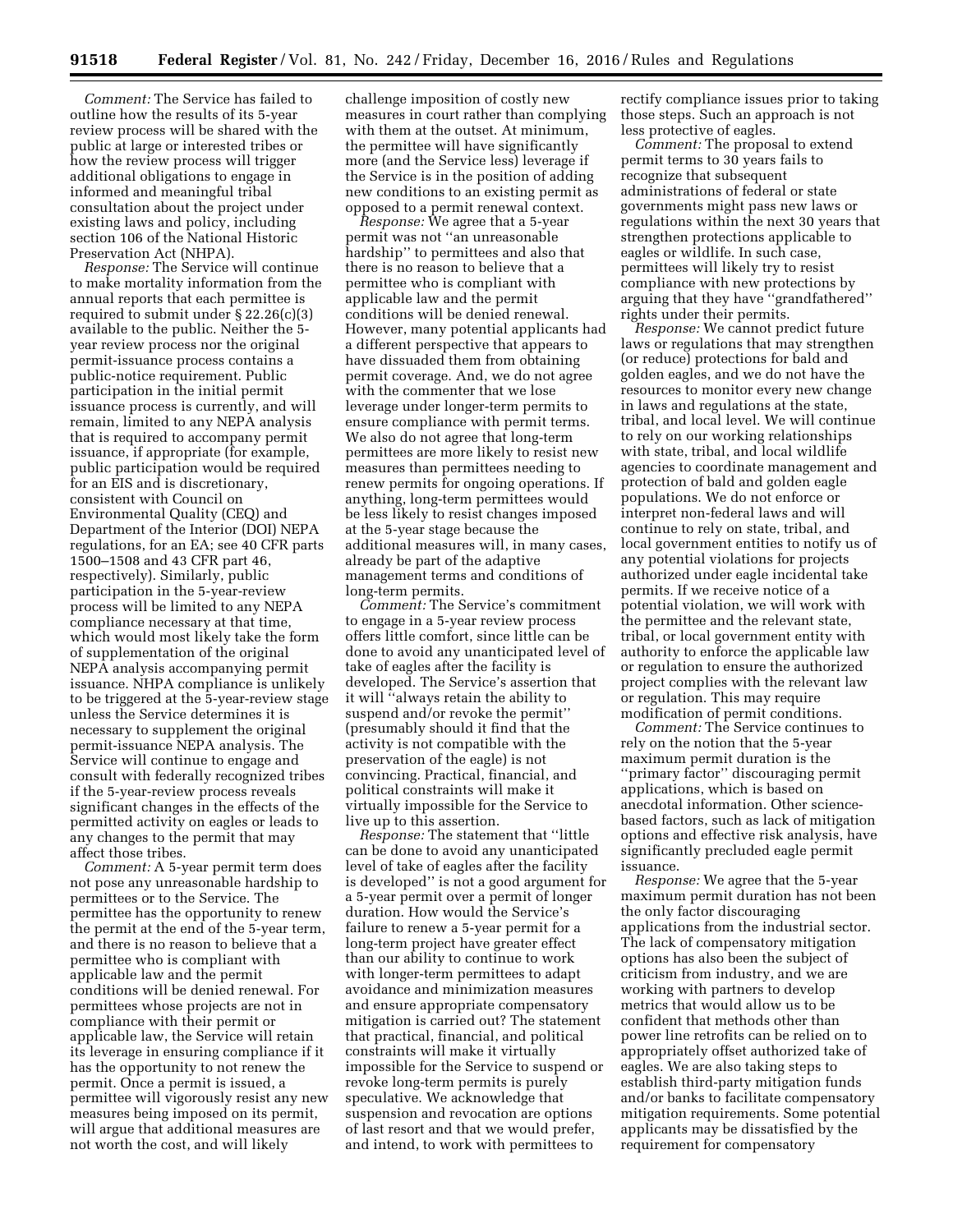mitigation for every authorized take of a golden eagle, but that requirement is ''science-based.'' It also stems from the statutory mandate that authorized take be compatible with the preservation of eagles.

*Comment:* During the 5-year reviews, the Service should consider using the ''evidence of absence'' model, which is designed to tell how likely it is that take has not exceeded a certain number (with a certain degree of confidence). The model can be used to predict take and then a check-in may occur every few years to ensure a permittee does not go over its take limit.

*Response:* The Service agrees with the commenter that robust estimators such as the ''evidence of absence estimator'' (Huso et al. 2015) should be used to obtain unbiased estimates of mortality from systematic searches for animal remains. Such estimators should account for the proportion of animals killed that fall into the search area (which should also consider the spatial distribution of killed animal remains), the likelihood animal remains that fall into the search area will persist long enough to have an opportunity to be detected during a scheduled search, and the probability that a searcher will detect the remains during a search, and should include measures of uncertainty. However, there are a variety of robust estimators in the literature (see Korner-Nievergelt et al. 2015 for discussion of several), and the appropriate estimator for a particular site or survey may vary depending on details specific to the objectives and survey design; therefore, estimators should include the elements discussed above and should be considered on a case-by-case basis. The Service uses a Bayesian model to predict potential take of eagles at proposed land-based wind facilities based on information collected before a facility is constructed and then incorporates data from systematic searches for eagle remains to update the model and predictions and evaluate take relative to what is authorized by a permit (see the ECPG, Appendix D, for additional details).

*Comment:* Rather than issuing permits for up to 30 years, the Service should consider automatic renewal of 5-year permits in limited situations; for example, if impacts are less than expected; if eagle take has not occurred; or if eagle minutes are less than expected, the LAP is increasing, and eagle populations are stable.

*Response:* Automatic or automated renewal under the described circumstances would be challenging, since some review would always be needed to ascertain whether these

conditions are met. We agree that permit renewal should be relatively straightforward under these circumstances and we anticipate that being the case.

## *Definitions*

*Comment:* It seems pointless to try to make a distinction between 'purposeful'' and "incidental" take.

*Response:* While the impacts on eagles may be the same, we disagree that it is pointless to distinguish between purposeful and incidental take of eagles for the purposes of regulations. Purposeful take is generally very limited and different in practice than incidental take and requires different regulations to properly and efficiently regulate the various activities that fall within those categories.

# *Eagle Permit Fees*

*Comment:* The proposed fee is very high, including the proposed administration fee for long-term permits. High fee structures may discourage take permit applications. To the extent that the Service maintains this fee structure in the final rule, permit fees should be committed exclusively to the processing and administration of eagle take permits to expedite review of applications and permit processing.

*Response:* The purpose of establishing such a fee structure is to provide capacity to process permits. Office of Management and Budget (OMB) Circular No. A–25 requires federal agencies to recoup the costs of ''special services'' that provide benefits to identifiable recipients. Permits are special services that authorize recipients to engage in activities that are otherwise prohibited. Our ability to provide effectively these special services is dependent upon either general appropriations, which are needed for other agency functions, or on user fees. Accordingly, the permit fees associated with eagles permits are intended to cover the costs the Service incurs processing the average permit. Nonetheless, in response to comments on the proposed rule, these final regulations adopt an \$8,000 administration fee for long-term permits, rather than the proposed \$15,000 fee.

*Comment:* For small independent energy producers to enter the market, permit cost should be scaled properly, based, for example, on number of turbines, electric output, or risk to the local eagle population.

*Response:* It is not practicable for the Service to assess and charge a unique fee per project seeking take

authorization. As described in the fee section of this rule, the application fee for long-term permits was derived from average costs associated with processing these complex permits. Monitoring and mitigation costs, however, are scaled to the project, and would be expected to be lower for smaller-scale projects. The Service intends to involve the public in developing additional guidance for projects that pose a low risk of eagle take, which may be particularly relevant for small projects. Finally, in response to comments on the proposed rule, this final regulation adopts an \$8,000 administration fee for long-term permits, rather than the proposed \$15,000 fee.

*Comment:* Increased fees will likely address some of the required costs to implement a revised program, but the Service is already greatly understaffed. The preferred alternative will be no more efficient or effective, nor will wait times for permits be improved, in the absence of sufficient and appropriate funding.

*Response:* We cannot collect fees from the public to cover the costs of agency functions that are covered through funds appropriated by Congress. We can and do assess fees to cover the costs of special services that accrue only to certain members of the public, such as permit applicants and permittees.

*Comment:* The proposed rule is not clear whether the fee structure changes for non-purposeful/incidental take (§ 22.26) and nest removal (§ 22.27) permit applications will apply to government entities, including municipalities, tribes, and state and federal agencies, or if these entities will remain exempt.

*Response:* Regulations at 50 CFR 13.11(d)(3), which apply to these permits, waive the permit application fee for any federal, tribal, state, or local government agency or to any individual or institution acting on behalf of such agency.

*Comment:* The application fee of \$500 for a residential incidental take permit, plus a second \$500 fee for an eagle nest take permit, seems prohibitively high for the average homeowner.

*Response:* The \$500 application processing fees for the incidental take permit and the eagle nest take permit have been in place since 2009, and are not changing for homeowner applications. Also, we note that it is very rare that anyone needs both permits. Permits to remove nests cover associated disturbance to the eagles, and even the need for that is rare, since most nest take permits are for removal of alternate nests.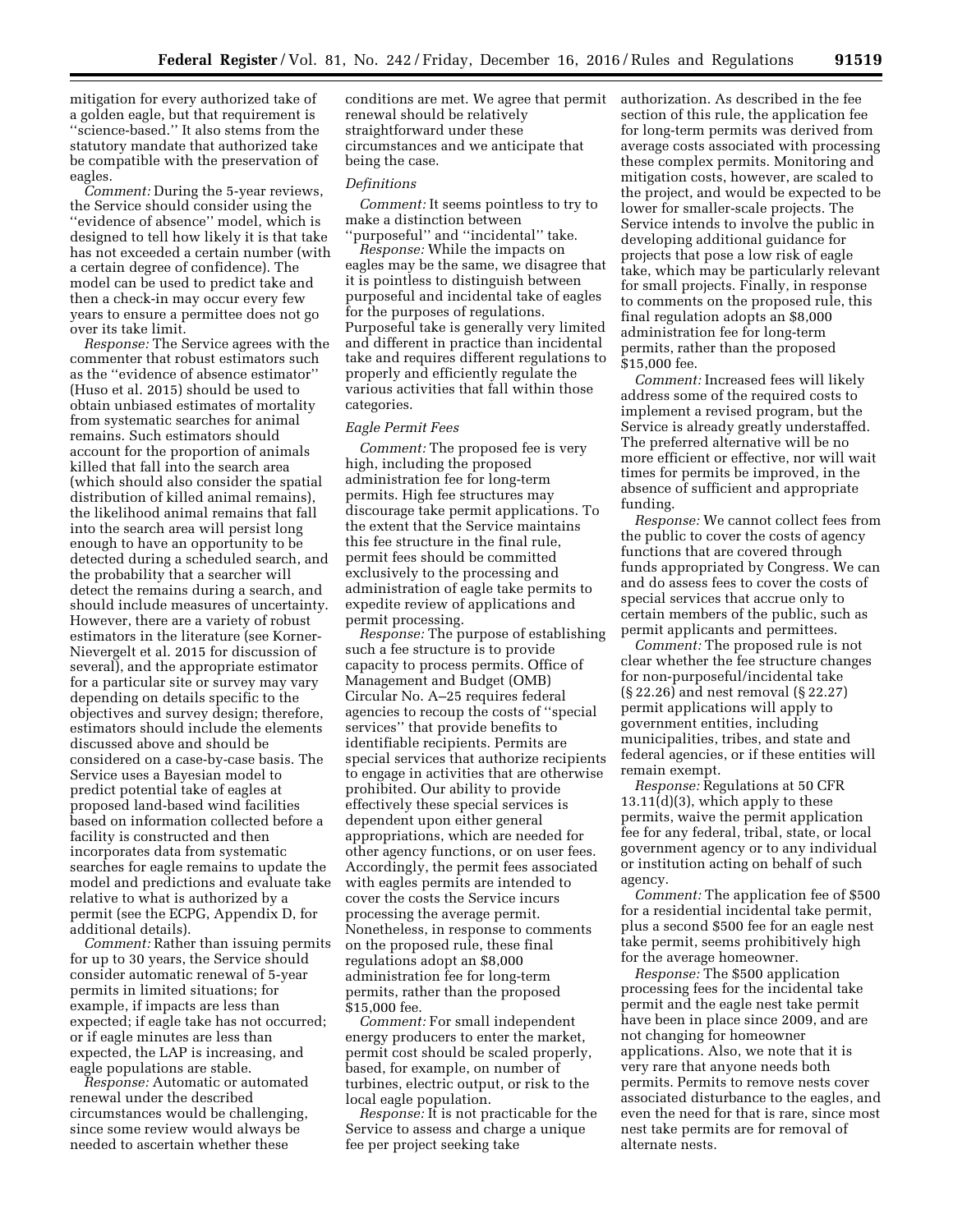*Comment:* The proposed permit fees and other costs associated with implementing required elements of an eagle permit drive up costs and provide little benefit to eagles.

*Response:* We disagree that these regulations provide little benefit to eagles. These regulations require permittees to avoid and minimize impacts to eagles to the maximum extent practicable. Such measures will greatly benefit eagles.

## *Fatality Prediction Model*

*Comment:* The proposed rule implies that survey protocols the Service has developed for the wind industry will be applied to all activities that may require incidental take permits. This is inefficient and ignores that other protocols might be more suited to other activities.

*Response:* The Service's proposal would only require use of industry- or activity-specific protocols when they exist. At this point, the only such standards are those included in this final rule for estimating eagle take at wind facilities. The Service plans to develop standards for other industries in the future, and will seek industry input in the development of those protocols.

*Comment:* The collision risk model (CRM) recommended by the Service for eagle fatality estimation at wind projects relies on a sample size that is too small and data that are too outdated to provide reliable predictions for either golden or bald eagles. Research recently published in a peer-reviewed scientific journal provides new collision probability rate estimates that are based on more recent data and a larger data set collected from modern wind facilities. The Service should revise its model inputs to reflect this new information.

*Comment:* Codifying the Service's CRM to estimate eagle fatalities at wind facilities is not appropriate because the model has changed four times since it was introduced in 2013. Incorporation into the regulations would inhibit further necessary improvements.

*Response:* The Service has always intended to revise the collision probability component of the CRM using data collected under eagle incidental take permits at wind facilities. However, to date, so few incidental take permits have been issued at wind facilities that no progress has been made in this area. As an alternative for the immediate future, the Service believes that publicly available data collected at wind facilities operating without incidental eagle take permits can be appropriate for such an update, provided the data and protocols

under which the data were collected can be verified and shown to be appropriate, and that the wind facilities that make their data available constitute a representative cross section of wind facilities in operation today. The Service is working with the authors of the referenced paper to conduct an evaluation of their data to determine if it meets the above criteria for use in updating the CRM. As to the CRM having changed rapidly since it was introduced, that is not the case. The CRM described in Appendix D of the ECPG is still the version being used by the Service. The CRM has had to be adapted on occasion to accommodate data collected by prospective permittees that did not follow Service guidance in Appendix C of the ECPG, but the CRM remains unchanged. As noted above, we do expect model inputs to change, and as noted in response to other comments, over time we may incorporate other scientifically supported covariates (variables that are possibly predictive of the outcome under study) associated with eagle collision risk into the CRM. In response to this and other comments, the Service has decided not to incorporate any parts of the ECPG into the rule so that future updates can be implemented without going through formal rulemaking.

*Comment:* The rule should not restrict monitoring and survey options for wind projects to Service-approved ECPG protocols. The best available science should be applied to risk assessment and fatality monitoring.

*Response:* The Service's eagle nonpurposeful take permits program follows DOI policy by using a formal adaptive management framework to quantify and reduce scientific uncertainty. A major area of uncertainty is the mortality risk posed to eagles by individual wind facilities. When the Service created the non-purposeful take rule in 2009, there was no scientifically accepted way to estimate such risk. However, the Service must authorize a specific eagle take limit for each permit in order to ensure cumulative take from all permitted projects does not exceed regional take limits, or that appropriate compensatory mitigation is carried out if the take limits are exceeded. Service and U. S. Geological Survey scientists developed the CRM to estimate eagle fatalities at individual wind facilities using adaptive management; this approach necessitates the collection of standardized pre- and post-construction data and the use of the CRM, or a model much like it, to generate and update fatality estimates. For this reason, in the proposed rule, the Service contemplated codifying its current guidance regarding

data collection and fatality predictions in the regulations. As this comment reflects, there was considerable opposition to this among commenters. In response, the Service has modified its proposal for this final rule by omitting the proposal to codify parts of the ECPG in the regulations. However, the adaptive management process cannot function credibly without standardized pre-construction site-specific eagle exposure data, so the Service has instead incorporated minimum standards for such data for incidental take permits at wind facilities directly into this final rule, subject to waiver under exceptional circumstances. The Service also will not require permit applicants to use the CRM to estimate eagle fatalities for their permit applications; permit applicants can use any credible, scientifically peerreviewed model to generate eagle fatality and associated uncertainty estimates for their applications. However, the Service will use the CRM and applicant-provided data to predict fatalities for each incidental eagle take permit for a wind facility. The Service will treat any alternative models used by the permit applicant as candidate models whose performance may be compared formally to that of the CRM as part of the adaptive management process.

*Comment:* The Service's CRM is flawed and should not be required for use to estimate fatalities at wind facilities.

*Response:* The Service's CRM was designed as an integral part of the adaptive management process, with model complexity and performance improving over time with use and formal updating. The CRM uses a Bayesian framework that allows for the formal combination of existing (prior) data with project-specific data for eagle exposure and collision probability. The Service requires eagle incidental take permit applicants to conduct preconstruction eagle-use surveys within the footprint of the planned wind facility to generate project-specific data on pre-construction eagle exposure. In the case of collision probability, however, there are no project-specific data to combine with the prior data until after the project has operated for several years. The Service uses prior information on collision probability from the only wind facilities that had publicly available data on eagle use and post-construction fatalities in 2013; these data came from four facilities; did not include information for bald eagles; and, for some, were from older-style wind turbines that might have different collision probabilities than modern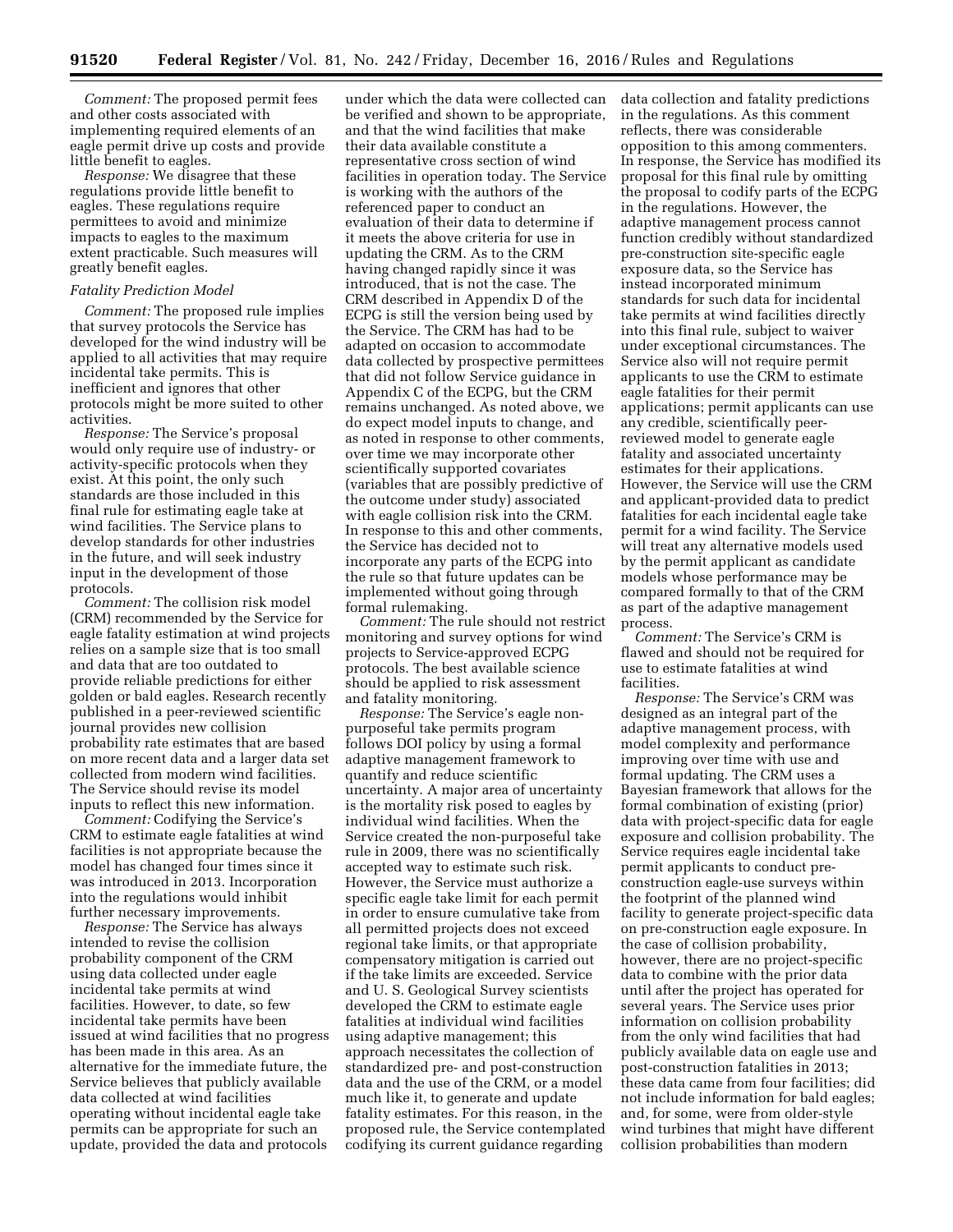turbines. However, these deficiencies only affect the initial eagle fatality estimates at permitted wind facilities. The adaptive management approach calls for formally combining the prior information with standardized data collected on actual eagle fatalities after each facility becomes operational. These updates would occur no less frequently than once every 5 years at each facility. Such updates will naturally correct for any bias in the initial ''collision-priorbased'' fatality estimate, so that the fatality estimates over most of the life of a wind facility will be heavily weighted towards actual fatality data from the site. Moreover, the post-construction fatality information can be combined with data from other permitted wind facilities to update and improve the collision probability prior for the national CRM. Thus, the Service intends to improve the predictive accuracy of the CRM both at the individual project level and nationally through standardized use as a formal part of its adaptive management process.

*Comment:* Eagle use, the main predictor variable in the CRM, is a poor predictor of eagle fatality risk. Use rates certainly failed to predict the golden eagle fatality rate at several wind facilities in Wyoming. Other factors besides eagle use are more important in determining eagle collision risk.

*Comment:* The Service's current CRM assumes that modern wind turbines have the same risk profile as wind turbines installed many decades ago despite evidence to the contrary.

*Response:* The Service disagrees that use rates cannot be used to predict eagle fatality risk. For example, the Service has demonstrated that use rates actually performed very well as predictors of golden eagle fatality risk at the same Wyoming wind facilities referenced in this comment. In fact, those facilities were used to demonstrate the effectiveness of the Service's CRM and adaptive management updating process for a scientific peer-reviewed journal article (New et al. 2015). However, the Service agrees that other factors besides eagle use likely affect collision risk. The ECPG identifies 11 general categories of covariates that we believe may affect eagle collision probability to some degree, including three that relate to turbine design. However, these are not presently incorporated into the CRM because, as pointed out by peer reviewers of the draft ECPG, scientific support for the role of these factors in collision risk is speculative and not quantifiable at this time. Furthermore, the effects of these factors may vary across locations. The Service believes that over time, though application of the adaptive management process, scientific support will accrue for inclusion of some of these covariates in the CRM.

*Comment:* Our Project Eagle Conservation Plan uses the Service's CRM estimated eagle take of one eagle per year. However, no eagle carcasses have been found in  $3\frac{1}{2}$  years of professional biologists monitoring.

*Response:* The fact that no eagle mortalities have been discovered does not mean that no eagles have been killed. Detection rates for eagle carcasses on surveys are less than perfect, and scavengers can remove carcasses before they are detected. The Service relies on estimates that account for these factors that affect detection probability to estimate the actual eagle fatality rate. Also, as discussed in other responses, under the adaptive management framework, estimates of the numbers of eagles killed that account for search effort, detection, and scavenging based on the monitoring data would be used to update the CRM for the project and improve future predictions of fatalities based on site specific data.

*Comment:* The Service's CRM vastly overestimates golden eagle mortality on the wind projects we have analyzed.

*Response:* The Service has made the explicit decision to manage the quantified uncertainty in the CRM estimates in a manner that reduces the risk of underestimating eagle fatalities at wind facilities. The median (50th quantile) fatality rate estimate is the point at which there is an equal risk of underestimating and overestimating eagle fatalities. The Service uses the 80th quantile of the CRM estimate as the take limit for incidental take permits, which shifts the risk in an 80:20 ratio away from underestimating eagle take. The Service believes this is appropriate because the consequences of underestimating eagle take are far greater than the consequences of overestimating take, and not just because of unintended consequences on eagle populations. For example, if eagle take at the individual permit level was consistently underestimated, many permittees would exceed their permitted take limits, necessitating permit amendments, additional costly and unplanned after-the-fact compensatory mitigation actions, and possible enforcement action with associated fines. For bald eagles with positive EMU take thresholds, consistently underestimating take could lead to permitted take exceeding the EMU take limit, which would necessitate retroactively requiring permittees that initially had no compensatory mitigation requirements

to implement mitigation after the fact. Finally, if LAP take limits were unexpectedly exceeded, NEPA compliance for permits overlapping the affected LAP would have to be reviewed, possibly resulting in the need to develop supplemental NEPA documents or new EAs or EISs for operating wind projects. Although these consequences are most likely if there is a systematic bias in the fatality estimates themselves, even with an unbiased estimator some of these consequences could be expected with 50% of permits if the Service were to use the median fatality rate as the take limit for individual permits. In contrast, if permitted take is set at a higher percentile of the fatality prediction, the primary consequences are that the permittee is likely to exceed actual compensatory mitigation requirements over the first 5 years of operation (if compensatory mitigation is required). Additionally, the Service would likely routinely debit some take from the EMU and LAP take limits unnecessarily, thereby underestimating available take when considering new permit requests. Both of these issues are at least partially remedied when initial take estimates for projects are adjusted with projectspecific fatality data after the first 5 years of operation.

*Comment:* The Service should adopt an approach that only requires mitigation for actual, not predicted, eagle take under permits. Otherwise, permittees unfairly have to overcompensate for the true effect of their projects.

*Response:* The Service must authorize a specific eagle take limit for each permit in order to ensure cumulative take from all permitted projects does not exceed regional take limits, or that appropriate compensatory mitigation is carried out if take limits are exceeded. As discussed in the previous response, the Service purposefully uses an estimator for wind projects that is unlikely to underestimate take to avoid the severe negative consequences that brings. However, over-mitigation can be confirmed and rectified when the initial take estimates for projects are adjusted with project-specific fatality data after the first 5 years of operation. At that time, permittees receive credit for any excess compensatory mitigation they have achieved, and those credits can be carried forward to offset future eagle take for that project.

*Comment:* The Service's CRM predicts unrealistically high rates of bald eagle fatalities at wind projects given the low number that have actually been reported. The Service needs to develop and use a separate fatality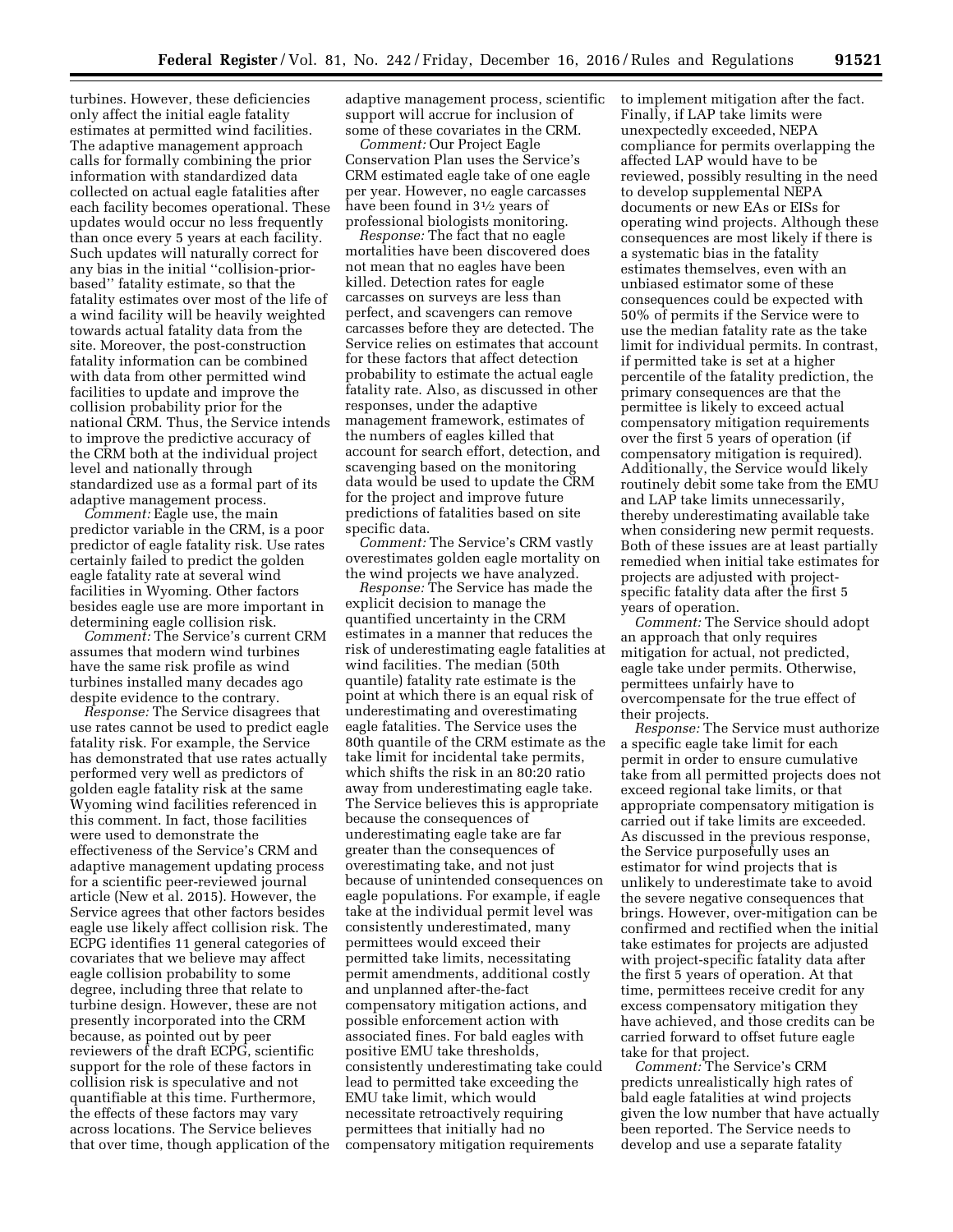prediction model for bald eagles based on new species-specific data collected per the recommendations in the ECPG.

*Comment:* The Service recently released a draft Midwest Wind Multi-Species Habitat Conservation Plan (HCP) for public comment. The draft HCP uses a version of the CRM to predict bald eagle impacts based on actual bald eagle data at wind energy facilities rather than solely relying on data from golden eagles and applying those data to bald eagles. The result is substantially different than the use of the Bayesian model based on golden eagle data and presents an assessment of bald eagle take that is both more realistic and more scientific than the proposed method. The Service should similarly here use data that are known to be specifically applicable to bald eagles. To that end, there are a number of ongoing studies and/or recently completed studies that could be used to provide a much better assessment of bald eagle risk and wind farms once they are made public.

*Response:* We are aware of arguments that the CRM predicts unreasonably high rates of bald eagle fatalities at wind facilities; however, we have not received and had the opportunity to carefully review data that are publicly available that actually confirms this. The Service does not disagree that bald eagles may prove to be less at risk from blade-strike mortality than golden eagles, but there are plausible reasons to expect that bald eagle fatality rates may be more variable than those for golden eagles, and under some conditions bald eagle collision probabilities may actually be higher. The reasons are: (1) Bald eagles congregate in larger numbers than golden eagles, and while in those concentrations they engage in social behaviors that may increase their risk to blade strikes at a project sited in such an area; (2) in some of the areas where bald eagles congregate, there are multiple fatalities each year of bald eagles that fly into static power distribution lines and vehicles, suggesting that as a species they do not possess a superior ability to avoid collisions; and (3) a thorough study in Norway documented a substantial population-level negative effect of a wind facility there on a population of the closely related white-tailed eagle as a result of blade-strike mortality (Nygaard 2010). Also, as noted in response to other comments, possible overestimates of risk are likely to be a problem only for the first 5 years of operation, as the initial fatality estimates for permits at wind facilities are intended to be updated with projectspecific, post-construction fatality data

within that time. As noted in response to other comments that expressed frustration with perceived frequent updating of the Service's CRM, this is an area of active research and investigation, and changes are to be expected as new information becomes available. The Service will make every effort, using the tools at its disposal, to disseminate information on changes or updates to the CRM when they occur.

*Comment:* A process should be developed by which data and reports associated with pre- and postconstruction surveys can be made readily available and the prior distributions can be updated in a streamlined manner for real time application to inform management decisions.

*Response:* The proposed and this final rule state that monitoring reports required under incidental eagle take permits will be available for public inspection. The Service will use the data to perform formal Bayesian updates of the CRM and to generate updated fatality predictions for each individual project at no less than 5-year intervals, and we will update the prior data for collision probability and eagle exposure in the national model a regular interval, dependent on the amount of new data that is available.

*Comment:* Eagle mortality related to electric transmission and distribution is vastly different than other forms of eagle mortality. These utility systems are complex, are located in varied landscapes, and can extend hundreds of thousands of miles. Bald and golden eagles interact with transmission and distribution facilities in different ways. Performing surveys across the country and by utility would be challenging and would provide varied results that may not be meaningful to the Service or the utility. Utilities have provided eagle and migratory bird mortality data to the Service for over a decade. Additional monitoring and mortality data seem redundant and problematic when this information has already been provided to the Service. The resources required for monitoring efforts could be better utilized by retrofitting high-risk poles.

*Response:* In general, the Service agrees with this comment and will take these factors into consideration when developing pre-permitting data standards and permit terms and conditions for monitoring incidental take of eagles at electric transmission and distribution facilities and structures.

*Comment:* While permittee monitoring of the permitted activity is reasonable, the regulations should not

place a burden on permittees to monitor 'unpermitted take.'

*Response:* The regulations do not ask permittees to monitor unpermitted take (except for take caused by the permitted activity that exceeds the take authorization). The Service compiles such information and uses the data in its LAP assessment, but this assessment does not require any information on unpermitted take be provided by the applicant.

*Comment:* The Service does not provide sufficient evidence that monitoring is an effective use of resources that actually confers conservation benefits to eagles. The high cost of monitoring is especially concerning given that the Service has not indicated that such a burden would actually further the purposes of the permit. Overly burdensome monitoring requirements discourage permit applications.

*Response:* Monitoring is among the most important and essential elements of the Service's eagle permitting program. The Service has acknowledged in these responses to comments and elsewhere (*e.g.,* the ECPG, the proposed rule, and the PEIS) that considerable uncertainty exists in all aspects of the eagle permitting program, particularly with respect to the accuracy of models used to predict the effects of actions like the operation of wind turbines on eagles. The Service has followed DOI policy and designed the eagle permitting program within a formal adaptive management framework, as described in response to other comments, in the preamble to this final rule, and in detail in Appendix A of the ECPG. Monitoring is an essential and fundamental element of adaptive management; it is absolutely necessary to reduce uncertainty and improve confidence in the permitting process; it is also essential to account for and provide credit to permittees who overmitigate for their eagle take in the initial years of wind project operation. We will continue to require monitoring as a condition of all incidental take permits for which uncertainty exists to fulfill the Service's adaptive management objectives and to ensure take of eagles is within the terms and conditions of the permit.

*Comment:* Based on a review of data collected for pre-construction eagle use surveys, little in the way of standardization actually exists among the use rate data that the proposed rule characterizes as the products of a standard protocol.

*Response:* We agree with this commenter that the ECPG, as nonbinding guidance, has not resulted in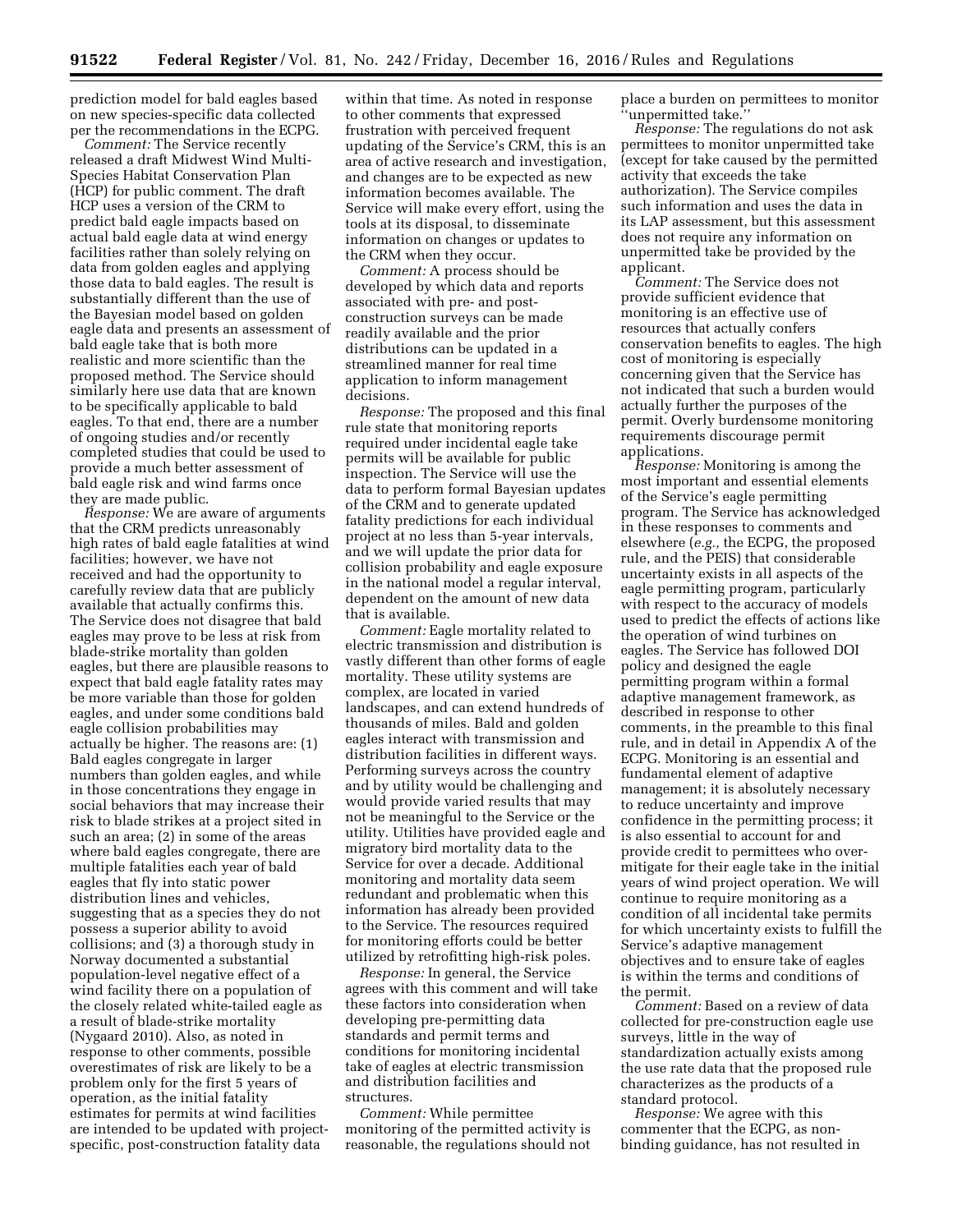the level of standardization that we had hoped. For that reason, we proposed incorporating key elements of the ECPG into the final rule by reference. Based on comments we received on the proposal, we have decided to instead include key language directly in this rule on preconstruction survey procedures and resulting data that will be required for eagle incidental take permit applications at wind facilities, and general guidance for other activities. We have not included similar requirements in the rule regarding post-construction fatality monitoring because these survey protocols are incorporated as binding terms and conditions of the incidental take permits. We added language to the preamble of this rule that explains why we believe this action will improve standardization of data collection.

*Comment:* The Service must not rely on any for-profit industry to monitor itself. Data obtained by third party monitors should be provided directly to the Service before or at the same time it is provided to project operators.

*Comment:* To the extent there are even benefits to using third-party monitors, there are considerable costs to using them. Without a showing or evidence that observation and/or the reporting has been biased, it is unreasonably burdensome, arbitrary, and capricious to impose such costs.

*Response:* We agree with the large number of entities that urged the Service to require third-party monitoring for some permits. The final regulations require that for all permits with durations longer than 5 years, monitoring must be conducted by qualified, independent entities that report directly to the Service. In the case of permits of 5-year durations or shorter, such third-party monitoring may be required on a case-by-case basis. With regard to the second comment, we do not agree that there will be significant additional costs imposed by the requirement for third-party monitoring. Most companies already rely on and pay for consultants to conduct project monitoring, presumably because it is more cost-effective than supporting those activities ''in-house.''

*Comment:* The Service should not codify any parts of the ECPG as that document needs to be a living document. To the extent that the Service does codify parts of the ECPG, at a minimum the entire document should be subject to further notice and comment.

*Comment:* The Service should provide a list of required data and estimates it needs to process an eagle incidental take permit request, rather than the methods by which the data

must be obtained. The feedback loops between data collection and analysis that the Service notes as rationale for requiring standardized methods are not dependent on collection methods, only on data types.

*Response:* In response to these and other comments, the Service has withdrawn the proposal to codify Appendices C and D of the ECPG. However, the adaptive management process underpinning the entire eagle incidental take permit program absolutely requires standardized preconstruction, site-specific eagle exposure data. The second comment that the means by which the data are obtained do not matter for the adaptive management process is simply incorrect. Instead, the Service has incorporated minimum standards for such data for incidental take permits at wind facilities directly into this final rule, subject to waiver under exceptional circumstances. We also disagree with the suggestion that requiring these data standards necessitates additional notice and public comment. The rule language is restricted to key elements of Appendix C of the ECPG, which has gone through and been modified as a result of two rounds of public notice and comment, and the survey data requirements have been through two rounds of scientific peer review. These survey requirements should not be overly burdensome or unexpected because they were substantially modified after the first round of public comments on the ECPG to be largely compliant with the wind industry's existing voluntary standards for pre-construction eagle surveys. Moreover, these standards represent the minimum that the Service has specified as necessary to support an eagle incidental take permit application since 2013 (per the ECPG).

*Comment:* All wind farms should be outfitted with remote video cameras on wind turbines that can be viewed at all times by the public to aid enforcement of wildlife mortalities.

*Response:* The Service is unaware of data that show that video cameras on wind turbines are an effective means for obtaining unbiased estimates of eagle fatality rates. We firmly support the exploration and development of such technology, however, and these regulations are flexible enough to allow for their incorporation into postconstruction monitoring protocols when warranted.

# *Local Area Populations*

*Comment:* In general the use of an LAP analysis to try to ensure no impact on local populations has merit but how

are LAPs determined? Please provide a greater explanation with examples so there can be greater clarity in understanding the implications of the proposed rule and just how the more restrictive implications of the LAP analysis will provide protection to key areas.

*Response:* The LAP is determined by extrapolating the average density of eagles in the pertinent EMU to the LAP area, which is the project area plus an 86-mile (bald eagle) or 104-mile (golden eagle) buffer; these distances are based on natal dispersal distances of each eagle species. As an example, consider a one-year golden eagle nest disturbance permit application in western Colorado, which is in Bird Conservation Region (BCR) 6 under the current 2009 EMUs. The activity being undertaken could lead to the loss of one-year's productivity, which has an expected value of 0.59 golden eagles removed from the population (the average oneyear productivity of an occupied golden eagle territory in BCR 16 at the 80th quantile, as described in the Status Report). This EMU has an estimated golden eagle population size of 3,585 at the 20th quantile, and the BCR covers 199,523 square miles, yielding an average golden eagle density of 0.018 golden eagles per square mile. The local area around a single point (the nest to be disturbed in this case) is a circle with a radius of 109 miles, which yields an LAP area of 37,330 square miles, thus the estimated number of golden eagles in this LAP would be 671 individuals. The 5% LAP take limit for this permit under the current 2009 EMUs would be 34. The Service has developed a Geographic Information System (GIS) application that queries spatial databases on existing eagle take permit limits and known unpermitted take within the LAP area, as well as for any other permitted projects whose LAP intersects and overlaps the LAP of the permit under consideration. If this query indicates existing cumulative permitted (*i.e.,* over all existing permits) take for the LAP area is less than 34, and the unpermitted take database and other information available to the Service does not suggest background take in the LAP is higher than average, a permit for the take of 0.59 golden eagles could be issued without further analysis of the effects on eagles by tiering off this PEIS. If either condition were not true, the permit would require additional NEPA analysis. In either case, if the permit is issued, it would require compensatory mitigation to offset the authorized take, because the EMU take limit for golden eagles is zero.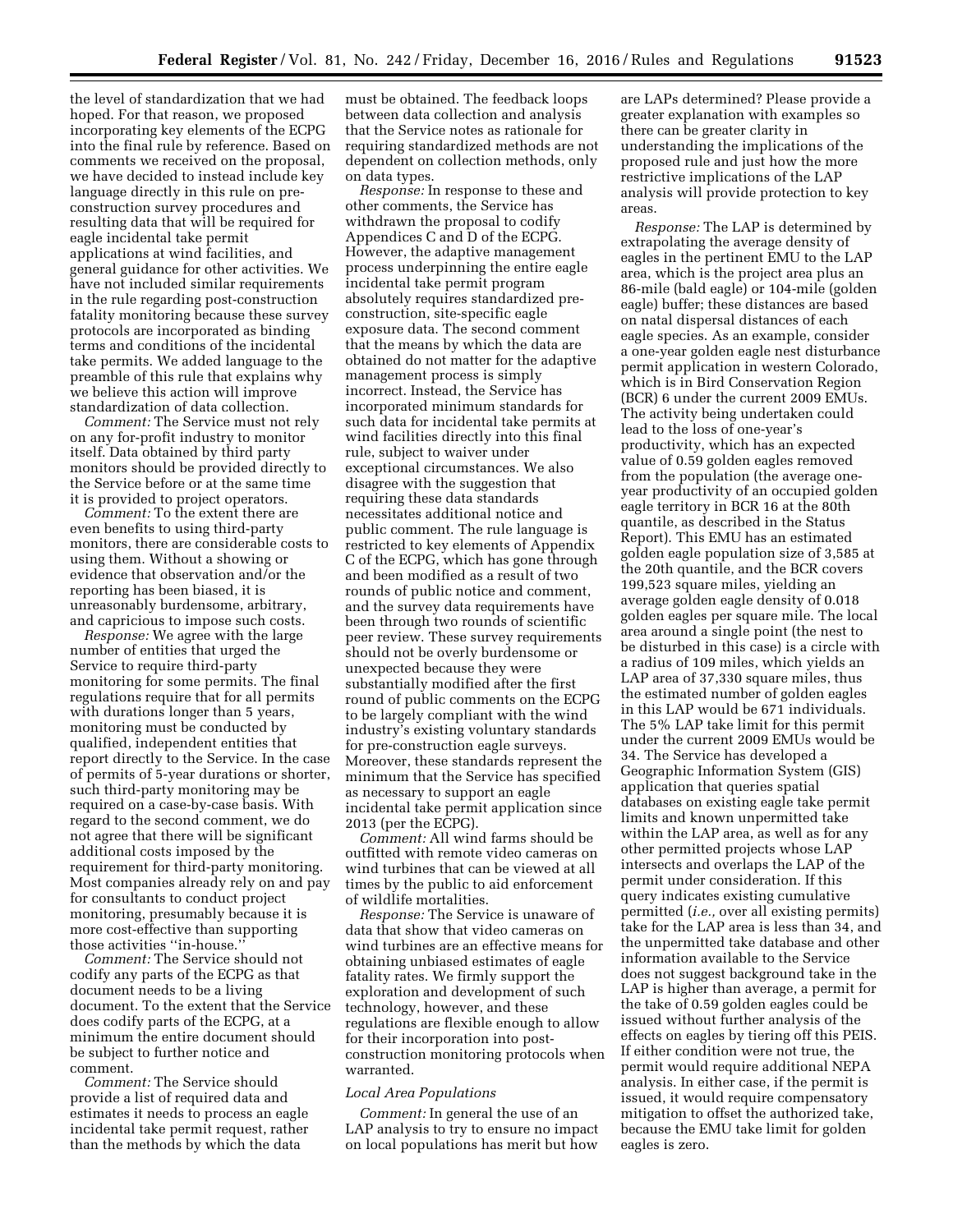*Comment:* Given the nature of the golden eagle population in the western United States, identification of local populations with meaningful demographics is very difficult, primarily due to emigration and immigration. Accordingly, the Service should focus on achieving only a stable or increasing EMU population.

*Comment:* As long as national and EMU eagle populations stay stable or increase, the Service's goals for eagles have been met. The LAP analysis is unnecessary and burdensome, and has no biological value.

*Response:* The Service disagrees. Biologically, recent data from satellite tracking studies show that while both bald and golden eagles range widely, there is high philopatry to natal, wintering, and migration stopover areas. Thus, local impacts can have farreaching effects on eagle populations. Local populations of eagles also are of great cultural and social importance. The Service received many comments from states, tribes, local governments, and environmental organizations to this effect, and in support of including the persistence of local eagle populations in the management objective for eagles. Thus, the Service concludes that preservation of local eagle populations accomplishes both important biological and cultural objectives.

*Comment:* Assuming uniform density in the LAP analysis leads to greater relative protection of areas with higher than average eagle density within an EMU, and less relative protection in areas of lower density. The Service should account for variation in density, as well as improved knowledge of seasonal changes in eagle density and population-specific movement patterns.

*Comment:* We recommend that the Service's analysis includes more precise bald eagle LAP data where available. This would ensure that permitting decisions are well-aligned with the proposed preservation standard, and would be consistent with the Service's commitment to use the best available information and practice the best science.

*Response:* The Service agrees with these comments in principle. The Service acknowledges two limitations in using the LAP method to regulate incidental take. First, eagle density estimates are derived from nesting or late-summer population surveys; therefore, estimates do not account for seasonal influxes of eagles that occur through migration and dispersal. Second, eagle density estimates are not uniform across the EMU. Current LAP take thresholds allow the Service to authorize limited take of eagles while

favoring eagle conservation in the face of the uncertainty. Given better information on resource selection, seasonal variation in density, and an improved understanding of seasonal changes in eagle density and population-specific movement patterns, the Service will refine the LAP analysis to better assess potential impacts of projects. We do not believe it would be appropriate to make such adjustments piecemeal or on a case-by-case basis, because LAP areas extend across state and even EMU boundaries; thus, a common frame of reference is necessary throughout each LAP. We are actively engaged in research designed to allow for better accounting of spatial and temporal variation in eagle density in the LAP calculations. We will incorporate these improvements to the LAP analysis as better estimation procedures are developed through formal updates to the ECPG after notice and public comment.

*Comment:* By requiring the LAP analysis and setting a take limit of 5% for the LAP, the Service appears to be setting a ''hard cap'' on take at this scale. It is unclear whether any take exceeding 5% of the LAP would be allowed, even if offset by compensatory mitigation.

*Comment:* The LAP analysis could unnecessarily limit incidental take and add to the regulatory burden, thereby potentially limiting some economic development in high-density bald eagle areas, without providing conservation benefit. In contrast, implementing the LAP analysis as proposed could put areas of low bald eagle densities at higher than necessary risk of local depletion.

*Comment:* We recommend that the LAP provision be applied as guidance, not regulation, especially for areas of high eagle densities that are not at risk of local depletion from limited take.

*Comment:* The proposed rule language setting a 5% LAP take limit is highly concerning. As written, it appears that no permits would be issued to new projects unless those projects can somehow reduce their own historic take.

*Response:* The purpose of the 5% LAP take limit is to ensure that projects that tier off this PEIS will not cause the extirpation of local eagle populations. Exceeding the 5% LAP take limit does not mean that we cannot or would not issue a permit. Instead, it would trigger a harder look at local eagle population effects at the individual project level, often through development of a projectlevel EA or EIS. The result of that analysis could be a determination that the permit would be inconsistent with

the Eagle Act preservation standard, in which case the Service would either not issue the permit or might determine that, with the application of LAP-level compensatory mitigation, a permit could be issued. However, in some cases, mostly involving bald eagles, we expect the closer look would show that, despite the high local take rate, eagle populations at the LAP scale are robust enough to withstand additional take, in which case LAP-level mitigation might not be required in order to issue an incidental eagle take permit. The main point is that the effect at the LAP scale of take exceeding 5% will have to be determined on a case-by-case basis. Based on our analysis of the populationlevel effects of take for bald eagles, we do not believe that applying the LAPscale analysis as proposed risks causing the extirpation of local bald eagle populations even in areas of lower-thanaverage density.

*Comment:* The unpermitted take is part of the baseline above which the LAP permit thresholds are applied, and it therefore must not be subtracted from available take at the scale of the LAP or EMU.

*Response:* The Service has determined that take, authorized or not, that was occurring prior to 2009 does not need to be accounted for within the EMU take limits. This determination does not apply to the LAP take limits, nor does it apply to unpermitted take that has been added since 2009.

*Comment:* Taking into account unpermitted take within an LAP is problematic because many regions may already exceed the 5% take limit cap by virtue of the existing activities to which unauthorized take is attributed. This means that unpermitted projects are essentially given priority over permitted projects.

*Comment:* The LAP approach seemingly penalizes developers for siting projects in areas with fewer eagles, which, if true, is entirely counter-intuitive, counterproductive, and opposite from what a permit program of this nature should attempt to accomplish. In areas where eagle densities are low, the chances that the 5% LAP take limit will be exceeded is higher.

*Response:* Because the 5% LAP take limit only applies to Service-authorized take, the take limit itself does not result in a priority being given to unpermitted take. However, it would be irresponsible not to consider such information when and where it is available, and that is what this component of the proposed rule requires. For example, take of golden eagles in the vicinity of the Altamont Wind Resource Area in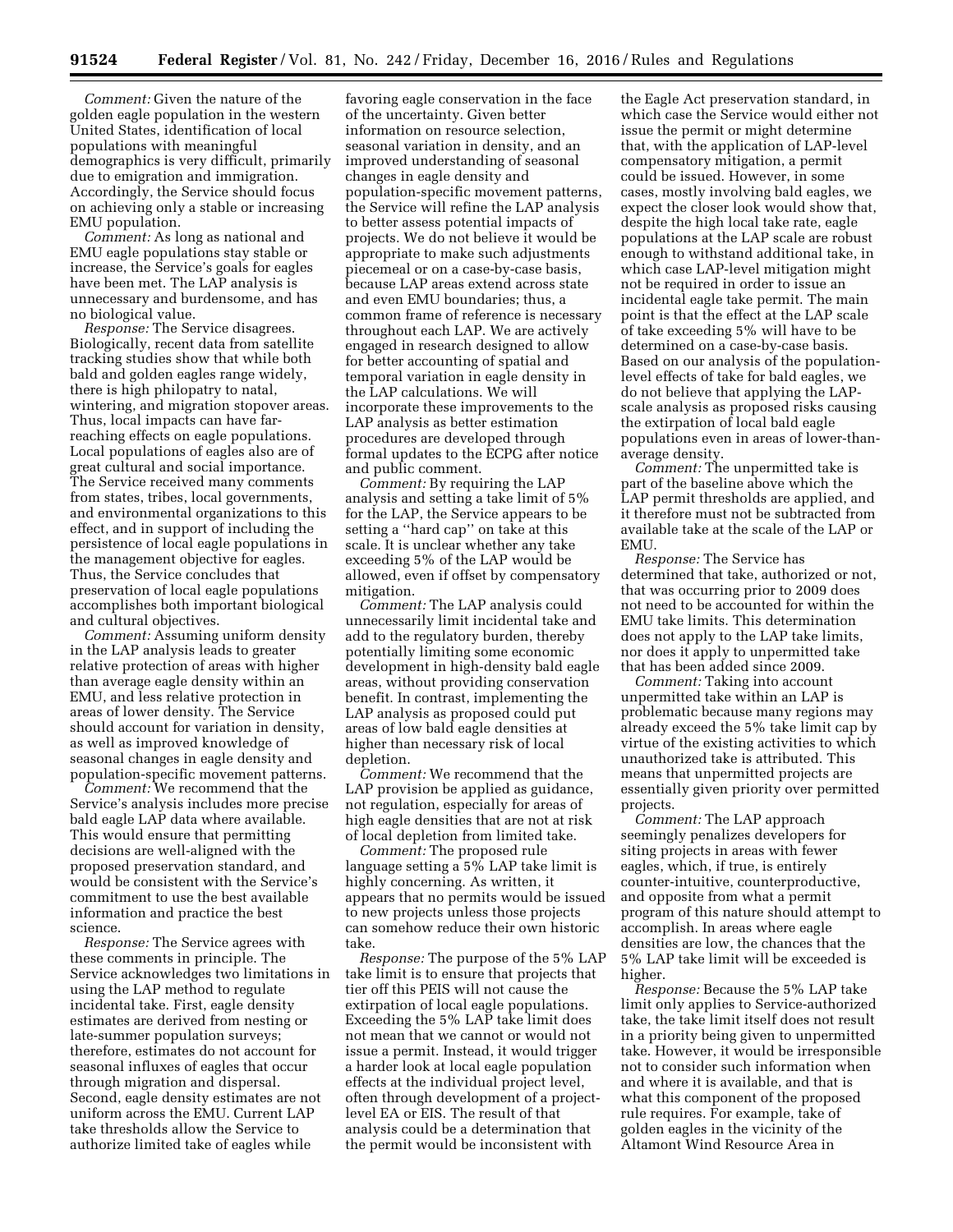California is not currently under permit, yet that take has been well studied and would necessarily have to be considered as part of the cumulative effects considerations when evaluating an incidental eagle take permit application in that region.

The LAP approach will not penalize developers for siting projects in areas with fewer eagles. Because the Service uses the mean eagle population density for all LAPs within an EMU, there is no difference in the LAP population calculated for high- or low-density areas with respect to the LAP analysis.

*Comment:* Using unpermitted take as a metric for permit issuance provides deference to developers and others who choose not to obtain eagle permits, and increases costs for those who do. This creates a de facto prioritization of unpermitted take instead of penalizing those who take eagles illegally.

*Response:* The Service agrees that eagle take that is not authorized by permits should not take precedence over take for which permits are sought. Yet, biologically, either form of take results in mortality, which has the same effect on eagle populations, and so both must be accounted for in the Service's analyses and its determinations of whether additional mortality can be sustained relative to the population objectives. Relative to illegal take, the Service's Office of Law Enforcement and DOJ have placed a high priority on enforcement of the eagle take regulations, and those efforts have resulted in several recent settlement agreements with operating wind facilities. The Service intends to increase its prioritization of Eagle Act enforcement efforts following implementation of this rule change with the hopes of increasing incentives for project proponents to seek permits to cover take that is currently unpermitted but which might meet the requirements for coverage under an incidental take permit.

*Comment:* Because the proposed rule intends to rely on an LAP take limit to demonstrate no significant impact, it must analyze and quantify all eagle impacts, including unauthorized take levels, based upon the best available science and demonstrate how an LAP can sustain additional authorized take. It is inappropriate to limit analyses to authorized take only, which will severely underrepresent actual impacts to eagles. A science-based approach would commit to using the best available information to estimate the level of unauthorized take and then updating that information on a regular basis.

*Comment:* Take estimates are necessarily speculative for these unauthorized take sources, and Service personnel could use the proposed 5% LAP cap to deny an eagle permit on this basis.

*Comment:* In order to meet its preservation standard, the Service must require permit issuance determinations that consider all sources of anthropogenic take. The Service must address cumulative authorized and unauthorized take in an LAP when determining permit eligibility by revising 50 CFR  $22.6(f)(2)$  as follows: The take will *likely* not result in cumulative *anthropogenic* [remove: authorized] take that exceeds *1*5 percent of the LAP, or the Service can determine that permitting *such* take [remove: over 5 percent of that LAP] is compatible with the preservation of the bald eagle or the golden eagle.

*Comment:* The proposed rule states that Service biologists would consider any available information on unpermitted take within the LAP area; evidence of excessive unpermitted take would be taken into consideration in evaluating whether to issue the permit. What would constitute ''any available information''? Who would be responsible for determining whether there was ''excessive unpermitted take''? How is ''excessive'' defined?

*Response:* The Service agrees that our estimates of unpermitted take are generally going to be speculative. There is only so much that can be done scientifically with anecdotal, incidental information, which characterizes most of the information that exists on unpermitted eagle take. However, the Service's proposal makes it very clear that we do intend to consider available information on unpermitted take as part of the LAP assessment. While the automatic trigger for additional analysis that could lead to a negative permit finding is a permitted take rate in excess of 5% of the estimated LAP, a high unpermitted take rate could also trigger the need for additional analysis and a negative finding with respect to permit issuance. For golden eagles, we have identified that an unpermitted take rate in excess of 10% could be considered high; for bald eagles, we have no scientific basis for establishing such a threshold. However, because unpermitted take is incompletely known and the degree of knowledge varies greatly from place to place, there will be few if any locations where unpermitted take can be accurately estimated, which means that in most cases the known unpermitted take will be greater than what is indicated by the available data. That is why the Service

does not propose to set a hard limit on overall take, or on unpermitted take specifically. Instead, the Service will necessarily rely on best judgment to decide whether unpermitted take in any particular LAP is in excess of levels that would allow for additional take without risking extirpation of the LAP. Where data show that unauthorized take exceeds 10% of the LAP, if the incidental take permit is issued, the Service may require compensatory mitigation even if the EMU take threshold has not been exceeded. Finally, with respect to the burden on applicants, Service biologists will conduct the LAP analysis, and as such it will not trigger additional work for the permit applicant. To assist with the assessment of unpermitted take at the LAP scale, the Service has compiled and will continue to compile all available information from eagle necropsy reports, Office of Law Enforcement investigations, Special Purpose Utility Permit reports, and other sources into a national database that will be queried by Service biologists using a spatial GIS tool as part of each LAP analysis. We have also established internal processes that will result in more dead eagles being necropsied (to provide information about cause of death) and included in the database.

*Comment:* The Service should select an alternative in the PEIS where the LAP analysis approach is not incorporated into the regulations. Instead, it should develop specific eagle population size goals (other than the 2009 baseline) for each EMU and then use those targets to inform permit decisions within the EMUs, rather than the LAPs.

*Response:* The Service considered a number of other alternatives as possible management objectives for EMUs, among them setting EMU-specific population objectives. However, given the timeframe that was established for this rulemaking, the complexity involved in setting EMU-specific management objectives, and the lack of demographic data specific to each EMU, the Service decided to consider only the 2009 EMUs and Flyways as EMU alternatives for the PEIS, and to incorporate objectives for the persistence of local populations though a coupled LAP assessment process.

*Comment:* The Service should ensure that EMU and LAP take level analyses are aligned or provide an explanation as to why they are not. Eagle density estimates should not account for wintering or migrating birds for determining take levels in an LAP. Using density estimates is a liberal approach, which could allow for more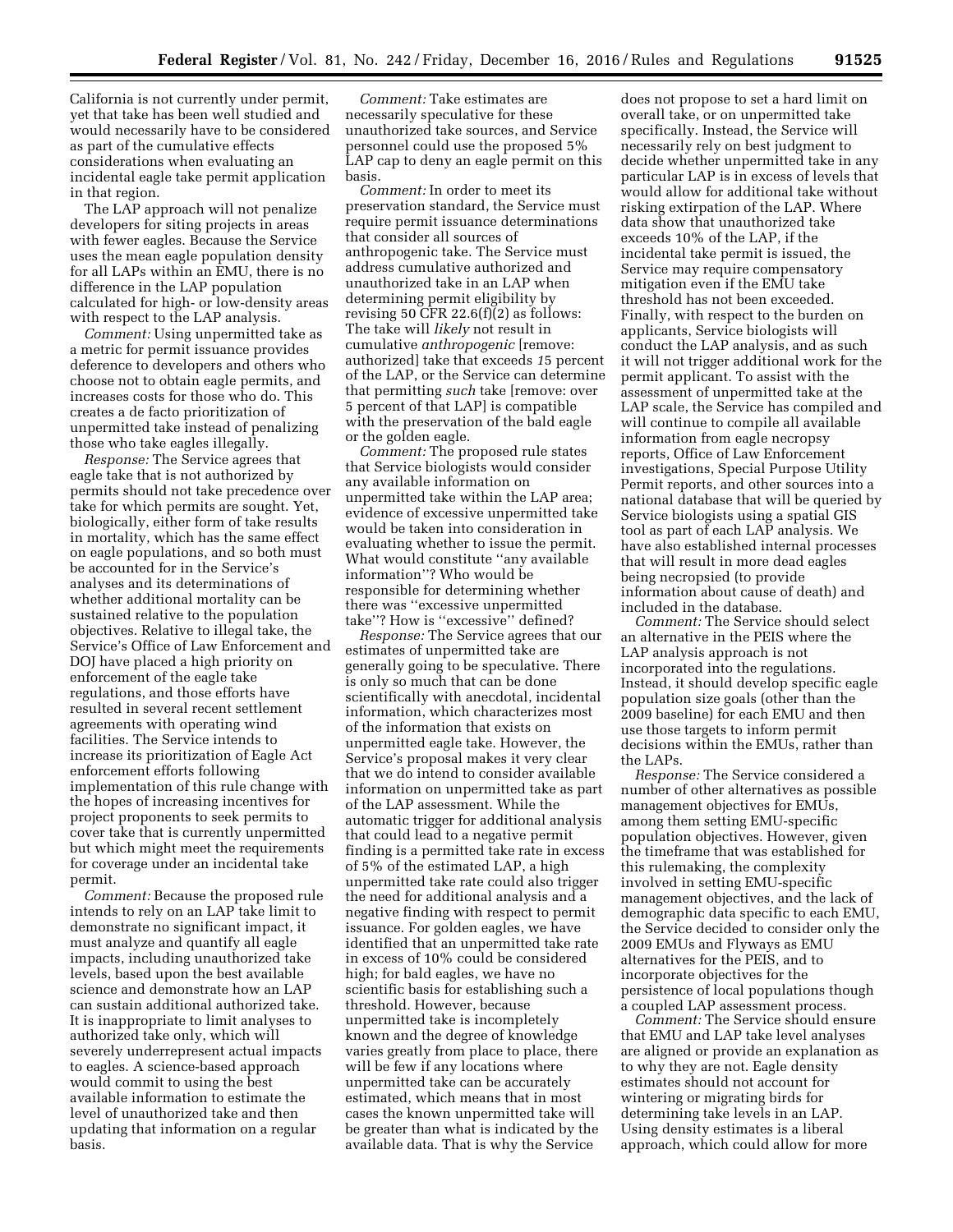take (*e.g.,* involving overwintering birds that would eventually breed far from the LAP) than can be sustained by the resident breeding population in that same LAP. The Service should consider a mechanism for segmenting the population being impacted (*e.g.,*  breeding/year-round vs. wintering/ migrating).

*Response:* The EMU and LAP take limits are aligned to the degree that, across an EMU, we would expect a landscape with some areas (*e.g.,* in proximity to permitted projects) having comparatively high levels of authorized anthropogenic mortality but within the LAP take limit, but offset by other areas where authorized anthropogenic take is low, averaging to a maximum anthropogenic take across the entire EMU equal to or less than the EMU take limit. The eagle density estimates used to determine the 5% LAP take limit are summer population levels, and as such do not account for or include wintering or migrant eagles that will likely comprise some of the actual take. Thus, the take limits are conservative with respect to local breeding populations, not liberal as this comment suggests. The Service has initiated a genetic and isotopic assignment test project in conjunction with other cooperators with the goal of eventually being able to determine the approximate natal origin of eagles taken under permits. If this effort is successful, the Service will eventually be able to manage eagle take according to natal population. Until such time, we will continue to manage take in the conservative manner described here.

*Comment:* The proposed 5% LAP take limit for bald eagles in the southwest EMU exceeds Arizona's population growth rate of an average of 3.7% annually and could cause population declines. The Service should evaluate a separate EMU and a separate take limit for bald eagles in Arizona.

*Comment:* Because the LAP analysis uses EMU densities instead of local densities, it puts New Mexico's small breeding population of bald eagles at elevated risk.

*Comment:* The LAP criteria should be applied more strictly in the context of the Southwestern bald eagle population by either lowering the take exceedance thresholds for that population or by making take that exceeds the thresholds impermissible instead of merely ''inadvisable.''

*Response:* Application of the LAP analysis as explained in the PEIS leads to an eagle density in the Southwestern Bald Eagle EMU of 0.001 bald eagles per square mile. This translates into a take limit of 1 individual per year per LAP.

A single LAP centered in the middle of the breeding distribution of bald eagles in Arizona encompasses most of the other occupied breeding territories; thus it is unlikely take of more than one to three bald eagles per year could be approved by the Service in Arizona without conducting a supplemental NEPA analysis. Similarly, in New Mexico, any project that would be predicted to take one or more bald eagles per year would require supplemental analysis, and the permit request could be denied. The Service's models suggest this level of take is well within the sustainable take rate and will not cause population declines in Arizona or elsewhere in the Southwest. A final point relevant to this comment is that any Service permit for take of eagles will specify that the permittee is responsible for complying with all applicable state, tribal, and local laws. States have full discretion to require more stringent protection for eagles under state law.

*Comment:* The LAP criteria should be applied more strictly in the context of the Sonoran Desert bald eagle population. The Service proposes to set a lower take limit for bald eagles in the proposed southern Pacific Flyway EMU; however, it appears that the proposed EMU includes more populations of eagles than just the Sonoran Desert bald eagle. The Service should separately manage the Sonoran Desert bald eagle.

*Response:* Although we recognize that bald eagles from the Sonoran Desert have special significance to many Native American tribes in the region, for the purposes of the PEIS and overall management of bald eagle incidental take, the Service does not recognize the Sonoran Desert bald eagle as a distinct taxon or management unit. We do, however, identify bald eagles in the Southwestern United States as a separate management unit based on differences in vital rates compared to other bald eagle populations. We note that not all of these differences are lower; for example, survival of adult bald eagles in the Southwest may be higher on average than in the other management units. Nevertheless, these differences and a desire to allow for continued population growth in the Southwest led the Service to propose a lower take rate there than is indicated based on estimated vital rates. Also, as noted in response to other comments, the LAP analysis would allow very little take per year before additional review would be necessary. For these reasons, we believe the selected PEIS alternative is adequately protective of bald eagles in the Southwest.

*Comment:* With regard to the cumulative effects analysis within an LAP, should all potential projects that might cause disturbance be treated uniformly? For example, should the first intrusion of relatively intensive human activity in close proximity to a natal area be treated the same as a project at the outer edge of the natal area?

*Response:* In cases where nest disturbance may occur, it is nearly always a matter of judgment to predict in advance whether the activity will actually constitute disturbance to the degree that take might occur (*e.g.,* a nesting attempt is unsuccessful). The Service has developed the National Bald Eagle Management Guidelines to help assess when a take permit might be advisable, and we are working on similar guidance for golden eagles.

*Comment:* Some activities are clear candidates for the use of the cumulative impacts analysis. It is unclear, however, if all projects in the LAP, particularly those which are relatively non-intrusive, should be subject to the same cumulative analysis.

*Response:* Some form of cumulative effects analysis is required for all eagle incidental take permits, and the LAP analysis provides a consistent standardized way to conduct those analyses across all activities, assuming the effect can be expressed in terms of estimated fatalities or decreased productivity.

*Comment:* Take thresholds should only apply to unmitigated take. For projects adhering to a no net loss standard, no take should be factored into the EMU take limit, and if mitigated within the LAP, take should also not be factored into the LAP threshold.

*Response:* The Service has not proposed to require compensatory mitigation except in cases where take limits are exceeded. In cases where projected take exceeds the EMU take limit, that projected take will not be subtracted from the EMU take limits, because it is offset. The take is subtracted from the LAP take limits, however, and if that results in the LAP take limit being exceeded, that would trigger additional environmental review. That additional environmental review would take into account whether the take was offset within the LAP or not, and how affects should be reflected in the LAP take accounting.

*Comment:* Defining the LAP using natal dispersal distance is a good starting metric, but other factors such as proximity to suitable habitat and topography should be taken into consideration, and the latest information on population genetic differentiation, population surveys, and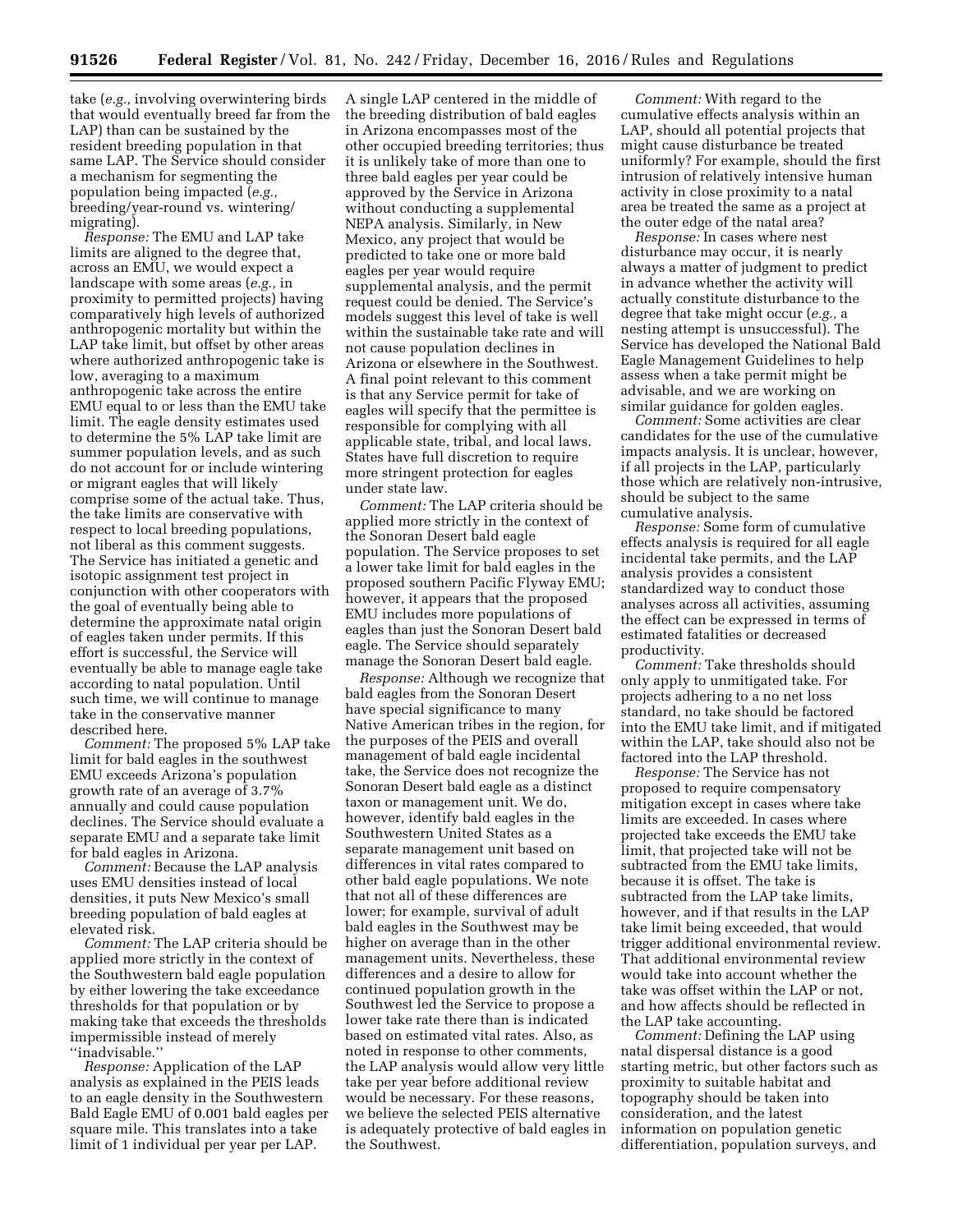telemetry information should be taken into account.

*Comment:* We recommend that the Service's analysis includes more precise bald eagle LAP data where available. This would ensure that permitting decisions are well-aligned with the proposed preservation standard, and would be consistent with the Service's commitment to use the best available information and practice the best science.

*Comment:* It is important to recognize that Alaska contains a wide variety of eagle habitats, ranging from temperate rainforests in southeast Alaska to boreal forests and tundra in the north, that support differing densities of bald eagles. A one-size-fits-all management strategy, such as the proposed level of sustainable take for LAPs, is not appropriate in an EMU as diverse as Alaska, and thus levels of allowable take should not be uniform throughout the state.

*Response:* We agree that incorporating fine-scale biological data into the LAP analysis is a desirable goal. However, because such detailed data are not available for the vast majority of locales where incidental take permit applications are desired, it is not practical to require this level of detail in LAP analyses at present. Where such data are available and would contradict conclusions from the standard LAP analysis, they may be considered by the Service, although likely after additional NEPA analysis.

*Comment:* The goal of simply maintaining the persistence of local populations is not sufficient. The LAP objective, like the EMU objective, should be ''consistent with the goals of maintaining stable or increasing breeding populations.''

*Response:* Our analyses suggest the LAP take limit will actually allow for additional bald eagle population growth at the LAP scale. All golden eagle take will have to be offset at a 1.2 to 1 ratio, though the mitigation will not necessarily occur in the same LAP as the take.

*Comment:* The Service should not use the overly conservative 90th quantile for golden eagles to define the LAP area in order to match the median for bald eagles. The area bounded by typical, not extreme, movement is necessary to ensure fair analysis of the LAP under the proposed rule.

*Response:* The natal dispersal value the Service uses to define the LAP area for bald eagles is actually the median value for females; in bald eagles, as in most raptors, natal dispersal is femalebiased (females disperse farther than males; Millsap et al. 2015). By adopting

the median value for female bald eagles, the Service was able to capture most of the natal dispersal distribution for males as well. Millsap et al. (2015) lacked enough known-sex individuals to compute separate estimates of natal dispersal distance for male and female golden eagles, and so the Service used an updated 90th quantile for the pooled distribution instead. This is explained in Appendix A5 in the Status Report.

*Comment:* The Service advocates for siting of wind energy facilities in areas where impacts to eagles are expected to be low; however, siting facilities in lowuse areas may inadvertently increase the chance that the project is sited in an area that already exceeds the 5% LAP take limit, making it more difficult or costly to obtain a permit than for a project sited in an area with higher eagle density.

*Response:* The Service uses the mean eagle population density for all LAPs within an EMU; thus, there is no difference in the LAP population calculated for high- or low-density areas with respect to the LAP analysis. Thus, this scenario is implausible.

*Comment:* Codification of the LAP cumulative effects analysis creates an economic burden on companies that have fewer resources.

*Response:* Actually, the LAP analysis will likely reduce costs for permits. First, the LAP cumulative effects analysis is a relatively simple exercise that is conducted by the Service, so no additional resources are required from the applicant to conduct the analysis other than what would be required otherwise. Second, in cases where the LAP analysis is conducted as analyzed in this PEIS, further project-specific NEPA analyses of the cumulative effects of the activity on eagles will not be necessary when projected take is within LAP take thresholds, thereby reducing overall costs for prospective permittees.

*Comment:* The LAP approach is problematic for long, linear projects such as electric transmission lines that may extend hundreds of miles or for large utility service areas that contain thousands of miles of distribution lines. Calculating and analyzing impacts over multiple LAPs for a single transmission line project or utility service area would be overly complex and very difficult for both the project proponent and the Service, particularly if the lines cross LAPs where the 5% cap is already exceeded.

*Comment:* The LAP analysis is specific to the wind farm and utilities industry. It cannot be fairly applied to real estate projects or any other industries.

*Response:* The Service has developed a spatial GIS tool that allows its biologists to compute the LAP calculations quickly, easily, and accurately. The LAP analysis can be applied to any project with borders that can be defined, including linear projects. As noted elsewhere, if these analyses indicate that take in excess of the 5% limit exists within the LAP, more thorough analysis is triggered. It does not necessarily mean an eagle incidental take permit cannot be issued.

### *Mitigation*

*Comment:* The Service must clarify how proposed compensatory mitigation: (1) Would not have occurred in the absence of a specific permitting requirement; and (2) does more than require permittees to complete actions that a third party is otherwise legally required to complete under federal, state, or local law.

*Response:* This final rule adopts new language at 50 CFR 22.26(c)(1)(iii)(D) consistent with DOI policy requiring compensatory mitigation to be additional and improve upon the baseline conditions of the impacted eagle species in a manner that is demonstrably new and would not have occurred without the compensatory mitigation measure. Compensatory mitigation must provide benefits beyond those that would otherwise have occurred through routine or required practices or actions, or obligations required through legal authorities or contractual agreements.

*Comment:* The concept of requiring mitigation to exceed existing, ongoing, or future conservation efforts is speculative and should be removed. This concept would remove incentives for applicants to participate in voluntary actions promoting eagle conservation, especially if no credit is given for these actions.

*Response:* We have removed language requiring compensatory mitigation to be additional to ''foreseeably expected'' conservation or mitigation efforts. In addition, we have added language clarifying that voluntary actions to benefit eagles taken prior to permit application may be credited towards compensatory mitigation requirements.

*Comment:* Clear guidance on how to quantify the level of compensatory mitigation that will be required for golden eagle take, other than that it will be greater than 1:1, is currently lacking and should be provided.

*Response:* The preamble to this rule states that compensatory mitigation for any authorized take of golden eagles that exceeds take thresholds would be designed to ensure that take is offset at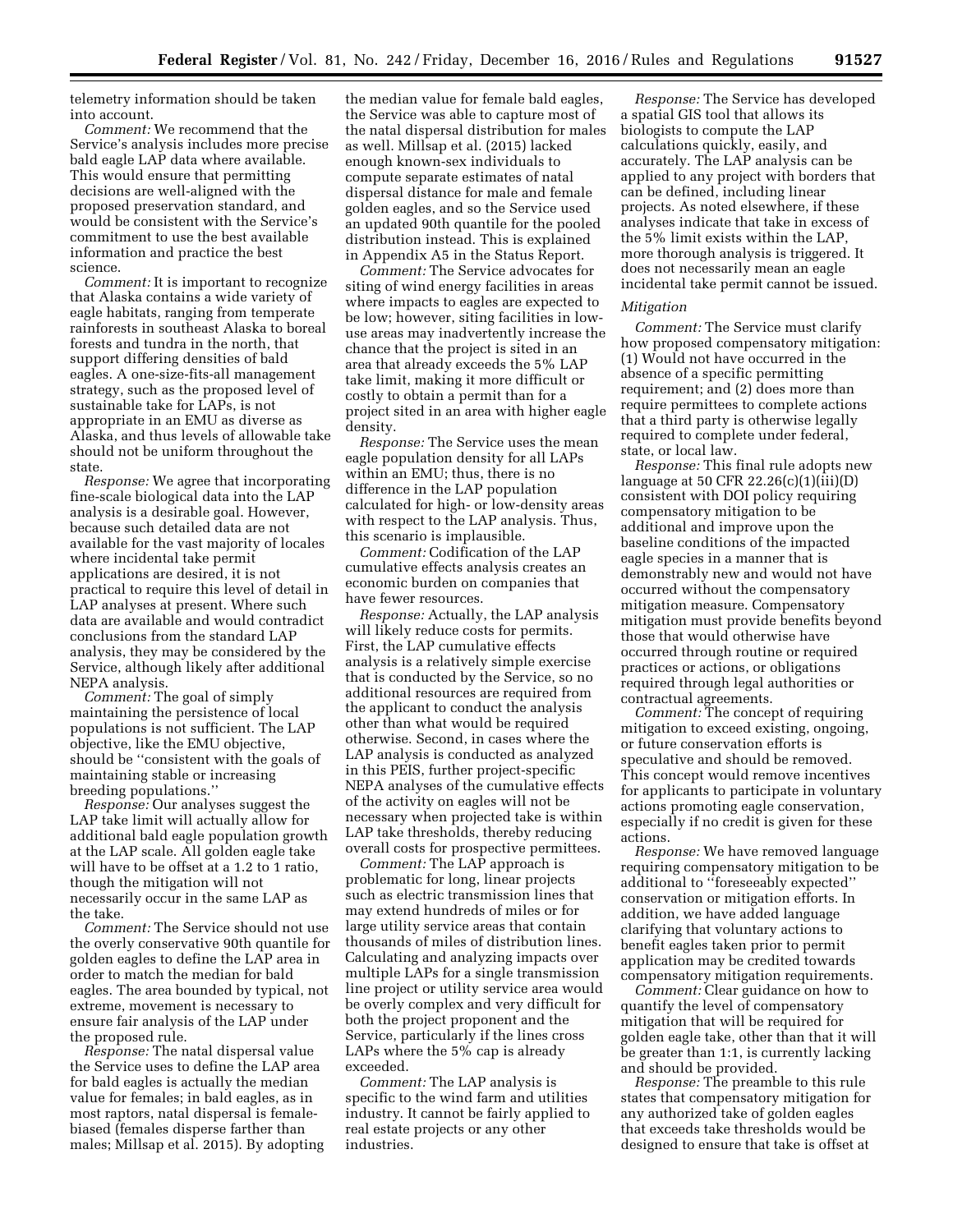a 1.2 to 1 mitigation ratio to achieve an outcome consistent with the preservation of golden eagles as the result of the permit. We believe this baseline mitigation ratio appropriately balances meeting our obligations under the Eagle Act with what is reasonable, fair, and practicable to permittees.

*Comment:* The Service should define what the unit of mitigation is, for example, territories, nests, or eagles.

*Response:* Impacts of an authorized project and benefits of compensatory mitigation are reflected in terms of numbers of eagles. For example, disturbance take would be analyzed for its impact on breeding success (see Tables 13 and 14 in the Status Report). Habitat restoration would be analyzed for its potential benefits to the eagle population.

*Comment:* Requiring compensatory mitigation at a greater than 1:1 ratio runs the risk of violating the ''rough proportionality'' requirement of the Fifth Amendment's takings clause (U.S. CONST. amendment V; *Koontz* v. *St. Johns River Water Mgmt. Dist.,* 133 S. Ct. 2586, 2596 (2013) (''Extortionate demands for property in the land-use permitting context run afoul of the Takings Clause not because they take property[,] but because they impermissibly burden the right not to have property taken without just compensation.'')). By definition, requiring mitigation at a greater than 1:1 ratio will produce conservation benefits higher than needed to offset actual impacts. The government may ''choose whether and how a permit applicant is required to mitigate the impacts of a proposed development, but it may not leverage its legitimate interest in mitigation to pursue governmental ends that lack an essential nexus and rough proportionality to those impacts'' (Id. at 2595 (emphasis added) (There must be a '' 'nexus' and 'rough proportionality' between the property that the government demands and the social costs of the applicant's proposal'' (quoting *Dolan* v. *City of Tigard,* 512 U.S. 374, 391 (1994).))). Also, because the unconstitutional conditions doctrines forbids burdening an individual's constitutional rights by coercively withholding benefits, the Service may not require compensatory mitigation at a greater than 1:1 ratio in exchange for issuance of a take permit.

*Response:* The two cases cited by the commenter are not relevant to the offsetting compensatory mitigation requirements in this regulation. *City of Tigard* dealt with a specific regulatory encumbrance on a portion of real property for an unrelated public benefit, and *Koontz* dealt with a requirement for

a conservation easement that was far in excess of what was necessary to mitigate the impacts of the project. Even if one could argue those cases are applicable here, the Court in *City of Tigard*  developed a ''rough proportionality'' test to determine whether a permit approval condition constitutes a taking, as noted by the commenter. This regulation requires an offsetting mitigation ratio of 1.2 to 1, which, even if it could be considered more than necessary to offset the impacts of a project, falls well within the bounds of being roughly proportional to the impact being mitigated. The Court in *City of Tigard* held that the regulating entity must make an individualized determination that the condition imposed is ''related in nature and extent to the impact of the proposed development,'' though no precise mathematical calculation is required. *Dolan* v. *City of Tigard,* 512 U.S. 374, 391 (1994). The Service has clearly explained in this final rule that the compensatory mitigation ratio is required to ensure that any authorization of golden eagle take is compatible with the preservation of golden eagles. The compensation ratio is not a generalized public benefit like the one struck down in *City of Tigard,*  rather it is an encumbrance tied directly to the purpose of the regulations. Thus, this regulation clearly meets the Court's requirement by explaining in detail the compensatory mitigation requirement and its relation to the predicted impacts of a project and whether those impacts are compatible with the preservation of eagles as required by the statute.

Under the Eagle Act, the Service can issue a permit only if it is compatible with the preservation of eagles. We have determined that authorizing take of golden eagles while imposing compensatory mitigation at a 1 to 1 ratio is not sufficient to meet our preservation standard at this time. If eagles are not being preserved, one option is simply not to authorize take until we can determine how to reduce unpermitted take to the point where golden eagle breeding populations are stable or increasing. However, a primary purpose of this rule is to encourage more sources of unpermitted take to apply for permits and implement conservation measures. Rather than imposing a moratorium on new permits for golden eagles, we are requiring offsetting compensatory mitigation at a 1.2 to 1 ratio. In order to authorize any take of golden eagles under these regulations, we must ensure that take is compatible with eagle preservation, and because golden eagles currently are potentially facing declines,

the 1.2 to 1 compensatory mitigation ratio appropriately balances compliance with the Eagle Act with not unduly burdening recipients of permits.

*Comment:* The Service should provide greater details in the rule and/ or in guidance to clarify the standards for approving compensatory mitigation measures. Several commenters promoted the adoption of specific mitigation measures including habitatbased conservation banks, lead abatement programs, road carcass removal, support for rehabilitation centers, and others.

*Response:* Quantifying the benefits of various compensatory mitigation measures and developing standards for their application in permitting is complex. The Service and partners, including industry and NGO partners, has already spent considerable time and effort in developing additional compensatory mitigation measures with the goal of eventually approving their use as effective offsetting compensation. We intend to engage stakeholders to develop additional guidance and the standards for approving mitigation credits, setting appropriate mitigation ratios to address particular mitigation measure effectiveness and uncertainty, and establishing appropriate assurances for durability of mitigation measures.

*Comment:* In-lieu fee programs frequently do not provide meaningful compensatory mitigation prior to the onset of impacts.

*Response:* Any in-lieu fee program approved by the Service for use in eagle permitting must meet the same high, equivalent standards as any other mitigation type and must comply with DOI and Service mitigation policy. Compensatory mitigation for eagle take is still relatively new, with few approved methods. This final rule allows for many different types of mitigation to be proposed to allow applicants and the Service to expand the options available for providing compensatory mitigation, providing all such measures comply with the same fundamental standards. The Service will be developing additional implementation guidance to further clarify the standards by which we would approve particular compensatory mitigation types or measures.

*Comment:* Unproven mitigation measures should not be allowed.

*Response:* The Service agrees that proposed compensatory mitigation measures that have no basis for their effectiveness would not be approved. Approval of mitigation measures must be based on the best available science. This does not mean that no uncertainties can remain for a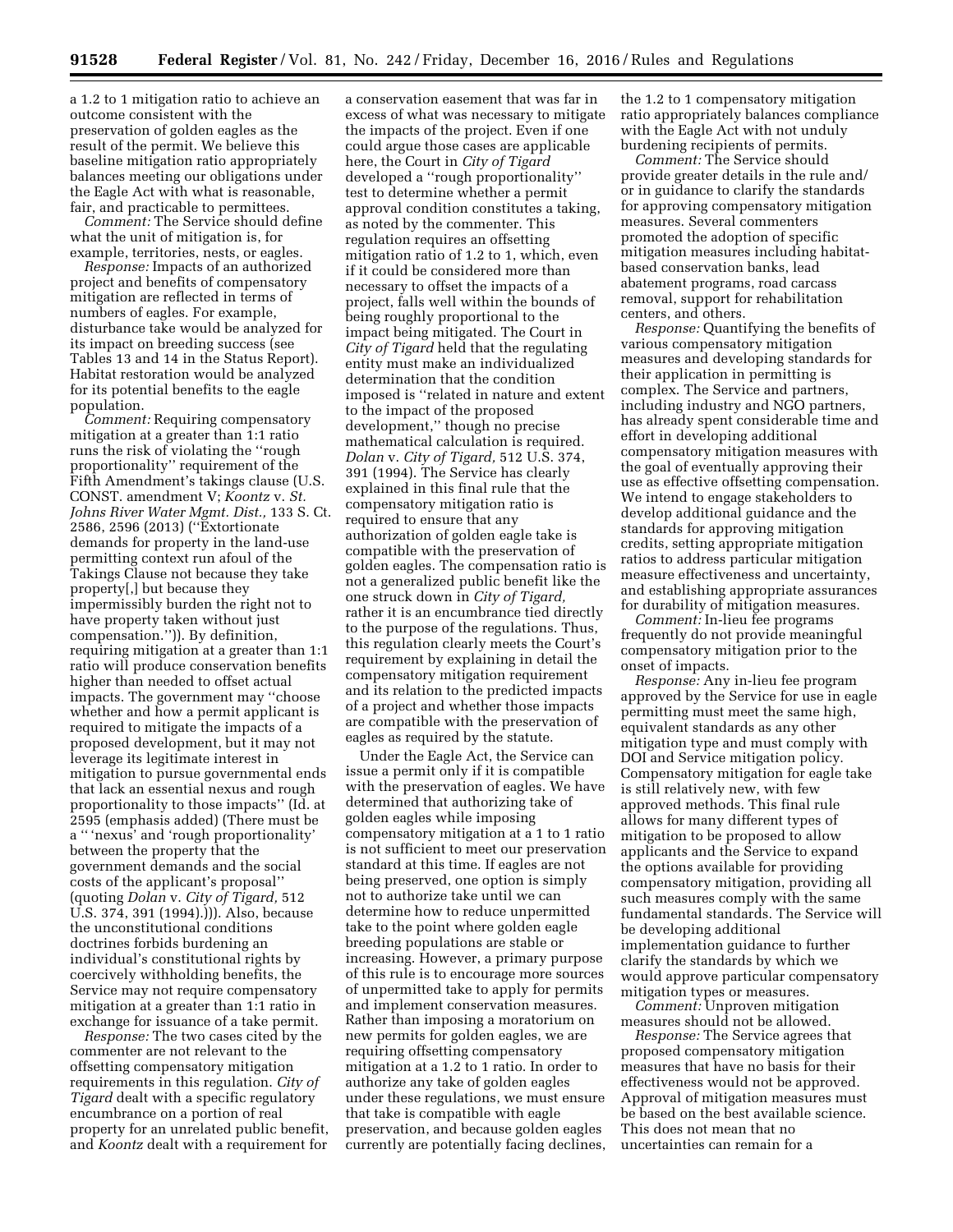mitigation measure to be approved. Any remaining uncertainties regarding the effectiveness of a mitigation measure must be accounted for to ensure that eagle take is appropriately offset. The Service intends to establish baseline standards for particular mitigation measures and involve the public in setting those standards.

*Comment:* To expand the breadth of defensible compensatory mitigation options, targeted research should be funded as part of the compensatory mitigation to facilitate the approval of additional effective compensatory mitigation tools. Funding from compensatory mitigation should not be directed toward activities that have less tangible benefits to eagles such as research, population monitoring, or education.

*Response:* Research and education, although important to the conservation of eagles, are not typically considered compensatory mitigation. This is because they do not, by themselves, replace impacted resources or adequately compensate for adverse effects to species or habitat. In rare circumstances, research and education that can be linked directly to threats to the resource and provide a quantifiable benefit to the resource may be included as part of a mitigation package. These circumstances may include: (1) When the major threat to a resource is something other than habitat loss; (2) when the Service can reasonably expect the benefits of applying the research or education results to more than offset the impacts; or (3) where there is an adaptive management approach wherein the results/recommendations of the research will then be applied to improve mitigation of the impacts of the project or proposal.

*Comment:* As written, the regulations equate to a ''first come, first served'' standard regardless of the number of eagles taken. Because the ''first come, first served'' standard will create inequities proportional to the level of take, we recommend establishing standardized mitigation for each eagle taken, so that mitigation is equitable to the level of take.

*Response:* We did consider requiring some level of mitigation for all take, whether within the established take limits or not. However, we have decided not to require mitigation for take that is within the established EMU take limits. For golden eagles, due to their population status, the EMU take limits are set at zero, and permits will all requiring compensatory mitigation. Given the relatively robust population status of bald eagles, and the likely demand for take permits, the Service

anticipates that bald eagle populations will continue to grow without implementation of compensatory mitigation for take within the EMU take limits.

*Comment:* The Service should not condition eagle take protection for an individual project on a permittee acceding to compensatory mitigation for unrelated actions by others. Doing so would raise APA and due process concerns. Additionally, the Service should clarify that no permittee will be required to offset take in excess of take levels reasonably attributable to the activities covered in the permit.

*Response:* The Service will not impose compensatory mitigation requirements on an individual project unless that project, either singly or in conjunction with other projects in the same EMU (or possibly the same LAP), takes eagles in excess of the take limit. Projects removing eagles from the same EMU or LAP are not unrelated in terms of the eagle populations they affect, and as such the Service maintains it is appropriate and necessary to consider them cumulatively in assessing whether compensatory mitigation is necessary or not. If compensatory mitigation is required, it will be assessed in proportion to the number of eagles estimated to be taken under each permit. For golden eagles, permittees will be expected to contribute to reversing potential population declines, a necessary action if the Service is to allow any additional take of golden eagles and meet the stable population objective. Permittees are not expected to carry the full burden of offsetting unauthorized take; the Service has and will continue to increase enforcement actions against those taking eagles illegally so that unauthorized take will be reduced and restitution can be obtained.

*Comment:* The proposed rule's modification of the preservation standard with the goal of achieving a net conservation gain or no net loss is premature in light of the Service's agency-wide mitigation policy still being in draft form.

*Response:* The Service is relying primarily on the standards set forth in the Eagle Act, as interpreted by the Service. The Service has interpreted ''compatible with the preservation'' of eagles to mean consistent with the goal of maintaining or improving breeding populations of eagles since 2009. This final rule adopts the following definition: ''*Compatible with the preservation of the bald eagle or the golden eagle* means consistent with the goals of maintaining stable or increasing breeding populations in all eagle

management units and the persistence of local populations throughout the geographic range of each species.'' We have coordinated the development of these revised eagle regulations with development of the Service-wide mitigation policy to ensure consistency. In addition, these final regulations are in compliance with both Presidential and DOI mitigation policy, which have both been finalized.

*Comment:* The provisions for compensatory mitigation state that it must be based on ''best available science.'' Please provide a definition for this term.

*Response:* For the purposes of the Eagle Rule, we regard the best available science as scientific data that are available to the Service and that the Service determines are the most accurate, reliable, and relevant for use in a particular action.

*Comment:* It is not clear how compensatory mitigation requirements will or will not apply to federal and other government entities that apply for incidental take permits.

*Response:* Federal and other government agencies applying for an eagle incidental take permit would have to comply with the compensatory mitigation requirements of this rule, consistent with agency authorities. The Service understands there may be some circumstances where an agency does not have the discretion or available appropriations to implement compensatory mitigation and would make appropriate accommodations for these circumstances.

*Comment:* If a separate, distinct agency action benefits eagles, can that action be used or credited towards its compensatory mitigation requirements?

*Response:* Only actions that meet the additionality standards set forth in this rule could be used for compensatory mitigation. Compensatory mitigation must be additional and improve upon the baseline conditions of the impacted eagle species in a manner that is demonstrably new and would not have occurred without the compensatory mitigation measure.

*Comment:* The payment into conservation banks and in-lieu fee programs by a government agency could be problematic and potentially in violation of federal appropriations. Consequently, how does the Service foresee compensatory mitigation being implemented by permit applicants that are federal or state agencies?

*Response:* The Service cannot require a government agency to take an action outside the scope of its authorities. This rule does not assign a preference for any mitigation type. If an agency was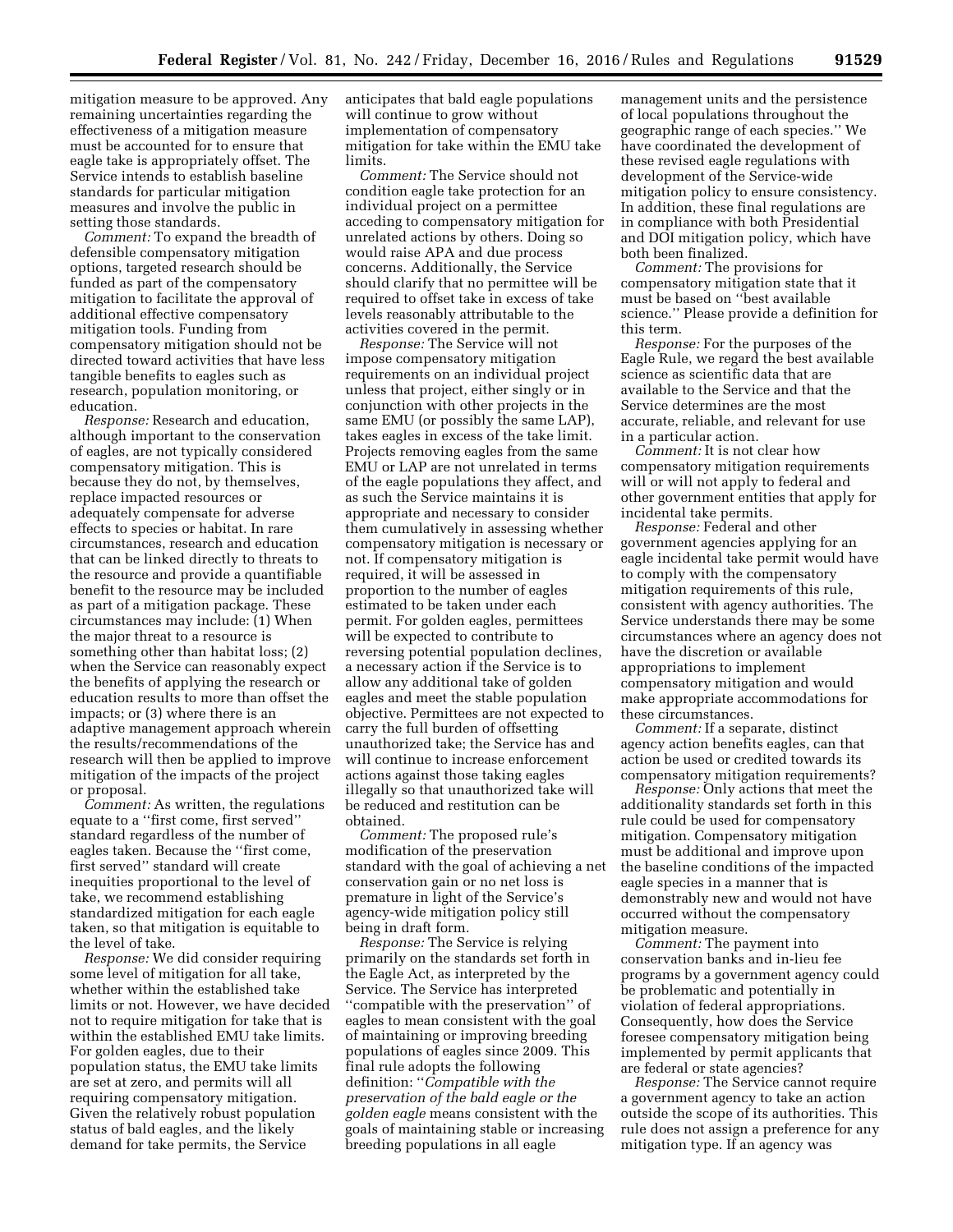precluded from participating in an approved third-party mitigation program, the agency could implement its own compensatory mitigation.

*Comment:* Take should not be authorized above EMU take limits, regardless of compensatory mitigation.

*Response:* The Service believes that the rigorous standards for monitoring and compensatory mitigation in this rule ensure that authorized take over EMU take limits will be compatible with the preservation of eagles. The Service reserves the right to deny a permit if we determine the specific project is not compatible with the preservation of eagles.

*Comment:* The Service should require compensatory mitigation for all authorized take, including take within EMU take limits.

*Response:* The Service defines ''compatible with the preservation'' of eagles to mean ''consistent with the goals of maintaining stable or increasing breeding populations in all eagle management units and persistence of local populations throughout the geographic range of each species.'' Based on the Service's status review of the two eagle species, the Service has determined that the sustainable take rate for golden eagles is zero, while the bald eagle population can withstand the loss of several thousand individuals and still meet established preservation goals. DOI mitigation policy requires that mitigation be tiered to achieving landscape-level goals. The Service has determined that when take is below modeled sustainable take rates, we can achieve our conservation goals for the species without compensatory mitigation. By including the persistence of local populations in the preservation standard, the Service may also require compensatory mitigation if a permittee's action would threaten the persistence of a local population.

*Comment:* Compensatory mitigation should address project impacts by being located in the same LAP as the project impacts.

*Response:* Authorized projects may affect both resident and migratory individual eagles. Compensatory mitigation for eagle take is still in its infancy, and there are currently limited options to effectively compensate for the loss of eagles. Further limiting those options to the LAP is not practicable to implement at this time. The final rule retains the requirement to site within the same EMU where the take occurred. This allows the Service to target compensatory mitigation to have the greatest benefit to eagles while compensating for the impacts of the authorized project in a biologically

meaningful way. For compensatory mitigation that is required to address concerns for a LAP, the Service has a preference for compensatory mitigation projects to be sited in the LAP where the impacts occurred. Projects that raise concerns over a local population would generally require site-specific environmental analysis, including would include consideration of where to site compensatory mitigation.

*Comment:* Habitat conservation is important for eagles. The Service should provide more guidance on how habitat conservation and restoration may be used for compensatory mitigation.

*Response:* While the current primary limiting factors affecting both eagle species are not habitat-based, the condition and availability of habitat is an important factor in eagle conservation. The condition and availability of habitat will likely be increasingly important in the future in light of climate and land-use changes. As with other forms of compensatory mitigation, the Service will continue to work with stakeholders to develop further guidance on how to structure habitat conservation efforts in ways that meet the standards set forth in the rule.

*Comment:* Compensatory mitigation should be implemented prior to the onset of impacts. The Service should allow for flexibility in the timing of mitigation, recognizing that not all mitigation can be provided prior to impacts.

*Response:* Service mitigation policy prefers that compensatory mitigation be implemented prior to project impacts. This is important to document the effectiveness of the mitigation measure. However, requiring compensatory mitigation to be in place prior to project impacts is not always practicable. All compensatory mitigation must follow the standards set forth in this rule, which are designed to ensure that compensatory mitigation is effective and offsets the impacts of the authorized take of eagles. If compensatory mitigation is implemented after project impacts, then it would have to account for temporal loss of the eagles taken, and mitigation ratios would be adjusted accordingly.

*Comment:* Unauthorized take and violations of the law are a law enforcement issue, not a permit issue. Unusually high levels of unauthorized eagle mortality within a LAP should not be a trigger for compensatory mitigation.

*Response:* From a biological perspective, it does not matter whether take is authorized or not; both unpermitted and permitted take result in mortality, and the effects of that mortality on eagle populations is the

same. Thus, meeting the Service's management objective of not causing the extirpation of local populations requires that we consider and take into account existing levels of unpermitted take, and where those levels are excessive, to either not issue a permit or to require mitigation if we believe mitigation can be effective in offsetting additional take in the LAP. The commenter is correct that unpermitted take is also a law enforcement issue, and part of the solution lies in increased compliance. Towards this end, the Service's Office of Law Enforcement has and will continue to prioritize enforcement of illegal take of eagles.

*Comment:* The Service should not employ a ''practicable'' standard when evaluating compensatory mitigation. Compensatory mitigation must be designed to effectively offset all authorized take.

*Response:* These final regulations better align compensatory mitigation requirements with DOI and Service policy. Compensatory mitigation is required for remaining unavoidable impacts after all appropriate and practicable avoidance and minimization measures have been applied.

*Comment:* The Service should refrain from establishing an explicit preference for use of in-lieu fee programs, mitigation and/or conservation banks at this time. The Service should continue working with third-party mitigation providers to develop effective mitigation programs and policies governed by equivalent mitigation standards.

*Response:* This rule does not state a specific preference for mitigation type. While there could be advantages to certain mitigation types in the future, like an in-lieu fee program targeting mitigation actions to maximize benefits to eagles, third-party mitigation options are not yet available for mitigating eagle take. This rule clearly states that all forms of compensatory mitigation must meet the same equivalency standards. More detailed guidance and standards for particular mitigation methods will be developed with public input.

*Comment:* The Service should consider allowing mitigation proposed under existing regulatory mechanisms, such as the U.S. Army Corps of Engineers' Clean Water Act section 404 permitting and ESA section 10 permitting, to be used for eagle mitigation to avoid unnecessary duplication among agencies and programs.

*Response:* The Service has particular mandates under the Eagle Act that differ from requirements under the ESA and U.S. Army Corps of Engineers' mandates under the Clean Water Act. To the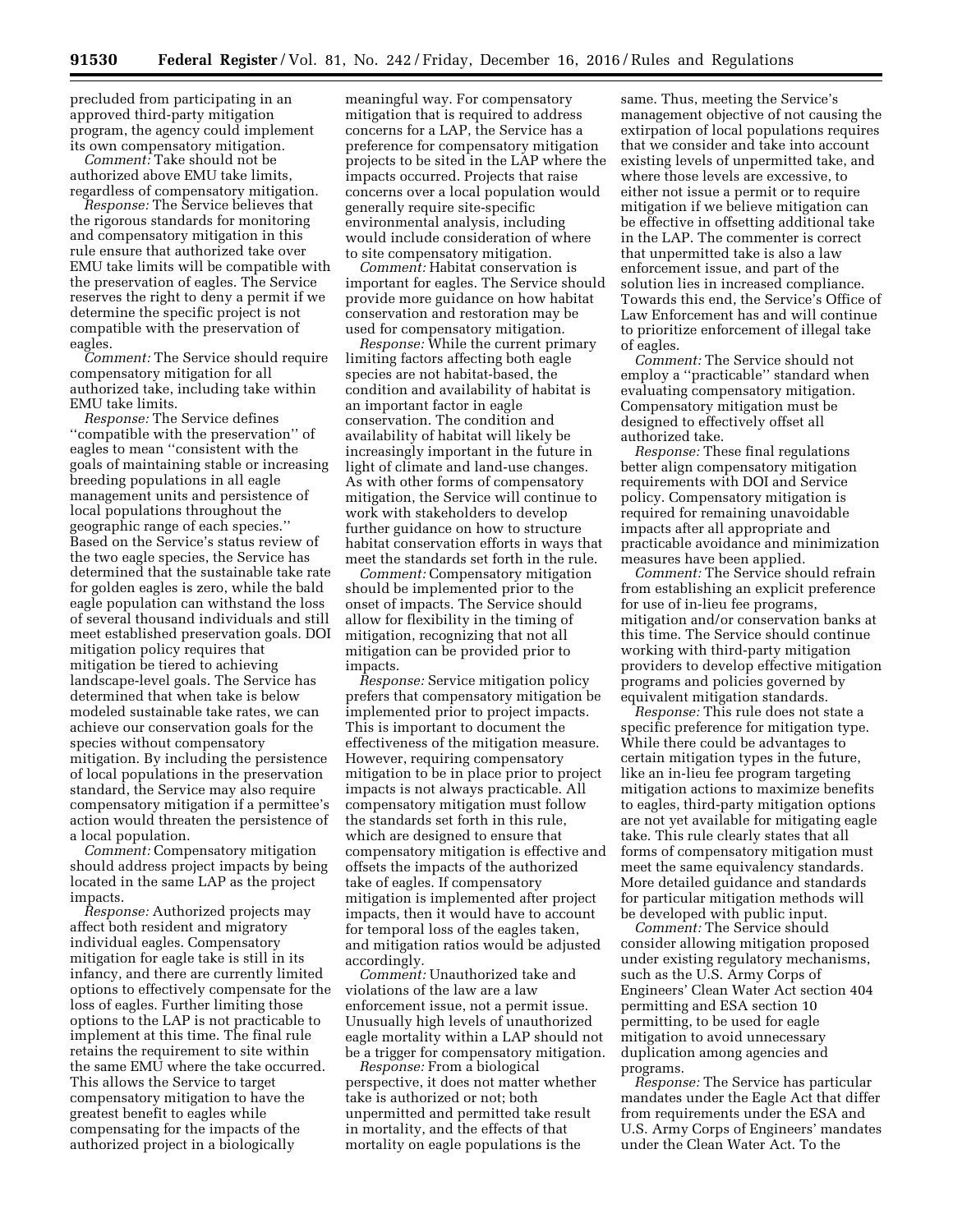extent that existing mitigation programs meet the standards set forth in this rule and future guidance, they could contribute to compensatory mitigation for eagles.

*Comment:* Tribes are uniquely affected by eagle take permits. The Service should look to tribes with the resources and expertise to support the management of eagles to host mitigation activities, including giving preference for tribal lands for compensatory mitigation projects.

*Response:* The Service understands and respects that tribes have religious and cultural relationships to eagles that are unique, and that the Service has government-to-government consultation obligations with tribes. The Service values its partnerships with tribes and will continue to seek ways to strengthen these partnerships to advance wildlife conservation, including eagle conservation. This rule states that tribal take of eagles is a higher priority than incidental take covered by these revised regulations. Compensatory mitigation for eagles is relatively new, and there are currently only limited options for permittees. It is not appropriate at this time to further narrow the availability of compensatory mitigation projects to any specific land ownership, including tribal lands. However, nothing in the rule precludes the use of tribal lands as sites for compensatory mitigation, and such matters could be appropriate subjects for tribal consultation on individual permits that may affect tribal interests.

#### *Miscellaneous—§ 22.26*

*Comment:* With the Service's small staff and shrinking budget, the commitment to gathering solid population data for eagles at least every 6 years may be impossible to meet. Adjusting eagle take permits every 5 years (whether they are part of a permit given once, or part of a 30-year permit reexamined every 5 years), particularly based on local scale information about eagle populations, is impossible to do if population data are not gathered in a consistent, comprehensive way, making it impossible for the Service to implement the rules in any meaningful way ''consistent with the goal of maintaining stable or increasing breeding populations.''

*Response:* The schedule of monitoring proposed in the PEIS balances available dedicated eagle funding in the Service with the technical and logistical demands of eagle monitoring. Under this schedule, eagle monitoring will be conducted annually (not once every 6 years as implied by the comment), but the three major eagle surveys (golden

eagle summer, golden eagle winter, bald eagle summer) will be conducted in rotation once each, every 3 years, with reassessments and updates of status every 6 years.

*Comment:* The Service misapplies the term ''take'' to include injuries or mortalities caused by accidental collisions with wind turbines, since such a statutory construction is inconsistent with the statute's required *mens rea,* and generally ''would offend reason and common sense'' *See United States* v. *FMC Corp.,* 572 F.2d. 902 (2d Cir. 1978).

*Response:* Operating turbines that incidentally (accidentally) take or kill migratory birds is a violation of the MBTA and the Eagle Act. Collisions with wind turbines are foreseeable and can be avoided, minimized, or mitigated for with the proper implementation of conservation measures. The Second Circuit Court of Appeals in the *United States* v. *FMC Corp.* decision cited by the commenter, along with most other courts, interpreted the MBTA to be a strict liability crime for misdemeanor violations, which means no *mens rea*  (mental state) is required to determine guilt *See* 572 F.2d at 905–08. The *United States* v. *FMC Corp.* case dealt specifically with violations of the MBTA and not the Eagle Act, although eagles are also protected by the MBTA. Similar to the MBTA, the Eagle Act requires no *mens rea* for certain violations, including those that incidental take would fall under. *See* 16 U.S.C. 668(b).

Courts have concluded that, under strict liability, incidental take caused by many different activities violates the MBTA *See, e.g., FMC Corp.* (hazardous wastewater pond); *United States* v. *Corbin Farm Serv.,* 444 F. Supp. 510 (E.D. Cal. 1978) (improper pesticide use); *United States* v. *Moon Lake Elec. Ass'n,* 45 F. Supp. 2d 1070 (D. Col. 1999) (power line electrocution and collisions); *Ctr. for Biological Diversity*  v. *Pirie,* 191 F. Supp. 2d 161 (D.D.C. 2002) (U.S. Navy military training activities); *United States* v. *Apollo Energies, Inc.,* 611 F.3d 679 (10th Cir. 2010) (oil extraction equipment). *But cf. United States* v. *CITGO Petroleum Corp.,* 801 F.3d 477 (5th Cir. 2015) (oil waste water facilities, but based on the conclusion that the MBTA was primarily enacted to regulate hunting and poaching). Recently, courts have reached similar conclusions with regard to wind-energy operations *See, e.g., Pub. Employees for Envtl. Responsibility* v. *Hopper,* 827 F.3d 1077, 1088 n.11 (D.C. Cir. 2016). There is no reason to conclude that courts would reach

different conclusions for incidental take of eagles under the Eagle Act.

*Comment:* The revised 30-year eagle rule will allow wind energy facilities to cumulatively kill up to 4,200 bald eagles and 2,000 golden eagles annually with no prosecution.

*Response:* This brief and widely publicized statement distorts the actual facts about the proposed rule in at least four ways. First, it simply ignores the existence of the permitting process and implies the Service will ignore violations by wind companies. Second, the numbers presented for bald eagles are in reality the amount of take that the Service estimates could occur without resulting in a population decline (and the actual number is likely significantly higher; this is a conservative estimate that errs on the side of protection). The numbers do not represent the level of take the Service anticipates authorizing under permits. Third, mention of allowable take of 2,000 golden eagles is completely without basis; the take level for golden eagles is set at zero without offsetting compensatory mitigation. Finally, the estimated sustainable take limits are not allotted to the wind energy industry; the Service issues permits to homeowners and other individuals; local, state, tribal, and federal agencies; and many types of businesses. In fact, the majority of permits that have been issued under the 2009 regulations have been for temporary disturbance or removal of inactive nests for safety purposes.

*Comment:* The Service does not adequately enforce the Eagle Act when it comes to wind power. Companies, therefore, are not deterred from constructing projects in essential habitats of eagles and other migratory birds. Without increased enforcement, there is no reason to assume the new regulations will lead to any greater degree of compliance.

*Response:* Eagle take is prohibited by law, and violations may be prosecuted criminally or through civil enforcement authorities. Which type of enforcement is used depends upon the facts of each situation, including the conduct of a wind energy company in siting and operating wind projects. The Service and the U.S. DOJ have taken enforcement action where and when warranted and will continue to do so. In the last 18 months, the Service has resolved five civil enforcement actions concerning unauthorized incidental take of eagles at wind facilities. However, when investigations are ongoing, information about them is not released to the public. It is understandable that the public is unaware of the enforcement actions being pursued by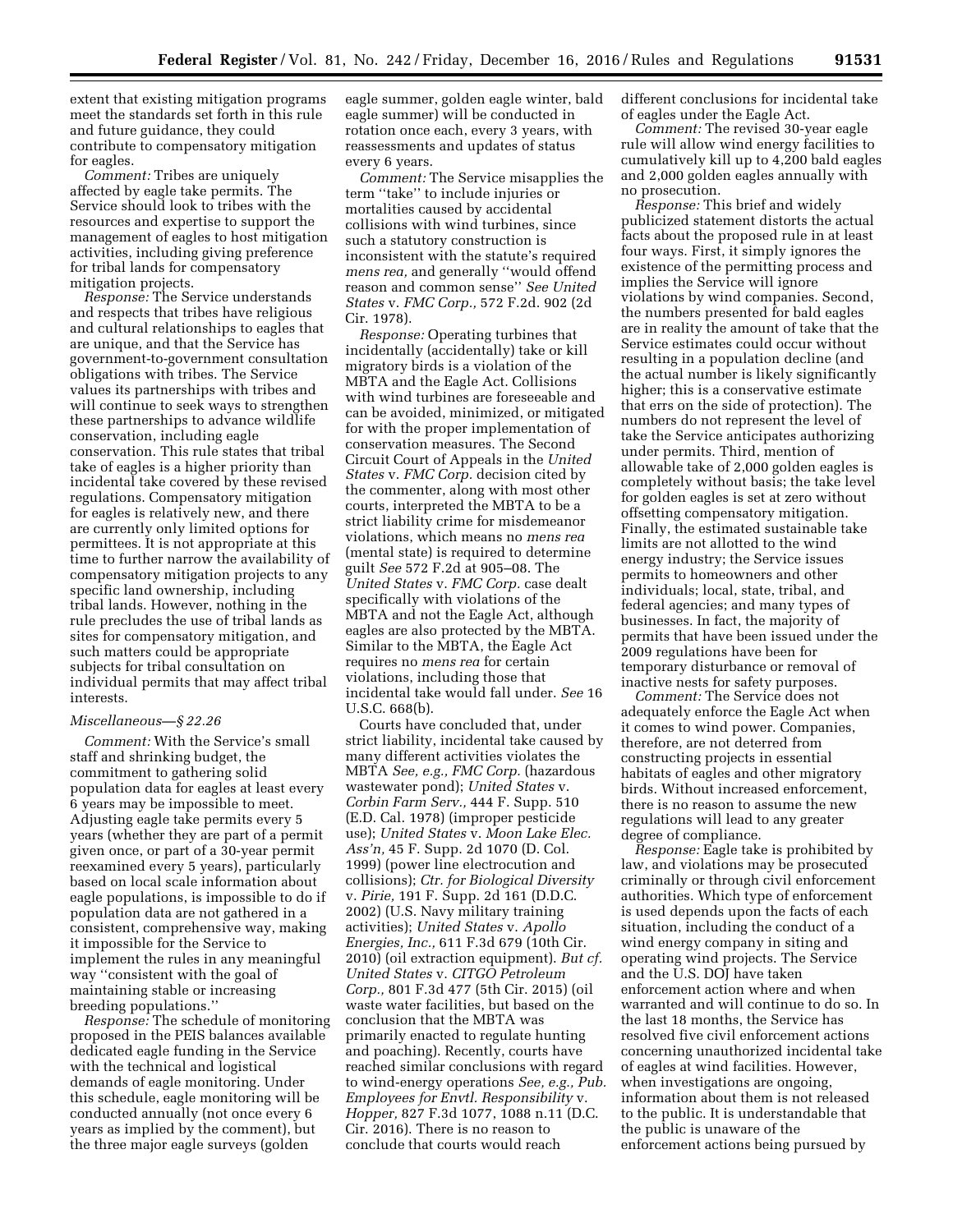the Service's Office of Law Enforcement. When investigations are ongoing, information about them is not released to the public, or even to other Service programs, until cases are resolved. In this case, the commenter's statement is just wrong. In fact, just in the last 18 months, the Service has resolved four civil enforcement actions against wind companies. Taken together, the four civil settlements reached over the last 18 months have addressed legacy and interim eagle take at 15 different windenergy facilities, resulting in 10 additional wind energy facilities applying for eagle take permits (5 had applied for permits at the time settlement discussions commenced) and commitments by the wind energy facilities to spend a minimum of \$1,855,000 over the next 3 years on research and development of avian detection and deterrent technologies and to pay \$55,000 in civil penalties.

*Comment:* The Service should consider an approach to ensure permitting and siting regulations are properly followed. In Osage County, Oklahoma, although injunctions were granted at the federal level against construction of wind turbine projects, lack of enforcement meant construction continued without interference. The Service must clarify and strengthen its approach for instances where eagle permitting regulations are not followed by energy developers or others.

*Response:* The Eagle Act does not directly regulate otherwise legal activities that may result in the take of an eagle or eagles. Specific effects of otherwise lawful activities, including construction and operation of wind facilities, can constitute actions that are prohibited under the Eagle Act, such as disturbance, injury, or killing of eagles. The permit authorization is for the otherwise-prohibited take, which is usually directly caused by the operation of the project. The eagle permit does not authorize the construction of the facility itself.

An injunction is an order issued by a court requiring a person to do or cease doing a specific action. An injunction is considered to be an extraordinary remedy and is available only in special cases where the injunction is necessary to preserve the status quo or to require some specific action in order to prevent irreparable injury or damages that cannot adequately be remedied. The Service is not aware of any injunctions currently in effect ordering any wind energy company to cease taking eagles in Oklahoma. The injunction the commenter refers to may be related to federal cases involving the potential intrusion of subsurface mineral rights by construction of wind-turbine foundations at a facility constructed in Osage County, Oklahoma. The cases did not relate to eagles and construction continued because the cases were resolved in favor of the wind company.

*Comment:* The Service has the ability to regulate the wind industry, including influencing siting. For example, if the Service recommended that a project not be placed at a particular site due to high risks to federally protected species, but the developer ignored the recommendation or failed to obtain appropriate permits, then the Service could subject that facility to enhanced scrutiny, including independent monitoring of fatalities and/or unannounced visits by law enforcement. The developer could also be warned that, if protected species are killed, the Service will refer the case to the Justice Department and request prosecution to the greatest extent of the law, including the possibility of temporary or permanent shut down.

*Comment:* Proper siting for wind energy projects and adequate protection for eagles and migratory birds must take a higher priority. There should be no siting of wind turbines in eagle breeding, nesting, and migratory areas under any circumstances. While more stringent and responsible guidelines on proper siting may be more difficult and costly, we contend that this is an instance where the federal government and the Service must stand firm and defend our eagle populations.

*Comment:* The Service is wrong in asserting that it lacks any authority to ''prohibit development in areas that are important to eagles,'' and that the most it can do, is ''recommend'' that a company not build its project in a highrisk site. 18 U.S.C. 371 makes it a crime for any person to conspire ''to commit any offense against the United States.'' The government has relied on this provision to prosecute not only actual ''takings'' in violation of federal wildlife protection laws, but also the predicate actions necessary to bring such takings to fruition. The government need not wait until the actual taking of an eagle, but may undertake appropriate enforcement action to prevent harm to protected wildlife before it occurs.

*Response:* The Service has been consistent with our message that we focus our resources on investigating and prosecuting individuals and companies that take migratory birds, including eagles, without identifying and implementing all reasonable, prudent, and effective measures to avoid that take. Companies are encouraged to work closely with the Service to identify available protective measures in their

avian protection plans when developing project plans, and to implement those measures prior to/during and after construction and operation, including during the siting process. However, if a wind company ignores our advice and develops a project in an area that results in the take of eagles or concerning numbers of other migratory birds or federally protected bats, we can and do investigate and, if appropriate, pursue appropriate enforcement action. The Service and DOJ have taken enforcement action where and when warranted using the enforcement authorities available to them and will continue to do so.

*Comment:* How is the Service going to find out if protected species have been taken since it relies solely on the regulated industry to volunteer that they have broken the law? The wind energy industry (which is already paying for their own studies) should contribute to a fund that the Service will use to hire independent experts to conduct preconstruction risk studies and postconstruction bird and bat mortality studies.

*Response:* We agree that independent third parties reporting directly to the Service should monitor take under longterm permits, and we have incorporated this requirement into the final regulations.

*Comment:* The regulations should include a requirement that all baseline and post-construction data on wildlife will be made fully available to the public as soon as possible. Lack of transparency is a pervasive problem. Reports of baseline studies and of impacts monitoring at wind projects are increasingly kept confidential. These data pertain to public trust resources, and should not be kept confidential.

*Comment:* The Service should establish mechanisms to automatically provide all data and reports, including raw data collected on-site, to the public in real-time and as soon as it is available.

*Comment:* The Service should require that all monitoring data (reports and raw monitoring data) be submitted electronically to a publicly available database. Federal agencies are moving towards electronic reporting as evidenced by the Environmental Protection Agency's (EPA's) ''Next Generation Compliance'' initiative. The Service should develop a public electronic portal/database from which it can track permit compliance, authorize take across populations, and publish proposed and final permitting decisions. This portal would allow stakeholders and regulators to quickly search permits and quickly access all available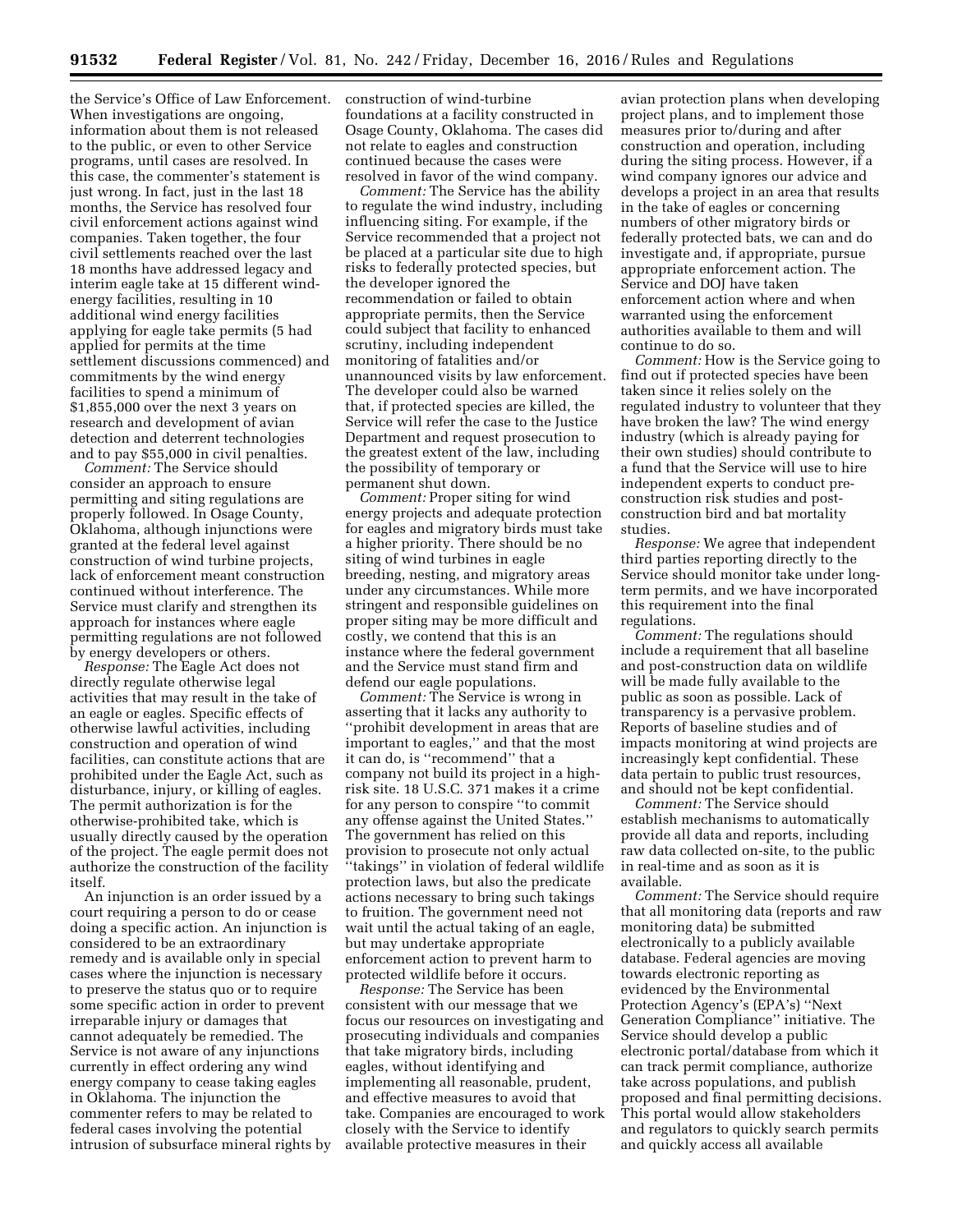monitoring reports and 5-year reviews. This approach would not only facilitate transparency but also provide a valuable tool for its staff to track permit compliance.''

*Response:* The permit regulations already contained the provision that all mortality data will be available to the public prior to this rulemaking. We will post cumulative reported mortality data that is summarized to a state and flyway level on a Web site that can be viewed by the general public. We will consider posting pre-construction (or prepermitting) data that we require as part of the permit application for projects that receive eagle take permits.

*Comment:* The proposed rule is focused on eagle breeding populations; however, the eagles killed in wind resource areas are not necessarily participants in breeding populations at the times of their deaths.

*Response:* The proposed rule did not focus on breeding populations, and in fact one aspect of the proposal, to adopt Flyways rather than maintain the current EMUs, was introduced to better account for non-breeding season movements. The Service's population size estimates, sustainable take rate estimates, and take limits all apply to eagles across all age classes, both sexes, and throughout the year. Even the LAP analysis, which does focus heavily on breeding eagle densities, is not intended to only be protective of breeding populations, as explained in the Status Report on page 27.

*Comment:* The Service should provide more clarity and transparency concerning data collected concerning causes of eagle mortality in the United States. As the agency responsible for the National Eagle Repository (NER), the Service is in a unique position to obtain, track, and disclose data surrounding eagles being sent to the repository. Disclosure of these data would provide a necessary starting point to check the accuracy of Service priorities regarding eagle mortality in the United States.

*Comment:* Tribes should have access to eagle injury and death reporting related to their historic reservation areas to provide for better collaboration regarding eagle incidents. Eagle injury and death incidents should be coordinated with tribal eagle research facilities as a collaborative measure to ensure improved data and research related to wind turbine impacts.

*Response:* The Service is in the process of developing a database to centralize and grow the dataset on injury and mortality incidents involving eagles and other birds across the nation. This will include data on any eagles recovered by, reported to, or delivered

to the Service and/or any partners who data share with the Service, and will include eagles that go on to be sent to the NER. The database is still being populated with a number of historical records and prepared for use by others outside of the Service, but is anticipated to be fully functional by the end of 2017. Once the database is populated and fully operational, we do anticipate that some level of information will be made publicly available, along with information on the role these data play in helping the agency address and research impacts to eagles and other birds. It is important to note that the Service will not be depending solely on the data collected in this database to accurately depict the relative causes of eagle and other bird mortality across the landscape. While some of the data collected in the database should help to inform these questions, there are targeted, structured studies that are more useful for this purpose. A list summarizing these studies is available upon request, but a good example is a study the Service is conducting that involves using the fates of a sample of satellite-tagged eagles to estimate the importance of different mortality factors, as described in the Status Report. We note that many Native American tribes have been active participants and collaborators in that study, and that collaboration has greatly improved the extent and scientific quality of the findings.

*Comments:* The Service has stated that: ''The current regulations provide that eagle mortality reports from permitted facilities will be available to the public. We will also release mortality data on other migratory birds if we receive that data as a condition of the permit, provided no exemptions of the FOIA (5 U.S.C. 552) apply to such a release. If we receive mortality data on a voluntary basis and we conclude it is commercial information, it may be subject to Exemption 4 of the FOIA, which prevents disclosure of voluntarily submitted commercial information when that information is privileged or confidential.'' That statement strongly suggests that the Service will accede to the wishes of companies that desire to shield from the public their impacts on public trust resources—which is hardly consistent with the purposes of the Eagle Act, MBTA, or FOIA. Any wind energy company could declare that disclosure of eagle kill data could hurt its bottom line or is somehow ''confidential'' business information, with the result that virtually all eagle mortality data will likely continue to

remain unavailable to the public and concerned conservation organizations.

*Response:* Under the FOIA's Exemption 4, the Service independently determines whether submitted data is commercial information not subject to disclosure (confidential business information), whether or not it is marked as such by the submitter. A submitter cannot simply insulate information from disclosure under FOIA by marking it as privileged or confidential and expect the Service to accede without an independent analysis. Also, there is a distinction between ''voluntarily submitted'' records and records that are required to be submitted, and in the language quoted by the commenter, we were talking about other birds in addition to eagles. Under eagle take permits, submission of eagle mortality information is not voluntary, and our regulations, both current and those made final with this rule, require data on permitted eagle mortality to be publicly available.

*Comment:* While tribal members are required to apply for and receive individual permits from the Service to even possess eagle feather or parts despite the Constitutional rights and religious freedoms of tribal people that have long been acknowledged in the law—the Service intends to issue permits for lethal take of eagles to the wind industry for up to a 30-year term, not to protect eagles as the Service now suggests, but rather to facilitate a purely commercial activity by wind developers. The requirement that permits for traditional religious use of tribal members be renewed annually imposes administrative and cost burdens on the practice of religion, as well as on the Service's limited resources. The Service should consider issuing take permits for Native American religious use in perpetuity, or at a minimum for the 30-year term the Service proposes for non-religious incidental take. The inequities between the durations of these two permits warrant staying the final incidental take permit regulations until the Service can address this very serious question.

*Response:* We are aware that the 1 year permit duration for permits to take eagles for religious use may impose an unnecessary burden on some tribes, and we are considering revisions to those permit regulations to address a variety of issues, including the permit duration. We will consult with tribal governments before proposing any revisions.

*Comment:* The proposal lacks meaningful or specific guidance as to how the Service will conduct tribal consultation with potentially affected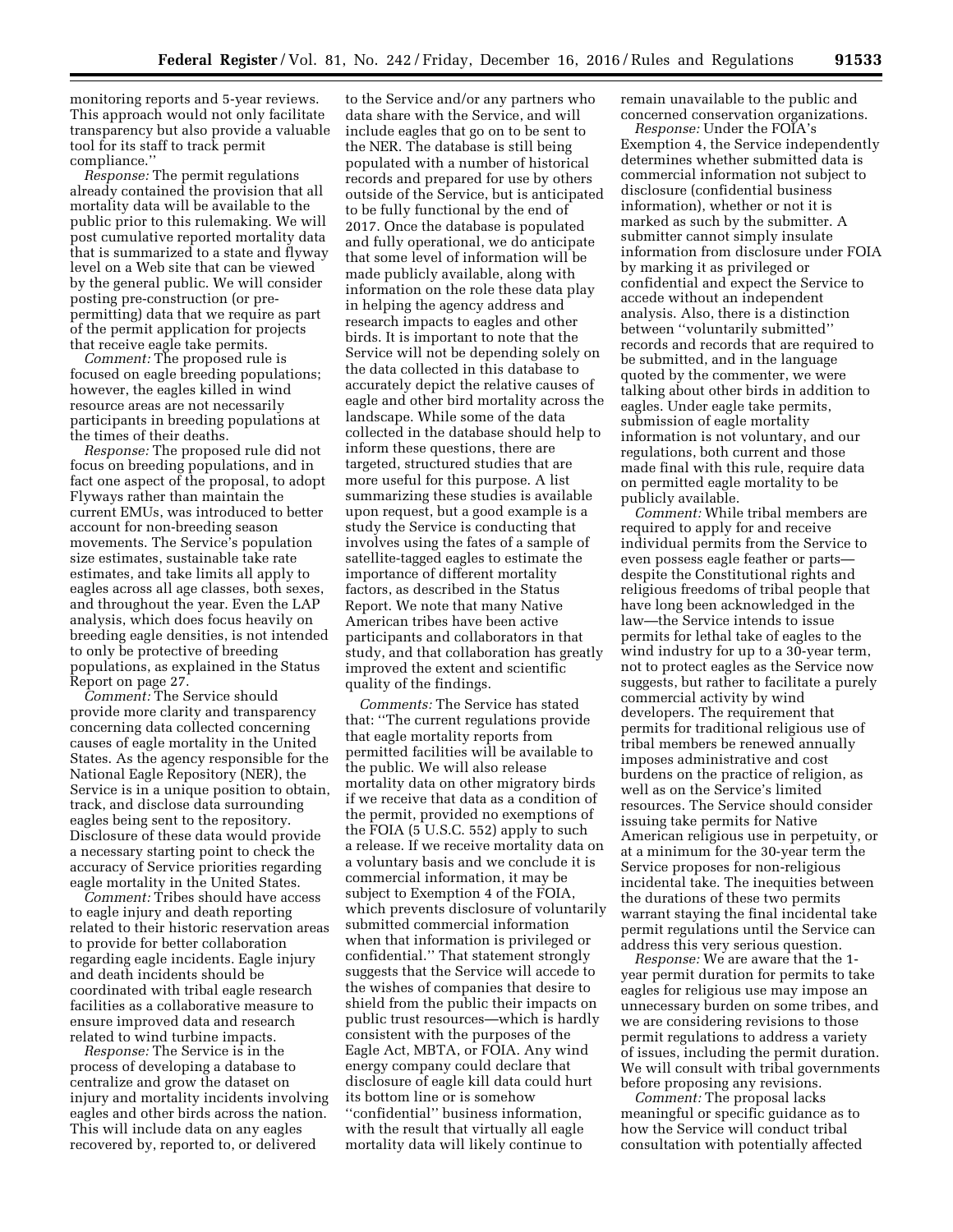Indian tribes on a project-by-project basis when the Service receives permit applications. There is no assurance the Service will engage in proper consultation with affected Indian tribes. Tribes are likely to be cut out of the permitting process, depriving the Service of valuable traditional ecological knowledge and tribal data about the historic and current presence of eagles in the area.

*Response:* Where issuance of a permit has the potential to affect Native American tribes, we will notify the potentially affected tribes and provide them with the opportunity to consult. If tribes have valuable traditional ecological knowledge they will share, we will welcome that information. The Service relies on a numerous guidance documents to inform how it consults with tribes, including Executive Orders; Presidential memoranda; DOI Secretary's Orders; and policies of the DOJ, DOI, and the Service. We do not see any advantage to tribes of incorporating all this guidance into the eagle permit regulations, and the result would be either a repetition of information already provided or a summarized (and, therefore, more generalized and less helpful) version of the existing authorities and guidance. Further, as with any federal action warranting tribal consultation, the specific circumstances of the actions will affect the process and parameters of the consultations. Additionally, individual tribes have different preferences for how they wish the consultation process to proceed. For all these reasons, we did not address specific protocols for consultation with tribes.

*Comment:* The Service should mandate that each permit application identify affected tribes in the requisite eagle conservation plan. Consultation with tribes should occur at every stage of the permitting process. The regulations should ensure that affected tribes receive notice by sending a copy of each eagle take permit application to tribes. If this is not feasible due to legal, confidentiality, or other concerns, tribes should at least receive notice of an application and information necessary to allow for effective and meaningful consultation. Also, affected tribes should be included in the NEPA analysis of each permit. To ensure increased participation and input by tribes in the NEPA process, affected tribes should be invited to serve as cooperating agencies under NEPA. Further, the Service should send a copy of an eagle take permit to all affected tribes upon the issuance of that permit.

*Comment:* Tribes that will be affected by eagle take authorized under a particular permit must be identified and contacted to facilitate participation in the permit decision-making process. The Service should cast the widest net possible to identify affected tribes, which the regulations should broadly define to include: (1) All tribes with an interest in eagles in the vicinity of a wind energy project; or (2) all tribes that may have interest in eagles within the relevant flyway.

*Response:* We maintain our commitment to consulting with interested tribes as early as possible in the permitting process when issuance or review of individual permits may affect a tribe's traditional activities, practices, or beliefs. We do not think it is appropriate to require a permit applicant to identify potentially affected tribes. Instead, it is incumbent on the Service to make that determination. Thus, we will continue to rely on our trust relationship and open communication with each federally recognized tribe to help us determine when a project may affect tribal interests. Because of the myriad differences in the interests of federally recognized tribes regarding eagles, we do not find it appropriate to limit or circumscribe consultation with individual tribes by outlining a more specific framework for the consultation process. Each consultation will depend on the specific needs and concerns of the affected tribe. In some cases, it may be appropriate to consult with a tribe regarding its interest in projects occurring in a region or flyway. In other cases, it may be appropriate for a tribe to act as a cooperating agency for the NEPA process for an eagle permit. Regardless of any consultation process, the effects of an eagle permit on tribal cultural, religious, or socioeconomic interests will be analyzed in the appropriate NEPA document for that permit.

*Comment:* The Service should clarify that projects that attempted in good faith to comply with eagle take regulations, especially those that also applied for permits but were unable to obtain a permit due to difficulties inherent in the current permit program, should not be required to undergo additional mitigation prior to being issued a take permit under the new regulations. Consistent with the template eagle settlement agreement framework, the Service should clarify in the eagle permit program that not all such projects will need to enter into a settlement agreement prior to being granted a permit; instead, the Service will, in determining whether prior

unpermitted take requires any additional actions, take into consideration the nature, circumstances, extent, and gravity of the acts with respect to the degree of culpability and cooperation, history of noncompliance, levels of past take, and efforts to reduce take.

*Comment:* The proposed rule implies that applicants would need to take corrective actions and/or make payments for all takes over the life of the project, which, for transmission line providers, may have been in operation since the early 1900s. It is unreasonable and ineffective to require that those seeking a voluntary permit must ''settle up.'' Voluntary applicants would then need to incriminate themselves to obtain an eagle permit, creating a strong disincentive to seek permits.

*Comment:* The Service should reconsider its position that applicants may be required to address past take by entering a settlement agreement; why does historic take need to be taken into account now considering that take occurring prior to 2009 is already reflected in the bald and golden eagle population status?

*Response:* A permit can be issued without resolving unauthorized past eagle take; however, the applicant continues to be subject to an enforcement action at any time for unpermitted prior take of eagles. Such decisions will be made on a case-bycase basis considering the totality of the circumstances. Project proponents have been encouraged to consult with the Service early and often to avoid and mitigate migratory bird and eagle take to the extent practicable, and to apply for an eagle take permit where take cannot be avoided. The Service's goal has been to work closely with project developers to ensure unlawful (unpermitted) take does not occur. However, many entities have chosen to avoid the Service's involvement all together, or only engage with the Service after eagles were killed and a law enforcement investigation began. A determination by the Service whether to pursue criminal or civil enforcement of prohibited eagle take and, if so, whether it is appropriate to resolve any such enforcement through a settlement will consider the conduct of a company in siting and operating projects. Settlement agreements may be appropriate under either the criminal or civil provisions of the Eagle Act. Finally, in response to the last comment, the statute of limitations for criminal and civil enforcement actions is five years and we would not expect enforcement of take prior to 2009.

*Comment:* In the original 2009 rulemaking, existing projects were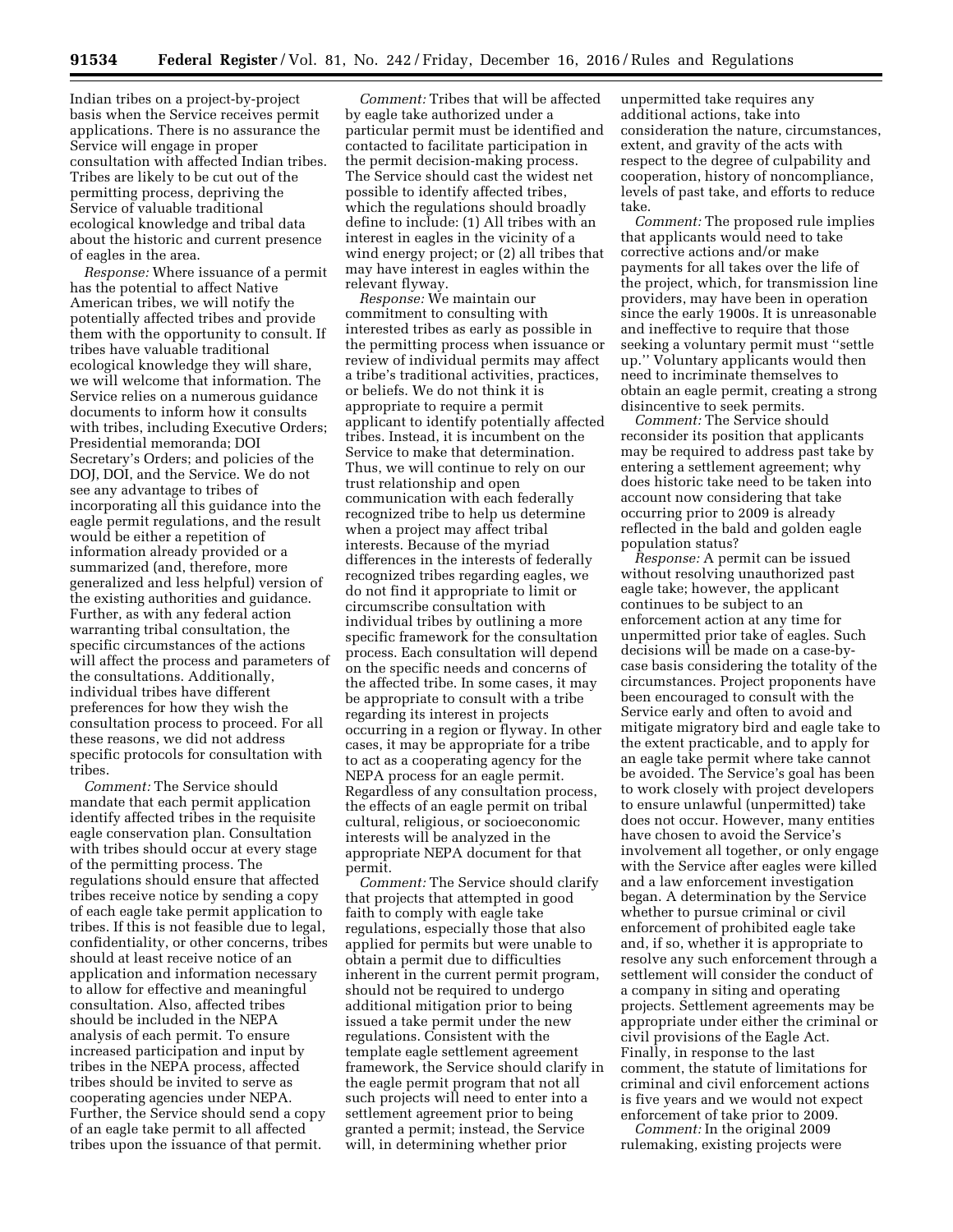considered part of the baseline and were not required to implement any additional mitigation requirement for take when obtaining a permit. The Service should consider a similar approach here for existing projects that have already invested significant resources in their projects and are meeting the recommended measures outlined in the Wind Energy Guidelines (WEG) and ECPG. Similar to the analysis for historical tribal take for religious use, the Service should acknowledge that take from existing infrastructure is part of the baseline. Authorization of such take should not affect take limits established by the Service. Many existing power line retrofit programs are improving the baseline condition by reducing mortalities.

*Response:* Ongoing incidental take that has been occurring on a relatively steady basis since before 2009 is part of the baseline and therefore does not require offsetting compensatory mitigation. The Service will take into consideration the conservation measures already in place in developing permit conditions for these sources of take.

*Comment:* We agree with the Service's decision to decline to require the following measures at wind energy projects: Increase in frequency of turbine site inspection to search for physical evidence of mortality/injury event; development and employment of video surveillance and other technologies (impact alarms); and/or providing onsite personnel to facilitate monitoring of larger wind farms. These practices are clearly not demonstrated, effective best management practices.

*Response:* We appreciate this opportunity to clarify our position. We have not made any final decisions about the use of such measures; we merely noted that they have not yet been shown to be effective.

*Comment:* The standard language on permits stating that the authorization granted is not valid unless the permittee is in compliance with all other federal, tribal, state, and local laws and regulations is concerning. The language creates the result that some federal permits could be of little value due to state restrictions on issuing incidental take permits for ''fully protected'' species, such as in California. The Service should consider alternative language that would state that the applicant is responsible for ensuring compliance with other federal, state, and local law.

*Comment:* Entities seeking a federal permit to take bald or golden eagles may not be able to obtain a state-level permit

to be in compliance with state laws. This could potentially put the state fish and wildlife agencies in the position of holding up the issuance of a federal permit or revocation of a permit, due to the lack of authority or ability to issue a state-level permit. The regulations should be revised to include a framework or pathway within the permit structure that requires coordination between the Service region, the state fish and wildlife agency, and the applicant to discuss issuance of any state permits. This will be imperative in states where there is no authority or process to issue a state-level permit to reduce the potential conflict between the state agency and the permit applicant.

*Comment:* The provision that permits can be issued to or valid only for ''otherwise lawful'' activities should be removed. It is built into the ESA statutory language, but is not present in the Eagle Act. The concept under both ESA programs and the Eagle Act has been misconstrued and inappropriately applied. Specifically, it can cause confusion, leading to delays and to occasional litigation over permit processing and issuance.

*Response:* We have revised the language that said the federal Eagle Act authorization is not valid if a permittee is not in compliance with the laws and regulations of other jurisdictions. The new language states: ''You are responsible for ensuring that the permitted activity is in compliance with all Federal, tribal, State, and local laws and regulations applicable to eagles''  $(S<sub>22.26(c)(11))</sub>$ . When seeking a federal permit, persons should do their due diligence to determine whether bald and golden eagles are protected under other laws and whether their action may require additional authorizations. We will defer to state, tribal, and local authorities' interpretation of their own laws and regulations and will continue to work closely with those entities in providing any requested assistance in enforcing non-federal laws and regulations.

*Comment:* The timeframes associated with processing a permit application were initially underestimated. Only one eagle permit has been issued by the Service at the time of this letter. The final regulations should contain processing timeframes.

*Response:* The Service has issued over 400 permits under the 2009 permit regulations. The false assertion that we have issued only one permit has been made repeatedly by one industry for which we have issued only one permit. We are not including permit issuance timeframes in the regulations because

the time it takes to issue a permit varies enormously depending on the scale and complexity of the activity that will result in take, the need to prepare an analysis under NEPA, the quality and completeness of the data and other information provided by the applicant, and many other factors.

*Comment:* We recommend more realistic penalties for violations be instituted. The Service should review and address enforcement actions and measures in the context of eagle take violations (under both the MBTA and the Eagle Act). Presently, it appears that resources are inadequate for enforcement in the field, as well as a reticence for the Service and the courts to prosecute violators.

*Response:* The Service, as part of DOI, is an agency in the Executive Branch of government. Civil and criminal penalties tied to federal laws are set in statute and those statutes are set by the Legislative Branch of government (Congress). However, in 2015 Congress mandated that federal agencies update penalties for civil violations of statutes they are responsible for enforcing. The Federal Civil Penalties Inflation Adjustment Act Improvements Act of 2015 requires agencies to adjust the level of civil monetary penalties and to make subsequent annual adjustments for inflation. *See* Public Law 114–74, 701, 129 Stat. 584. The Service subsequently updated civil penalty amounts for all statutes it enforces, including the Eagle Act. *See* 81 FR 41862 (June 28, 2016). The maximum civil penalty under the Eagle Act increased from \$5,000 to \$12,500 for any violation occurring after July 28, 2016, and the new penalty will be adjusted annually for inflation. *See* 50 CFR 11.33 & 16 U.S.C. 668(b).

When issues of take are brought to the attention of the Service, they become an investigative priority for the Service. If it appears that the take violated federal law, the results of the investigation are brought to the attention of either the DOJ or DOI's Office of the Solicitor, for review and criminal or civil prosecution. The DOJ decides, in consultation with the Service and the Office of the Solicitor, whether or not to prosecute violations of federal law.

*Comment:* In the proposed rule, the Service provided a response to comments that implies requiring a Bird and Bat Conservation Strategy (BBCS) is consistent with its regulations: A BBCS is a vehicle created by the 2012 landbased WEG. Requiring a BBCS contradicts the voluntary nature of the WEG, and also contradicts the WEGcreated concept of the BBCS. The Service should clarify in the preamble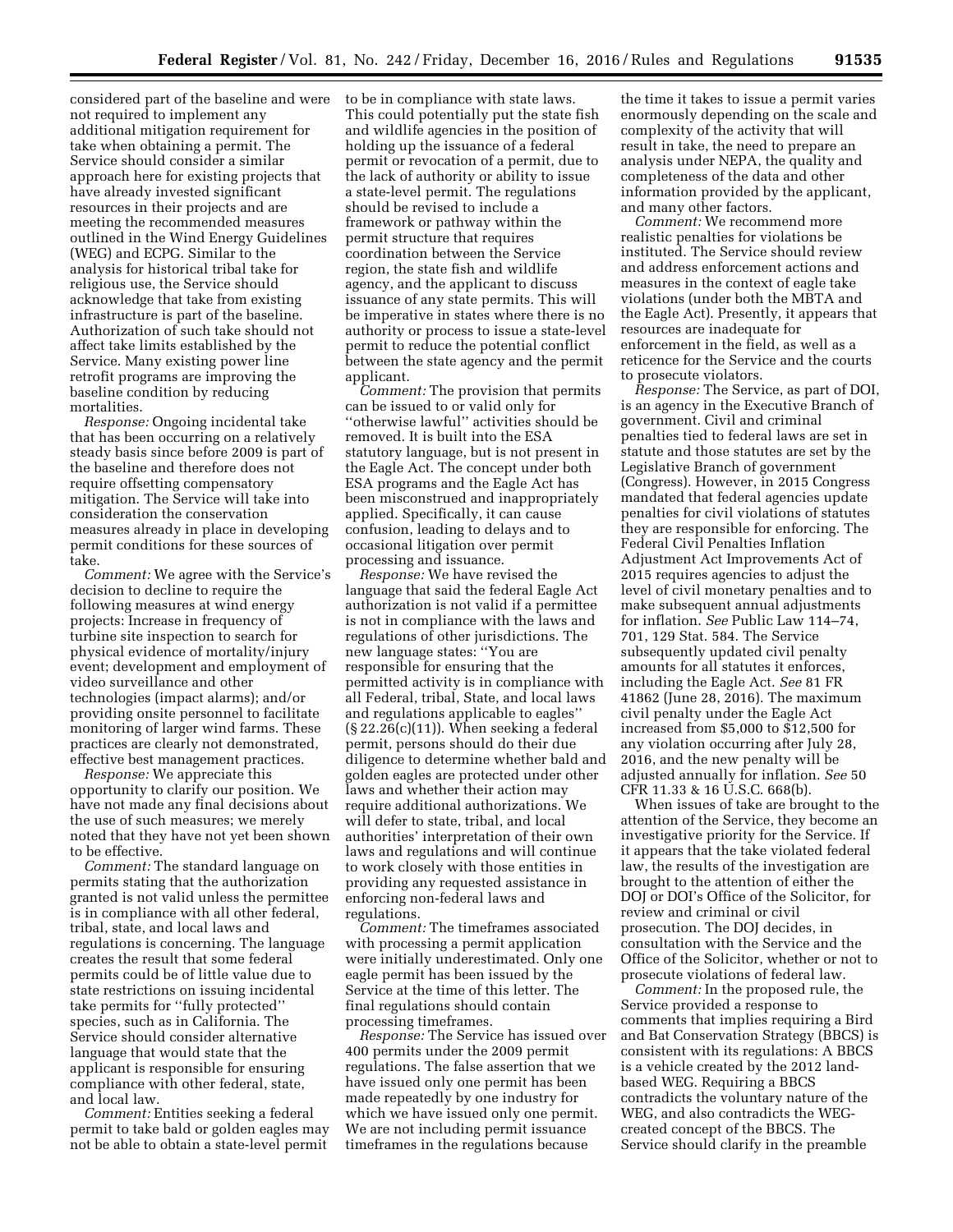to the final rule that a BBCS (or collection of documents that serve the function of a BBCS) is voluntary.

*Response:* Preparation of a BBCS is voluntary under the WEG. Preparation of an eagle conservation plan is voluntary under the ECPG. Neither the WEG nor the ECPG confers the take authorization necessary to shield an entity from enforcement for prohibited take under the Eagle Act. A permit is the necessary mechanism to confer the authorization needed to take eagles, and permits require avoidance and minimization measures. Some applications for eagle permits (*e.g.,* for most wind energy facilities and other projects that are large-scale and have the potential for significant or ongoing impacts) will require essentially all the information and commitments that are generally found in a BBCS. In those cases, the compilation of information submitted need not be referred to as a ''Bird and Bat Conservation Strategy'' (particularly if take of bats is not likely) or an eagle conservation plan, but whatever it is called does not change the requirement that certain information necessary for the Service to determine that the applicant will undertake appropriate avoidance and minimization measures must be submitted by the applicant.

*Comment:* The Service should clearly define for its staff that the scope of the NEPA analysis should only include an analysis of the environmental effects of the issuance of an eagle permit and its associated effects. As applying for the permit is voluntary, the general siting, construction, and operation of a project should fall outside of the typical NEPA analysis.

*Response:* We agree that the scope of the NEPA analysis should include only an analysis of the environmental effects of the issuance of an eagle permit and its associated effects, including the effects of mitigation measures. Because nearly all of the environmental impacts associated with issuance of an eagle permit relate to eagles, the analysis already included for these species should already be covered by the PEIS for the majority of permits. Among the exceptions would be most cases where the 5% LAP take limit is exceeded and whenever there exist extraordinary circumstances that require an exception to a categorical exclusion as defined under NEPA. As such, any projectspecific NEPA analysis should truly be circumscribed, as a majority of the necessary analysis has already been covered. The impacts of construction and operation may be part of the impacts analysis to the degree that the permit covers the effects of those

activities, including the mitigation for the permit. Thus, the environmental effects of any permit conditions and any modifications to the proposed construction or operation of the project triggered by the permit review and issuance process should be analyzed as part of the NEPA process. We also note that, although applying for a permit is voluntary in nature, take of federally protected species such as eagles is a violation of federal law unless that take has been authorized under a permit or regulation.

*Comment:* The Service invokes the Eagle Act statutory language that refers to the ''protection of . . . other interests in any particular locality'' as the foundation for its proposed regulation. However, promotion of a national renewable energy industry is not an ''interest'' that relates to a ''particular locality.''

*Response:* The fact that the permit program overall may enhance a national interest does not mean it violates the Eagle Act. Individual permits are not being issued to a national interest. As a comparison, preservation of eagles is also a national interest, and we can issue a permit that would benefit eagles in any particularly locality. In fact, a specific town, city, county, or set of coordinates at which one or more wind turbines is located would constitute a ''locality,'' which accurately reflects the scale at which the Service issues individual permits.

*Comment:* The language relating to ''resource development and recovery operations'' indicates that, to the extent Congress considered that the Service could use incidental take permits issued under the Eagle Act as a tool to promote a national industry, the agency's authority to issue them is specifically limited to ''the taking of golden eagle nests.''

*Response:* This comment confuses two different provisions of the Eagle Act that were established by Congress in separate amendments to the Act, one in 1962 (''for the protection . . . of agricultural or other interests in any particular locality'' (Pub. L. 87–884, October 24, 1962)), and one in 1978 (''the Secretary of the Interior, pursuant to such regulations as [s]he may prescribe, may permit the taking of golden eagle nests which interfere with resource development or recovery operations'' (Pub. L. 95–616, November 8, 1978)). The two clauses provide the Secretary authority to issue permits for different activities and are separated by multiple clauses addressing separate types of entities and interests that may receive permits.

*Comment:* The proposed regulation is inconsistent with the 1916 convention with Canada aimed at conservation of migratory birds and its 1995 protocol (''U.S.-Canada Convention''). Article II.3 of the Convention specifies that ''the taking of migratory birds may be allowed at any time of the year for scientific, educational, propagative, or other specific purposes consistent with the conservation principles of th[e] Convention.'' However, the rule is not aimed at advancing ''scientific,'' ''educational,'' or ''propagative'' purposes. Also, none of the conservation principles listed in the Convention includes promotion of wind energy or any efforts aimed at addressing climate change.

*Response:* This regulation does not ''promote'' wind energy; it sets forth a suite of new and amended provisions to increase protection of eagles and streamline the permitting process to encourage any project proponent that may take eagles to apply for permits and thereby implement conservation measures to reduce and offset projected take of eagles that otherwise would not be implemented. The regulatory amendments are consistent with the preservation of eagles under the Eagle Act, which is a standard that potentially provides more protection to eagles than the MBTA or any of its underlying treaties. Moreover, the Canada Convention does not prohibit the Service from authorizing incidental take of eagles or other migratory birds by industrial activities. As an initial matter, the Canada Convention itself does not include eagles in the list of bird species and families it applies to; the treaty with Mexico covers the avian family that includes eagles, and the treaty with Russia specifically includes bald and golden eagles. Second, as the commenter notes, the Canada Convention, as amended by the 1995 protocol, authorizes the parties to allow the taking of migratory birds for ''other specific purposes consistent with the conservation principles of this Convention.'' The 1995 protocol called for a comprehensive approach to the conservation and management of migratory birds, outlining several conservation principles and the means to pursue those principles, including monitoring, regulation, and enforcement. *See* Article II. Several court cases have confirmed the Service's authority to regulate and enforce the MBTA's take prohibitions in the context of incidental take (see, *e.g., United States* v. *FMC Corp.,* 572 F.2d 902 (2d. Cir. 1978) (holding that it is appropriate for the Service to use enforcement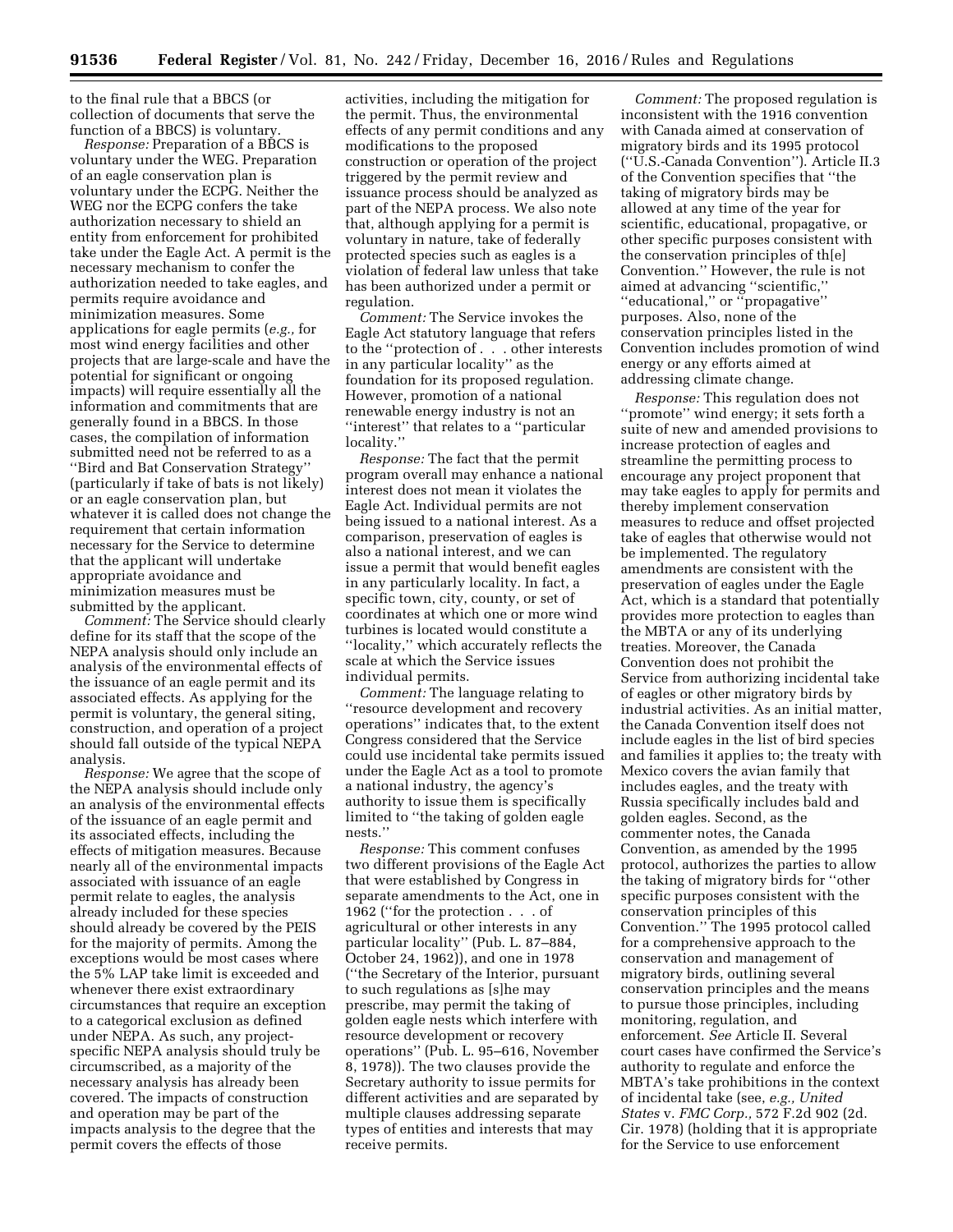discretion to police activities that incidentally take migratory birds); *Publ. Employees for Envtl. Responsibility* v. *Hopper,* 827 F.3d 1077, 1088, n. 11 (D.C. Cir. 2016) (noting that an offshore wind facility could apply for a permit to cover its activities likely to cause incidental take)). Third, Congress enacted legislation directing the Service to specifically authorize incidental take caused by military readiness activities, signifying that Congress both interpreted the MBTA to otherwise prohibit incidental take and viewed the incidental take authorization as consistent with the underlying treaties. *See* Public Law 107–314, 315, 116 Stat. 2458 (2002); and 50 CFR 21.15.

*Comment:* If the Service actually believes any additional anthropogenic mortality cannot be sustained by golden eagles, how can they presently be giving out a permit for the take of 40 nestlings by the Zuni Tribe? The Zuni Tribe has been getting a permit since 1987; that is a long track record of very local mortality.

*Response:* The permit referenced by this commenter is actually issued to the Hopi, not the Zuni, Tribe. Region 2 of the Service has fully analyzed the effects of this permit in an April 2013 environmental assessment (U.S. Fish and Wildlife Service 2013b). That document found the actual take, which averages around 23 annually, is biologically sustainable under the Service's management objective for golden eagles. It is also important to recognize that the Hopi take of golden eagles pre-dates all other forms of recorded anthropogenic mortality and is a protected activity under the Religious Freedom Restoration Act (42 U.S.C. 2000bb *et seq.*). The Service assigned priority over all but emergency take of eagles to Indian religious take in the 2009 Eagle Rule; thus the Service has an obligation to reduce other forms of more recently instituted anthropogenic take before it impacts the Hopi by reducing their take.

*Comment:* The regulations should include an explanation of how the Service intends to implement the United Nations Declaration on the Rights of Indigenous People (''UN DRIP'') relative to the issuance of 30 year take permits for eagles. Relevant provisions of the UN DRIP that should have been discussed include, among other things, the impact of the following Articles on the Service's take regulations: Article 19 (requiring ''free, prior and informed consent'' of indigenous peoples where the United States adopts or implements legislative or administrative measures which may affect them); Article 24 (clarifying, inter

alia, that indigenous peoples have ''the right to their traditional medicines and to maintain their health practices, including the conservation of their vital medicinal plants, animals and minerals''); and Article 25 (emphasizing the right of indigenous peoples to ''maintain and strengthen their distinctive spiritual relationship with their traditionally owned or otherwise occupied and used lands, territories, waters and coastal seas and other resources'').

*Response:* The United States did not originally vote in favor of the United Nations Declaration on the Rights of Indigenous Peoples in 2007, but in 2010, President Obama announced U.S. support for the Declaration by Presidential Proclamation while noting that the Declaration is not legally binding or a statement of current international law (see Announcement of United States Support for the United Nations Declaration on the Rights of Indigenous Peoples, U.S. Dept. of State (2010), available at: *[http://](http://www.state.gov/documents/organization/184099.pdf) [www.state.gov/documents/organization/](http://www.state.gov/documents/organization/184099.pdf) [184099.pdf](http://www.state.gov/documents/organization/184099.pdf)*). The Service will continue to consult with federally recognized tribes in the spirit of the Declaration when any potential authorization of eagle take may affect tribal interests, consistent with the Presidential Proclamation and the Service's Native American Policy at 510 FW 1. The **Federal Register** publication of 50 CFR 22.26 in 2009 sets forth our policy with respect to consultation and NHPA compliance when issuing permits (74 FR 46836, September 11, 2009, pp. 46844, 46873, 46874).

*Comment:* The rule needs more clarity as to when a permit is required. For example, should items such as the distance from a known natal area, significant presence of eagles based on telemetry data or similar measures, or the density of eagles in the immediate vicinity of the proposed project be made into clear triggers for consultation? Furthermore, there is no specific guidance as to the type of projects that may need to apply. Would, for example, a 10- to 12-story building in a valley with minimal documented flyovers be treated the same as the conversion of a small jeep road to a paved thoroughfare? If the newly paved road brings significant and ongoing human disturbance to a relatively pristine location in close proximity (say within 15 miles) of known eagle nests or natal areas, would both have the same consultation need?

*Response:* A permit is required to be in compliance with the Eagle Act if take of an eagle occurs. It is difficult to predict with certainty exactly what

precise circumstances will result in an eagle being taken. However, we have developed guidance documents to help people understand when their activities may take eagles. Guidance for how to avoid disturbance of bald eagles can be found in our 2007 National Bald Eagle Management Guidelines. It is important to note that some of the recommended distance buffers in those guidelines should be increased in more open and less forested landscapes. We are working on official guidance for avoiding disturbance of golden eagles.

*Comment:* Projects with eagle permit applications that have been in process prior to release of the final regulations should not be subject to new rule provisions unless an applicant volunteers to incorporate the new provisions. Such changes would significantly extend the time to provide project information, increase Service staff time, drive up costs further, delay permit processing, and adversely affect project financing very late in the financing process. These applications should be considered first in line for the purposes of consideration of the LAP threshold. Many of the sites did not perform 2 years of preconstruction eagle use monitoring because they believe they are low risk. If these rules are finalized, they should not be required to perform additional monitoring.

*Response:* The final regulations contain provisions that allow applicants to obtain coverage under all of the provisions of the prior regulations if they submit complete applications satisfying all of the requirements of those regulations within 6 months of the effective date of this final rule. However, with respect to one of the examples used by the commenter, we note that the Service guidance since 2011 has recommended 2 or more years of pre-construction eagle surveys, so any prospective wind projects conceived since then should have been aware of this.

*Comment:* We believe additional clarification is needed regarding whether the proposed rule is retroactive.

*Response:* The regulations are not retroactive, and we are incorporating a 6-month ''grandfathering'' period after the effective date of this rule (see **DATES,**  above, and § 22.26(i), below) wherein applicants (persons and entities who have already submitted applications) and project proponents who are in the process of developing permit applications can choose whether to apply (or re-apply) to be permitted under all the provisions of the 2009 regulations or all the provisions of these final regulations.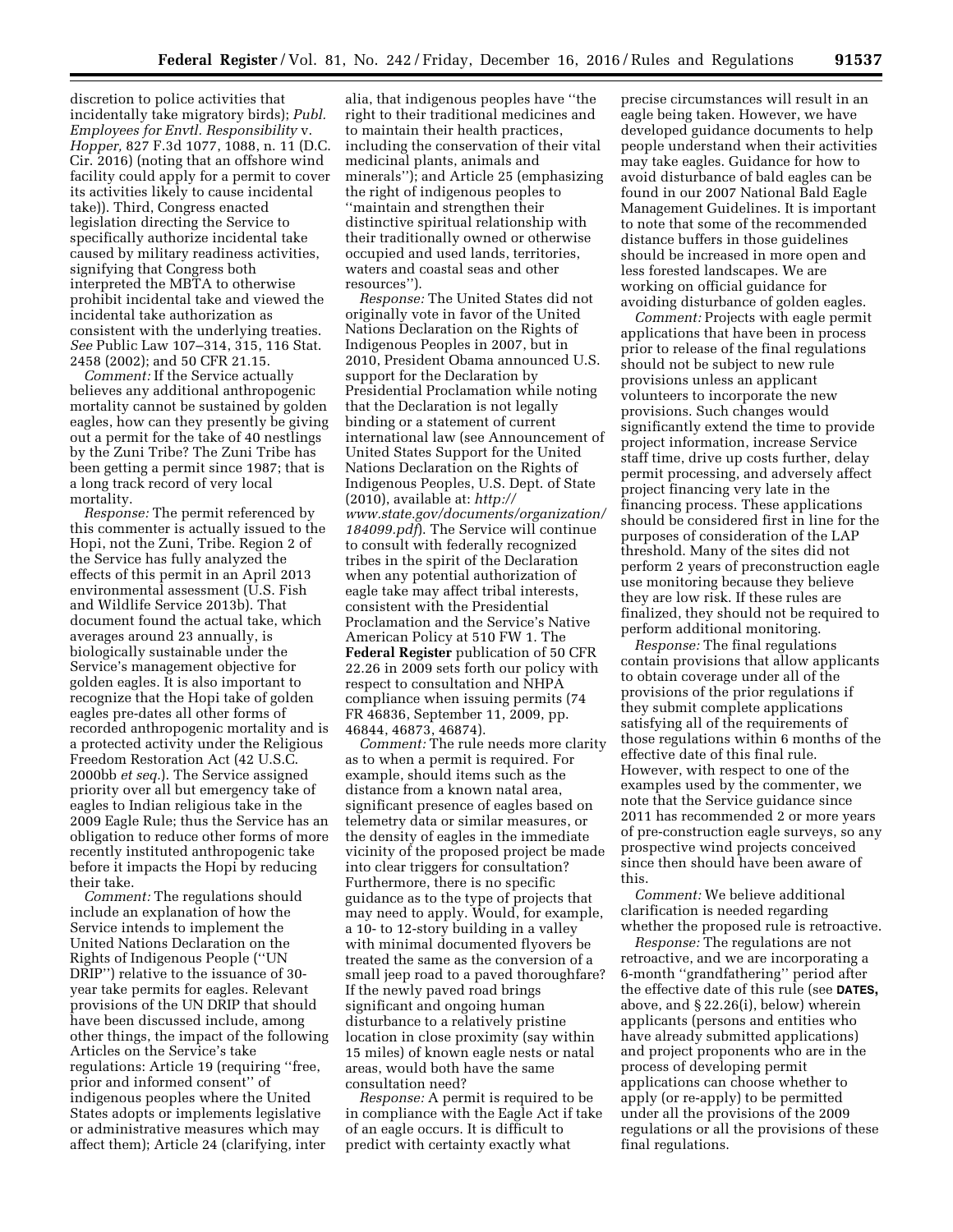*Comment:* Existing HCPs that include golden eagle coverage should be 'grandfathered'' in without fear of these proposed regulations being interpreted to undermine the HCP take authorization by imposing additional mitigation requirements. These HCPs were designed to assure permittees there would be ''no surprises,'' that they were not committing to conservation measures, only to have the rules changed on them part way into the permit term. The final eagle permit rule must exempt from the final rule any eagle ESA incidental take permits whose applications have been submitted prior to the effective date of the final rule. The regulations should also exempt Natural Resource Community Plans and HCPs that address eagles in anticipation of obtaining ESA incidental take permits.

*Response:* In 2008, we issued a final rule addressing incidental take authorization under the ESA and Eagle Act (73 FR 29075, May 20, 2008). This rule established regulations under 50 CFR 22.11 to provide take authorization under the Eagle Act to ESA section 10(a)(1)(B) permittees, where bald or golden eagles are included as covered species, as long as the permittee is in full compliance with the terms and conditions of the ESA permit. Compliance with the terms and conditions of the permit includes not exceeding the amount of incidental take that was authorized. Failure to abide by the ESA section 10 permit requirements that pertain to eagles may, however, potentially void the Eagle Act take authorization for these permits, and result in permit revocation. In addition, the 2008 rule included a provision clarifying the criterion for permit revocation for eagles: Whether the activities covered under the permit are compatible with the preservation of the bald or golden eagle, instead of the criterion set forth in 16 U.S.C. 1539(a)(2)(B)(iv). For ESA permits already in effect, the conservation measures required to cover bald and golden eagles under previously issued ESA incidental take permits were deemed to be compatible with the conservation standards of the Eagle Act. This final rule does not modify those 2008 regulations. Thus, the terms and conditions of existing ESA section 10 permits where eagles were included as covered species, and where the permittee is in compliance with the conditions of ESA permit, are not affected by this rulemaking. In contrast, ESA incidental take authorizations for eagles that are not already permitted are subject to the standards of permits

issued under the Eagle Act incidental take permit regulations, due to the Eagle Act requirement that any permit issued must be ''compatible with the preservation of eagles'' and the Service's 2009 interpretation and application of that preservation standard under the Eagle Act. On May 10, 2011, the Service Director issued a memorandum to the Regional Directors clarifying that the terms and conditions of new ESA incidental take permits that cover eagles, including the mitigation requirements, must meet the issuance criteria of the Eagle Act regulations at 50 CFR 22.26. The memorandum reads, in part: ''[T]he Service publically committed through its Finding of No Significant Impact for the new Eagle Act regulations that it will not issue any take permits for golden eagles beyond historically authorized take levels, unless the impacts to golden eagles can be completely offset'' to achieve no net loss to the breeding population. This policy applies to permits issued under the ESA as well as the Eagle Act. If bald or golden eagles are included as covered species in a section 10 permit, the avoidance, minimization, and other mitigation measures in the project description and permit terms and conditions must meet the Eagle Act permit issuance criteria of 50 CFR 22.26.'' Therefore, in order for the Service to confer Eagle Act take coverage through the ESA section 10 permit program, ESA HCPs must meet the Eagle Act standards for permitting, including mitigation requirements. We believe it is appropriate to allow potential applicants who are well along in the planning process to move forward under the existing regulations. Therefore, we are taking a similar approach for potential ESA section 10 applicants as we are for potential Eagle Act permit applicants, in that applicants who submit an ESA section 10 application that includes take coverage for bald or golden eagles within 6 months of the effective date of this rule may choose whether the standards of 50 CFR 22.26 that were in place prior to that effective date will apply to their permits or the standards of these final regulations.

*Comment:* The Service encourages applicants to include bald and golden eagles as covered species in HCPs developed for incidental take permits under the ESA. The final eagle rule should make clear that Eagle Act permits would satisfy the requirements under the ESA regulations at 50 CFR part 17 for future permittees that are seeking permit coverage for a single

project for take of species covered by the ESA and the Eagle Act.

*Response:* Eagle Act permit coverage that is not conferred under issuance of an ESA section 10(a)(1)(B) incidental take permit associated with an HCP explicitly does not satisfy the requirements under the ESA regulations at 50 CFR part 17 for permit applicants seeking permit coverage for take of species prohibited by the ESA and the Eagle Act. Simply put, an Eagle Act permit issued under 50 CFR 22.26 does not provide take authorization under the ESA.

*Comment:* Affected tribes should be notified immediately upon receiving notice of a take and invited to take culturally appropriate action with respect to eagle remains with which the tribe has a geophysical association.

*Response:* Regarding allowing affected tribes to take culturally appropriate action with respect to remains of eagles taken under permits, much depends on what those cultural practices are. For example, we cannot authorize tribal rites on private land, and we also will not allow tribes to take direct possession of the eagle remains. We understand the desire of some tribes to retain eagles found on or near Indian lands; however, to maintain a fair and equitable distribution of eagle feathers to all federally recognized tribes, the NER must fill orders on a first-come, firstserved basis, and require that all usable eagles be sent to the NER for distribution in this manner. Any eagles diverted from coming to the NER would decrease the number of eagles available to other tribal members, and may unfairly impact some tribes.

*Comment:* Proposed new standards for ''required determinations'' found at 50 CFR 22.26(f)(2)–(8) are so vague as to render the refusal of the Service to issue a permit wholly discretionary, and unreviewable by judicial authority. A protected local interest such as a utility must be reasonably allowed to receive a permit in order to meet the statutory objective of continuing its activity without fear of enforcement. While certain simple, objective, and inexpensive criteria are appropriate, the proposed criteria are generally vague or overreaching to the extent of flouting the statutory purpose of the permit program for protected local interests. Any protected interest should not have to satisfy the population requirement because the statute mandates that a permit program must ''permit the taking of such eagles *for the protection of . . . other interests* in a particular locality . . . .'' [emphasis added]. In such instances, the statute clearly requires that protected activities shall be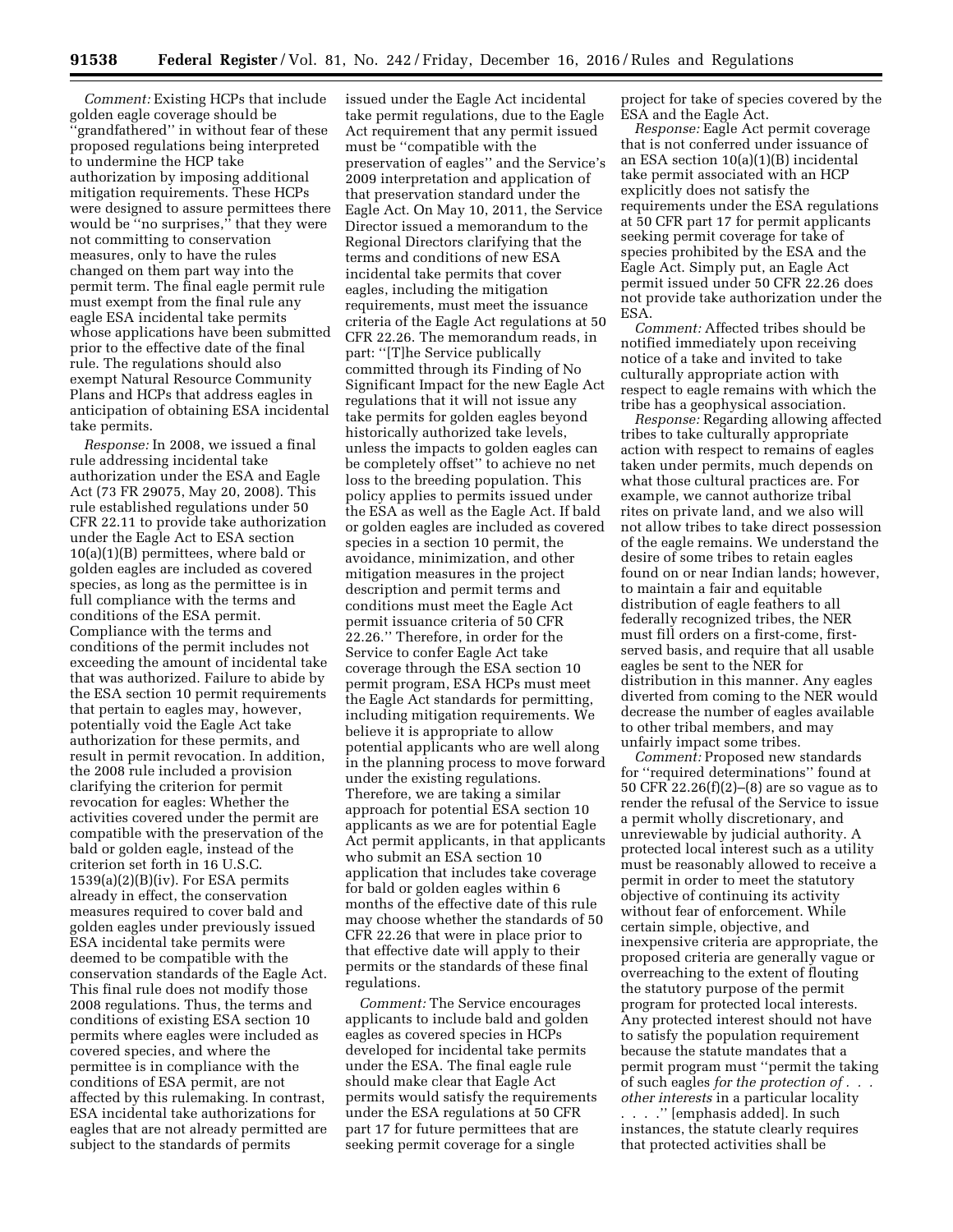permitted over the interests of the birds in order for those activities to be conducted without fear of enforcement. [This comment also specifically objected to provisions of § 22.26(f)(2)– (8) related to the LAP, stipulations that permit issuance take into account ongoing criminal or civil actions, and the priority afforded to take to satisfy Native American religious needs.]

*Response:* We disagree with the commenter that the required determinations in § 22.26(f) are ''generally vague or overreaching to the extent of flouting the statutory purpose of the permit program for protected local interests.'' The preamble to the proposed rule explains most of the criteria added to 50 CFR 22.26(f) in this rulemaking in detail and clarifies how the Service will determine whether an applicant is in compliance. The proposed required determinations are consistent with the statutory purposes of the Eagle Act. As we stated when first promulgating this regulation in 2009, the Service interprets the statutory phrase ''for the protection of . . . other interests in any particular locality'' as enabling us to accommodate a broad spectrum of public and private interests that might incidentally take eagles, as long as we can determine that any authorized take is compatible with the preservation of eagles (see 74 FR 46836, September 11, 2009, p. 46837). We do not agree with the commenter's interpretation that the ''protection of . . . other interests'' language requires the Service to ensure the protection of other interests without balancing those interests with the management and protection of the species the statute was enacted to protect.

The commenter takes issue with the definition of ''LAP,'' referenced in proposed § 22.26(f)(2), as being arbitrary and vague, and the commenter misconstrues the effect of exceeding the LAP threshold as requiring the rejection of a permit application. This required determination does not compel us to reject an application when take in the LAP exceeds 5%; it instead specifies that any take within the limit is compatible with the preservation of eagles. Take above the limit would require further environmental analysis over that conducted in the PEIS for this rule. That analysis might show that no additional action is required for the permit to be compatible with the preservation of eagles, or it may show the take could be compatible with additional action. Examples of such additional actions could be to require implementation of additional compensatory mitigation to offset take above the 5% LAP threshold or, for

existing projects within the LAP area, to require measures that reduce the project's take when they seek incidental take permits. Many commenters, in particular state agencies and federally recognized tribes, strongly support the decision to ensure management and protection of not only the national population of bald eagles and golden eagles, but also regional and local populations. The LAP analysis, along with the regulatory requirements contingent upon that analysis, is one of the primary methods by which we can properly manage and adequately protect local eagle populations and ensure that cumulative effects do not become significant.

To the extent the commenter argues that denial of a permit on any of the grounds listed in § 22.26(f) would be unverifiable and arbitrary, the general permit regulations contain review procedures at 50 CFR 13.29 setting forth the administrative remedies an applicant may pursue if a permit application is denied for any reason. These administrative remedies require the issuing officer to state the reasons for permit denial and to describe the evidence used to reach that decision. A permit applicant would also be free to pursue judicial review of a permit denial once all administrative remedies are exhausted.

With regard to proposed § 22.26(f)(8)  $(S 22.26(f)(7)$  in this final rule), which requires the Service to determine, before issuing a permit, that issuance of the permit will not interfere with an ongoing civil or criminal action concerning unpermitted past eagle take at the project, one element of civil and criminal cases is establishing that take of eagles is not permitted, requiring coordination between the Service's law enforcement and migratory bird divisions early in an investigation. Later in the process, court judgments may include a sentencing or probation condition that an eagle take permit be sought; or where settlement negotiations have been successful, settlement agreement often includes a requirement that a company apply for an eagle take permit. Without such a determination, issuance of a permit may in some cases disrupt the ongoing investigation, prosecution, or negotiation process.

Finally, the commenter disagrees that authorization of take for the religious purposes of Indian tribes should be prioritized over activities such as farming or utility development or maintenance. These amendments do not change the relative priority order of religious take and take for other activities. Moreover, we stand by the reasons for originally establishing the

priority order set forth in the preamble to the 2009 regulation (74 FR 46836, September 11, 2009).

*Comment:* Rather than require a permit, the Service should develop best management practices (BMPs) for industries to serve as a tool box from which companies can select and tailor components as necessary to operate under, monitor activities, and voluntarily report any passive ''take.'' Companies can choose either to rely on the guidelines or instead to develop their own internal construction standards that meet or exceed these guidelines. The use of BMPs, coupled with a commitment by the Service to exercise enforcement discretion for situations in which the BMPs did not avoid all impacts to eagles, could be an alternative to permitting. The Service should evaluate an alternative under which *de minimis* levels of passive ''take,'' including at oil and gas facilities, would be explicitly exempted from regulation under the incidental take permitting program. The Service should consider an activity-based programmatic approach similar to that under the Clean Water Act's nationwide permit program. That program covers specific activities that may be used across a number of industry sectors. Similarly, the Service should consider an approach utilizing the permit-by-rule method, which may also improve the approval process for activities that present known hazards and with known and effective mitigation techniques.

*Response:* The process described in the first comment is exactly how the permit process is designed to work, except under a permit: (1) Enforcement discretion is not necessary because the take is authorized; and (2) compensatory mitigation is required for take of golden eagles to offset the effects of the take. Because of the statutory language of the Eagle Act, the Service cannot exempt any take from regulation, and cannot exempt any bald eagle take from take liability without a permit (16 U.S.C. 668 and 668a). We will consider legal mechanisms for streamlining take authorizations to low-risk or lower impact activities in the future.

*Comment:* The Service should not postpone redefining the definition of a ''low risk'' project of the eagle permit program in this rulemaking. The effort to establish a low-risk permit category should be a high-priority item for the Service as it is integral to establishing a streamlined permitting process.

*Response:* We agree that this is a high priority item. In the meantime, the PEIS programmatically analyzes eagle take within certain levels and the effects of complying with compensatory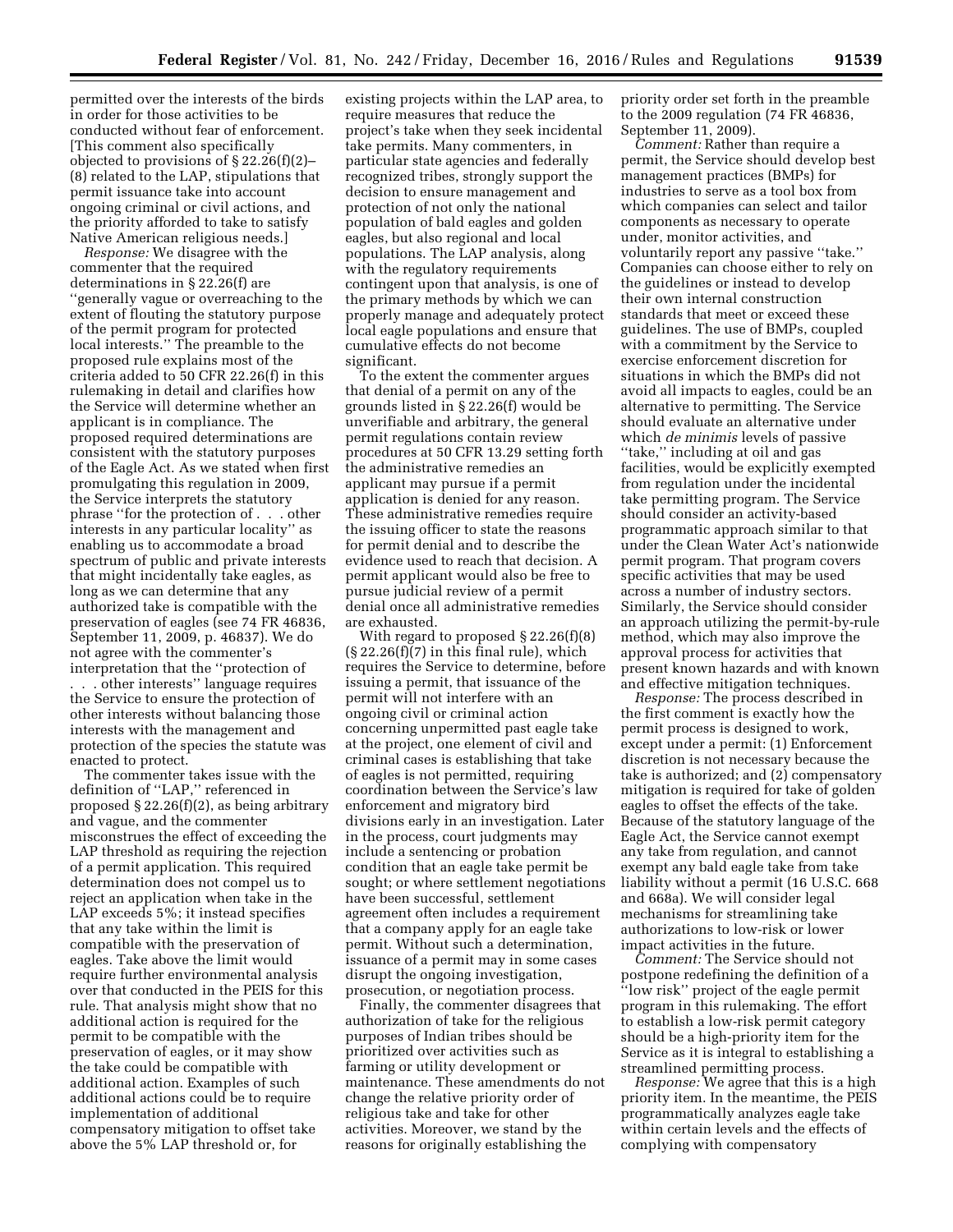mitigation requirements to allow the Service to tier from the PEIS when conducting project-level NEPA analyses. The PEIS will cover the analysis of effects to eagles under NEPA if: (1) The project will not take eagles at a rate that exceeds (individually or cumulatively) the take limit of the EMU (unless take is offset); (2) the project does not result in Service authorized take (individually or cumulatively) in excess of 5% of the LAP; and (3) the applicant will mitigate using an approach the Service has already analyzed (*e.g.,* power pole retrofitting), or the applicant agrees to use a Service-approved third-party mitigation program such as a mitigation bank or in-lieu fee program to accomplish any required offset for the authorized mortality. The PEIS, therefore, should streamline the NEPA process for these projects.

## *Nest Take Permits*

*Comment:* The proposed rule leaves ''home range'' undefined, but it is used in the definition of ''territory'': ''the area that contains one or more eagle nests within the home range of a mated pair of eagles, regardless of whether such nests were built by the current resident pair.''

*Response:* Home range means the area an animal uses to secure food and shelter, and through which the animal moves on a regular basis.

*Comment:* The proposed definition of ''eagle nest'' is ambiguous and likely subject to misinterpretation. Using our residential development project as an example, the Service has constructed two manmade experimental platforms in the vicinity of our project with the intent of encouraging golden eagle nesting. The experiment has not been successful. No nests have been built since the platforms were installed more than 3 years ago. Based on the ambiguous language of this definition, however, the experimental platforms themselves could be considered nests if a golden eagle simply lands on, and thereby ''uses'' the platform—which is an assemblage of material—during the breeding season.

*Comment:* There seems to be ambiguity surrounding the definition of an in-use nest. The proposed rule will allow for removal of an in-use nest prior to egg-laying, yet the definition fails to determine if alternate nests in which the adults regularly perch would also be considered an in-use nest.

*Response:* The definition of ''eagle nest'' in this rule includes the phrase ''for purposes of reproduction,'' so it does not encompass nest structures that an eagle simply lands on.

*Comment:* With regard to the proposed definition of ''alternate nest,'' it is unreasonable to assume that a nest is an alternate nest in perpetuity, but this definition assumes that all nests not in use within a nesting territory are, in fact, alternate nests without reference to any time frame. Similarly, the definition makes no reference to the condition of the nest.

*Response:* There is a great deal of variability as to how long a nest will be unused before eagles return to use it again. Eagles typically build nests where conditions are suitable for raising young relative to other locations. Sometimes those conditions remain relatively steady, sometimes they fluctuate between years, and sometimes they disappear. Even nests in good locations may not be used for many years. As for the condition of nests being the determining factor in whether they should remain protected, eagle nests are not infrequently damaged or partially destroyed by severe weather, but then restored to good condition by the eagles early in the breeding season. We think it is reasonable to err on the side of caution in protecting potentially valuable nests by not providing an arbitrary timeframe for when an eagle nest is no longer considered an eagle nest. At any rate, these regulations provide for a permit process that allows for removal of nests.

*Comment:* Loss of a nesting territory is far more significant than the take of an individual, as the cumulative reproductive contribution of the pair or territory over time is lost. For this reason, loss of nesting territories should not be permitted unless it can be affirmatively determined that such loss will not have a detrimental effect on the LAP or on a critical subpopulation.

*Response:* The Service agrees with this comment, and does take into account the effects of territory loss on the eagle management unit and LAP take limits, as described in the Status Report on page 26.

*Comment:* Allowing removal of eagle nests just because it is outside of the breeding season is short sighted, and ignores the underlying role of adult pairs to annually defend their nests and near nest proximity, so that reproduction can continue in subsequent years, not just in the current nest cycle.

*Response:* Prohibiting removal of nests outside the breeding season amounts to prohibiting eagle nest removal under any circumstances. It is not realistic to place a total ban on removing eagle nests. As bald eagle populations continue to grow, an increasing number of nests are built in

locations that pose safety hazards or severely restrict a landowner's ability to use his or her property. The regulations for permitting eagle nest removal include many safeguards to ensure that nest removal is compatible with the preservation of eagles.

*Comment:* Established protocols for monitoring throughout the course of nest take permits must be developed, and monitoring must be required by trained and approved independent experts. Monitoring time for nest and incidental take permits as required by permits should be similar to that required by most eagle-nest monitoring programs—a minimum of 2 hours per week by a trained independent monitor.

*Response:* For nest take permits, as opposed to disturbance permits, monitoring would be required mostly to detect whether the resident pair of eagles nest successfully elsewhere. The level of monitoring will be contingent on the biological significance of the nest site to the eagle population or local (human) community, the ability to identify the pair of eagles that were potentially displaced, the feasibility of monitoring at different levels of intensity, and other case-specific factors.

*Comment:* The Service should clarify that it is their intention that wind energy projects apply the buffer distances set forth in the National Bald Eagle Management Guidelines to wind farm infrastructure.

*Response:* The National Bald Eagle Management Guidelines do not include recommended buffer distances between bald eagle nests and wind turbines because the primary concern with turbines is blade strike mortality and not disturbance. With respect to disturbance, many of the other recommendations in the Guidelines would apply to wind turbines during construction and maintenance. However, at this time, we do not have sufficient information to recommend buffer distances between eagle nests and wind turbines to avoid or reduce the likelihood of mortality. More observation is needed before the Service will issue official guidance for distance buffers between eagle nests and wind turbines.

*Comment:* Without an objective assessment (*i.e.,* not based on nest structures) of what the spatial extent of a specific pair's territory is, there is no way to assess whether or not a nest is within a pair's territory without circular reasoning, and therefore no way to determine if a territory, rather than a nest or set of nests, was abandoned. Only in cases where there is independent observation of the extent of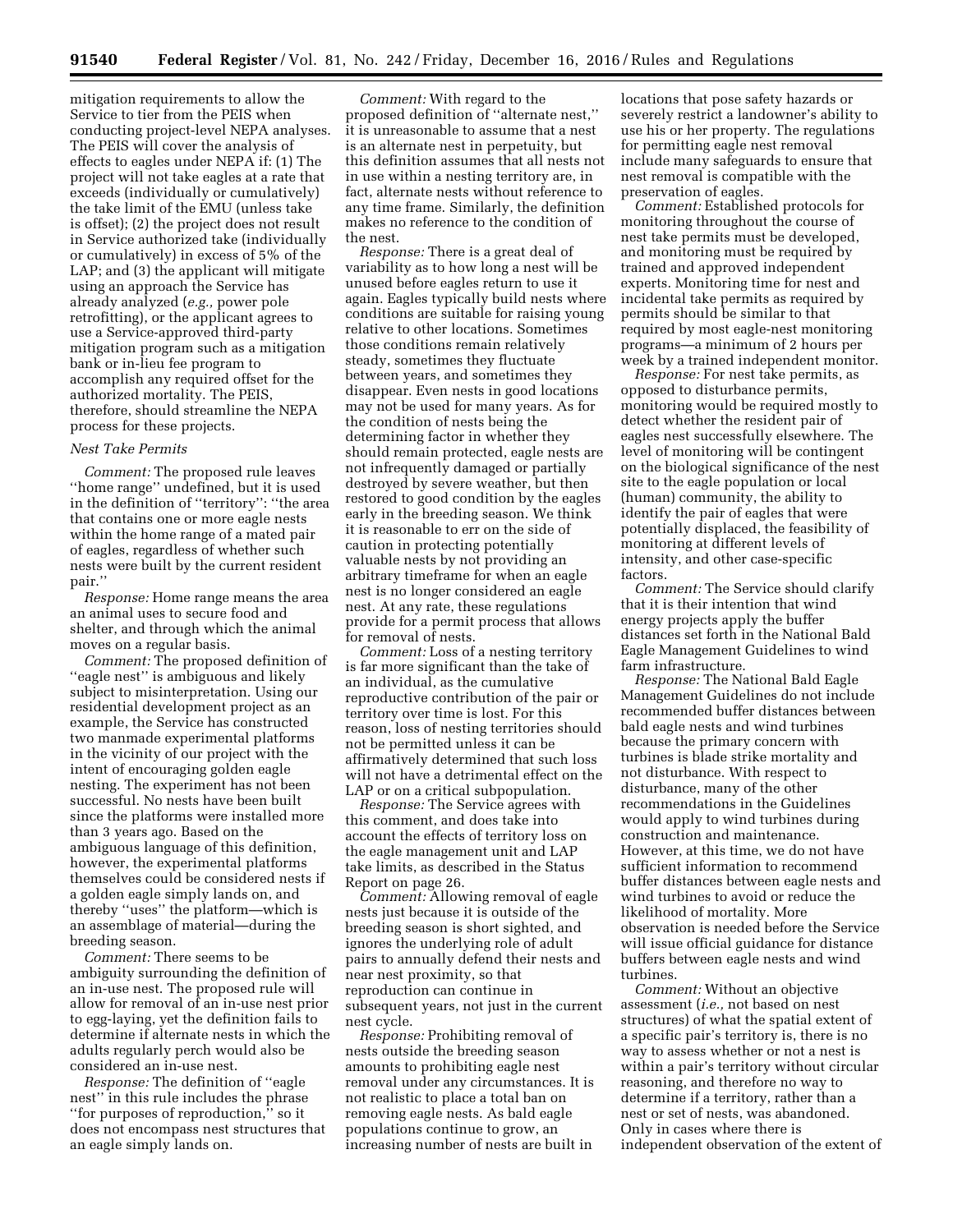space use of a specific breeding pair, most likely through telemetry or colormark observations, will it be possible to assess territory boundaries independently of nests. The Service should provide an objective, operationally defined (*i.e.,* defined in terms of observable characteristics) definition of the spatial extent of an eagle territory or abandon its reliance on availability of a nest ''within the nesting territory'' to assess territory abandonment.

*Response:* What this commenter is suggesting is not possible. The Service directly addresses this admittedly difficult issue in the Status Report in the following way: ''We recognize that for golden eagles in particular, nesting territories are often occupied by successive generations of individuals. Additionally, for both species, some nesting territories hold more value than others (Millsap et al. 2015, Watts 2015). Moreover, it is often difficult to predict in advance whether an activity will result in loss of a nesting territory, or simply the loss of a nest structure and cause a shift in use to an existing or new alternative nest—which may have little or no consequence to the eagle population (Watts 2015). For these reasons, each instance where loss of a nesting territory is a possible outcome requires additional review on the part of Service biologists. Permitting the loss of high-value nesting territories with a long history of occupancy and production could have greater population-level consequences.''

*Comment:* The Service has described that in populations with high eagle density, the biological value of a single nest to eagle populations is lower, as productivity in highly saturated eagle populations decreases due to nests being built in less than ideal locations in relation to food sources and increased competition among nesting pairs. Eagle nest-monitoring data by the Florida Fish and Wildlife Conservation Commission do not support this conclusion. The Service should consider data available from state agencies and similar partners when determining biological value of individual nests in order to ensure permitting decisions are evidence-based and consistent with the proposed preservation standard.

*Response:* There is increasing evidence in raptor populations that high-quality nesting sites are occupied first, and more consistently, than lower quality nesting sites. This factor contributes to what is known as the habitat heterogeneity effect, a biological process whereby overall per capita productivity of a raptor population declines with increasing density of nests

because newer territories are in lesser habitats and have lower productivity. This is the basis for the Service's statement, and it is described in more detail in the Status Report on page 6. However, the Service also acknowledges the importance of taking individual circumstances into account, including shifts in prey availability over time that may lead to temporal variation in territory quality.

*Comment:* The Service refers to ''alternate nests just being built'' as having low biological value. However, in some territories, a newly built nest may have greater biological value than the most recently ''in use'' nest depending on territory-specific factors. We recommend that the Service allow for territory-specific factors to be considered in determining biological value of nests when permitting nest removal.

*Response:* We fully agree with this comment. Assessing the biological value of nests will include consideration of site-specific factors, including information pertaining to the availability and past use of other nests in the territory.

*Comment:* The Service should consider the potential for inconsistency in determining and applying ''net benefit'' calculations, similar to the issues raised in the Service's approach for determining compensatory mitigation for permits under the 2009 regulations. The Service should also consider whether the standard for ''net benefit'' incentivizes removal of nests over avoidance and minimization measures, which could accelerate loss of nest territories. If acceptable ''net benefit'' standards for nest removal are relatively low, as compared to the cumulative cost for projects to avoid and minimize, it can be expected that more projects will pursue nest removal permits rather than incidental take permits.

*Response:* We acknowledge that the net benefit requirement is somewhat vague and could potentially be applied inconsistently. However, we have regular coordination calls between staff who issue eagle permits from the different Service Regional Offices, and the application of this standard to particular permits has been discussed so far for every case where it has been applied. We hope to be able to continue that level of coordination to further consistency in how this provision is applied. We typically will require a disturbance permit rather than a nest removal permit if it is possible for the potential applicant to avoid actual removal of the nest. The regulations prevent the Service from issuing a

permit unless we determine there is no practicable alternative to nest removal that would protect the interest to be served.

*Comment:* We recommend the Service consider options to ensure the persistence of local populations in areas where eagle nests on artificial structures represent a larger percentage of the LAP.

*Response:* Nests that eagles build on artificial structures fall within the definition of ''eagle nests'' protected under the Eagle Act, the removal of which would require a permit. The LAP cumulative effects analysis, and revised definition of the Eagle Act preservation standard that includes the persistence of local populations, both apply to nest removal permits and are designed to protect local populations even if a large percentage of eagles breed on nests built on artificial structures.

*Comment:* The proposed regulations would retain the requirement that the Service consider the availability of alternative suitable nesting habitat, but a finding that there is would not be a prerequisite for issuing a permit. We request that the Service reconsider this proposal to remove this requirement and instead require that suitable nesting habitat be present, but not necessarily available, in the area. Removal of this requirement would reduce or eliminate opportunities to apply mitigation measures within the immediate vicinity of the affected area.

*Response:* The types of conditions that eagles nest in are widely variable. In some circumstances, making nest removal contingent on there being suitable nesting habitat available is not warranted or reasonable. For example, more and more often, bald eagles are nesting in risky infrastructure that does not provide the conditions needed for successfully nesting and fledging of young. Such nests can also present safety hazards and/or unduly restrict people's ability to conduct daily routine activities. The regulations need to provide an option to issue permits for removal of nests that have marginal biological value and also pose problems or hazards to people or eagles, regardless of there being suitable nesting habitat in the vicinity.

*Comment:* The Service proposes to use 10 consecutive days of continuous absence as a national metric for declaring a nest inactive. This metric should be researched further and should take into consideration activity patterns of the species within the LAP where nest take would occur. There is ample research showing that juvenile bald eagles use their nests up to 45 days after fledging before they migrate, and often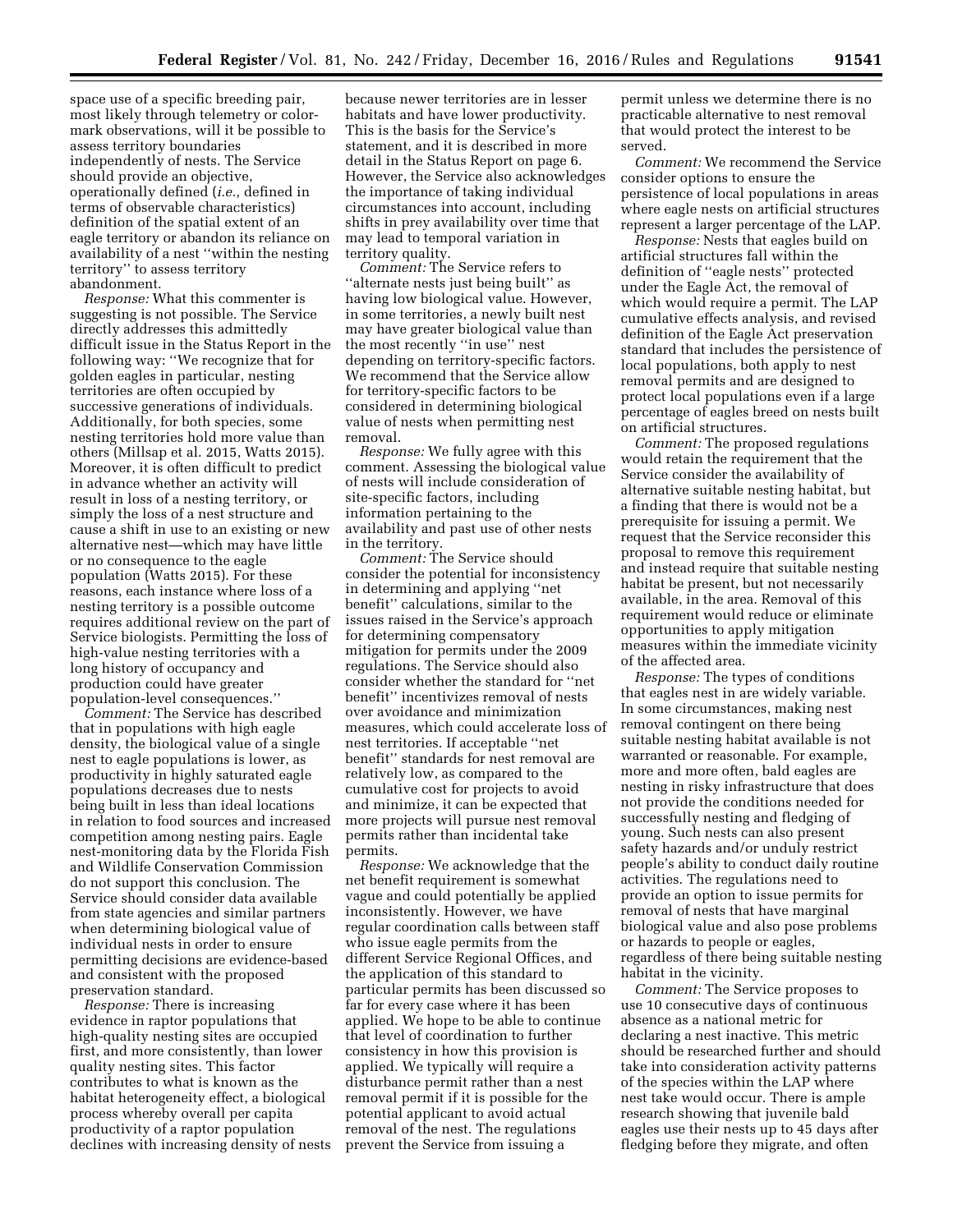do not return to the nest for periods of more than 10 days.

*Response:* The metric of 10 consecutive days has been in the regulations for several decades and has proven to be a reasonable timeframe for purposes of both permitting and protection of eagles. If young eagles have left and not returned to a nest over 10 consecutive days, it is reasonable to conclude the nest structure is no longer critical to them and can be removed, assuming other criteria warranting nest removal have been met. We fully recognize that nests might be revisited and used for longer periods of time, but loss of a nest after 10 days of non-use is unlikely to pose a threat to survival of the juveniles.

*Comment:* The proposed new nest take rules do not give consideration to the loss of habitat that accompanies a nest take in areas with rampant growth and development.

*Comment:* The regulations should increase protection to the areas surrounding active nests. The proposed rule does not directly address buffers of protection surrounding nests throughout the year. Habitat modification can undermine the viability of that food source, threatening the continued success of the nest. This potential loss of productivity is not accounted for in the permitting framework, yet could have significant impacts on local populations.

*Response:* The Eagle Act does not provide direct protection to eagle habitat, except for nests themselves. However, our regulations and guidance include a variety of strategies that take habitat into consideration, because habitat is, of course, necessary to preserve eagles. With regard to nest take permits, they can be issued only for specific limited purposes, unless a net benefit to eagles will be provided. The biological value of a nest is closely tied to the value of the surrounding habitat. Thus removal of a high-value nest would require a significant net benefit to eagles. The Service's recommendations for preventing disturbance to nesting bald eagles are in our National Bald Eagle Management Guidelines, including recommended buffer distances for construction and other activities near bald eagle nests. We are in the process of developing comparable guidance for golden eagles.

*Comment:* The Service should include in the final document a clear decisionmaking process that includes discreet criteria as to what constitutes an anticipated emergency situation. Permits should be limited to cases where human health or safety is highly likely to be endangered if no action is

taken, and there is high confidence that the nest does not contain eggs or young.

*Comment:* What is the definition of a safety emergency (as used in the context of the proposed rule revision)? How does the Service make this determination? Does the Service intend to gain insight/formal input from other federal agencies (*e.g.,* Federal Aviation Administration, U.S. Department of Agriculture—Animal and Plant Health Inspection Service—Wildlife Services, Federal Highway Administration) that have expertise and/or regulatory authority in specific situations?

*Response:* We disagree with the suggestion that, unless there is high confidence that no eggs or young are in a nest, the Service cannot issue a permit for the purpose of protecting human or eagle lives. We believe a safety risk to people or eagles should take precedence above leaving eggs or nestlings undisturbed in the nest. In response to the question about what constitutes a safety emergency, the term is defined in the regulations at 50 CFR 22.3 as ''a situation that necessitates immediate action to alleviate a threat of bodily harm to humans or eagles.'' How we will make the determination is a fair question, but it may not be advisable or helpful to codify specifications for what factors must be present because of the risk of excluding circumstances that we failed to consider but which present a serious risk of bodily harm. However, we may develop some relatively broad guidance to assist in making these determinations in the future.

*Comment:* Under the proposed changes to nest take permits, there is a provision for the Service to waive the requirement that nestlings be transported to a foster nest or permitted rehabilitator in the case of an emergency nest removal. Even in cases where a nest is not near a possible foster nest or rehabilitator, the Service should put forth all efforts to ensure that nestlings are released back into the wild.

*Response:* The revision makes it possible for the Service to legally authorize the nest removal in a case of emergency (imminent risk to human or eagle safety) even when it is not feasible to place the eggs or young with a rehabilitator. Where it is reasonably possible to do so, the permit will require the eggs or young to be placed with a permitted rehabilitator or other similarly authorized facility.

*Comment:* We support the Service's position that a minimal level of compensatory mitigation is appropriate when authorizing take of golden eagle nests; however, the Service should clarify that no compensatory mitigation is required when these instances involve bald eagle nests.

*Response:* Actually, we did not and do not take the position that only a minimal level of compensation is required for take of a golden eagle nest. Our position then and now is that golden eagle nest take permits will be more restrictive in nature, but without including different criteria for the two species in the regulations. Our view is that regulations should not be speciesspecific; rather, they should address specific conditions that could apply to any of the species they are designed to protect. All golden eagle take permits, except for those authorizing ongoing take occurring prior to 2009, will require offsetting mitigation. The avoidance and minimization requirements in the existing and these regulations are designed to ensure that removal of a nest of either species is the last option. 81 FR 27934, 27961 (May 6, 2016). Regarding bald eagle nests, mitigation will be required if the activity that necessitates the take does not in itself provide a ''net benefit.'' As explained earlier in the preamble of this rule, the mitigation is likely to be minimal for new bald eagle nests established in areas densely populated by eagles, which are more and more typically the nests for which applicants seek nest take permits.

*Comment:* Eagle nests may be subject to protections of the National Historic Preservation Act (NHPA) due to the status of eagle nests as traditional cultural properties (36 CFR 800.16(I)(1): *Historic property* includes properties of traditional religious and cultural importance to an Indian tribe). Therefore, for nesting sites subject to the NHPA, the Service must comply with the NHPA's section 106 consultation process prior to authorizing an undertaking that could affect eagle nesting sites (36 CFR 800.2(c)(2)(ii) requires consultation with tribes where properties of religious or cultural significance may be affected by a federal undertaking). Consultation with tribal governments regarding nest removal permits is also necessary to determine whether a vacant nest site has or has not been permanently abandoned.

*Response:* The Service is responsible for compliance with the NHPA and to review all projects that may have the potential to affect historic properties. Traditional cultural properties, and religious and sacred areas, are all elements that might be included within the borders of projects under our review. As we follow the NHPA consultation process, information about such sites will develop that will help inform our decisions. With regard to the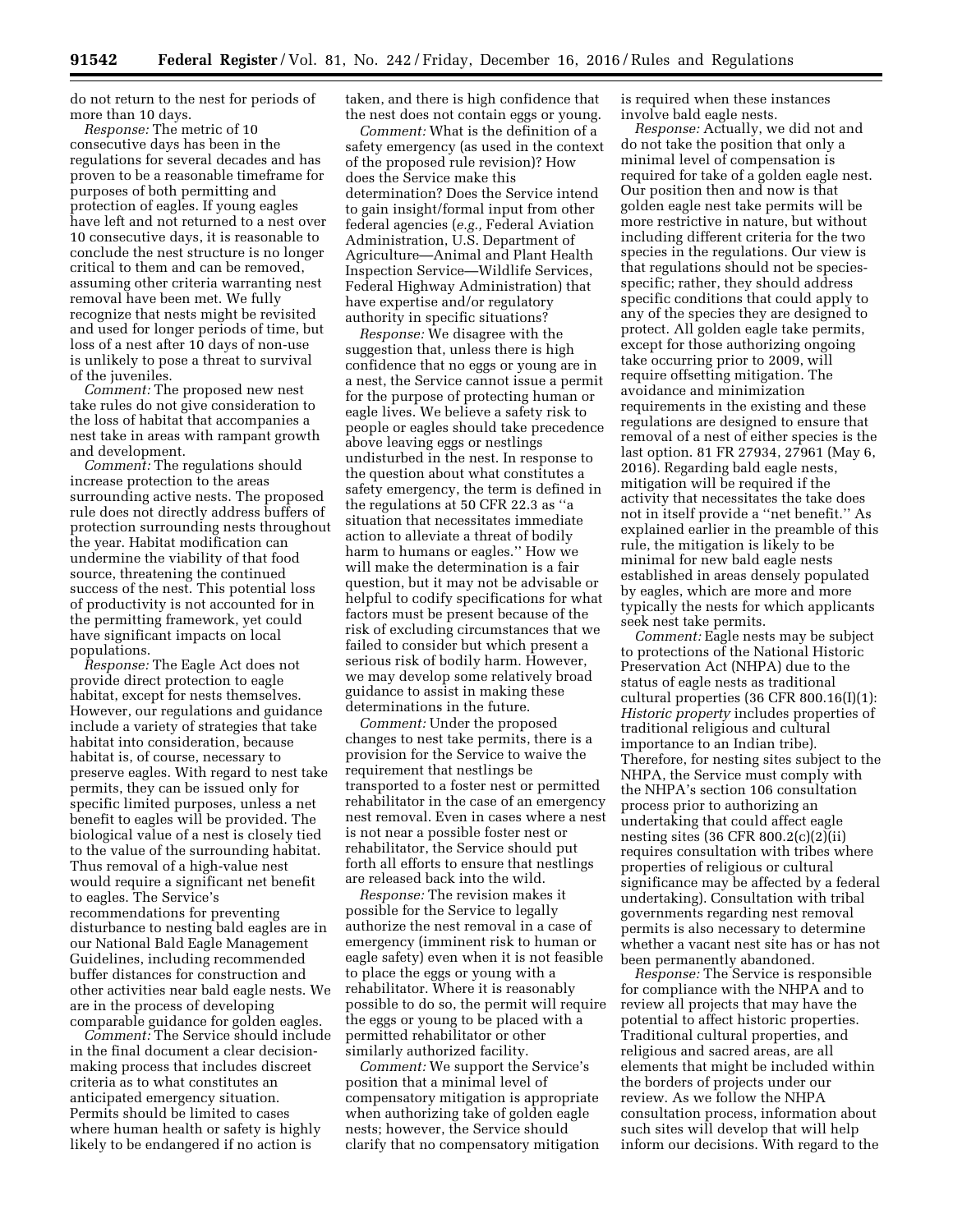status of the nest, that is, whether it has been used for breeding purposes in recent years or is currently in use, we will rely on any available and reliable source of such information, including through consultation with tribes that have such information.

*Comment:* The eagle nest take permit regulations should take into account existing practices adopted to address take or removal of eagle and other raptor nests. For example, the Bridger Coal Mine in Wyoming is operated under a permit from the Wyoming Department of Environmental Quality. The mine permit incorporates a raptor mitigation plan that is reviewed by the Service. Under the raptor mitigation plan, if the mine operators locate an inactive (or "alternate," as now defined in the proposed rule) nest in an active mining area, in most cases it may remove the nest as long as a substitute nest is constructed without applying for a separate take permit.

*Response:* Wyoming's Coal Mine Migratory Bird Plans do not allow removal of eagle nests without a permit, and the mining permit issued by the Wyoming Department of Environmental Quality provides no exemption from Service authorities or permitting processes. The plan addresses when there is a need for a nest permit application and proposed mitigation (which may or may not be the final mitigation approved in the permit as determined by the Service's Migratory Bird Office).

# **Required Determinations**

# *Regulatory Planning and Review (Executive Orders 12866 and 13563)*

Executive Order 12866 provides that the Office of Information and Regulatory Affairs (OIRA) in the Office of Management and Budget will review all significant rules. OIRA has determined that this rule is significant because it may raise novel legal or policy issues arising out of legal mandates, the President's priorities, or the principles set forth in E.O. 12866.

Executive Order 13563 reaffirms the principles of E.O. 12866 while calling for improvements in the nation's regulatory system to promote predictability, to reduce uncertainty, and to use the best, most innovative, and least burdensome tools for achieving regulatory ends. The executive order directs agencies to consider regulatory approaches that reduce burdens and maintain flexibility and freedom of choice for the public where these approaches are relevant, feasible, and consistent with regulatory objectives. E.O. 13563 emphasizes further that regulations must be based on the best available science and that the rulemaking process must allow for public participation and an open exchange of ideas. We have developed this rule in a manner consistent with these requirements.

# *Regulatory Flexibility Act (5 U.S.C. 601 et seq.)*

Under the Regulatory Flexibility Act (5 U.S.C. 601 *et seq.,* as amended by the Small Business Regulatory Enforcement Fairness Act (SBREFA) of 1996 (Pub. L. 104–121, 201, 110 Stat. 847)), whenever an agency is required to publish a notice of rulemaking for any proposed or final rule, it must prepare and make available for public comment a regulatory flexibility analysis that describes the effect of the rule on small businesses, small organizations, and small government jurisdictions. However, no regulatory flexibility analysis is required if the head of an agency certifies the rule would not have a significant economic impact on a substantial number of small entities.

SBREFA amended the Regulatory Flexibility Act to require Federal agencies to provide the statement of the factual basis for certifying that a rule would not have a significant economic impact on a substantial number of small entities. Thus, for a regulatory flexibility analysis to be required, impacts must exceed a threshold for ''significant impact'' and a threshold for a

''substantial number of small entities.'' See 5 U.S.C. 605(b). We have examined this rule's potential effects on small entities as required by the Regulatory Flexibility Act and determined that this action will not have a significant economic impact on a substantial number of small entities. This analysis first estimates the number of businesses impacted and then estimates the economic impact of the rule.

To assess the effects of the rule on small entities, we focus on home construction companies, wind energy facilities, and electric transmission companies. Although small, noncommercial wind energy facilities could seek permits, we anticipate that most of the applications for wind energy facilities will be for those that are commercial or utility scale. Although businesses in other business sectors, such as railroads, timber companies, and pipeline companies, could also apply for permits, we anticipate the number of permit applicants in such sectors to be very small, on the order of one or two per year for each such sector.

The U.S. Small Business Administration (SBA) defines a small business as one with annual revenue or employment that meets or is below an established size standard, which is less than 250 employees for ''Wind Electric Power Generation (NAICS 221115), less than 1,000 employees for ''Electric Power Distribution'' (NAICS 221122), less than 500 employees for ''Logging'' (NAICS 113310), less than \$36.5 million for ''Construction of Buildings'' (NAICS 236115, 236116, 236117, 236210, and 236220), less than \$36.5 million for ''Highway, Street, and Bridge Construction'' (NAICS 237310), less than \$15.0 million for ''Support Activities for Rail Transportation'' (NAICS 488210), and less than 1,500 employees for ''Gold Ore Mining'' (NAICS 212221). Table 1 describes the number of businesses within each industry and the estimated percentage of small businesses impacted by this rule.

#### TABLE 1—DISTRIBUTION OF POTENTIAL IMPACTED BUSINESSES

| NAICS code |                                                                        | Total<br>businesses         |                                  | Small businesses potentially<br>impacted by rule |            |
|------------|------------------------------------------------------------------------|-----------------------------|----------------------------------|--------------------------------------------------|------------|
|            | Description                                                            | Number of all<br>businesses | Number<br>of small<br>businesses | Number                                           | Percentage |
| 221115     |                                                                        | 410                         | 402                              | 10                                               | 2          |
| 221122     |                                                                        | 7,547                       | 7,513                            | $<$ 26                                           | <1         |
| 113310     |                                                                        | 7.908                       | 7.907                            | 1 to 2                                           | <1         |
| 236115     | New Single-family Housing Construction (Except For-<br>Sale Builders). | 30.380                      | 29.469                           | $<$ 26                                           | $<$ 1      |
| 236116     | New Multifamily Housing Construction (except For-Sale<br>Builders).    | 1.788                       | 1.734                            | < 26                                             | $\leq$     |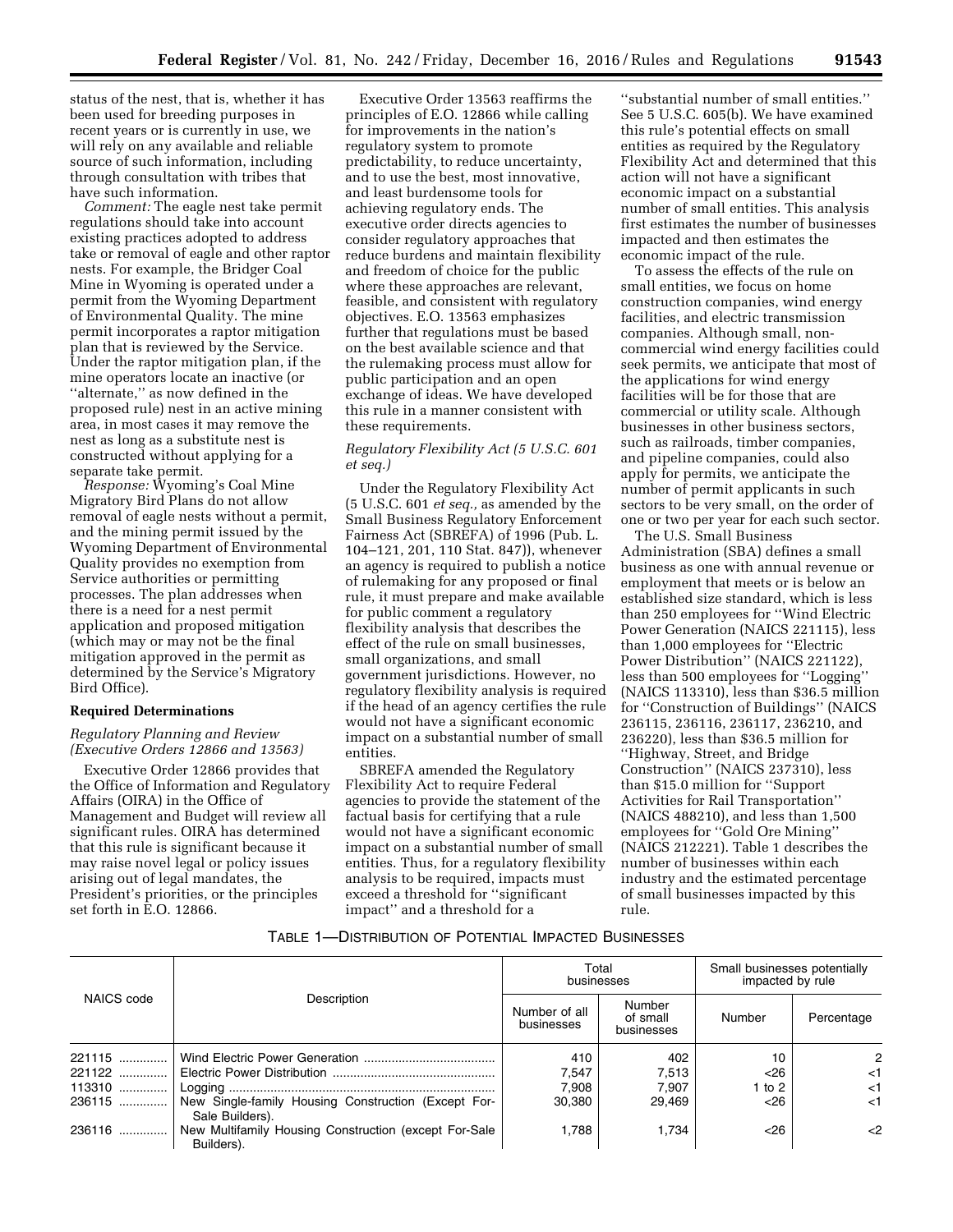|             |                                                    | Total<br>businesses         |                                  | Small businesses potentially<br>impacted by rule |            |
|-------------|----------------------------------------------------|-----------------------------|----------------------------------|--------------------------------------------------|------------|
| NAICS code  | Description                                        | Number of all<br>businesses | Number<br>of small<br>businesses | Number                                           | Percentage |
| 236117      |                                                    | 16.093                      | 15.610                           | $<$ 26                                           | $<$ 1      |
| 236118      |                                                    | 77.855                      | 75.519                           | <26                                              | <1         |
| 236210      |                                                    | 2,622                       | 2,543                            | <26                                              | <1         |
| 236220      | Commercial and Institutional Building Construction | 35.758                      | 34,685                           | $<$ 26                                           | <1         |
| 237310      |                                                    | 8,854                       | 8.588                            | <26                                              | <1         |
| 237990      | Other Heavy and Civil Engineering Construction     | 3.423                       | 3.320                            | $<$ 26                                           | <1         |
| 488210      |                                                    | 1275                        | 613                              | 1 to 2                                           | <1         |
| 212221<br>. |                                                    | 214                         | 214                              | 1 to $2$                                         | <1         |

| <b>TABLE 1—DISTRIBUTION OF POTENTIAL IMPACTED BUSINESSES—Continued</b> |
|------------------------------------------------------------------------|
|------------------------------------------------------------------------|

Source: U.S. Census Bureau, 2012 County Business Patterns.

In the first 5 years (2011 through 2015) since the eagle permit regulations at 50 CFR 22.26 and 50 CFR 22.27 were published, the Service has issued 347 standard permits which averages about 70 permits annually. For the 347 standard permits, 131 permits were issued to businesses, 172 permits to Government agencies, and 44 permits to individuals. The average annual distribution was 26 permits to businesses, 34 permits to government, and 9 permits to individuals. Businesses that apply for permits typically include home construction, road construction, and various other construction projects. Thus, the maximum impact to any single construction industry would be less than 26 businesses annually. It is

more likely that the permits would be distributed across various construction industries. As a result, less than 1to 2 percent of small businesses in these sectors will be impacted by this rule.

Homeowners have no fee increases except for applications for multiple eagle nest take (\$500). Given the number of standard permits issued (44), this rule will not have a significant economic effect on a substantial number of homeowners. Commercial businesses will face higher permit fees under this rule. A commercial business applying for what was a standard permit would have to pay \$2,500 (an increase of \$2,000). Businesses in the construction industry are defined as small if they have annual revenue less than \$36.5

million, yet many construction businesses (38 percent) have revenue less than \$250,000. To conservatively estimate the potential impact to commercial businesses applying for standard permits, we utilize \$250,000 to depict small businesses' sales. Depending on the type of permit applications submitted by an individual small business, the permit fees will represent 1 to 3 percent of revenue for this size of business. Thus, the changes in standard permit fees will not have a significant economic effect on a substantial number of small businesses in the construction sectors. The changes in permit application processing and amendment fees are shown in Table 2.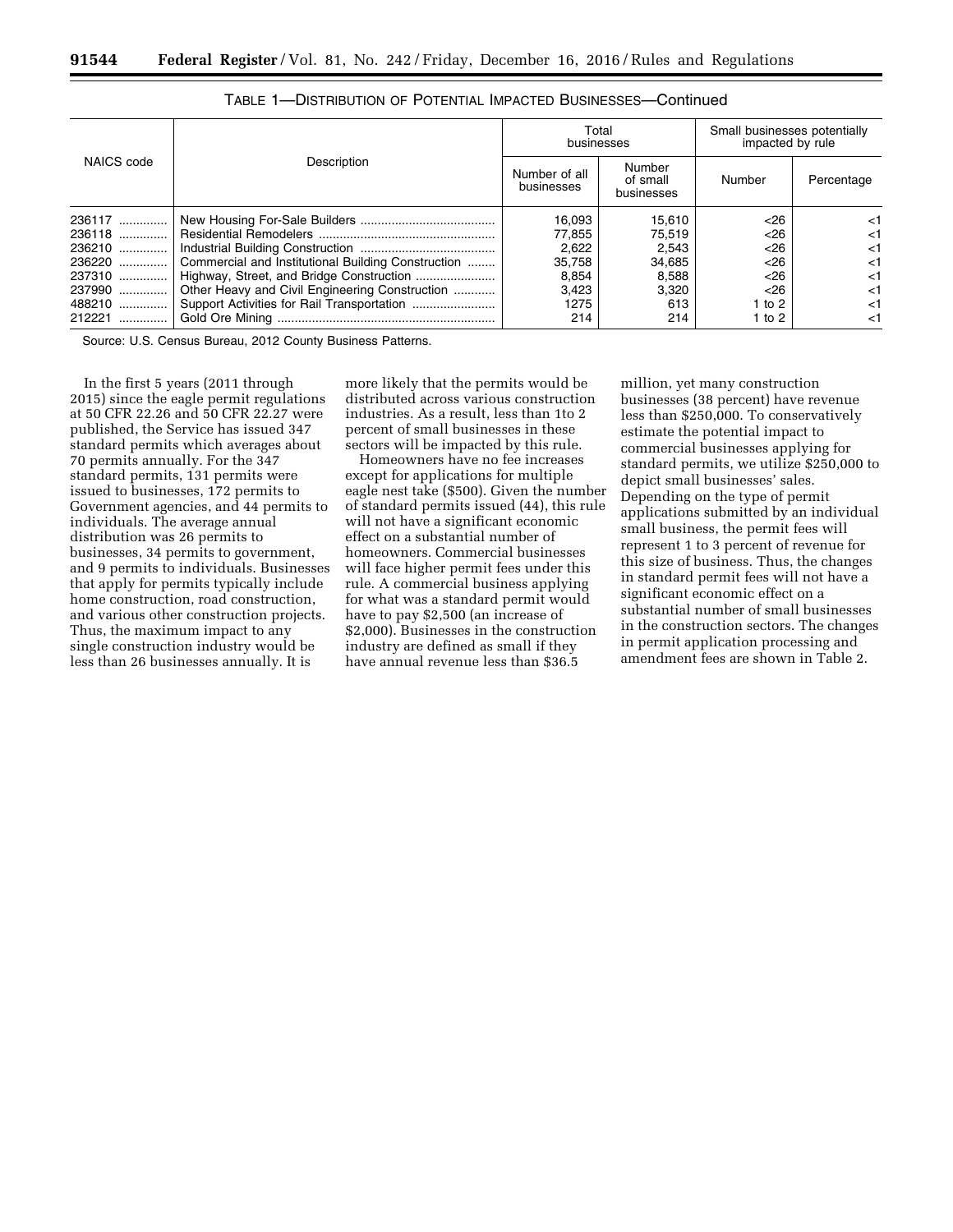|                         |                                                                                            | raoic 2. Change in Fermit Fees<br><b>Activity/Requirement</b>      | <b>Current</b><br><b>New Fee</b>                |                                                | <b>Fee Increase</b>                         |
|-------------------------|--------------------------------------------------------------------------------------------|--------------------------------------------------------------------|-------------------------------------------------|------------------------------------------------|---------------------------------------------|
|                         |                                                                                            |                                                                    | Fee                                             |                                                |                                             |
| <b>Standard Permits</b> | 3-200-71 - Eagle Incidental Take<br>Application                                            | \$500                                                              | \$500 - Non-commercial<br>$$2,500$ – Commercial | $$0 - Non-commential$<br>$$2,000 - Commercial$ |                                             |
|                         | $3-200-72$ – application, Eagle Nest<br>\$500<br>Take Application<br>$$2,500$ – Commercial |                                                                    | \$500 – Non-commercial                          | $$0 - Non-commential$<br>$$2,000 - Commercial$ |                                             |
|                         | 3-200-72 - Eagle Multiple Nest Take<br>Application                                         | $$1,000*$<br>\$Non-commercial5,000                                 |                                                 | Non-commercial \$4,000                         |                                             |
|                         | 3-200-71- Eagle Incidental Take<br>Amendment                                               | $$150 - Non-commetricial$<br>\$150<br>\$500 - Commercial           |                                                 | $$0 - Non-commential$<br>\$350 - Commercial    |                                             |
|                         |                                                                                            | 3-200-72 – Eagle Single Nest Take<br>Amendment                     | \$150                                           | \$150 - Non-commercial<br>\$500 - Commercial   | $$0 - Non-commential$<br>\$350 - Commercial |
|                         |                                                                                            | 3-200-71 - Eagle Incidental Take<br>Programmatic Amendment         | \$1,000                                         | \$0                                            | $-$1,000$                                   |
| Programmatic<br>Permits | Eagle Incidental Take - Application<br>Processing Fee                                      | \$36,000                                                           | \$36,000                                        | \$0                                            |                                             |
|                         |                                                                                            | $\S 22.26(c)(7)(v)$ – Programmatic<br>Permit reviews every 5 years | \$0                                             | \$8,000                                        | \$8,000                                     |

# Table ? Change in Permit Fees

\* Programmatic nest take

From 2011 to 2015, we received a total of 37 programmatic permit applications and have issued one programmatic permit thus far. All of the applications except three are for wind energy projects. Two applications were from electric utilities, while one application was from a gold mining operation. We anticipate a greater volume of applications for permits for long-term activities in the future, although we expect the number to increase gradually over time. At the current average rate (7 applications annually), approximately 2 percent of small wind energy businesses apply for permits annually (Table 1). Furthermore, less than 1 percent of small businesses within the electric utility and mining sectors apply for permits (Table 1). Assuming perhaps a ten-fold increase in such permit applications over the foreseeable future, this rule will not impact a substantial number of small entities.

Initial permit application processing fees for long-term permits will not change from the current \$36,000. If a permittee requests the programmatic permit to exceed 5 years, then there will be an \$8,000 review fee every 5 years to recoup the Service's review costs. With a 5-year maximum permit duration,

renewal of a permit would require a \$36,000 permit application processing fee, so the \$8,000 administration fee reduces costs to small businesses engaged in long-term acitivities. We therefore certify that the rule will not have a significant economic impact on a substantial number of small entities, and no regulatory flexibility analysis is required.

## *Unfunded Mandates Reform Act*

In accordance with the Unfunded Mandates Reform Act (2 U.S.C. 1501 *et seq.*), we have determined the following:

a. This rule will not ''significantly or uniquely'' affect small governments. A small government agency plan is not required. The regulations changes will not affect small government activities in any significant way.

b. This rule will not produce a Federal mandate of \$100 million or greater in any year. It is not a ''significant regulatory action'' under the Unfunded Mandates Reform Act.

# *Takings*

In accordance with E.O. 12630, the rule will not have significant takings implications. This rule does not contain any provisions that could constitute taking of private property. Therefore, a

takings implication assessment is not required.

## *Federalism*

This rule will not have sufficient Federalism effects to warrant preparation of a federalism summary impact statement under E.O. 13132. It will not interfere with the States' abilities to manage themselves or their funds. No significant economic impacts are expected to result from the regulations change.

# *Civil Justice Reform*

In accordance with E.O. 12988, the Office of the Solicitor has determined that the rule will not unduly burden the judicial system and meets the requirements of sections 3(a) and 3(b)(2) of the Order.

# *Paperwork Reduction Act of 1995 (PRA)*

This final rule contains a collection of information that we have submitted to the Office of Management and Budget (OMB) for review and approval under the PRA (44 U.S.C. 3501 *et seq.*). After publication of the ''Duration Rule'' in 2013, we included the burden associated with eagle permits in our renewal of OMB Control No. 1018–0022. OMB has reviewed and approved the information collection requirements for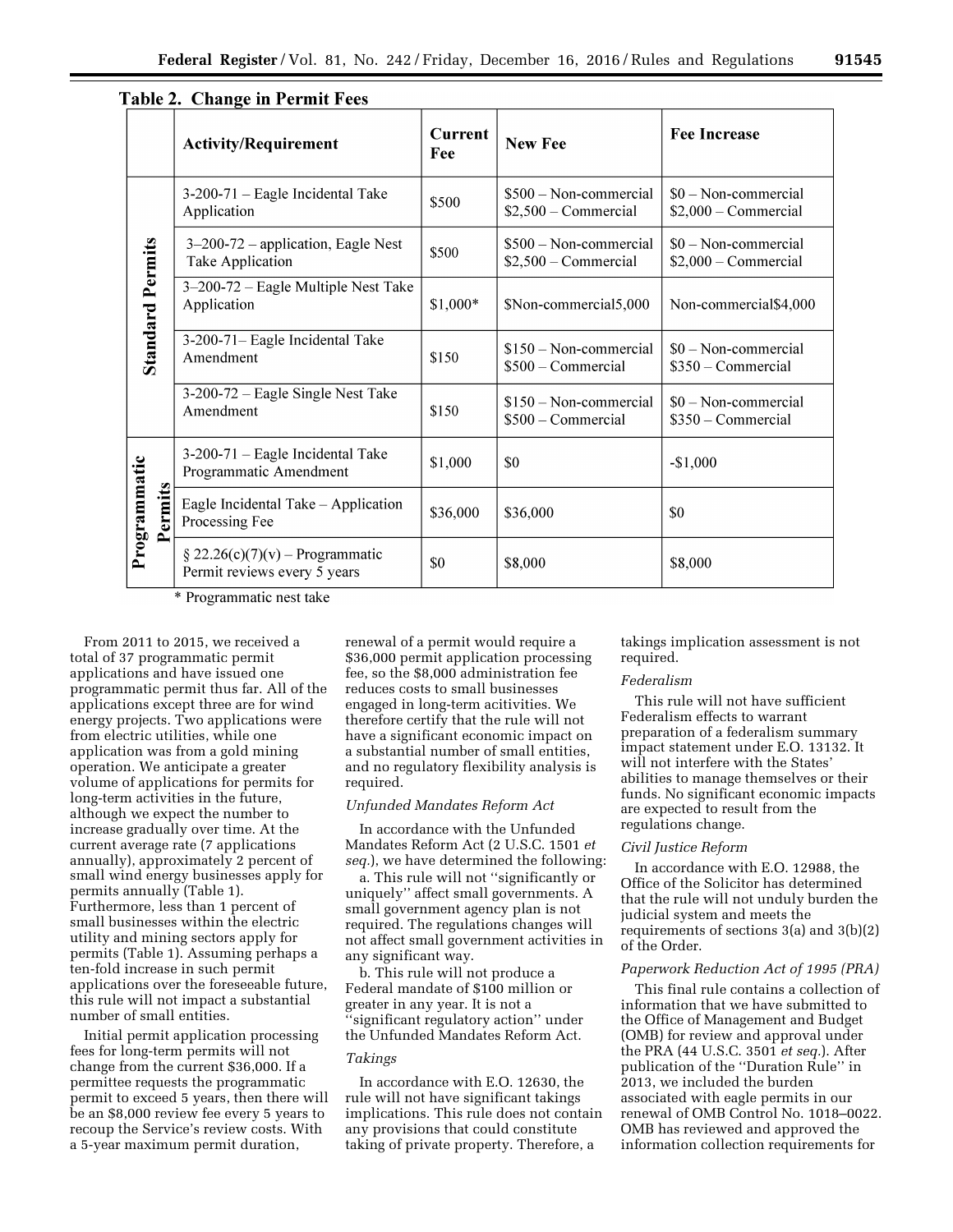applications, annual reports, and nonhour cost burden associated with eagle permits and assigned OMB Control Number 1018–0022, which expires May 31, 2017. The approval includes long-term (more than 5 years) eagle take permits.

This final rule does not revise the number of responses or total annual burden hours associated with eagle permits. However, we believe the approved estimates for the number of annual responses are high. We will adjust our estimates when we renew OMB Control No. 1018–0022. This final rule:

(1) Establishes an administration fee of \$8,000 that each permittee will pay every 5 years to cover the cost of the 5 year permit evaluations. We will not collect this fee until the permittee has had a permit for at least 5 years. We expect that we will not impose this fee until at least 2022.

(2) Changes the application fees associated with some permits.

(3) Requires annual reports. This requirement is approved under OMB Control Number 1018–0022. There are no fees associated with annual reports.

(4) Establishes a new reporting requirement and a new administration fee for permits of over 5 years.

(5) Requires pre- and postconstruction monitoring of eagle use of the project area, which may include preparation of an Eagle Conservation Plan, and requires immediate reporting of take of eagles and Threatened and Endangered species.

OMB has not yet approved the information collection requirements associated with this rule. We will announce the approval in a separate notice in the **Federal Register**. When we seek renewal of OMB Control Number 1018–0022, we will incorporate the new hour and nonhour burden into that renewal and discontinue this OMB

control number. An agency may not conduct or sponsor and you are not required to respond to a collection of information unless it displays a currently valid OMB control number.

*Title:* Eagle Take Permits and Fees, 50 CFR 22.

*OMB Control Number:* 1018–0167 (number assigned by OMB).

*Service Form Number(s):* 3–200–71, 3–200–72.

*Description of Respondents:*  Individuals and businesses. We expect that the majority of applicants seeking long-term permits will be in the energy production and electrical distribution business.

*Respondent's Obligation:* Required to obtain or retain a benefit.

*Frequency of Collection:* On occasion. The Service inadvertently omitted Table 1 and its burden from the proposed rule. The following Table cites the total burden for this information

collection.

TABLE 1—ESTIMATED HOUR AND COST BURDEN FOR LONG TERM EAGLE TAKE PERMITS

| Activity/requirement                                                                                                                                                                                                                                                                                                                                                                                                                                                                               | Annual<br>number of<br>responses | Average<br>completion<br>time per<br>response<br>(hours) | Total annual<br>burden hours      | Cost/hour                                   | \$ Value of<br>annual<br>burden<br>hours<br>(rounded) |
|----------------------------------------------------------------------------------------------------------------------------------------------------------------------------------------------------------------------------------------------------------------------------------------------------------------------------------------------------------------------------------------------------------------------------------------------------------------------------------------------------|----------------------------------|----------------------------------------------------------|-----------------------------------|---------------------------------------------|-------------------------------------------------------|
| Reporting Take of Threatened & Endangered Species<br>§22.26(c)(7)(ii)— <i>Permit reviews</i> . At no more than 5 years<br>from the date a permit that exceeds 5 years is issued.<br>and every 5 years thereafter, the permittee compiles<br>and submits to the Service, eagle fatality data or other<br>pertinent information that is site-specific for the project. <sup>9</sup><br>Footnote 9 may be found in Table 2 Note that the dollar<br>value of the annual burden cost is included in the | 15<br>15<br>15<br>10             | 650<br>200<br>700                                        | 9750<br>3000<br>10,500<br>20<br>2 | \$34.26<br>34.26<br>34.26<br>34.26<br>34.26 | \$334,035<br>102.780<br>359,730<br>685<br>69          |
|                                                                                                                                                                                                                                                                                                                                                                                                                                                                                                    | 4                                | 8                                                        | 32                                | 34.26                                       | 1,096                                                 |
| Total                                                                                                                                                                                                                                                                                                                                                                                                                                                                                              | 60                               | 1562                                                     | 23.304                            |                                             | 798.395                                               |

TABLE 2—CHANGES IN NONHOUR BURDEN FEES FOR EAGLE TAKE PERMITS

| Activity/require-<br>ment                                                                                 | Existing approval<br>(1018–0022)                                                                                                                        | Current fee                                          | Proposed fee                                           | Total approved<br>nonhour burden<br>cost                 | Total proposed<br>nonhour burden<br>cost                  | Difference be-<br>tween 1018-<br>0022 and<br>proposed    |
|-----------------------------------------------------------------------------------------------------------|---------------------------------------------------------------------------------------------------------------------------------------------------------|------------------------------------------------------|--------------------------------------------------------|----------------------------------------------------------|-----------------------------------------------------------|----------------------------------------------------------|
| $3 - 200 - 71 - ap$<br>plication, Eagle<br>Incidental<br>Take-(not<br>programmatic<br>or long-term) $1$ . | No. of responses and annual<br>burden hours approved under<br>OMB Control No. 1018-0022.                                                                | \$500 Non-com-<br>mercial.                           | \$500 Non-com-<br>mercial.                             | \$12,500 Non-<br>commercial.                             | \$12,500 Non-<br>commercial.                              | \$0 Non-com-<br>mercial.                                 |
| $3 - 200 - 72 - ap$<br>plication, Eagle<br>Nest Take-<br>single nest<br>(formerly<br>"standard") $2$ .    | This<br>revises<br>fees<br>rule<br>and<br>nonhour costs.<br>No. of<br>responses and annual<br>burden hours approved under<br>OMB Control No. 1018-0022. | \$500 Commer-<br>cial.<br>\$500 Non-com-<br>mercial. | \$2,500 Com-<br>mercial.<br>\$500 Non-com-<br>mercial. | \$60,000 Com-<br>mercial.<br>\$5,000 Non-<br>commercial. | \$300,000 Com-<br>mercial.<br>\$5,000 Non-<br>commercial. | $+$ \$240.000<br>Commercial.<br>\$0 Non-com-<br>mercial. |
|                                                                                                           | This<br>fees<br>and<br>revises<br>rule<br>nonhour costs.                                                                                                | \$500 Commer-<br>cial.                               | \$2,500 Com-<br>mercial.                               | \$10,000 Com-<br>mercial.                                | \$50,000 Com-<br>mercial.                                 | +\$40,000 Com-<br>mercial.                               |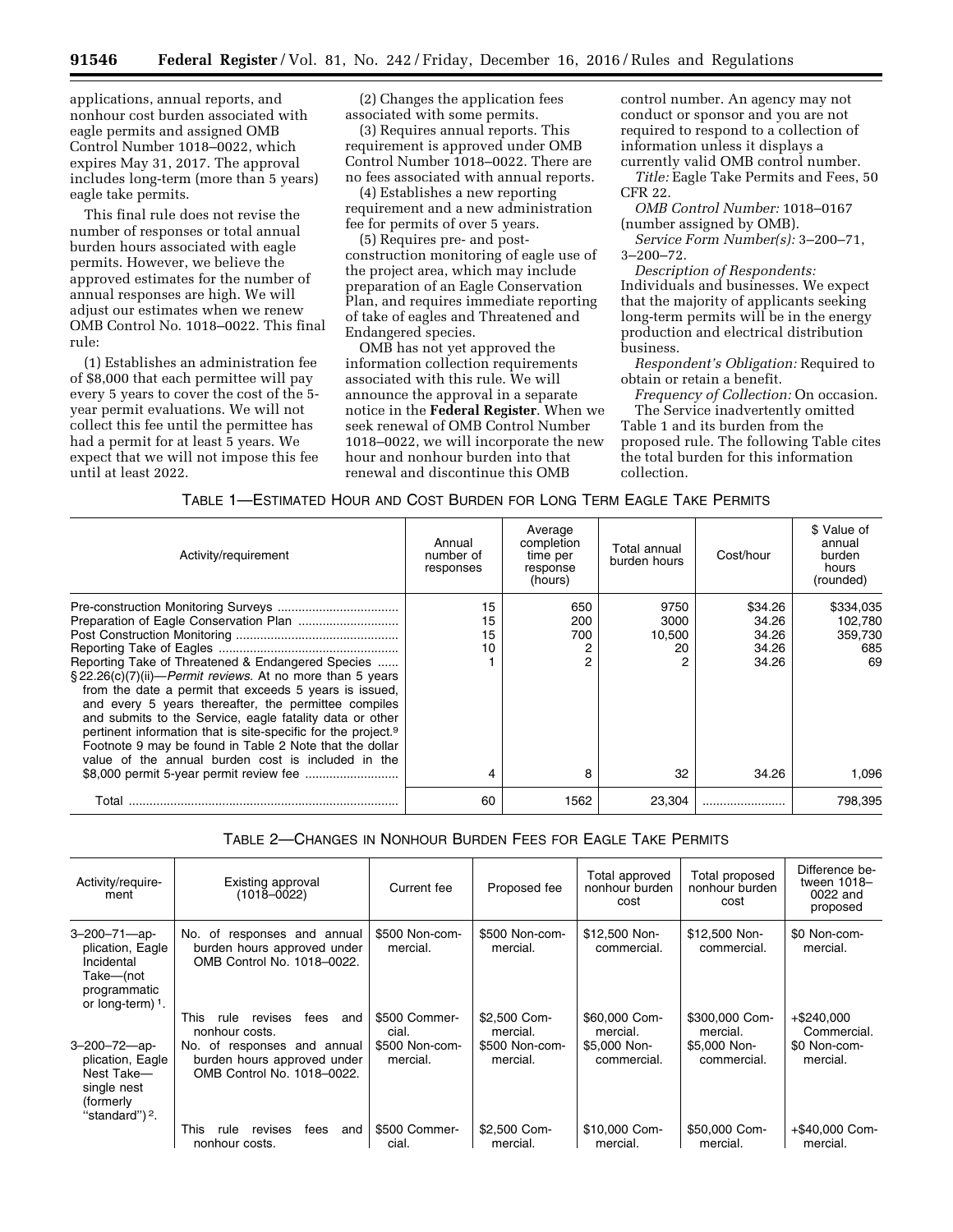| Activity/require-<br>ment                                                                                             | Existing approval<br>$(1018 - 0022)$                                                     | Current fee                | Proposed fee                 | Total approved<br>nonhour burden<br>cost | Total proposed<br>nonhour burden<br>cost | Difference be-<br>tween 1018-<br>0022 and<br>proposed |
|-----------------------------------------------------------------------------------------------------------------------|------------------------------------------------------------------------------------------|----------------------------|------------------------------|------------------------------------------|------------------------------------------|-------------------------------------------------------|
| $3 - 200 - 72 - ap$<br>plication, Eagle<br>Nest Take-<br>multiple nests<br>(formerly "pro-<br>grammatic") $3$ .       | No. of responses and annual<br>burden hours approved under<br>OMB Control No. 1018-0022. | $$1,000$                   | \$500-Non-<br>commercial.    | \$0 <sub>3</sub><br>.                    | \$500 Non-com-<br>mercial.               | +\$500 Non-<br>commercial.                            |
|                                                                                                                       | rule revises<br>This<br>fees<br>and<br>nonhour costs.                                    |                            | \$5.000-Com-<br>mercial.     |                                          | \$40,000 Com-<br>mercial.                | +\$40,000 Com-<br>mercial.                            |
| 3-200-71 Eagle<br><b>Incidental Take</b><br>Amendment-<br>less than 5<br>years (formerly<br>"standard" <sup>4</sup> . | No. of responses and annual<br>burden hours approved under<br>OMB Control No. 1018-0022. | \$150 Non-com-<br>mercial. | \$150-Non-<br>commercial.    | \$300 Non-com-<br>mercial.               | \$300 Non-com-<br>mercial.               | \$0 Non-com-<br>mercial.                              |
|                                                                                                                       | This<br>rule<br>revises<br>fees<br>and<br>nonhour costs.                                 | \$150 Commer-<br>cial.     | \$500-Com-<br>mercial.       | \$2.700 <sup>5</sup> Com-<br>mercial.    | \$9,000 Com-<br>mercial.                 | +\$6,300 Com-<br>mercial.                             |
| 3-200-72 Eagle<br>Nest Take<br>Amendment-<br>"Single nest"<br>(formerly<br>"standard") <sup>4</sup> .                 | No. of responses and annual<br>burden hours approved under<br>OMB Control No. 1018-0022. | \$150 Non-com-<br>mercial. | $$150 - Non-$<br>commercial. | \$150 Non-com-<br>mercial.               | \$150 Non-com-<br>mercial.               | \$0 Non-com-<br>mercial.                              |
|                                                                                                                       | <b>This</b><br>revises<br>fees<br>rule<br>and<br>nonhour costs.                          | \$150 Commer-<br>cial.     | \$500-Com-<br>mercial.       | \$600 6 Com-<br>mercial.                 | \$2,000 Com-<br>mercial.                 | +\$1,400 Com-<br>mercial.                             |
| $3 - 200 - 71$<br>Amendment-<br>Eagle Inci-<br>dental Take<br>Programmatic.                                           | No. of responses and annual<br>burden hours approved under<br>OMB Control No. 1018-0022. | \$1.000 Com-<br>mercial.   | No Fee 7                     | \$1,000 Com-<br>mercial.                 |                                          | $-$ \$1,000 Com-<br>mercial.                          |

# TABLE 2—CHANGES IN NONHOUR BURDEN FEES FOR EAGLE TAKE PERMITS—Continued

#### **NEW REPORTING REQUIREMENT AND NEW ADMINISTRATION FEE**

| \$22.26(c)(7)(ii)<br>Permit re-<br>views. At no<br>more than 5<br>years from the<br>date a permit<br>that exceeds 5<br>years is<br>issued, and<br>every 5 years<br>thereafter, the<br>permittee com-<br>piles and sub-<br>mits to the<br>Service, eagle<br>fatality data or<br>other pertinent<br>information<br>that is site-<br>specific for the<br>project. <sup>9</sup> | No. of responses and annual<br>burden hours shown in Item<br>12, Table 1. | 0 | $$8,000$ |           | $$32,000$  | $+ $32,000$ |
|-----------------------------------------------------------------------------------------------------------------------------------------------------------------------------------------------------------------------------------------------------------------------------------------------------------------------------------------------------------------------------|---------------------------------------------------------------------------|---|----------|-----------|------------|-------------|
| Total<br>.                                                                                                                                                                                                                                                                                                                                                                  |                                                                           |   |          | $$92,250$ | $$431,450$ | \$359,200.  |

1Approved under 1018–0022—145 annual responses (25 from individuals/households (homeowners) and 120 from the private sector (commercial) totaling 2,320 annual burden hours) (400 burden hours for individuals and 1,920 annual burden hours for private sector); \$500 permit fee for both individuals and private sector for a total nonhour burden cost of \$72,500. This rule changes the application fees: Homeowner fee would remain \$500; private sector fee (commercial) would increase to \$2,500. Total for 25 homeowners—\$12,500; Total for 125 commercial ap-

plicants—\$300,000).<br><sup>2</sup> Approved under 1018–0022 (standard and programmatic permits were combined)—30 responses (10 from Individuals/homeowners and 20 from private sector (commercial) totaling 480 burden hours (160 hours (individuals) and 320 hours (private sector). Homeowner fee would remain \$500; private sector fee (commercial) would increase to \$2,500. Total for 10 homeowners—\$5,000.; Total for 20 commercial applicants—<br>\$500; private sector fee (commercial) would increase to \$2,500. Total for 10 homeowners—\$

\$50.000). 3Approved under 1018–0022 (standard and programmatic permits were combined)—9 responses (1 from Individuals/homeowners (non-commercial) and 8 from private sector (commercial) totaling 360 burden hours (40 hrs (individuals) and 320 hrs (private sector). The approved nonhour burden cost is \$0; however, that is an error. The permit application processing fee for programmatic nest take permits under the current regulations is \$1,000, so the total current burden cost should be \$9,000 (9 responses). Under the rule, the homeowner fee would increase to \$500; private sector fee (commercial) would increase to \$5,000. Total for 1 homeowner—\$500; total for 8 commercial—\$40,000.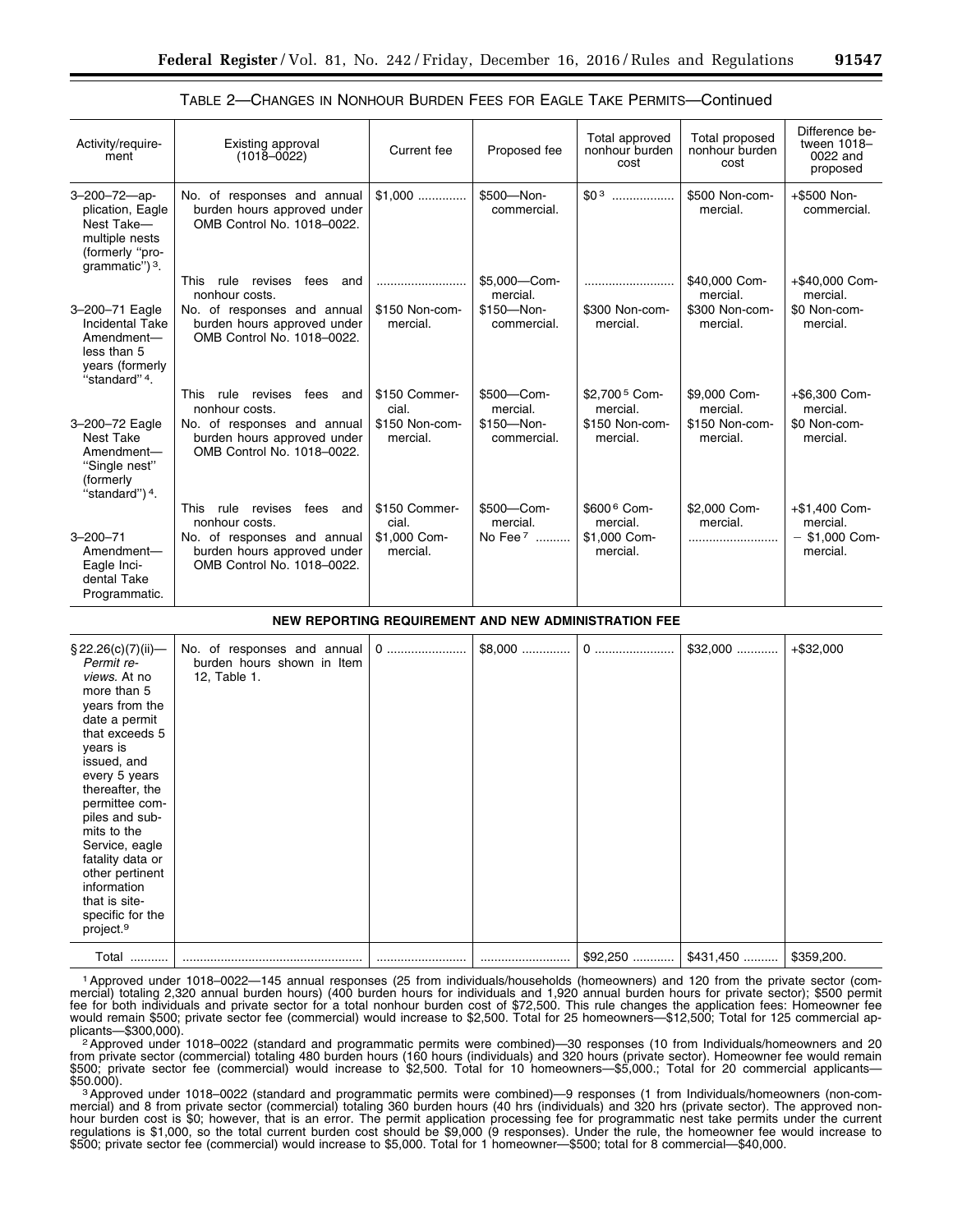4The amendments for standard non-purposeful eagle take permits and standard eagle nest take permits are combined in the approved collection for a total of 25. Here they are split into 20 eagle incidental take permit amendments and 5 eagle nest take permit amendments.<br><sup>5</sup>Two Homeowner, Eighteen Commercial.

6One Homeowner; Four Commercial

7The amendment fee for long-term programmatic permits is approved under 1018–0022. Under this rule, it is being removed because the costs associated with it would be included under the Administration Fee.

costs associated not allow entering negative \$1,000 to account for the elimination of fees. Therefore, in ROCIS, the elimination is reflected for the eagle nest take amendment total nonhour cost burden.

<sup>9</sup>This is a new reporting requirement as well as a new Administration Fee and applies only to Commercial permittees. We will not receive any reports or assess the Administration Fee until after a permittee has had a permit for 5 years (earliest probably 2022). We estimate that we will receive 19 responses every 5 years, annualized over the 3-year period of OMB approval results in 4 responses annually. We estimate that each response will take 8 hours, for a total of 32 annual burden hours. We will assess an \$8,000 administration fee for each permittee for a total of \$32,000. Note: This burden reflects what will be imposed in 5 years. Each 5 years thereafter, the burden and nonhour costs will increase because of the number of permittees holding 5-year or longer term permits.

## *Estimated Total Hour Burden: 23,304 hours, the total number of new respondents is 60.*

*Estimated Total Hour Burden Cost:*  \$798,395 for gathering information required to support an application, which may include preparation of an Eagle Conservation Plan (ECP). This includes 650 hours for pre-construction monitoring surveys of eagle use of the project site and 700 hours of postconstruction monitoring for each respondent. Preparation of the application, which may include preparation of an ECP, will take approximately 200 hours per respondent. These burden hours only apply to those seeking a long-term eagle take permit. In addition, those that receive a permit are required to report take of eagles and Threatened or Endangered species within 48 hours of discovery of the take. It is estimated that of the 15 projects permitted to take eagles each year, 10 will actually take eagles, requiring 2 hours per respondent to report. Take of threatened or endangered species is expected to be a rare event, and occur at only one of the 15 projects permitted each year, requiring only 2 hours to report. The burden hours also include the costs for the 5-year permit review. We estimate 8 hours per respondent to complete the requirements of the permit review for a total of 32 hours.

*Estimated New Total Nonhour Burden Cost:* \$359,200 for administration fees and application fees associated with changes in this proposed rule. This does not include the nonhour cost burden for eagle/eagle nest take permits approved under OMB Control No. 1018–0022. States, local governments, and tribal governments are exempt from paying these fees.

# *Endangered and Threatened Species*

Section 7 of the Endangered Species Act (ESA) of 1973, as amended (16 U.S.C. 1531–1544), requires Federal agencies to consult to ''insure that any action authorized, funded, or carried out'' by them ''is not likely to jeopardize the continued existence of any endangered species or threatened

species or result in the destruction or adverse modification of [critical] habitat'' (16 U.S.C. 1536(a)(2)). Intra-Service consultations and conferences consider the effects of the Service's actions on listed, proposed, and candidate species. Our final action of issuing our regulations regarding take of non-ESA-listed eagles does not authorize, fund, or carry out any activity that may affect—directly or indirectly any ESA-listed species or their critical habitat. *See, e.g., Sierra Club* v. *Bureau of Land Mgmt.,* 786 F.3d 1219 (9th Cir. 2015). Indeed, the Eagle Act does not empower us to authorize, fund, or carry out project activities by third parties. The Eagle Act empowers us to authorize take of bald and golden eagles. Thus, we have determined these revisions have no effect on any listed, proposed, or candidate species or their critical habitat. As a result, section 7 consultation is not required on this proposed action. As appropriate, we will conduct project-specific, intra-Service section 7 consultations in the future if our proposed act of issuing a permit for take of eagles may affect ESAlisted species or critical habitat.

# *Government-to-Government Relationship With Tribes*

In accordance with the President's memorandum of April 29, 1994, ''Government-to-Government Relations with Native American Tribal Governments'' (59 FR 22951), E.O. 13175, and 512 DM 2, we have evaluated potential effects on federally recognized Indian tribes and have determined that this rule will not interfere with tribes' abilities to manage themselves, their funds, or tribal lands. In September of 2013, well before the Service published its notice of intent to develop a draft PEIS for the rule and held public scoping meetings, we sent a letter to all federally recognized tribes inviting them to consult about possible changes to the eagle take permit regulations. The letter notified Tribes of the Service's intent to amend the regulations and sought feedback about their interest in consultation on the

amendment. After sending these letters and receiving responses from several Tribes, we conducted webinars, group meetings, and meetings with individual Tribes. We will continue to respond to all Tribal requests for consultation on this effort.

Several tribes that value eagles as part of their cultural heritage objected to the 2013 rule that extended maximum permit duration for programmatic permits based on a concern that the regulations would not adequately protect eagles. Those tribes may perceive further negative effects from similar provisions proposed in this rulemaking. However, eagles will be sufficiently protected under this rule because only those applicants who commit to adaptive management measures to ensure the preservation of eagles will receive permits with terms longer than 5 years and those permits will be reviewed at 5-year intervals and amended if necessary.

## *Energy Supply, Distribution, or Use (Executive Order 13211)*

E.O. 13211 addresses regulations that significantly affect energy supply, distribution, and use. E.O. 13211 requires agencies to prepare Statements of Energy Effects when undertaking certain actions. This rule will likely be used by numerous energy generation projects seeking compliance with the Eagle Act. However, the rule is not a significant regulatory action under E.O. 13211, and no Statement of Energy Effects is required.

## **Literature Cited**

- Brown, J.L., M.W. Collopy, E.J. Gott, P.W. Juergens, A.B. Montoya, and W.G. Hunt. 2006. Wild-reared aplomado falcons survive and recruit at higher rates than hacked falcons in a common environment. Biological Conservation 131:453–458.
- Huso. M.M.P. 2009. An estimator of wildlife fatality from observed carcasses. Environmetrics 22:318–329.
- Kochert, M.N., Steenhof, K., 2012. Frequency of nest use by golden eagles in southwestern Idaho. J. Raptor Res. 46, 239–247. *[http://dx.doi.org/10.3356/JRR-](http://dx.doi.org/10.3356/JRR-12-00001.1)[12-00001.1](http://dx.doi.org/10.3356/JRR-12-00001.1)*.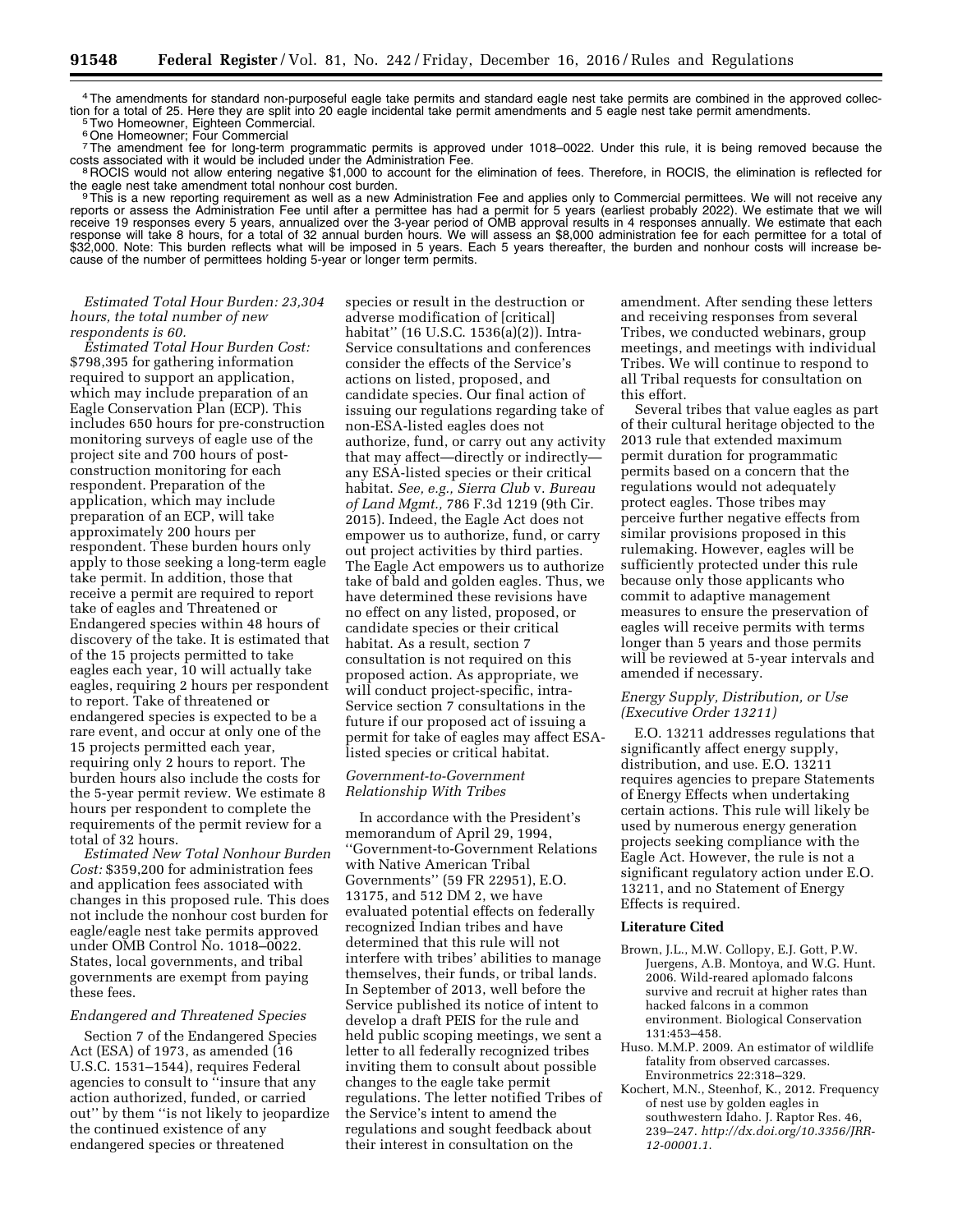- Korner-Nievergelt F., Korner-Nievergelt P., Bher O., Niermann I., Brinkmann R., Hellriegel B. 2011. A new method to determine bird and bat fatality at wind energy turbines from carcass searches. Wildlife Biology 17:350–363.
- McIntyre, C.L., D.C. Douglas, and M.W. Collopy. 2008. Movements of golden eagles (*Aquila chrysaetos*) from interior Alaska during their first year of independence. The Auk 125:214–224.
- McIntyre, C. 2012. Quantifying sources of mortality and winter ranges of golden eagles from interior Alaska using banding and satellite tracking. Journal of Raptor Research 46:129–134.
- Millsap, B.A., T.G. Grubb, R.K. Murphy, T. Swem, and J.W. Watson. 2015. Conservation significance of alternative nests of golden eagles. Global Ecology and Conservation 3:234–241.
- Mojica, E.K., J.M. Meyers, B.A. Millsap, and K.L. Haley. 2008. Migration of Florida sub-adult bald eagles. The Wilson Journal of Ornithology 120:304–310.
- New, L., Bjerre, E., Millsap, B., Otto, M., Runge, M. 2015. A collision risk model to predict avian fatalities at wind facilities: An example using golden eagles, *Aquila chrysaetos. [http://](http://journals.plos.org/plosone/article?id=10.1371/journal.pone.0130978) [journals.plos.org/plosone/](http://journals.plos.org/plosone/article?id=10.1371/journal.pone.0130978) [article?id=10.1371/](http://journals.plos.org/plosone/article?id=10.1371/journal.pone.0130978) [journal.pone.0130978.](http://journals.plos.org/plosone/article?id=10.1371/journal.pone.0130978)*
- Nygaard, T., K. Bevanger, E. Lie Dahl, Ø. Flagstad, A. Follestad, P.L. Hoel, R. May, and O. Reitan. 2010. A study of the White-tailed eagle *Haliaeetus albicilla*  movements and mortality at a wind farm in Norway. BOU Proceedings-Climate Change and Birds. British Ornithologists' Union. *[http://www.bou.org.uk/bouproc](http://www.bou.org.uk/bouproc-net/ccb/nygard-etal.pdf)[net/ccb/nygard-etal.pdf.](http://www.bou.org.uk/bouproc-net/ccb/nygard-etal.pdf)*
- U.S. Fish and Wildlife Service. 2007. National Bald Eagle Management Guidelines. Division of Migratory Bird

Management. *[http://www.fws.gov/birds/](http://www.fws.gov/birds/management/managed-species/eagle-management.php) [management/managed-species/eagle](http://www.fws.gov/birds/management/managed-species/eagle-management.php)[management.php.](http://www.fws.gov/birds/management/managed-species/eagle-management.php)* 

- U.S. Fish and Wildlife Service. 2009. Final Environmental Assessment: Proposal to Permit Take as Provided Under the Bald and Golden Eagle Protection Act. Division of Migratory Bird Management. *[http://www.fws.gov/migratorybirds/pdf/](http://www.fws.gov/migratorybirds/pdf/management/FEAEagleTakePermit.pdf)  [management/FEAEagleTakePermit.pdf.](http://www.fws.gov/migratorybirds/pdf/management/FEAEagleTakePermit.pdf)*
- U.S. Fish and Wildlife Service. 2013. Eagle conservation plan guidance. Module 1 land-based wind energy. Version 2. Division of Migratory Bird Management. *[https://www.fws.gov/migratorybirds/pdf/](https://www.fws.gov/migratorybirds/pdf/management/eagleconservationplanguidance.pdf)  [management/](https://www.fws.gov/migratorybirds/pdf/management/eagleconservationplanguidance.pdf)*
- *[eagleconservationplanguidance.pdf.](https://www.fws.gov/migratorybirds/pdf/management/eagleconservationplanguidance.pdf)*  U.S. Fish and Wildlife Service. 2013b.
- Issuance of a Bald and Golden Eagle Act permit to take golden eagles to the Hopi Tribe for Native American religious purposes. Amended Environmental Assessment. Division of Migratory Bird Management, Southwest Region. *[https://](https://www.fws.gov/southwest/migratorybirds/docs/Revised%20Final_EA%204_24_2013%20complete.pdf) [www.fws.gov/southwest/migratorybirds/](https://www.fws.gov/southwest/migratorybirds/docs/Revised%20Final_EA%204_24_2013%20complete.pdf)  [docs/Revised%20Final](https://www.fws.gov/southwest/migratorybirds/docs/Revised%20Final_EA%204_24_2013%20complete.pdf)*\_*EA%204*\_*24*\_ *[2013%20complete.pdf.](https://www.fws.gov/southwest/migratorybirds/docs/Revised%20Final_EA%204_24_2013%20complete.pdf)*
- U.S. Fish and Wildlife Service. 2016. Bald and golden eagles: Status, trends, and estimation of sustainable take rates in the United States. Division of Migratory Bird Management, Washington, DC, USA.
- Watts, B.D. 2015. Estimating the residual value of alternate bald eagle nests: Implications for nest protection standards. The Journal of Wildlife Management 79:776–784.
- Williams, B.K., J.D. Nichols, and M.J. Conroy. 2002. Analysis and management of animal populations: Modeling, estimation, and decision making. Academic Press, San Diego, California USA.

# **List of Subjects**

# *50 CFR Part 13*

Administrative practice and procedure, Exports, Fish, Imports, Plants, Reporting and recordkeeping requirements, Transportation, Wildlife.

# *50 CFR Part 22*

Exports, Imports, Reporting and recordkeeping requirements, Transportation, Wildlife.

# **Regulation Promulgation**

For the reasons described in the preamble, we hereby amend subchapter B of chapter I, title 50 of the Code of Federal Regulations, as set forth below:

# **PART 13—GENERAL PERMIT PROCEDURES**

■ 1. The authority for part 13 continues to read as follows:

**Authority:** 16 U.S.C. 668a, 704, 712, 742j– l, 1374(g), 1382, 1538(d), 1539, 1540(f), 3374, 4901–4916; 18 U.S.C. 42; 19 U.S.C. 1202; 31 U.S.C. 9701.

■ 2. Amend the table in § 13.11(d)(4) by: ■ a. Removing the column with the heading "Administration fee <sup>1</sup>"; and ■ b. Revising the section "Bald and Golden Eagle Protection Act'' and footnote 1.

Amendment

The revision reads as follows:

### **§ 13.11 Application procedures.**

\* \* \* \* \*

(d) \* \* \*  $(4) * * * *$ 

| Type of permit                                                     |  |  | <b>CFR</b> citation | Permit<br>application fee                   | Amendment<br>fee |            |
|--------------------------------------------------------------------|--|--|---------------------|---------------------------------------------|------------------|------------|
| $\star$                                                            |  |  |                     |                                             |                  |            |
|                                                                    |  |  |                     | <b>Bald and Golden Eagle Protection Act</b> |                  |            |
|                                                                    |  |  |                     |                                             |                  | -50        |
| Eagle Take permits—Depredation and Protection of Health and Safety |  |  |                     |                                             |                  |            |
| Eagle Transport-Native American Religious Purposes                 |  |  |                     |                                             |                  | 500        |
|                                                                    |  |  |                     |                                             | 2,500<br>5,000   | 500<br>500 |
|                                                                    |  |  |                     |                                             |                  |            |

1An additional Administration Fee of \$8,000 will be assessed every 5 years for permits with durations longer than 5 years for permit review.

# \* \* \* \* \* **PART 22—EAGLE PERMITS**

■ 3. The authority citation for part 22 is revised to read as follows:

**Authority:** 16 U.S.C. 668–668d; 703–712; 1531–1544.

 $\blacksquare$  4. Amend § 22.3 by: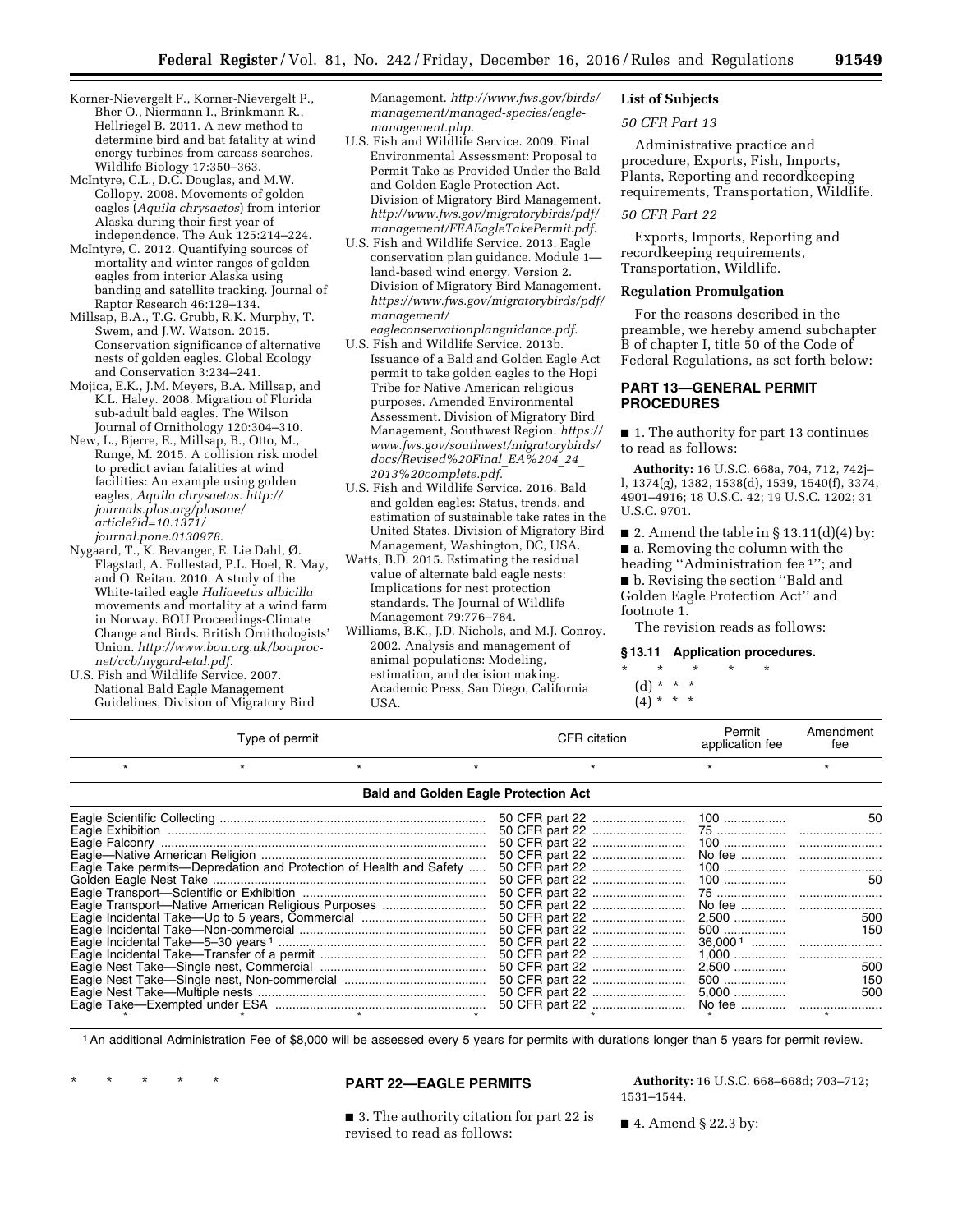■ a. Removing the definition of

''Advanced conservation practices''; ■ b. Adding a definition for "Alternate nest'';

■ c. Removing the definition of "Area nesting population'';

■ d. Adding definitions for "Compatible with the preservation of the bald eagle or the golden eagle'' and ''Eagle management unit (EMU)'';

■ e. Revising the definition of "Eagle nest'';

■ f. Removing the definition of "Inactive nest'';

■ g. Adding definitions for "In-use nest" and ''Local area population (LAP)'';

■ h. Removing the definition of

''Maximum degree achievable'';

■ i. Adding a definition for "Nesting territory'';

■ j. Revising the definition of

''Practicable''; and

■ k. Removing the definitions of ''Programmatic permit'', ''Programmatic take'', and ''Territory''.

The additions and revisions read as follows:

# **§ 22.3 What definitions do you need to know?**

\* \* \* \* \* *Alternate nest* means one of potentially several nests within a nesting territory that is not an in-use nest at the current time. When there is no in-use nest, all nests in the territory are alternate nests.

\* \* \* \* \* *Compatible with the preservation of the bald eagle or the golden eagle* means consistent with the goals of maintaining stable or increasing breeding populations in all eagle management units and the persistence of local populations throughout the geographic range of each species.

\* \* \* \* \*

*Eagle management unit (EMU)* means a geographically bounded region within which permitted take is regulated to meet the management goal of maintaining stable or increasing breeding populations of bald or golden eagles.

*Eagle nest* means any assemblage of materials built, maintained, or used by bald eagles or golden eagles for the purpose of reproduction.

\* \* \* \* \*

*In-use nest* means a bald or golden eagle nest characterized by the presence of one or more eggs, dependent young, or adult eagles on the nest in the past 10 days during the breeding season.

\* \* \* \* \* *Local area population (LAP)* means

the bald or golden eagle population within the area of a human activity or project bounded by the natal dispersal distance for the respective species. The LAP is estimated using the average eagle density of the EMU or EMUs where the activity or project is located.

\* \* \* \* \* *Nesting territory* means the area that contains one or more eagle nests within the home range of a mated pair of eagles, regardless of whether such nests were built by the current resident pair.

\* \* \* \* \* *Practicable* means available and capable of being done after taking into consideration existing technology, logistics, and cost in light of a mitigation measure's beneficial value to eagles and the activity's overall purpose, scope, and scale.

\* \* \* \* \*

## **§ 22.4 [Amended]**

■ 5. In § 22.4, amend paragraph (a) by removing ''and 1018–0136'' in the first sentence.

 $\blacksquare$  6. Amend § 22.11 by revising paragraph (c) to read as follows:

## **§ 22.11 What is the relationship to other permit requirements?**  \* \* \* \* \*

(c) A permit under this part only authorizes take, possession, and/or transport under the Bald and Golden Eagle Protection Act and does not provide authorization under the Migratory Bird Treaty Act or the Endangered Species Act for the take, possession, and/or transport of migratory birds or endangered or threatened species other than bald or golden eagles.

\* \* \* \* \*

■ 7. Amend § 22.25 by:

■ a. Revising the first sentence of the introductory text;

■ b. Removing the semicolons at the ends of paragraphs (a)(1) and (2) and adding periods in their place;

 $\blacksquare$  c. Revising paragraph (a)(4);

■ d. Removing the semicolon at the end of paragraph (a)(5) and adding a period in its place;

■ e. Removing paragraph (a)(6), and redesignating paragraphs (a)(7) through (9) as paragraphs (a)(6) through (8);

■ f. Removing the semicolon at the end of newly redesignated paragraph (a)(6) and adding a period in its place and removing  $\ddot{}}$ ; and" at the end of newly redesignated paragraph (a)(7) and adding a period in its place;

■ g. Revising paragraphs (b)(1) and (4);

■ h. Revising the first sentence in

paragraph (c) introductory text; ■ i. Removing paragraphs (c)(3) and (6), and redesignating paragraphs (c)(4) and  $(5)$  as paragraphs  $(c)(3)$  and  $(4)$ ; and

■ j. Revising newly redesignated paragraphs (c)(3) and (4).

The revisions read as follows:

## **§ 22.25 What are the requirements concerning permits to take golden eagle nests?**

The Director may, upon receipt of an application and in accordance with the issuance criteria of this section, issue a permit authorizing any person to take alternate golden eagle nests during a resource development or recovery operation if the taking is compatible with the preservation of golden eagles. \* \* \*

 $(a) * * * *$ 

(4) *Nest and territory occupancy data.*  (i) For each golden eagle nest proposed to be taken, the applicant must identify on an appropriately scaled map or plat the exact location of each golden eagle nest in the nesting territory. The map or plat must contain enough details so that each golden eagle nest can be readily located by the Service.

(ii) A description of the monitoring that was done to verify that eagles are not attending the nest for breeding purposes, and any additional available documentation used in identifying which nests within the territory were inuse nests in current and past breeding seasons.

\* \* \* \* \* (b) \* \* \*

(1) Only alternate golden eagle nests may be taken;

\* \* \* \* \* (4) The permittee must comply with any mitigation and monitoring measures determined by the Director to be practicable and compatible with the resource development or recovery operation; and

\* \* \* \* \* (c) *Issuance criteria.* The Director shall conduct an investigation and not issue a permit to take any golden eagle nest unless such taking is compatible with the preservation of golden eagles. \* \* \*

\* \* \* \* \* (3) Whether suitable golden eagle nesting and foraging habitat unaffected by the resource development or recovery operation is available to accommodate any golden eagles displaced by the resource development or recovery operation; and

(4) Whether practicable mitigation measures compatible with the resource development or recovery operation are available to encourage reoccupation by golden eagles of the resource development or recovery site. Mitigation measures may include, but are not limited to, reclaiming disturbed land to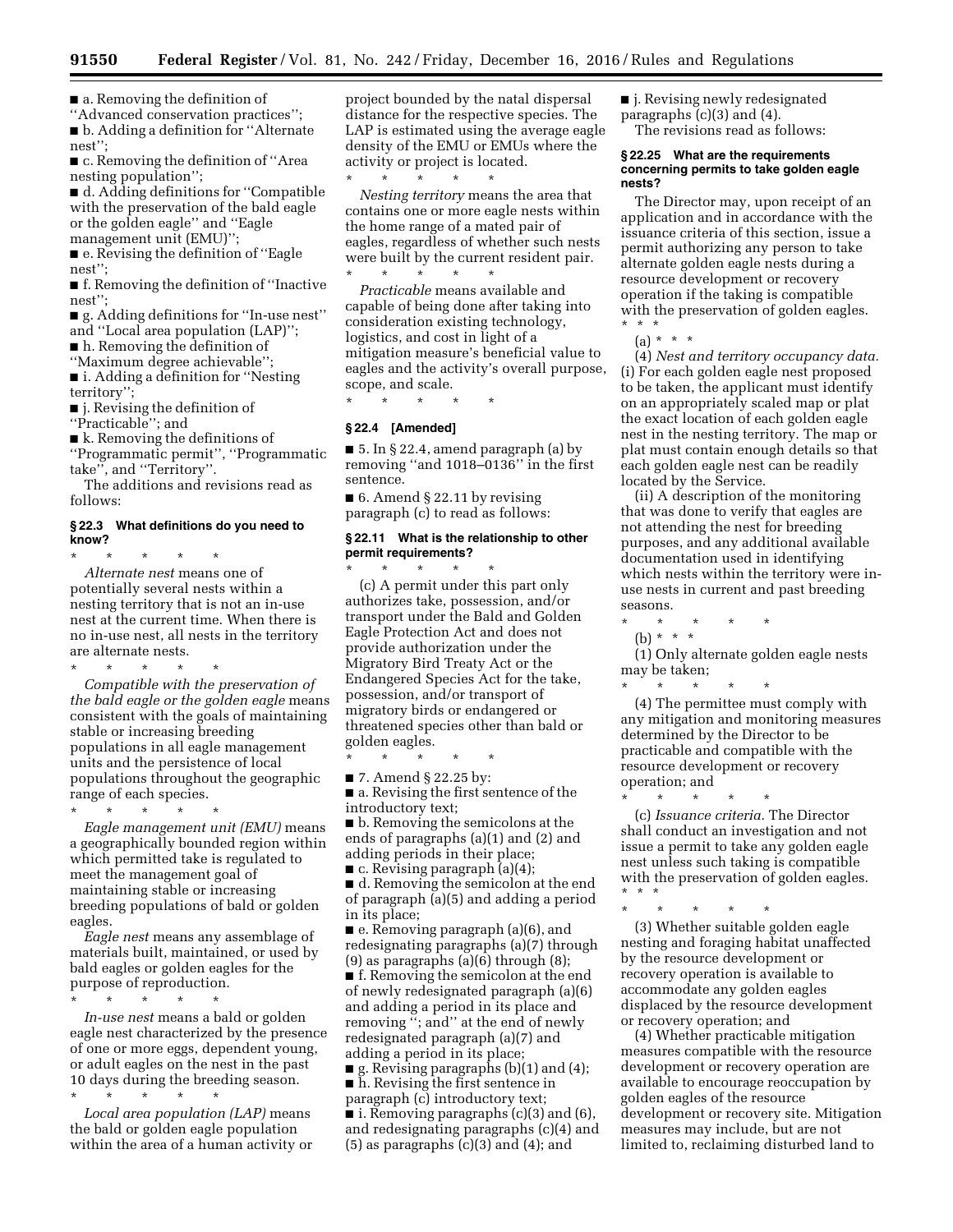enhance golden eagle nesting and foraging habitat, relocating in suitable habitat any golden eagle nest taken, or establishing one or more nest sites.

\* \* \* \* \* ■ 8. Amend § 22.26 by:

■ a. Revising paragraphs (a) and (c)(1) through (3);

 $\blacksquare$  b. Redesignating paragraphs  $(c)(7)$ through  $(10)$  as  $(c)(8)$  through  $(11)$ , adding new paragraph (c)(7), and revising newly redesignated paragraphs (c)(8), (9), and (11);

 $\blacksquare$  c. Revising paragraph  $(d)(2)$ ;

 $\blacksquare$  d. Adding paragraph (d)(3);

 $\blacksquare$  e. Revising paragraph (e)(1);

■ f. Redesignating paragraphs (e)(3), (4), and (5) as paragraphs (e)(5), (7), and (9), and adding new paragraphs (e)(3), (4), (6), and (8);

■ g. Revising newly redesignated paragraphs (e)(5) and (e)(7)(i) through  $(iv)$ :

■ h. Removing newly redesignated paragraph  $(e)(7)(v)$ ; and

■ i. Revising paragraphs (f), (h) and (i). The revisions and additions read as follows:

## **§ 22.26 Permits for eagle take that is associated with, but not the purpose of, an activity.**

(a) *Purpose and scope.* This permit authorizes take of bald eagles and golden eagles where the take is compatible with the preservation of the bald eagle and the golden eagle; is necessary to protect an interest in a particular locality; is associated with, but not the purpose of, the activity; and cannot practicably be avoided.

\* \* \* \* \*

(c) \* \* \*

(1) You must comply with all avoidance, minimization, or other mitigation measures specified in the terms of your permit to mitigate for the detrimental effects on eagles, including indirect and cumulative effects, of the permitted take.

(i) Compensatory mitigation scaled to project impacts will be required for any permit authorizing take that would exceed the applicable eagle management unit take limits. Compensatory mitigation for this purpose must ensure the preservation of the affected eagle species by reducing another ongoing form of mortality by an amount equal to or greater than the unavoidable mortality, or increasing the eagle population by an equal or greater amount.

(ii) Compensatory mitigation may also be required in the following circumstances:

(A) When cumulative authorized take, including the proposed take, would

exceed 5 percent of the local area population; or

(B) When available data indicate that cumulative unauthorized mortality would exceed 10 percent of the local area population.

(iii) All required compensatory mitigation must:

(A) Be determined based on application of all practicable avoidance and minimization measures;

(B) Be sited within the same eagle management unit where the permitted take will occur unless the Service has reliable data showing that the population affected by the take includes individuals that are reasonably likely to use another eagle management unit during part of their seasonal migration;

(C) Use the best available science in formulating and monitoring the longterm effectiveness of mitigation measures and use rigorous compliance and effectiveness monitoring and evaluation to make certain that mitigation measures achieve their intended outcomes, or that necessary changes are implemented to achieve them;

(D) Be additional and improve upon the baseline conditions of the affected eagle species in a manner that is demonstrably new and would not have occurred without the compensatory mitigation (voluntary actions taken in anticipation of meeting compensatory mitigation requirements for an eagle take permit not yet granted may be credited toward compensatory mitigation requirements);

(E) Be durable and, at a minimum, maintain its intended purpose for as long as impacts of the authorized take persist; and

(F) Include mechanisms to account for and address uncertainty and risk of failure of a compensatory mitigation measure.

(iv) Compensatory mitigation may include conservation banking, in-lieu fee programs, and other third-party mitigation projects or arrangements. Permittee-responsible mitigation may be approved provided the permittee submits verifiable documentation sufficient to demonstrate that the standards set forth in paragraph (c)(1)(iii) of this section have been met and the alternative means of compensatory mitigation will offset the permitted take to the degree that is compatible with the preservation of eagles.

(2) *Monitoring.* (i) You may be required to monitor impacts to eagles from the permitted activity for up to 3 years after completion of the activity or as set forth in a separate management plan, as specified on your permit. For

ongoing activities and enduring site features that will likely continue to cause take, periodic monitoring will be required for as long as the data are needed to assess impacts to eagles.

(ii) The frequency and duration of required monitoring will depend on the form and magnitude of the anticipated take and the objectives of associated avoidance, minimization, or other mitigation measures, not to exceed what is reasonable to meet the primary purpose of the monitoring, which is to provide data needed by the Service regarding the impacts of the activity on eagles for purposes of adaptive management. You must coordinate with the Service to develop project-specific monitoring protocols. If the Service has officially issued or endorsed, through rulemaking procedures, monitoring protocols for the activity that will take eagles, you must follow them, unless the Service waives this requirement. Your permit may require that the monitoring be conducted by qualified, independent third parties that report directly to the Service.

(3) You must submit an annual report summarizing the information you obtained through monitoring to the Service every year that your permit is valid and for up to 3 years after completion of the activity or termination of the permit, as specified in your permit. The Service will make eagle mortality information from annual reports available to the public.

\* \* \* \* \*

(7) *Additional conditions for permits with durations longer than 5 years—*(i) *Monitoring.* Monitoring to assess project impacts to eagles and the effectiveness of avoidance and minimization measures must be conducted by qualified, independent third parties, approved by the Service. Monitors must report directly to the Service and provide a copy of the reports and materials to the permittee.

(ii) *Adaptive management.* The permit will specify circumstances under which modifications to avoidance, minimization, or compensatory mitigation measures or monitoring protocols will be required, which may include, but are not limited to: Take levels, location of take, and changes in eagle use of the activity area. At a minimum, the permit must specify actions to be taken if take approaches or reaches the amount authorized and anticipated within a given time frame. Adaptive management terms in a permit will include review periods of no more than 5 years and may require prompt action(s) upon reaching specified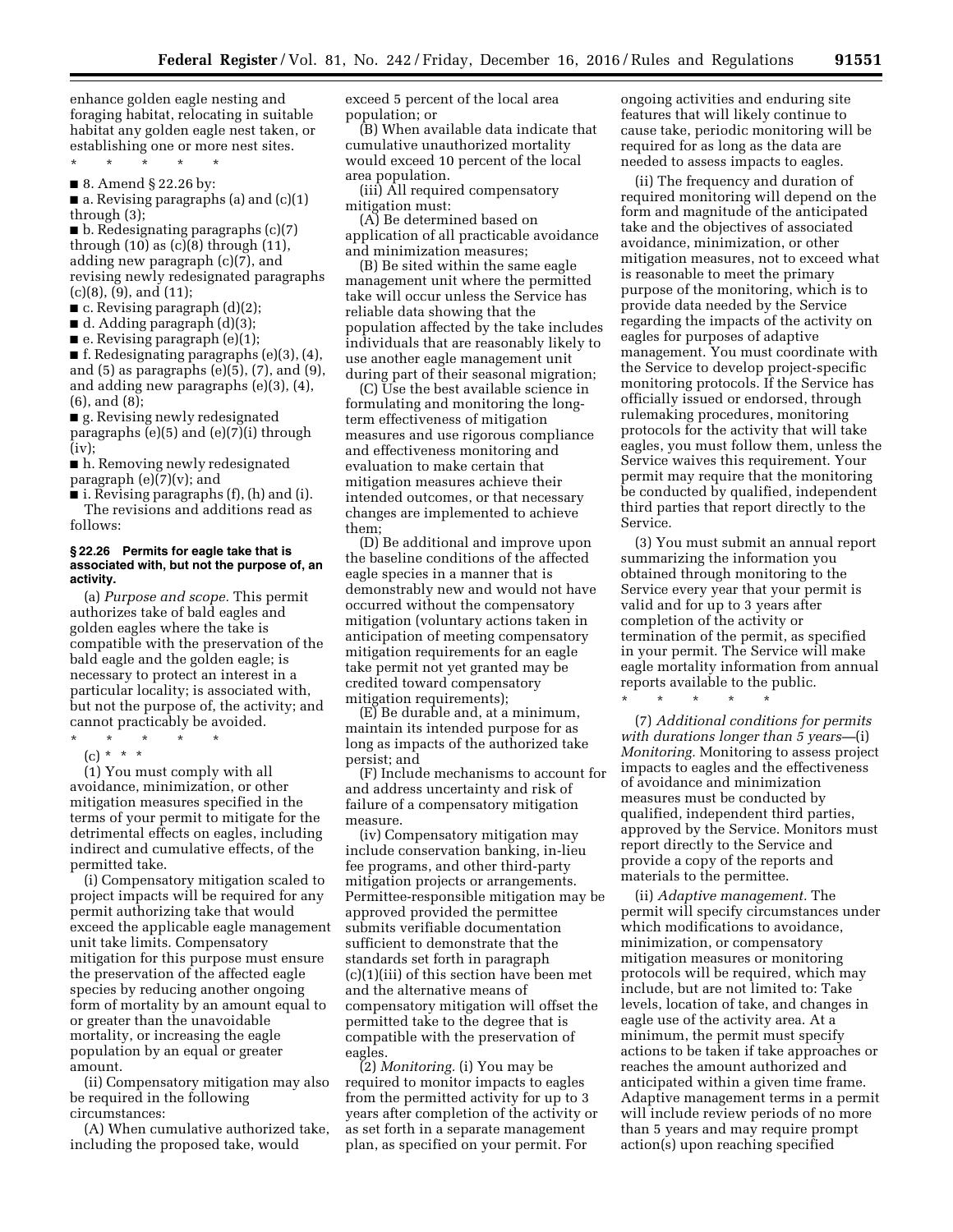conditions at any time during the review period.

(iii) *Permit reviews.* At no more than 5 years from the date a permit that exceeds 5 years is issued, and at least every 5 years thereafter, the permittee will compile, and submit to the Service, eagle fatality data or other pertinent information that is site-specific for the project, as required by the permit. The Service will review this information, as well as information provided directly to the Service by independent monitors, to determine whether:

(A) The permittee is in compliance with the terms and conditions of the permit and has implemented all applicable adaptive management measures specified in the permit; and

(B) Eagle take does not exceed the amount authorized to occur within the period of review.

(iv) *Actions to be taken based on the permit review.* (A) In consultation with the permittee, the Service will update fatality predictions, authorized take levels and compensatory mitigation for future years, taking into account the observed levels of take based on approved protocols for monitoring and estimating total take, and, if applicable, accounting for changes in operations or permit conditions pursuant to the adaptive management measures specified in the permit or made pursuant to paragraphs  $(c)(7)(iv)(B)$ through (D) of this section.

(B) If authorized take levels for the period of review are exceeded in a manner or to a degree not addressed in the adaptive management conditions of the permit, based on the observed levels of take using approved protocols for monitoring and estimating total take, the Service may require additional actions including but not limited to:

(*1*) Adding, removing, or adjusting avoidance, minimization, or compensatory mitigation measures;

(*2*) Modifying adaptive management conditions;

(*3*) Modifying monitoring requirements; and

(*4*) Suspending or revoking the permit in accordance with part 13 of this subchapter B.

(C) If the observed levels of take, using approved protocols for monitoring and estimating total take, are below the authorized take levels for the period of review, the Service will proportionately revise the amount of compensatory mitigation required for the next period of review, including crediting excess compensatory mitigation already provided by applying it to the next period of review.

(D) Provided the permittee implements all required actions and

remains compliant with the terms and conditions of the permit, no other action is required. However, with consent of the permittee, the Service may make additional changes to a permit, including appropriate modifications to avoidance and/or minimization measures or monitoring requirements. If measures are adopted that have been shown to be effective in reducing risk to eagles, appropriate adjustments will be made in fatality predictions, take estimates, and compensatory mitigation.

(v) *Fees.* For permits with terms longer than 5 years, an administration fee of \$8,000 will be assessed every 5 years for permit review.

(8) The Service may amend, suspend, or revoke a permit issued under this section if new information indicates that revised permit conditions are necessary, or that suspension or revocation is necessary, to safeguard local or regional eagle populations. This provision is in addition to the general criteria for amendment, suspension, and revocation of Federal permits set forth in §§ 13.23, 13.27, and 13.28 of this chapter.

(9) Notwithstanding the provisions of § 13.26 of this chapter, you remain responsible for all outstanding monitoring requirements and mitigation measures required under the terms of the permit for take that occurs prior to cancellation, expiration, suspension, or revocation of the permit.

\* \* \* \* \* (11) You are responsible for ensuring that the permitted activity is in compliance with all Federal, Tribal, State, and local laws and regulations applicable to eagles.

(d) \* \* \*

(2) Your application must consist of a completed application Form 3–200–71 and all required attachments. Send applications to the Regional Director of the Region in which the take would occur—Attention: Migratory Bird Permit Office. You can find the current addresses for the Regional Directors in § 2.2 of subchapter A of this chapter.

(3) Except as set forth in paragraph (d)(3)(ii) of this section, an applicant must coordinate with the Service to develop project-specific monitoring and survey protocols, take probability models, and any other applicable data quality standards, and include in the application all the data thereby obtained.

(i) If the Service has officially issued or endorsed, through rulemaking procedures, survey, modeling, or other data quality standards for the activity that will take eagles, you must follow them and include in your application all the data thereby obtained, unless the

Service waives this requirement for your application.

(ii) Applications for eagle incidental take permits for wind facilities must include pre-construction eagle survey information collected according to the following standards, unless exceptional circumstances apply and survey requirements can be modified to accommodate those circumstances after consultation with, and written concurrence by, the Service:

(A) Surveys must consist of point-based recordings of bald eagle and golden eagle flight activity (minutes of flight) within a three-dimensional cylindrical plot (the sample plot). The radius of the sample plot is 2,625 feet (ft) (800 meters (m)), and the height above ground level must be either 656 ft (200 m) or 82 ft (25 m) above the maximum blade reach, whichever is greater.

(B) The duration of the survey for each visit to each sample plot must be at least 1 hour.

(C) Sampling must include at least 12 hours per sample plot per year for 2 or more years. Each sample plot must be sampled at least once per month, and the survey start time for a sampling period must be selected randomly from daylight hours,<sup>1</sup> unless the conditions in paragraph  $(d)(3)(ii)(F)$  of this section apply.

(D) Sampling design must be spatially representative of the project footprint,2 and spatial coverage of sample plots must include at least 30 percent of the project footprint. Sample plot locations must be determined randomly, unless the conditions in paragraph  $(d)(3)(ii)(F)$ of this section apply.

(E) The permit application package must contain the following:

*(1)* Coordinates of each sample point in decimal degrees (specify projection/ datum).

*(2)* The radius and height of each sample plot.

*(3)* The proportion of each threedimensional sample plot that was observable from the sample point for each survey.

*(4)* Dates, times, and weather conditions for each survey, to include the time surveys at each sample point began and ended.

*(5)* Information for each survey on the number of eagles by species observed (both in flight and perched), and the amount of flight time (minutes) that each was in the sample plot area.

<sup>1</sup> Daylight hours are defined as the hours between sunrise and sunset.

<sup>2</sup>The project footprint is the minimum-convex polygon that encompasses the wind-project area inclusive of the hazardous area around all turbines and any associated utility infrastructure, roads, etc.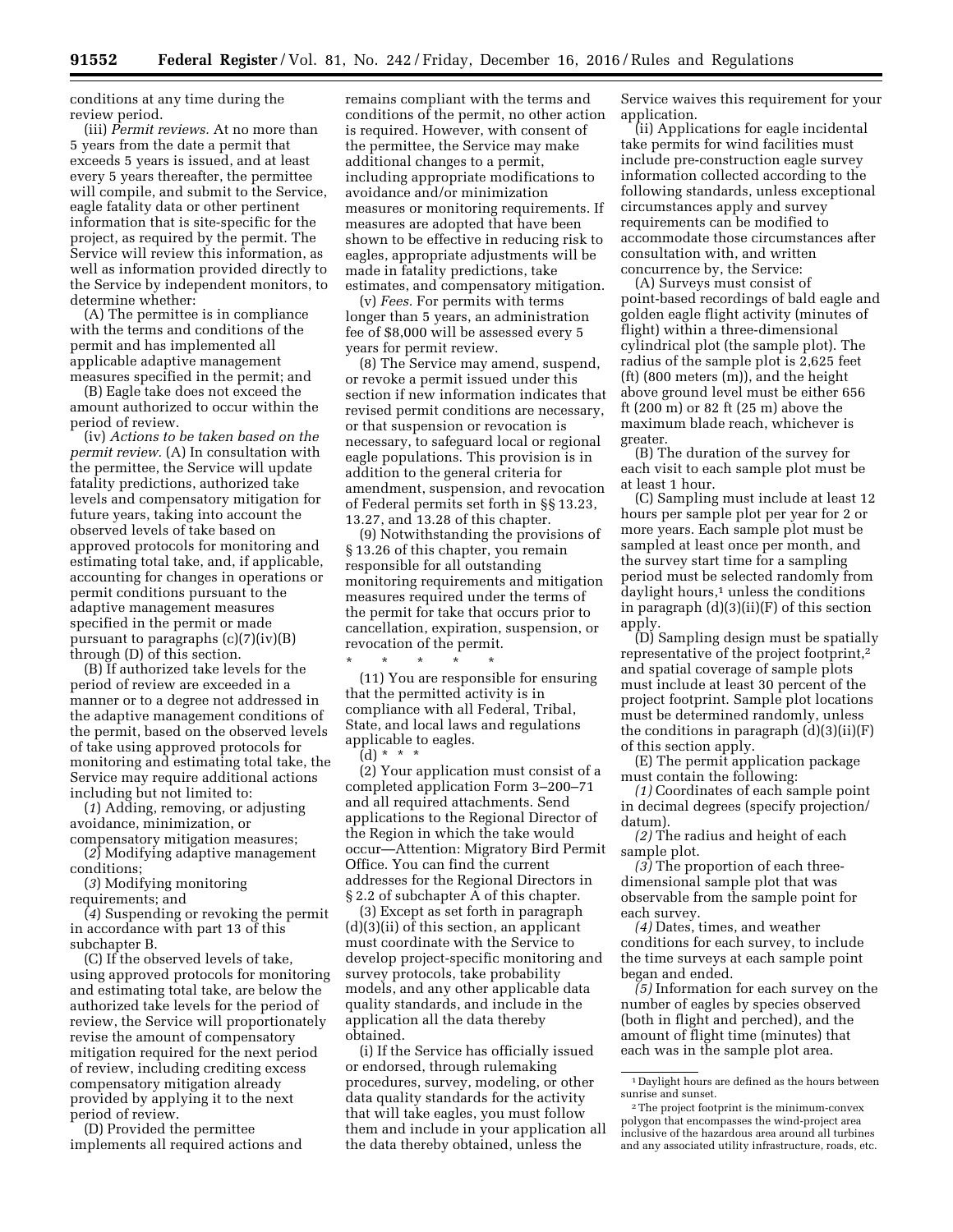*(6)* The number of proposed turbines and their specifications, including brand/model, rotor diameter, hub height, and maximum blade reach (height), or the range of possible options.

(*7*) Coordinates of the proposed turbine locations in decimal degrees (specify projection/datum), including any alternate sites.

(F) Stratified-random sampling (a sample design that accounts for variation in eagle abundance by, for example, habitat, time of day, season) will often provide more robust, efficient sampling. Random sampling with respect to time of day, month, or project footprint can be waived if stratification is determined to be a preferable sampling strategy after consultation and approval in advance with the Service.

(iii) Application of the Serviceendorsed data quality standards of paragraphs (d)(3)(i) and (ii) of this section may not be needed if:

(A) The Service has data of sufficient quality to predict the likely risk to eagles;

(B) Expediting the permit process will benefit eagles; or

(C) The Service determines the risk to eagles from the activity is low enough relative to the status of the eagle population based on:

(*1*) Physiographic and biological factors of the project site; or

(*2*) The project design (*i.e.,* use of proven technology, micrositing, etc.).  $(e) * * * *$ 

(1) Whether take is likely to occur based on the magnitude and nature of the impacts of the activity.

\* \* \* \* \* (3) Whether the cumulative authorized take, including the proposed take, would exceed 5 percent of the local area population.

(4) Any available data indicating that unauthorized take may exceed 10 percent of the local area population.

(5) Whether the applicant has proposed all avoidance and minimization measures to reduce the take to the maximum degree practicable relative to the magnitude of the impacts to eagles.

(6) Whether the applicant has proposed compensatory mitigation measures that comply with standards set forth under paragraph (c)(1) of this section to compensate for remaining unavoidable impacts after all appropriate and practicable avoidance and minimization measures have been applied.

(7) \* \* \*

(i) Safety emergencies;

(ii) Increased need for traditionally practiced Native American tribal

religious use that requires taking eagles from the wild;

(iii) Non-emergency activities necessary to ensure public health and safety; and

(iv) Other interests.

(8) For projects that are already operational and have taken eagles without a permit, whether such past unpermitted eagle take has been resolved or is in the process of resolution with the Office of Law Enforcement through settlement or other appropriate means.

\* \* \* \* \* (f) *Required determinations.* Before we issue a permit, we must find that:

(1) The direct and indirect effects of the take and required mitigation, together with the cumulative effects of other permitted take and additional factors affecting the eagle populations within the eagle management unit and the local area population, are compatible with the preservation of bald eagles and golden eagles.

(2) The taking is necessary to protect an interest in a particular locality.

(3) The taking is associated with, but not the purpose of, the activity.

(4) The applicant has applied all appropriate and practicable avoidance and minimization measures to reduce impacts to eagles.

(5) The applicant has applied all appropriate and practicable compensatory mitigation measures, when required, pursuant to paragraph (c) of this section, to compensate for remaining unavoidable impacts after all appropriate and practicable avoidance and minimization measures have been applied.

(6) Issuance of the permit will not preclude issuance of another permit necessary to protect an interest of higher priority as set forth in paragraph (e)(7) of this section.

(7) Issuance of the permit will not interfere with an ongoing civil or criminal action concerning unpermitted past eagle take at the project.

\* \* \* \* \* (h) *Permit duration.* The duration of each permit issued under this section will be designated on its face and will be based on the duration of the proposed activities, the period of time for which take will occur, the level of impacts to eagles, and the nature and extent of mitigation measures incorporated into the terms and conditions of the permit. A permit for incidental take will not exceed 30 years.

(i) Applicants for eagle incidental take permits who submit a completed permit application by July 14, 2017 may elect to apply for coverage under the

regulations that were in effect prior to January 17, 2017 provided that the permit application satisfies the permit application requirements of the regulations in effect prior to January 17, 2017. If the Service issues a permit to such applicants, all of the provisions and conditions of the regulations that were in effect prior to January 17, 2017 will apply.

■ 9. Amend § 22.27 by:

■ a. Revising paragraphs (a)(1)(i) through  $(iv)$ ,  $(a)(3)$ , and  $(b)(1)$ ,  $(2)$ , and (7);

■ b. Redesignating paragraphs (b)(8) through (10) as paragraphs (b)(9) through (11), adding a new paragraph (b)(8), and revising newly designated paragraph (b)(11); and

 $\blacksquare$  c. Revising paragraphs (e)(1), (e)(2) introductory text, (e)(2)(ii) and (iii), and (e)(3) through (6).

The revisions and addition read as follows:

## **§ 22.27 Removal of eagle nests.**

(a) \* \* \*

 $(1) * * * *$ 

(i) An in-use or alternate nest where necessary to alleviate an existing safety emergency, or to prevent a rapidly developing safety emergency that is otherwise likely to result in bodily harm to humans or eagles while the nest is still in use by eagles for breeding purposes;

(ii) An alternate nest when the removal is necessary to ensure public health and safety;

(iii) An alternate nest, or an in-use nest prior to egg-laying, that is built on a human-engineered structure and creates, or is likely to create, a functional hazard that renders the structure inoperable for its intended use; or

(iv) An alternate nest, provided the take is necessary to protect an interest in a particular locality and the activity necessitating the take or the mitigation for the take will, with reasonable certainty, provide a net benefit to eagles.

\* \* \* \* \* (3) A permit may be issued under this section to cover multiple nest takes over a period of up to 5 years, provided the permittee complies with comprehensive measures developed in coordination with the Service to minimize the need to remove nests and specified as conditions of the permit.

\* \* \* \* \*

(b) \* \* \*

(1) The permit does not authorize take of in-use nests except:

(i) For safety emergencies as provided under paragraph (a)(1)(i) of this section; or